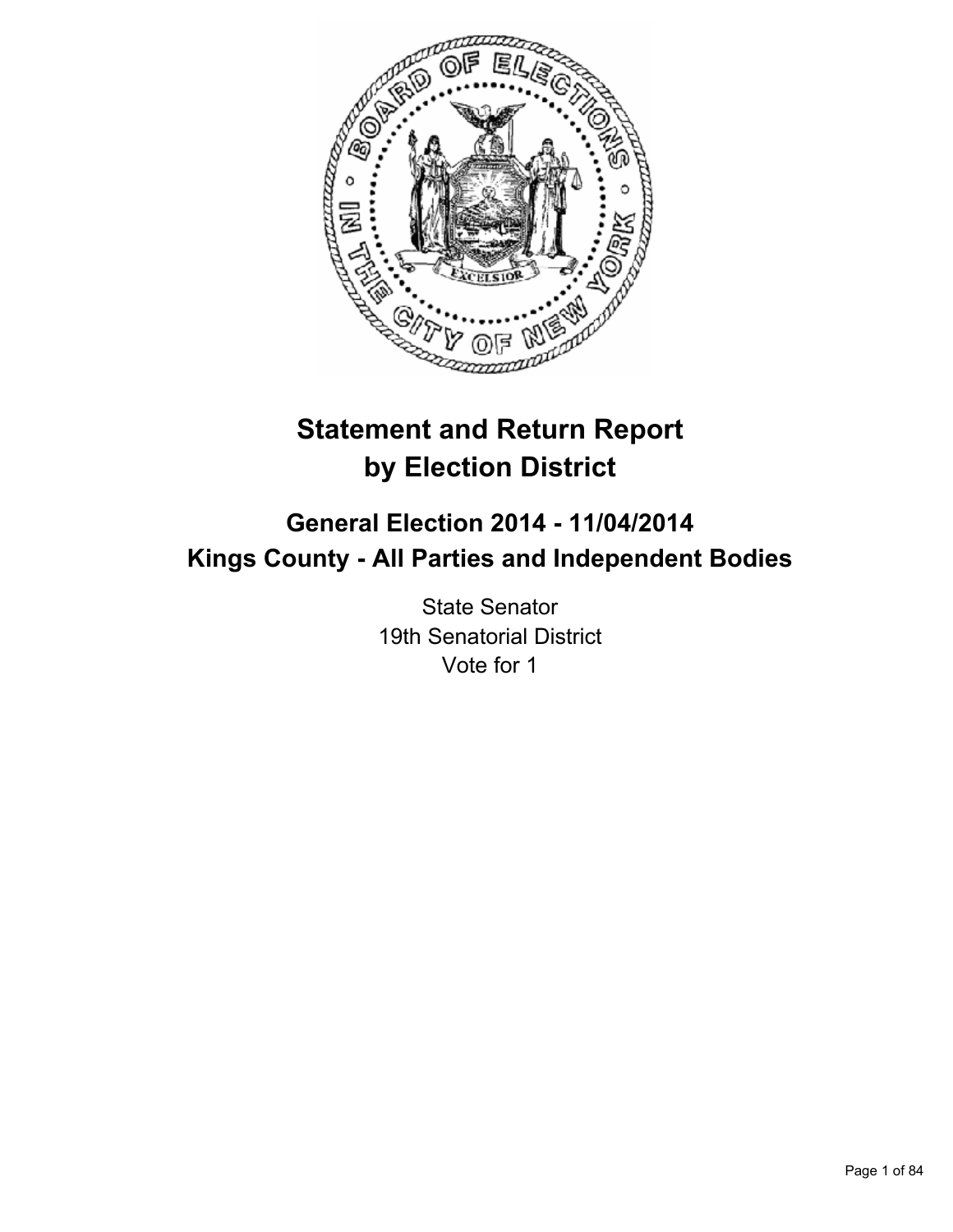

# **013/41 COMBINED into: 015/41**

**014/41** 

| <b>PUBLIC COUNTER</b>                                    | 30 |
|----------------------------------------------------------|----|
| <b>EMERGENCY</b>                                         | 0  |
| ABSENTEE/MILITARY                                        | 1  |
| <b>FEDERAL</b>                                           | 0  |
| <b>SPECIAL PRESIDENTIAL</b>                              | 0  |
| AFFIDAVIT                                                |    |
| <b>Total Ballots</b>                                     | 32 |
| Less - Inapplicable Federal/Special Presidential Ballots | 0  |
| <b>Total Applicable Ballots</b>                          | 32 |
| JOHN L. SAMPSON (DEMOCRATIC)                             | 16 |
| ELIAS J. WEIR (CONSERVATIVE)                             | 7  |
| DELL SMITHERMAN (WORKING FAMILIES)                       | 2  |
| <b>Total Votes</b>                                       | 25 |
| Unrecorded                                               | 7  |

#### **015/41**

| PUBLIC COUNTER                                           | 61 |
|----------------------------------------------------------|----|
| <b>EMERGENCY</b>                                         | 0  |
| ABSENTEE/MILITARY                                        | 0  |
| <b>FEDERAL</b>                                           | 0  |
| <b>SPECIAL PRESIDENTIAL</b>                              | 0  |
| AFFIDAVIT                                                | 0  |
| <b>Total Ballots</b>                                     | 61 |
| Less - Inapplicable Federal/Special Presidential Ballots | 0  |
| <b>Total Applicable Ballots</b>                          | 61 |
| JOHN L. SAMPSON (DEMOCRATIC)                             | 21 |
| ELIAS J. WEIR (CONSERVATIVE)                             | 28 |
| DELL SMITHERMAN (WORKING FAMILIES)                       | 4  |
| <b>Total Votes</b>                                       | 53 |
| Unrecorded                                               | 8  |

| <b>PUBLIC COUNTER</b>                                    | 30 |
|----------------------------------------------------------|----|
| <b>EMERGENCY</b>                                         | 0  |
| ABSENTEE/MILITARY                                        | 3  |
| <b>FEDERAL</b>                                           | 0  |
| SPECIAL PRESIDENTIAL                                     | 0  |
| AFFIDAVIT                                                | 3  |
| <b>Total Ballots</b>                                     | 36 |
| Less - Inapplicable Federal/Special Presidential Ballots | 0  |
| <b>Total Applicable Ballots</b>                          | 36 |
| JOHN L. SAMPSON (DEMOCRATIC)                             | 8  |
| ELIAS J. WEIR (CONSERVATIVE)                             | 11 |
| DELL SMITHERMAN (WORKING FAMILIES)                       | 6  |
| <b>Total Votes</b>                                       | 25 |
| Unrecorded                                               | 11 |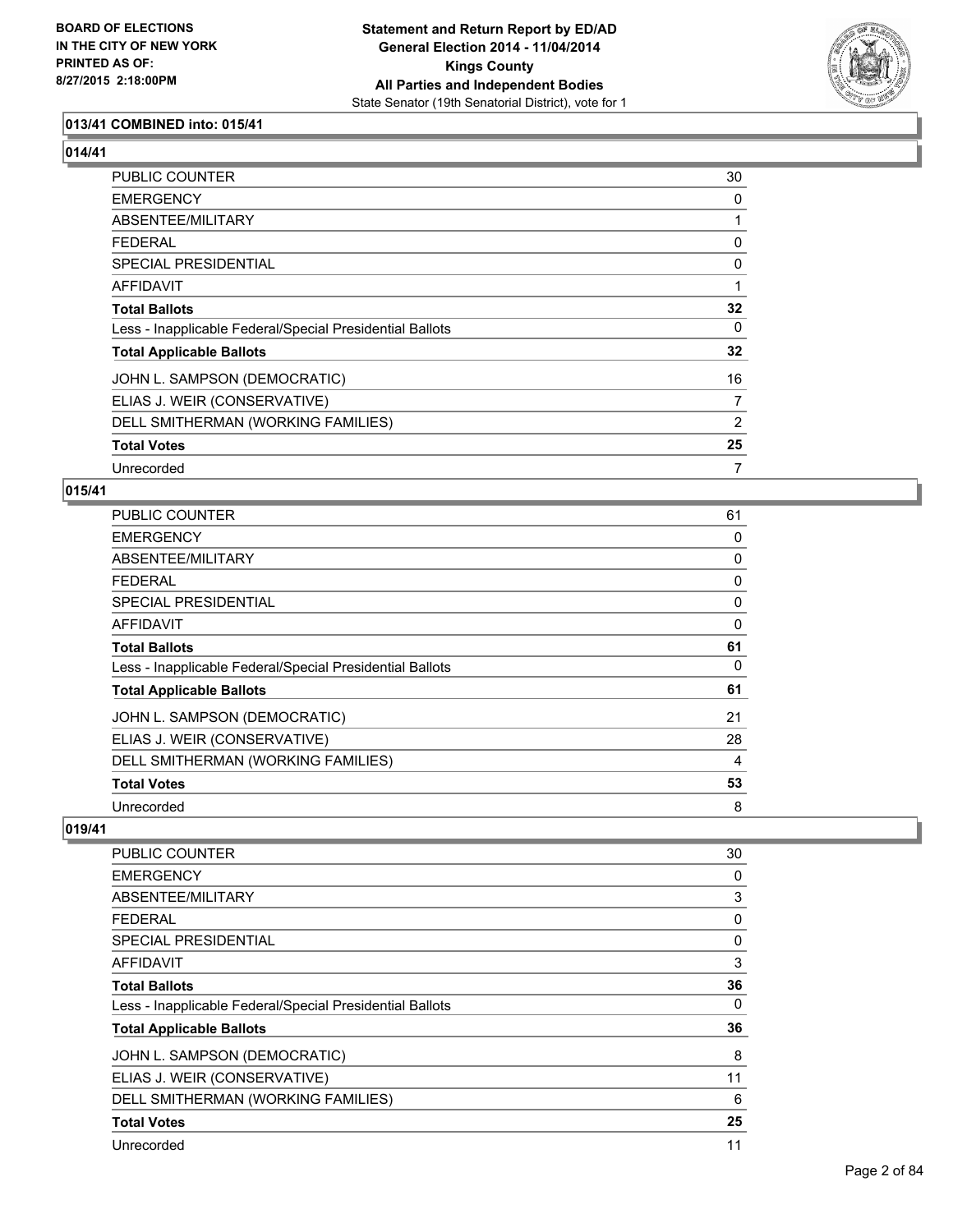

| PUBLIC COUNTER                                           | 140 |
|----------------------------------------------------------|-----|
| <b>EMERGENCY</b>                                         | 0   |
| ABSENTEE/MILITARY                                        | 4   |
| <b>FEDERAL</b>                                           | 3   |
| <b>SPECIAL PRESIDENTIAL</b>                              | 0   |
| <b>AFFIDAVIT</b>                                         | 0   |
| <b>Total Ballots</b>                                     | 147 |
| Less - Inapplicable Federal/Special Presidential Ballots | (3) |
| <b>Total Applicable Ballots</b>                          | 144 |
| JOHN L. SAMPSON (DEMOCRATIC)                             | 90  |
| ELIAS J. WEIR (CONSERVATIVE)                             | 29  |
| DELL SMITHERMAN (WORKING FAMILIES)                       | 9   |
| UNATTRIBUTABLE WRITE-IN (WRITE-IN)                       | 1   |
| <b>Total Votes</b>                                       | 129 |
| Unrecorded                                               | 15  |

## **021/41**

| <b>PUBLIC COUNTER</b>                                    | 200 |
|----------------------------------------------------------|-----|
| <b>EMERGENCY</b>                                         | 0   |
| ABSENTEE/MILITARY                                        | 3   |
| <b>FEDERAL</b>                                           | 1   |
| <b>SPECIAL PRESIDENTIAL</b>                              | 0   |
| AFFIDAVIT                                                | 7   |
| <b>Total Ballots</b>                                     | 211 |
| Less - Inapplicable Federal/Special Presidential Ballots | (1) |
| <b>Total Applicable Ballots</b>                          | 210 |
| JOHN L. SAMPSON (DEMOCRATIC)                             | 123 |
| ELIAS J. WEIR (CONSERVATIVE)                             | 37  |
| DELL SMITHERMAN (WORKING FAMILIES)                       | 13  |
| <b>Total Votes</b>                                       | 173 |
| Unrecorded                                               | 37  |

| <b>PUBLIC COUNTER</b>                                    | 68          |
|----------------------------------------------------------|-------------|
| <b>EMERGENCY</b>                                         | 0           |
| ABSENTEE/MILITARY                                        | 0           |
| FEDERAL                                                  | 0           |
| SPECIAL PRESIDENTIAL                                     | 0           |
| AFFIDAVIT                                                | $\mathbf 0$ |
| <b>Total Ballots</b>                                     | 68          |
| Less - Inapplicable Federal/Special Presidential Ballots | 0           |
| <b>Total Applicable Ballots</b>                          | 68          |
| JOHN L. SAMPSON (DEMOCRATIC)                             | 31          |
| ELIAS J. WEIR (CONSERVATIVE)                             | 20          |
| DELL SMITHERMAN (WORKING FAMILIES)                       | 2           |
| <b>Total Votes</b>                                       | 53          |
| Unrecorded                                               | 15          |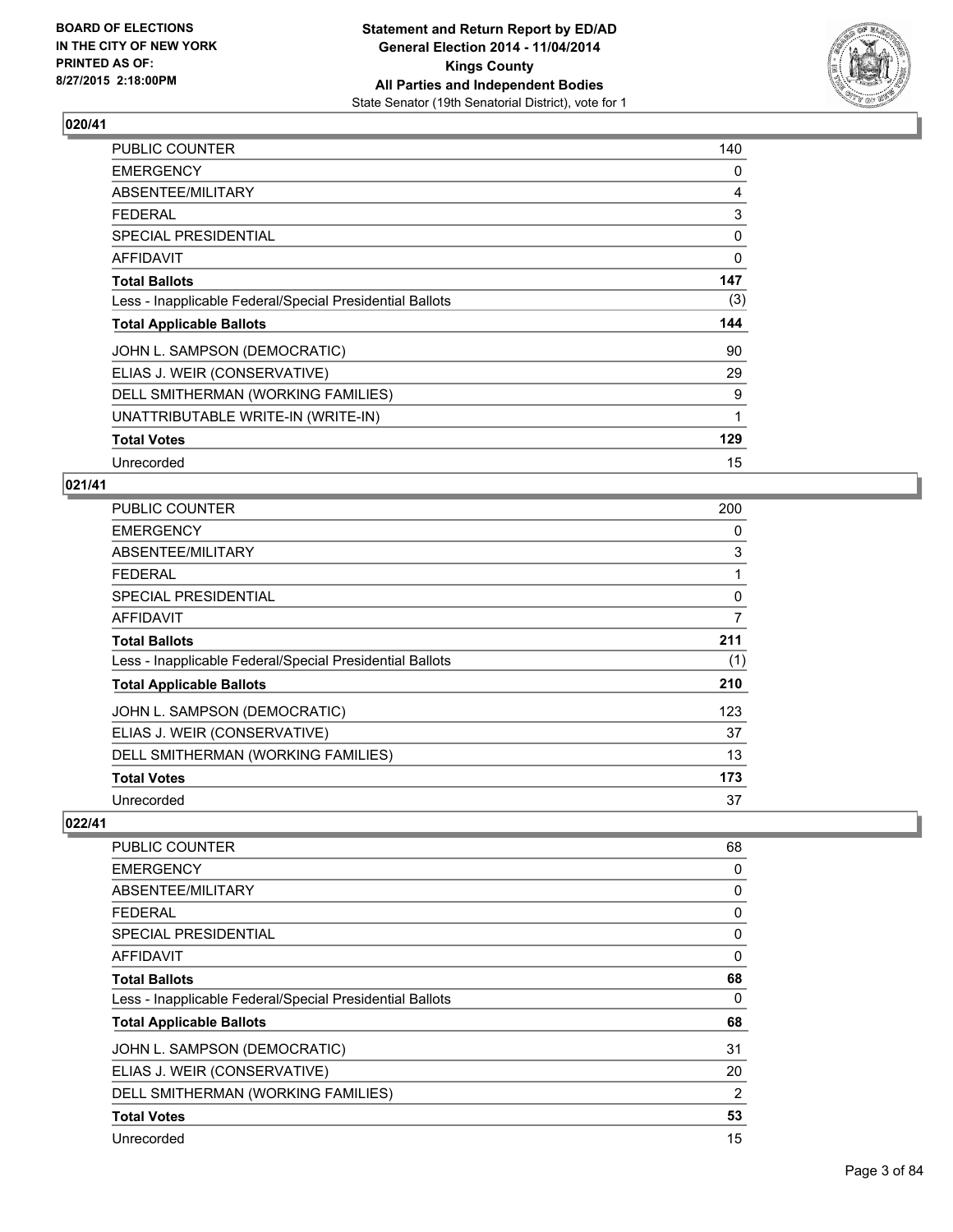

| <b>PUBLIC COUNTER</b>                                    | 22             |
|----------------------------------------------------------|----------------|
| <b>EMERGENCY</b>                                         | 0              |
| ABSENTEE/MILITARY                                        | $\overline{2}$ |
| <b>FEDERAL</b>                                           | 0              |
| <b>SPECIAL PRESIDENTIAL</b>                              | 0              |
| AFFIDAVIT                                                | 2              |
| <b>Total Ballots</b>                                     | 26             |
| Less - Inapplicable Federal/Special Presidential Ballots | 0              |
| <b>Total Applicable Ballots</b>                          | 26             |
| JOHN L. SAMPSON (DEMOCRATIC)                             | 15             |
| ELIAS J. WEIR (CONSERVATIVE)                             | 6              |
| DELL SMITHERMAN (WORKING FAMILIES)                       | 2              |
| <b>Total Votes</b>                                       | 23             |
| Unrecorded                                               | 3              |

## **026/41**

| PUBLIC COUNTER                                           | 28       |
|----------------------------------------------------------|----------|
| <b>EMERGENCY</b>                                         | 0        |
| ABSENTEE/MILITARY                                        | 0        |
| <b>FEDERAL</b>                                           | 0        |
| SPECIAL PRESIDENTIAL                                     | 0        |
| <b>AFFIDAVIT</b>                                         | 0        |
| <b>Total Ballots</b>                                     | 28       |
| Less - Inapplicable Federal/Special Presidential Ballots | 0        |
| <b>Total Applicable Ballots</b>                          | 28       |
| JOHN L. SAMPSON (DEMOCRATIC)                             | 25       |
| ELIAS J. WEIR (CONSERVATIVE)                             | 0        |
| DELL SMITHERMAN (WORKING FAMILIES)                       | $\Omega$ |
| <b>Total Votes</b>                                       | 25       |
| Unrecorded                                               | 3        |

| <b>PUBLIC COUNTER</b>                                    | 134 |
|----------------------------------------------------------|-----|
| <b>EMERGENCY</b>                                         | 0   |
| ABSENTEE/MILITARY                                        | 0   |
| <b>FEDERAL</b>                                           | 0   |
| SPECIAL PRESIDENTIAL                                     | 0   |
| AFFIDAVIT                                                | 4   |
| <b>Total Ballots</b>                                     | 138 |
| Less - Inapplicable Federal/Special Presidential Ballots | 0   |
| <b>Total Applicable Ballots</b>                          | 138 |
| JOHN L. SAMPSON (DEMOCRATIC)                             | 101 |
| ELIAS J. WEIR (CONSERVATIVE)                             | 15  |
| DELL SMITHERMAN (WORKING FAMILIES)                       | 11  |
| <b>Total Votes</b>                                       | 127 |
| Unrecorded                                               | 11  |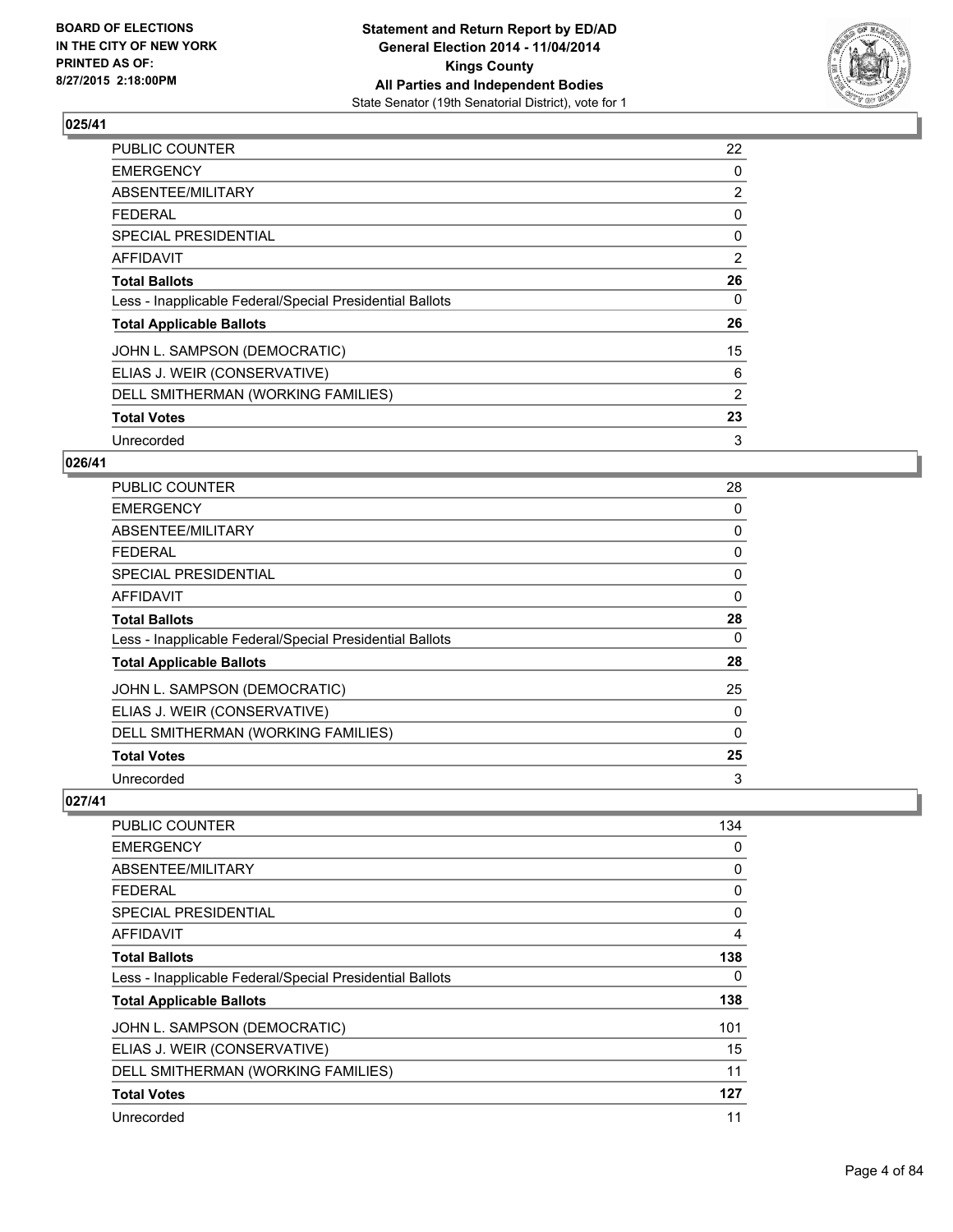

| <b>PUBLIC COUNTER</b>                                    | 248 |
|----------------------------------------------------------|-----|
| <b>EMERGENCY</b>                                         | 0   |
| ABSENTEE/MILITARY                                        | 10  |
| <b>FEDERAL</b>                                           |     |
| SPECIAL PRESIDENTIAL                                     | 0   |
| <b>AFFIDAVIT</b>                                         | 0   |
| <b>Total Ballots</b>                                     | 259 |
| Less - Inapplicable Federal/Special Presidential Ballots | (1) |
| <b>Total Applicable Ballots</b>                          | 258 |
| JOHN L. SAMPSON (DEMOCRATIC)                             | 203 |
| ELIAS J. WEIR (CONSERVATIVE)                             | 26  |
| DELL SMITHERMAN (WORKING FAMILIES)                       | 13  |
| <b>Total Votes</b>                                       | 242 |
| Unrecorded                                               | 16  |

## **029/41**

| DELL SMITHERMAN (WORKING FAMILIES)<br><b>Total Votes</b> | 0<br>5 |
|----------------------------------------------------------|--------|
| ELIAS J. WEIR (CONSERVATIVE)                             | 0      |
|                                                          |        |
| JOHN L. SAMPSON (DEMOCRATIC)                             | 5      |
| <b>Total Applicable Ballots</b>                          | 5      |
| Less - Inapplicable Federal/Special Presidential Ballots | 0      |
| <b>Total Ballots</b>                                     | 5      |
| <b>AFFIDAVIT</b>                                         | 0      |
| <b>SPECIAL PRESIDENTIAL</b>                              | 0      |
| <b>FEDERAL</b>                                           | 0      |
| ABSENTEE/MILITARY                                        | 0      |
| <b>EMERGENCY</b>                                         | 0      |
| <b>PUBLIC COUNTER</b>                                    | 5      |

| PUBLIC COUNTER                                           | 204            |
|----------------------------------------------------------|----------------|
| <b>EMERGENCY</b>                                         | 0              |
| ABSENTEE/MILITARY                                        | $\overline{2}$ |
| FEDERAL                                                  | 2              |
| <b>SPECIAL PRESIDENTIAL</b>                              | 0              |
| AFFIDAVIT                                                | 3              |
| <b>Total Ballots</b>                                     | 211            |
| Less - Inapplicable Federal/Special Presidential Ballots | (2)            |
| <b>Total Applicable Ballots</b>                          | 209            |
| JOHN L. SAMPSON (DEMOCRATIC)                             | 99             |
| ELIAS J. WEIR (CONSERVATIVE)                             | 56             |
| DELL SMITHERMAN (WORKING FAMILIES)                       | 18             |
| <b>Total Votes</b>                                       | 173            |
| Unrecorded                                               | 36             |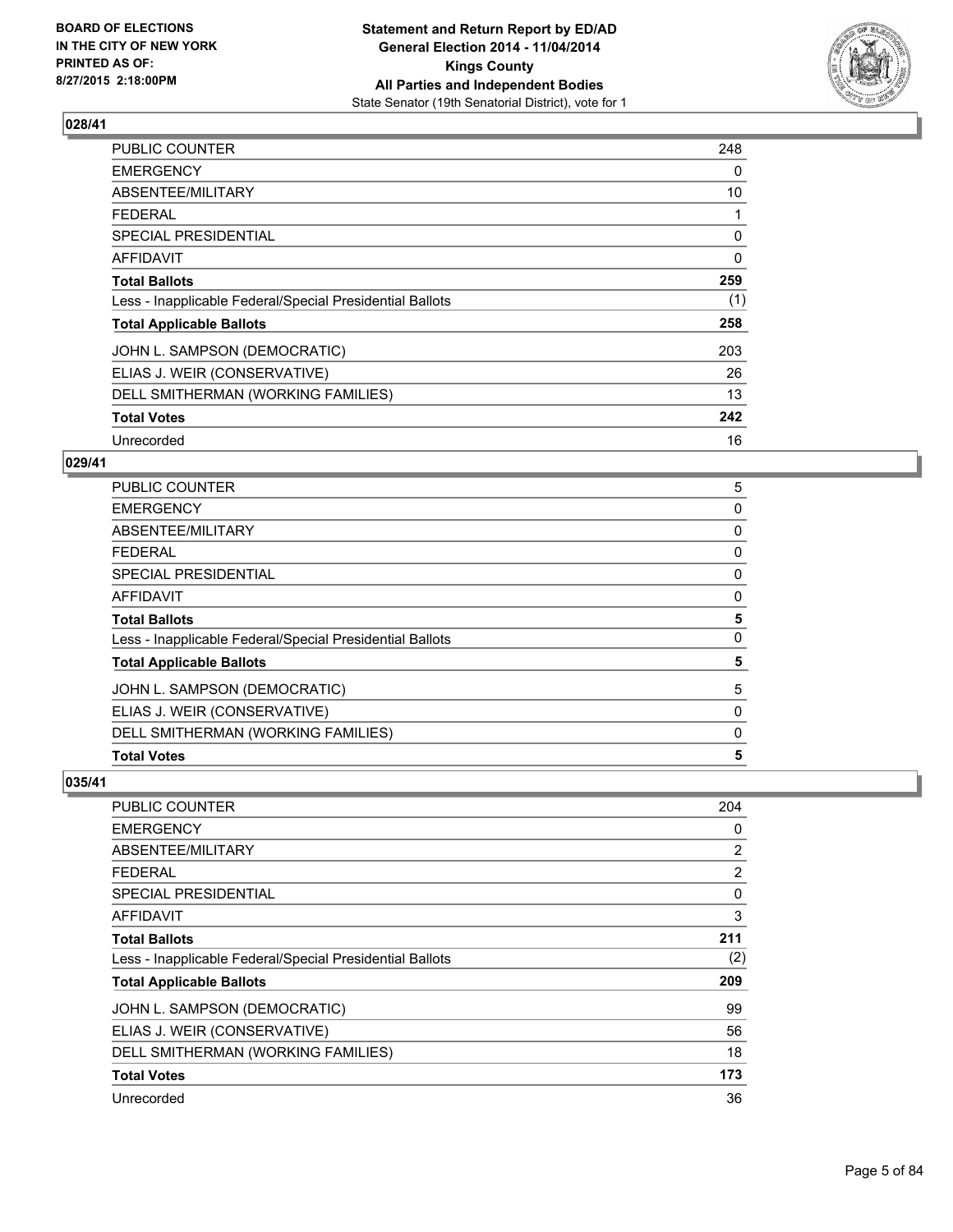

| <b>PUBLIC COUNTER</b>                                    | 81  |
|----------------------------------------------------------|-----|
| <b>EMERGENCY</b>                                         | 0   |
| ABSENTEE/MILITARY                                        |     |
| FEDERAL                                                  | 3   |
| <b>SPECIAL PRESIDENTIAL</b>                              | 0   |
| AFFIDAVIT                                                | 0   |
| <b>Total Ballots</b>                                     | 85  |
| Less - Inapplicable Federal/Special Presidential Ballots | (3) |
| <b>Total Applicable Ballots</b>                          | 82  |
| JOHN L. SAMPSON (DEMOCRATIC)                             | 21  |
| ELIAS J. WEIR (CONSERVATIVE)                             | 41  |
| DELL SMITHERMAN (WORKING FAMILIES)                       | 2   |
| <b>Total Votes</b>                                       | 64  |
| Unrecorded                                               | 18  |

## **057/41**

| <b>PUBLIC COUNTER</b>                                    | 133            |
|----------------------------------------------------------|----------------|
| <b>EMERGENCY</b>                                         | 0              |
| ABSENTEE/MILITARY                                        | 0              |
| <b>FEDERAL</b>                                           | 0              |
| <b>SPECIAL PRESIDENTIAL</b>                              | 0              |
| <b>AFFIDAVIT</b>                                         | $\overline{2}$ |
| <b>Total Ballots</b>                                     | 135            |
| Less - Inapplicable Federal/Special Presidential Ballots | 0              |
| <b>Total Applicable Ballots</b>                          | 135            |
| JOHN L. SAMPSON (DEMOCRATIC)                             | 63             |
| ELIAS J. WEIR (CONSERVATIVE)                             | 39             |
| DELL SMITHERMAN (WORKING FAMILIES)                       | 5              |
| <b>Total Votes</b>                                       | 107            |
| Unrecorded                                               | 28             |

| <b>PUBLIC COUNTER</b>                                    | 134         |
|----------------------------------------------------------|-------------|
| <b>EMERGENCY</b>                                         | 0           |
| ABSENTEE/MILITARY                                        | 11          |
| <b>FEDERAL</b>                                           | 1           |
| <b>SPECIAL PRESIDENTIAL</b>                              | 0           |
| <b>AFFIDAVIT</b>                                         | 3           |
| <b>Total Ballots</b>                                     | 149         |
| Less - Inapplicable Federal/Special Presidential Ballots | (1)         |
| <b>Total Applicable Ballots</b>                          | 148         |
| JOHN L. SAMPSON (DEMOCRATIC)                             | 82          |
| ELIAS J. WEIR (CONSERVATIVE)                             | 28          |
| DELL SMITHERMAN (WORKING FAMILIES)                       | 17          |
| UNATTRIBUTABLE WRITE-IN (WRITE-IN)                       | $\mathbf 1$ |
| <b>Total Votes</b>                                       | 128         |
| Unrecorded                                               | 20          |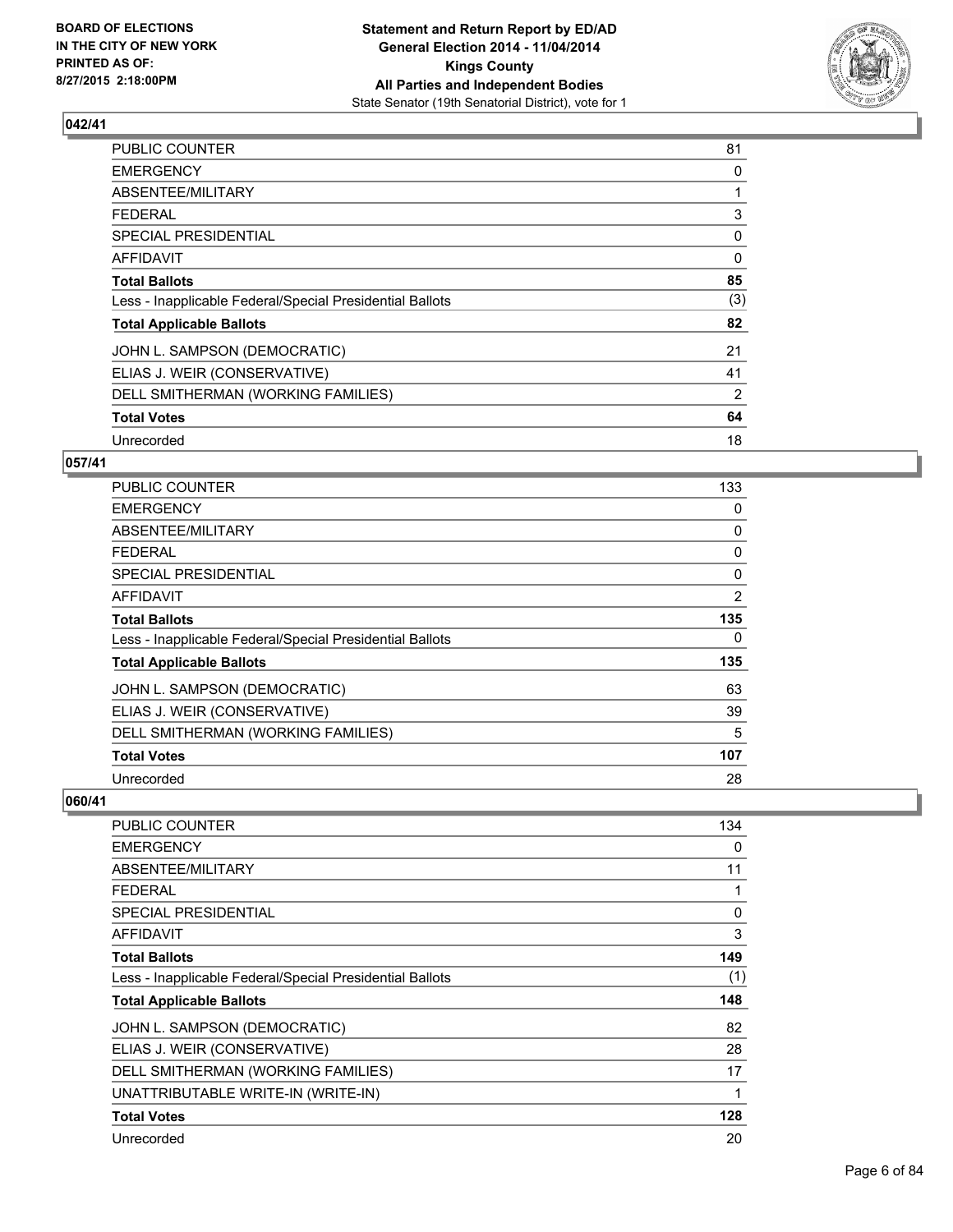

| <b>PUBLIC COUNTER</b>                                    | 106            |
|----------------------------------------------------------|----------------|
| <b>EMERGENCY</b>                                         | 0              |
| ABSENTEE/MILITARY                                        | $\overline{2}$ |
| <b>FEDERAL</b>                                           | 0              |
| <b>SPECIAL PRESIDENTIAL</b>                              | 0              |
| <b>AFFIDAVIT</b>                                         | 1              |
| <b>Total Ballots</b>                                     | 109            |
| Less - Inapplicable Federal/Special Presidential Ballots | 0              |
| <b>Total Applicable Ballots</b>                          | 109            |
| JOHN L. SAMPSON (DEMOCRATIC)                             | 54             |
| ELIAS J. WEIR (CONSERVATIVE)                             | 20             |
| DELL SMITHERMAN (WORKING FAMILIES)                       | 6              |
| UNATTRIBUTABLE WRITE-IN (WRITE-IN)                       | 1              |
| <b>Total Votes</b>                                       | 81             |
| Unrecorded                                               | 28             |

| <b>PUBLIC COUNTER</b>                                    | 129            |
|----------------------------------------------------------|----------------|
| <b>EMERGENCY</b>                                         | 0              |
| ABSENTEE/MILITARY                                        | $\overline{2}$ |
| FEDERAL                                                  | 0              |
| <b>SPECIAL PRESIDENTIAL</b>                              | 0              |
| <b>AFFIDAVIT</b>                                         | 1              |
| <b>Total Ballots</b>                                     | 132            |
| Less - Inapplicable Federal/Special Presidential Ballots | 0              |
| <b>Total Applicable Ballots</b>                          | 132            |
| JOHN L. SAMPSON (DEMOCRATIC)                             | 58             |
| ELIAS J. WEIR (CONSERVATIVE)                             | 35             |
| DELL SMITHERMAN (WORKING FAMILIES)                       | 13             |
| <b>Total Votes</b>                                       | 106            |
| Unrecorded                                               | 26             |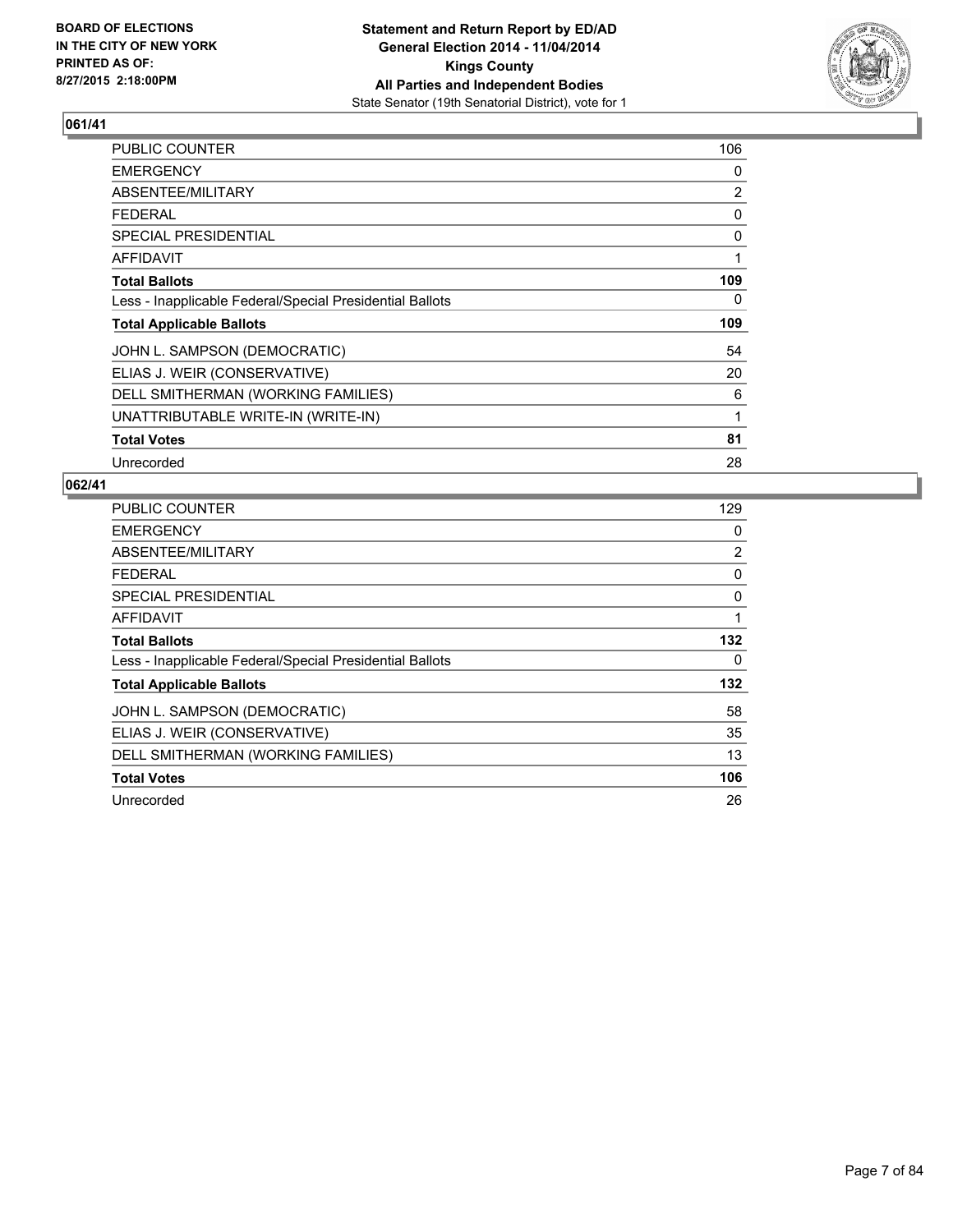

| PUBLIC COUNTER                                           | 182            |
|----------------------------------------------------------|----------------|
| <b>EMERGENCY</b>                                         | 0              |
| ABSENTEE/MILITARY                                        | 7              |
| <b>FEDERAL</b>                                           | $\overline{2}$ |
| <b>SPECIAL PRESIDENTIAL</b>                              | 0              |
| <b>AFFIDAVIT</b>                                         | 1              |
| <b>Total Ballots</b>                                     | 192            |
| Less - Inapplicable Federal/Special Presidential Ballots | (2)            |
| <b>Total Applicable Ballots</b>                          | 190            |
| JOHN L. SAMPSON (DEMOCRATIC)                             | 85             |
| ELIAS J. WEIR (CONSERVATIVE)                             | 50             |
| DELL SMITHERMAN (WORKING FAMILIES)                       | 11             |
| UNATTRIBUTABLE WRITE-IN (WRITE-IN)                       | 1              |
| <b>Total Votes</b>                                       | 147            |
| Unrecorded                                               | 43             |

#### **064/41**

| <b>PUBLIC COUNTER</b>                                    | 350 |
|----------------------------------------------------------|-----|
| <b>EMERGENCY</b>                                         | 0   |
| ABSENTEE/MILITARY                                        | 10  |
| <b>FEDERAL</b>                                           |     |
| <b>SPECIAL PRESIDENTIAL</b>                              | 0   |
| AFFIDAVIT                                                | 2   |
| <b>Total Ballots</b>                                     | 363 |
| Less - Inapplicable Federal/Special Presidential Ballots | (1) |
| <b>Total Applicable Ballots</b>                          | 362 |
| JOHN L. SAMPSON (DEMOCRATIC)                             | 171 |
| ELIAS J. WEIR (CONSERVATIVE)                             | 95  |
| DELL SMITHERMAN (WORKING FAMILIES)                       | 30  |
| <b>Total Votes</b>                                       | 296 |
| Unrecorded                                               | 66  |

| PUBLIC COUNTER                                           | 47 |
|----------------------------------------------------------|----|
| <b>EMERGENCY</b>                                         | 0  |
| ABSENTEE/MILITARY                                        | 1  |
| <b>FEDERAL</b>                                           | 0  |
| <b>SPECIAL PRESIDENTIAL</b>                              | 0  |
| <b>AFFIDAVIT</b>                                         | 0  |
| <b>Total Ballots</b>                                     | 48 |
| Less - Inapplicable Federal/Special Presidential Ballots | 0  |
| <b>Total Applicable Ballots</b>                          | 48 |
| JOHN L. SAMPSON (DEMOCRATIC)                             | 29 |
| ELIAS J. WEIR (CONSERVATIVE)                             | 6  |
| DELL SMITHERMAN (WORKING FAMILIES)                       | 4  |
| <b>Total Votes</b>                                       | 39 |
| Unrecorded                                               | 9  |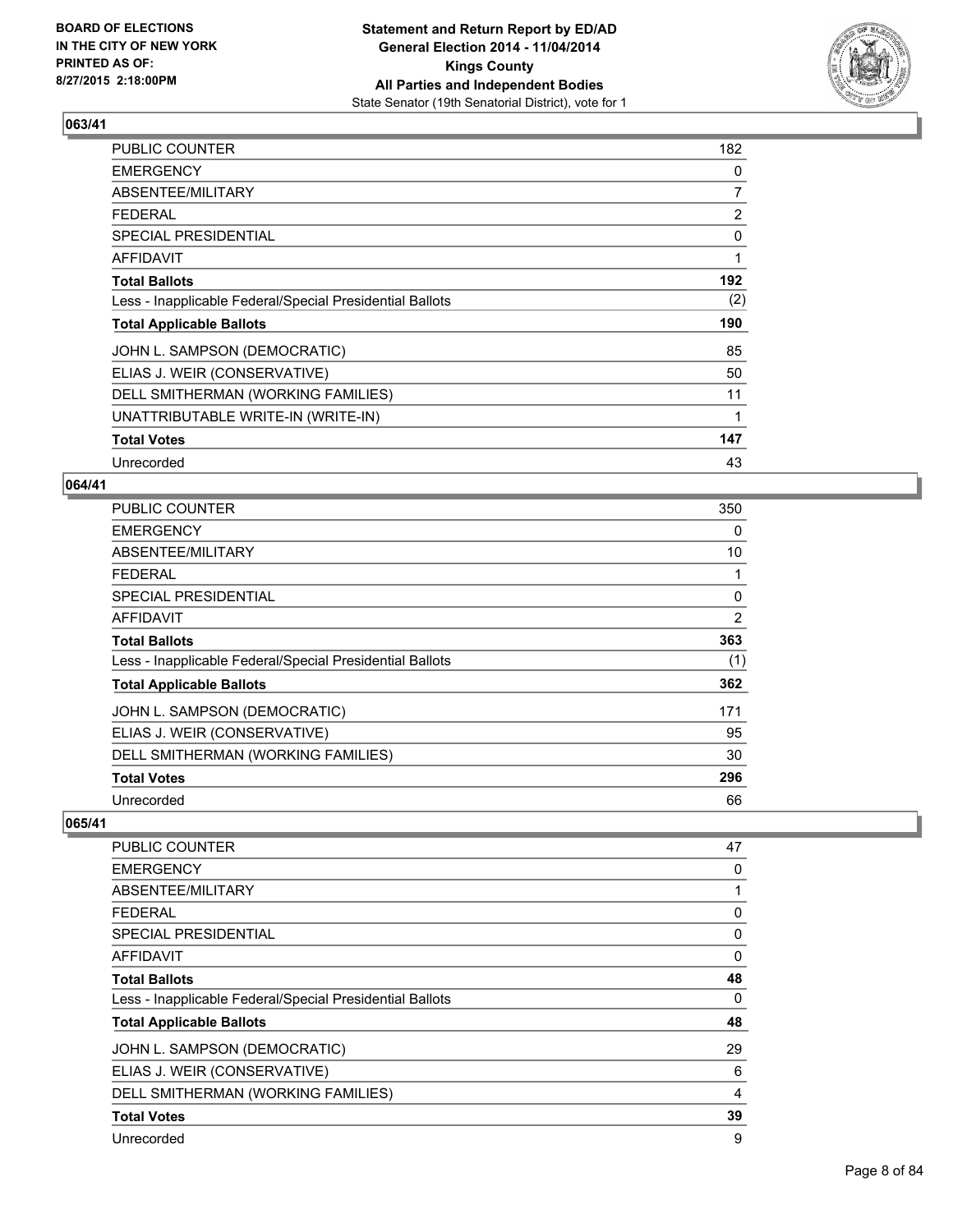

| PUBLIC COUNTER                                           | 147 |
|----------------------------------------------------------|-----|
| <b>EMERGENCY</b>                                         | 0   |
| ABSENTEE/MILITARY                                        | 3   |
| <b>FEDERAL</b>                                           | 0   |
| SPECIAL PRESIDENTIAL                                     | 0   |
| AFFIDAVIT                                                | 2   |
| <b>Total Ballots</b>                                     | 152 |
| Less - Inapplicable Federal/Special Presidential Ballots | 0   |
| <b>Total Applicable Ballots</b>                          | 152 |
| JOHN L. SAMPSON (DEMOCRATIC)                             | 109 |
| ELIAS J. WEIR (CONSERVATIVE)                             | 4   |
| DELL SMITHERMAN (WORKING FAMILIES)                       | 7   |
| <b>Total Votes</b>                                       | 120 |
| Unrecorded                                               | 32  |

## **067/41**

| PUBLIC COUNTER                                           | 131            |
|----------------------------------------------------------|----------------|
| <b>EMERGENCY</b>                                         | 0              |
| ABSENTEE/MILITARY                                        | $\overline{2}$ |
| <b>FEDERAL</b>                                           |                |
| <b>SPECIAL PRESIDENTIAL</b>                              | 0              |
| <b>AFFIDAVIT</b>                                         | 0              |
| <b>Total Ballots</b>                                     | 134            |
| Less - Inapplicable Federal/Special Presidential Ballots | (1)            |
| <b>Total Applicable Ballots</b>                          | 133            |
| JOHN L. SAMPSON (DEMOCRATIC)                             | 104            |
| ELIAS J. WEIR (CONSERVATIVE)                             | 3              |
| DELL SMITHERMAN (WORKING FAMILIES)                       | 2              |
| <b>Total Votes</b>                                       | 109            |
| Unrecorded                                               | 24             |

| PUBLIC COUNTER                                           | 152 |
|----------------------------------------------------------|-----|
| <b>EMERGENCY</b>                                         | 0   |
| ABSENTEE/MILITARY                                        | 4   |
| <b>FEDERAL</b>                                           | 0   |
| <b>SPECIAL PRESIDENTIAL</b>                              | 0   |
| AFFIDAVIT                                                | 6   |
| <b>Total Ballots</b>                                     | 162 |
| Less - Inapplicable Federal/Special Presidential Ballots | 0   |
| <b>Total Applicable Ballots</b>                          | 162 |
| JOHN L. SAMPSON (DEMOCRATIC)                             | 116 |
| ELIAS J. WEIR (CONSERVATIVE)                             | 11  |
| DELL SMITHERMAN (WORKING FAMILIES)                       | 7   |
| UNATTRIBUTABLE WRITE-IN (WRITE-IN)                       | 1   |
| <b>Total Votes</b>                                       | 135 |
| Unrecorded                                               | 27  |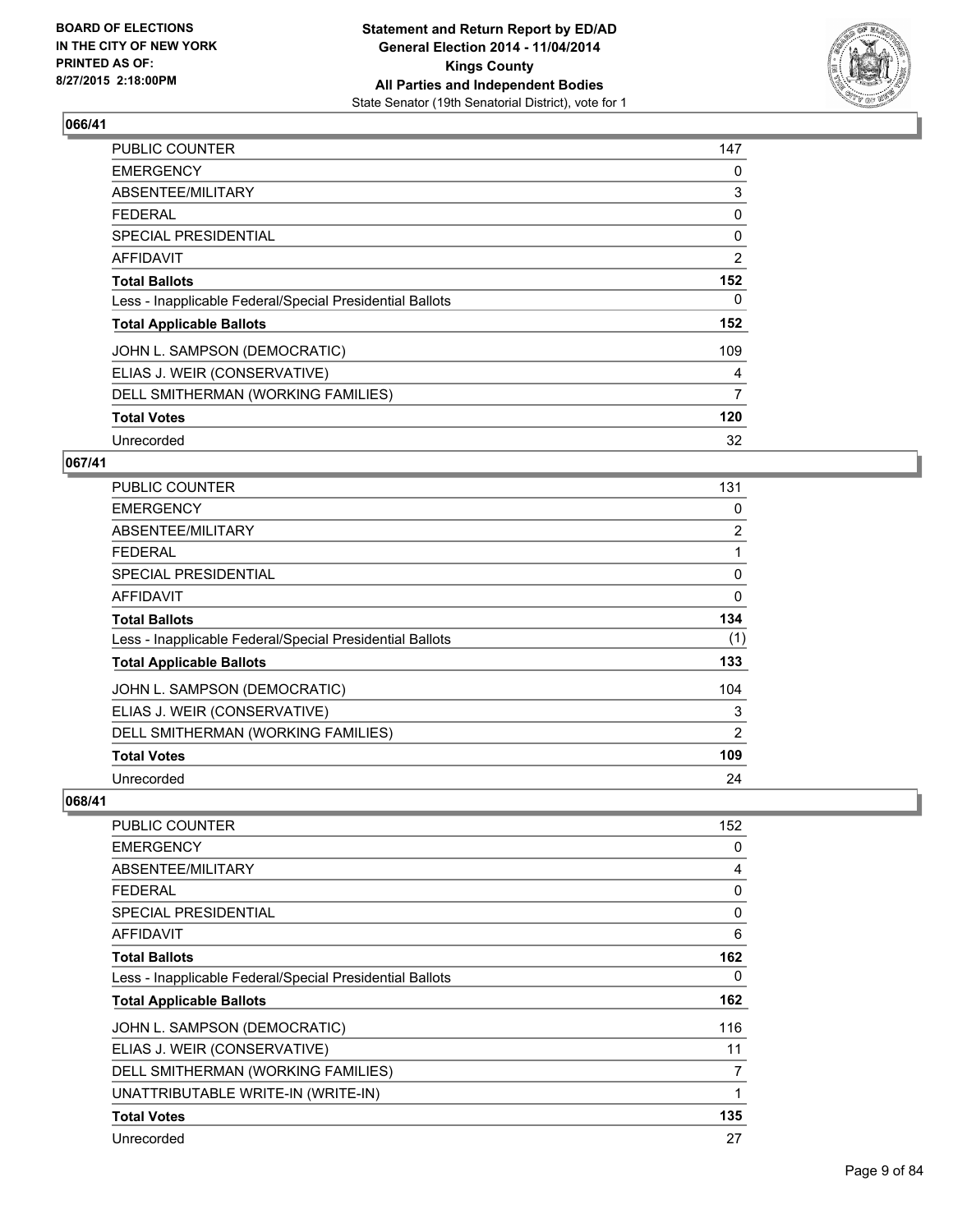

| <b>PUBLIC COUNTER</b>                                    | 137 |
|----------------------------------------------------------|-----|
| <b>EMERGENCY</b>                                         | 0   |
| ABSENTEE/MILITARY                                        | 0   |
| <b>FEDERAL</b>                                           | 0   |
| <b>SPECIAL PRESIDENTIAL</b>                              | 0   |
| <b>AFFIDAVIT</b>                                         | 3   |
| <b>Total Ballots</b>                                     | 140 |
| Less - Inapplicable Federal/Special Presidential Ballots | 0   |
| <b>Total Applicable Ballots</b>                          | 140 |
| JOHN L. SAMPSON (DEMOCRATIC)                             | 96  |
| ELIAS J. WEIR (CONSERVATIVE)                             | 3   |
| DELL SMITHERMAN (WORKING FAMILIES)                       | 6   |
| <b>Total Votes</b>                                       | 105 |
| Unrecorded                                               | 35  |

## **070/41**

| <b>PUBLIC COUNTER</b>                                    | 196            |
|----------------------------------------------------------|----------------|
| <b>EMERGENCY</b>                                         | 0              |
| ABSENTEE/MILITARY                                        | 4              |
| <b>FEDERAL</b>                                           | $\overline{2}$ |
| <b>SPECIAL PRESIDENTIAL</b>                              | $\Omega$       |
| <b>AFFIDAVIT</b>                                         | 1              |
| <b>Total Ballots</b>                                     | 203            |
| Less - Inapplicable Federal/Special Presidential Ballots | (2)            |
| <b>Total Applicable Ballots</b>                          | 201            |
| JOHN L. SAMPSON (DEMOCRATIC)                             | 74             |
| ELIAS J. WEIR (CONSERVATIVE)                             | 67             |
| DELL SMITHERMAN (WORKING FAMILIES)                       | 7              |
| <b>Total Votes</b>                                       | 148            |
| Unrecorded                                               | 53             |

| <b>PUBLIC COUNTER</b>                                    | 243 |
|----------------------------------------------------------|-----|
| <b>EMERGENCY</b>                                         | 0   |
| ABSENTEE/MILITARY                                        | 14  |
| <b>FEDERAL</b>                                           | 0   |
| <b>SPECIAL PRESIDENTIAL</b>                              | 0   |
| <b>AFFIDAVIT</b>                                         | 2   |
| <b>Total Ballots</b>                                     | 259 |
| Less - Inapplicable Federal/Special Presidential Ballots | 0   |
| <b>Total Applicable Ballots</b>                          | 259 |
| JOHN L. SAMPSON (DEMOCRATIC)                             | 107 |
| ELIAS J. WEIR (CONSERVATIVE)                             | 77  |
| DELL SMITHERMAN (WORKING FAMILIES)                       | 17  |
| <b>Total Votes</b>                                       | 201 |
| Unrecorded                                               | 58  |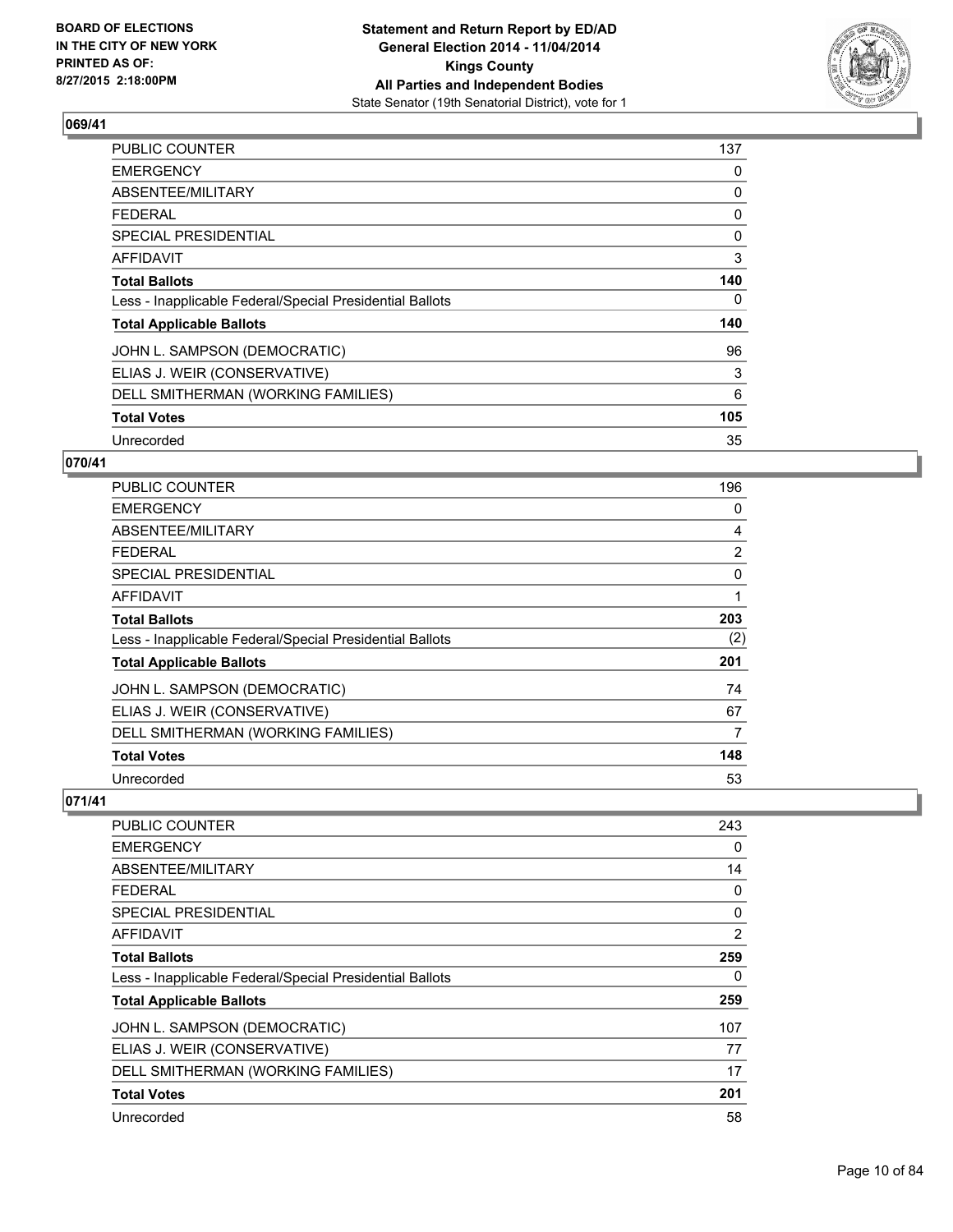

| PUBLIC COUNTER                                           | 195            |
|----------------------------------------------------------|----------------|
| <b>EMERGENCY</b>                                         | 0              |
| ABSENTEE/MILITARY                                        | 7              |
| <b>FEDERAL</b>                                           | 0              |
| <b>SPECIAL PRESIDENTIAL</b>                              | 0              |
| <b>AFFIDAVIT</b>                                         | $\overline{2}$ |
| <b>Total Ballots</b>                                     | 204            |
| Less - Inapplicable Federal/Special Presidential Ballots | 0              |
| <b>Total Applicable Ballots</b>                          | 204            |
| JOHN L. SAMPSON (DEMOCRATIC)                             | 82             |
| ELIAS J. WEIR (CONSERVATIVE)                             | 62             |
| DELL SMITHERMAN (WORKING FAMILIES)                       | 19             |
| UNATTRIBUTABLE WRITE-IN (WRITE-IN)                       | 1              |
| <b>Total Votes</b>                                       | 164            |
| Unrecorded                                               | 40             |

| <b>PUBLIC COUNTER</b>                                    | 252 |
|----------------------------------------------------------|-----|
| <b>EMERGENCY</b>                                         | 0   |
| ABSENTEE/MILITARY                                        | 7   |
| <b>FEDERAL</b>                                           |     |
| SPECIAL PRESIDENTIAL                                     | 0   |
| <b>AFFIDAVIT</b>                                         | 5   |
| <b>Total Ballots</b>                                     | 265 |
| Less - Inapplicable Federal/Special Presidential Ballots | (1) |
| <b>Total Applicable Ballots</b>                          | 264 |
| JOHN L. SAMPSON (DEMOCRATIC)                             | 136 |
| ELIAS J. WEIR (CONSERVATIVE)                             | 52  |
| DELL SMITHERMAN (WORKING FAMILIES)                       | 21  |
| UNATTRIBUTABLE WRITE-IN (WRITE-IN)                       |     |
| <b>Total Votes</b>                                       | 210 |
| Unrecorded                                               | 54  |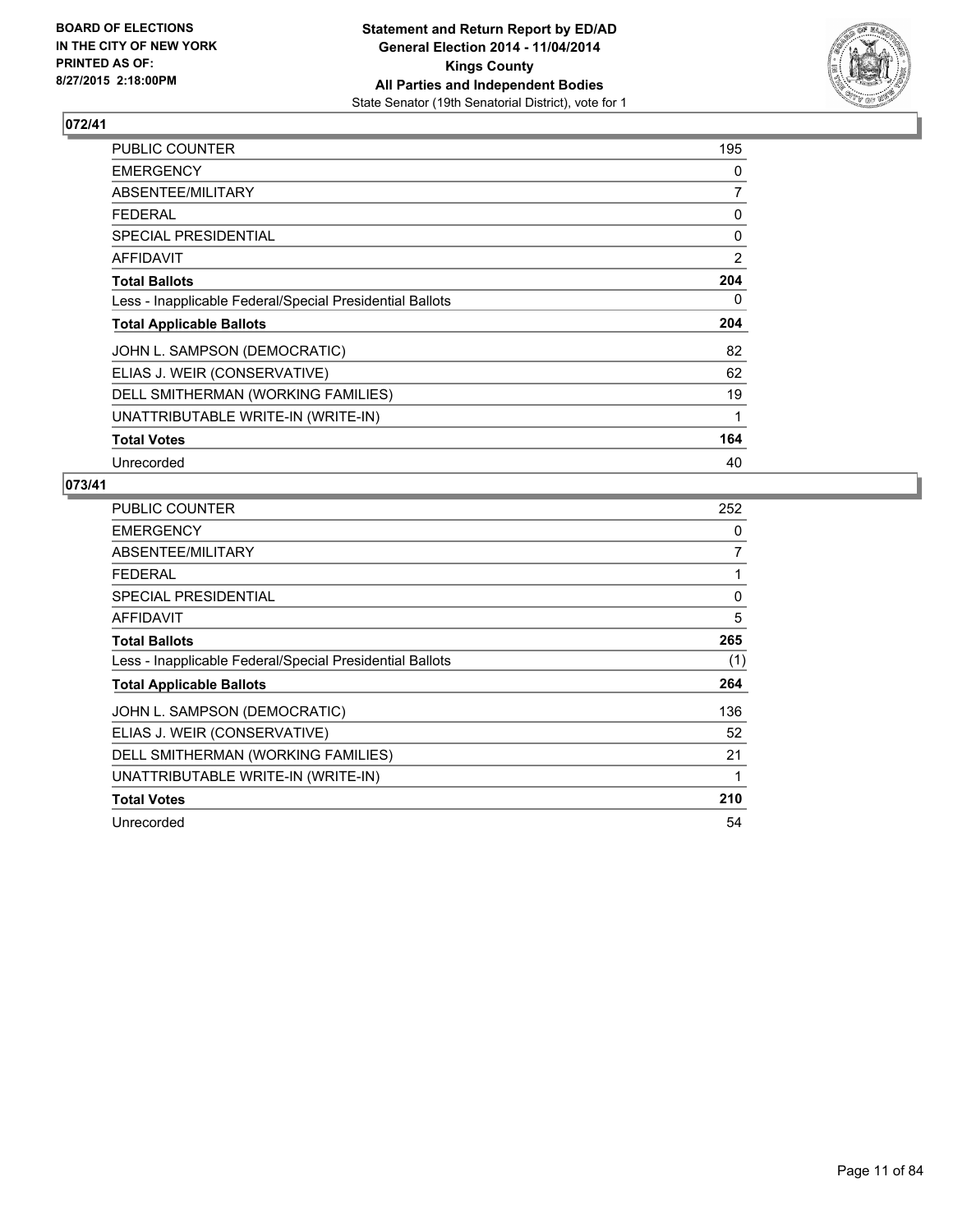

| <b>PUBLIC COUNTER</b>                                    | 197 |
|----------------------------------------------------------|-----|
| <b>EMERGENCY</b>                                         | 0   |
| ABSENTEE/MILITARY                                        | 8   |
| <b>FEDERAL</b>                                           | 0   |
| <b>SPECIAL PRESIDENTIAL</b>                              | 0   |
| <b>AFFIDAVIT</b>                                         | 2   |
| <b>Total Ballots</b>                                     | 207 |
| Less - Inapplicable Federal/Special Presidential Ballots | 0   |
| <b>Total Applicable Ballots</b>                          | 207 |
| JOHN L. SAMPSON (DEMOCRATIC)                             | 95  |
| ELIAS J. WEIR (CONSERVATIVE)                             | 38  |
| DELL SMITHERMAN (WORKING FAMILIES)                       | 18  |
| <b>Total Votes</b>                                       | 151 |
| Unrecorded                                               | 56  |

## **075/41**

| PUBLIC COUNTER                                           | 157 |
|----------------------------------------------------------|-----|
| <b>EMERGENCY</b>                                         | 0   |
| ABSENTEE/MILITARY                                        | 3   |
| <b>FEDERAL</b>                                           | 0   |
| <b>SPECIAL PRESIDENTIAL</b>                              | 0   |
| AFFIDAVIT                                                | 0   |
| <b>Total Ballots</b>                                     | 160 |
| Less - Inapplicable Federal/Special Presidential Ballots | 0   |
| <b>Total Applicable Ballots</b>                          | 160 |
| JOHN L. SAMPSON (DEMOCRATIC)                             | 77  |
| ELIAS J. WEIR (CONSERVATIVE)                             | 39  |
| DELL SMITHERMAN (WORKING FAMILIES)                       | 17  |
| PETER WONG (WRITE-IN)                                    | 1   |
| <b>Total Votes</b>                                       | 134 |
| Unrecorded                                               | 26  |

| <b>PUBLIC COUNTER</b>                                    | 156 |
|----------------------------------------------------------|-----|
| <b>EMERGENCY</b>                                         | 0   |
| ABSENTEE/MILITARY                                        | 4   |
| <b>FEDERAL</b>                                           | 2   |
| SPECIAL PRESIDENTIAL                                     | 0   |
| AFFIDAVIT                                                | 1   |
| <b>Total Ballots</b>                                     | 163 |
| Less - Inapplicable Federal/Special Presidential Ballots | (2) |
| <b>Total Applicable Ballots</b>                          | 161 |
| JOHN L. SAMPSON (DEMOCRATIC)                             | 82  |
| ELIAS J. WEIR (CONSERVATIVE)                             | 41  |
| DELL SMITHERMAN (WORKING FAMILIES)                       | 10  |
| <b>Total Votes</b>                                       | 133 |
| Unrecorded                                               | 28  |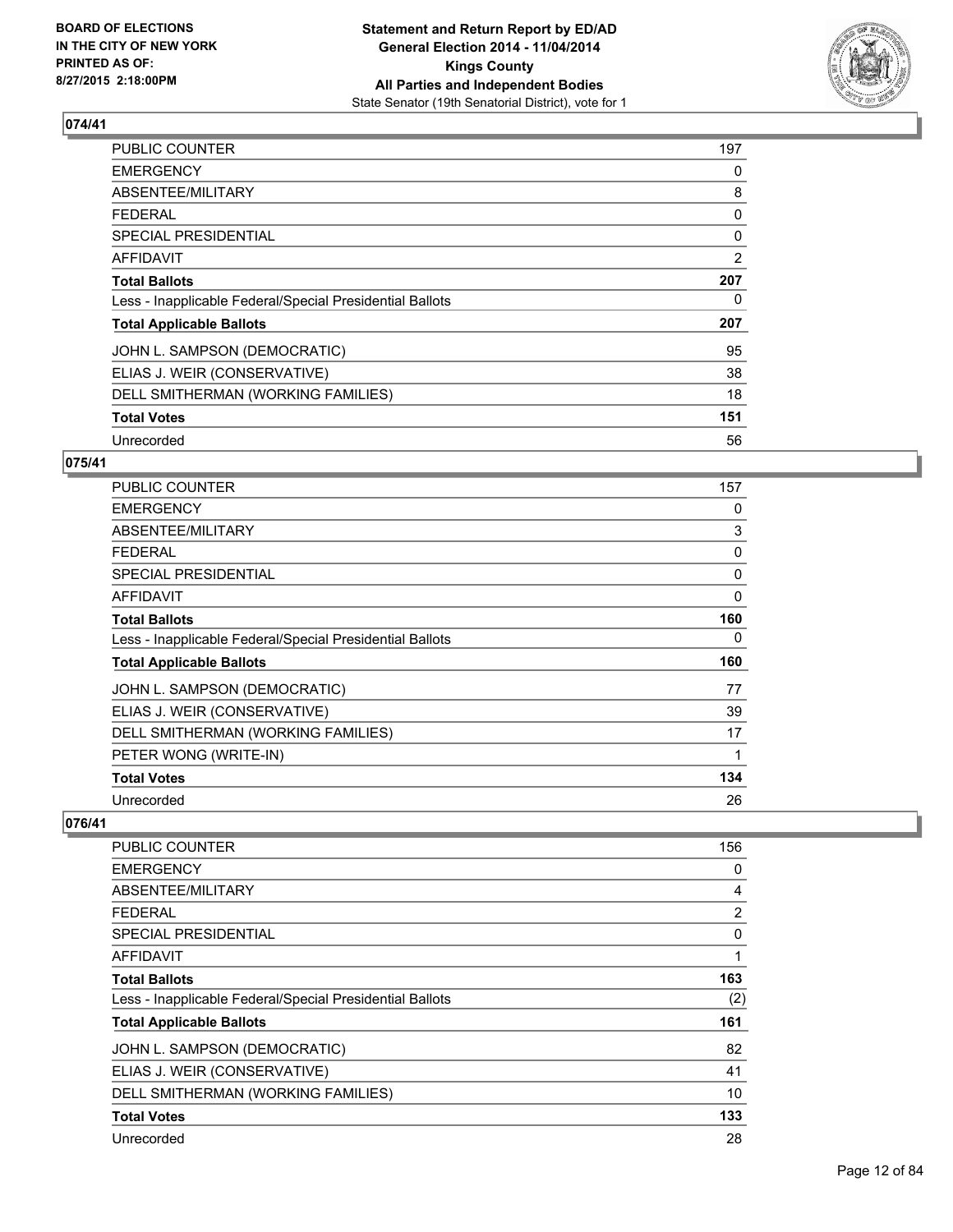

| <b>PUBLIC COUNTER</b>                                    | 136            |
|----------------------------------------------------------|----------------|
| <b>EMERGENCY</b>                                         | 0              |
| ABSENTEE/MILITARY                                        | $\overline{7}$ |
| FEDERAL                                                  | 0              |
| <b>SPECIAL PRESIDENTIAL</b>                              | 0              |
| <b>AFFIDAVIT</b>                                         | 0              |
| <b>Total Ballots</b>                                     | 143            |
| Less - Inapplicable Federal/Special Presidential Ballots | 0              |
| <b>Total Applicable Ballots</b>                          | 143            |
| JOHN L. SAMPSON (DEMOCRATIC)                             | 59             |
| ELIAS J. WEIR (CONSERVATIVE)                             | 30             |
| DELL SMITHERMAN (WORKING FAMILIES)                       | 12             |
| <b>Total Votes</b>                                       | 101            |
| Unrecorded                                               | 42             |

## **078/41**

| PUBLIC COUNTER                                           | 111 |
|----------------------------------------------------------|-----|
| <b>EMERGENCY</b>                                         | 0   |
| ABSENTEE/MILITARY                                        | 4   |
| <b>FEDERAL</b>                                           |     |
| <b>SPECIAL PRESIDENTIAL</b>                              | 0   |
| AFFIDAVIT                                                | 0   |
| <b>Total Ballots</b>                                     | 116 |
| Less - Inapplicable Federal/Special Presidential Ballots | (1) |
| <b>Total Applicable Ballots</b>                          | 115 |
| JOHN L. SAMPSON (DEMOCRATIC)                             | 51  |
| ELIAS J. WEIR (CONSERVATIVE)                             | 33  |
| DELL SMITHERMAN (WORKING FAMILIES)                       | 11  |
| <b>Total Votes</b>                                       | 95  |
| Unrecorded                                               | 20  |

| <b>PUBLIC COUNTER</b>                                    | 175 |
|----------------------------------------------------------|-----|
| <b>EMERGENCY</b>                                         | 0   |
| ABSENTEE/MILITARY                                        | 7   |
| <b>FEDERAL</b>                                           | 0   |
| <b>SPECIAL PRESIDENTIAL</b>                              | 0   |
| <b>AFFIDAVIT</b>                                         |     |
| <b>Total Ballots</b>                                     | 183 |
| Less - Inapplicable Federal/Special Presidential Ballots | 0   |
| <b>Total Applicable Ballots</b>                          | 183 |
| JOHN L. SAMPSON (DEMOCRATIC)                             | 68  |
| ELIAS J. WEIR (CONSERVATIVE)                             | 49  |
| DELL SMITHERMAN (WORKING FAMILIES)                       | 22  |
| <b>Total Votes</b>                                       | 139 |
| Unrecorded                                               | 44  |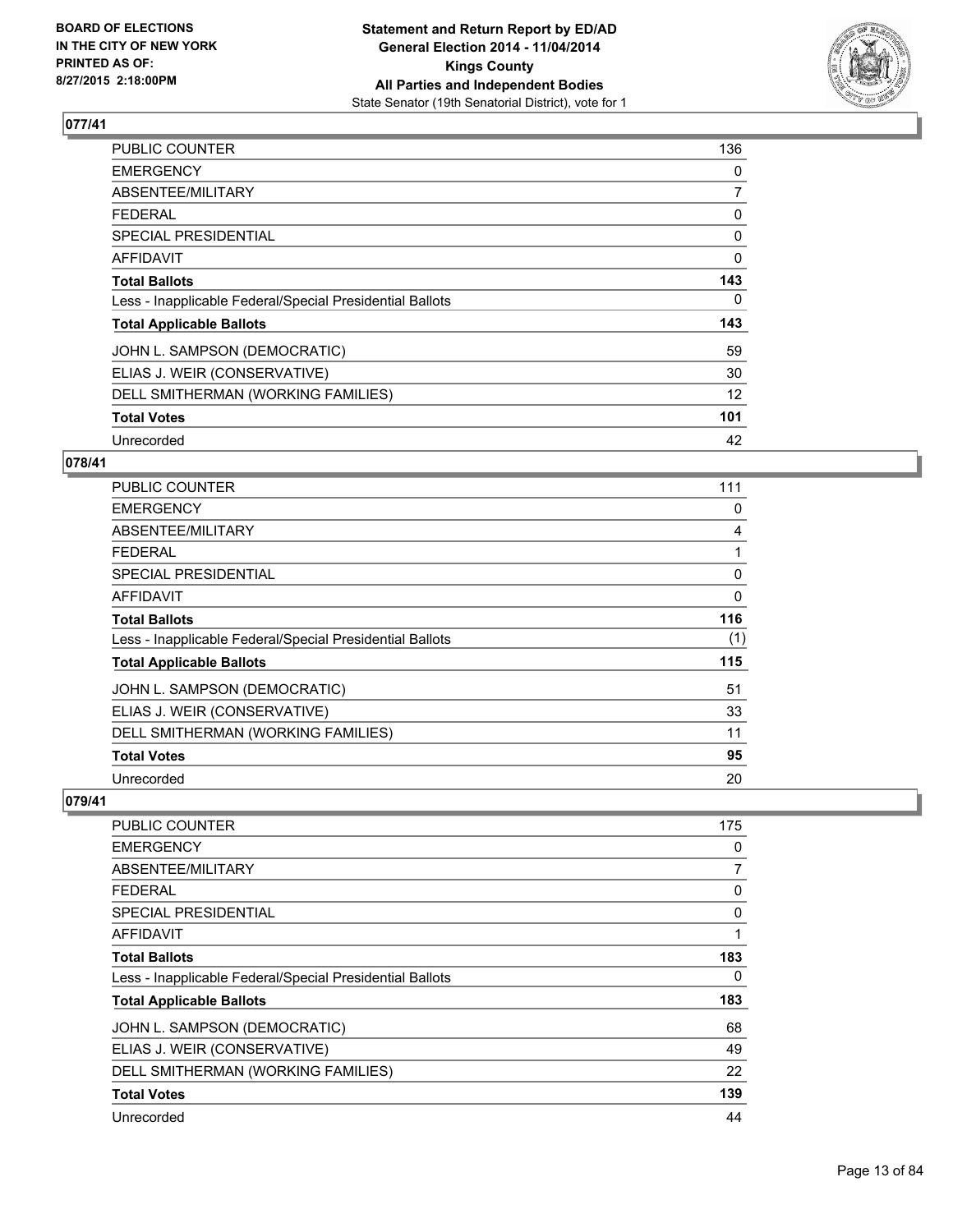

| <b>PUBLIC COUNTER</b>                                    | 22             |
|----------------------------------------------------------|----------------|
| <b>EMERGENCY</b>                                         | 0              |
| ABSENTEE/MILITARY                                        | $\overline{2}$ |
| <b>FEDERAL</b>                                           | 0              |
| SPECIAL PRESIDENTIAL                                     | 0              |
| AFFIDAVIT                                                | $\Omega$       |
| <b>Total Ballots</b>                                     | 24             |
| Less - Inapplicable Federal/Special Presidential Ballots | 0              |
| <b>Total Applicable Ballots</b>                          | 24             |
| JOHN L. SAMPSON (DEMOCRATIC)                             | 6              |
| ELIAS J. WEIR (CONSERVATIVE)                             | 7              |
| DELL SMITHERMAN (WORKING FAMILIES)                       | 4              |
| <b>Total Votes</b>                                       | 17             |
| Unrecorded                                               | 7              |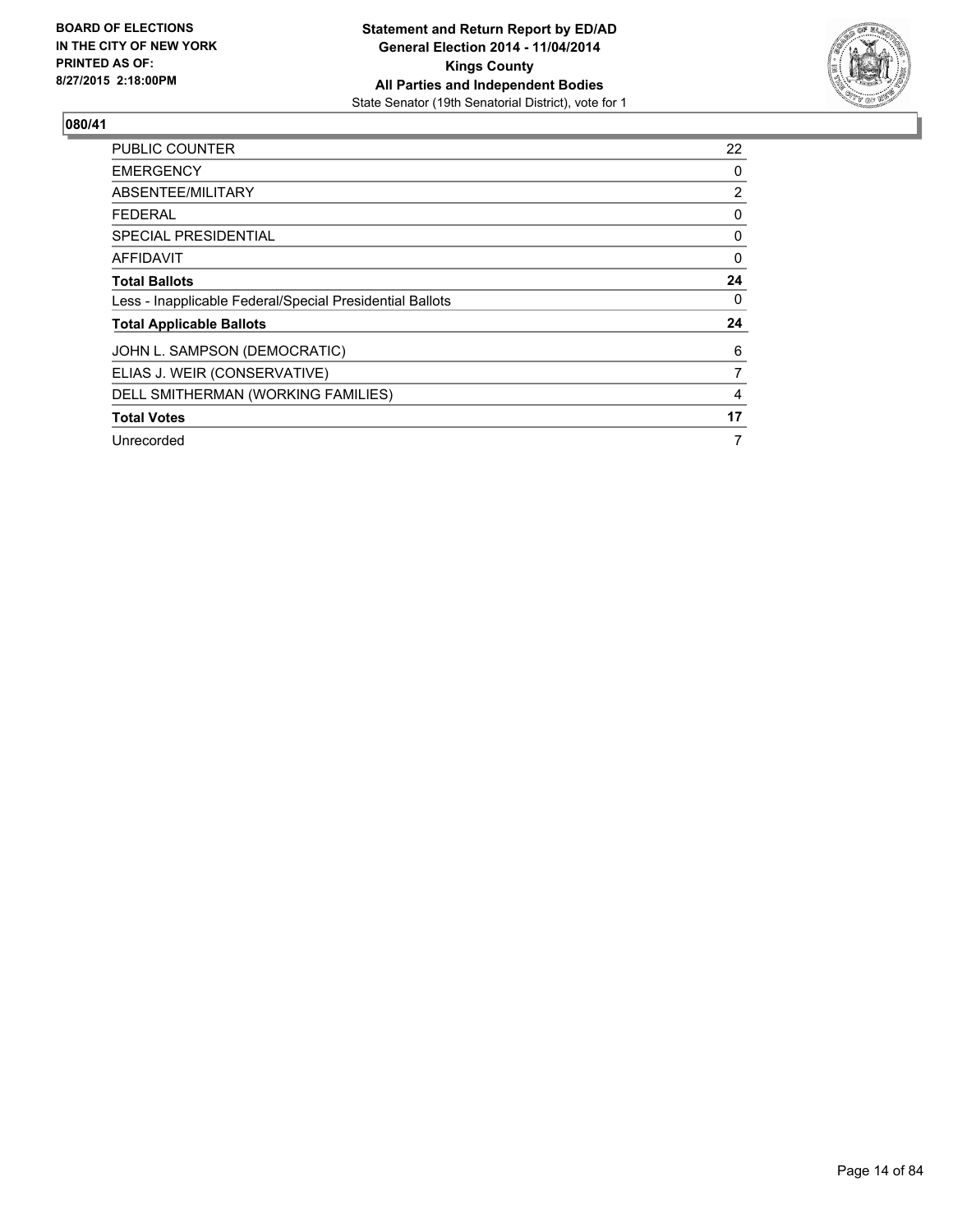

| <b>PUBLIC COUNTER</b>                                    | 55             |
|----------------------------------------------------------|----------------|
| <b>EMERGENCY</b>                                         | 0              |
| ABSENTEE/MILITARY                                        | 0              |
| <b>FEDERAL</b>                                           | $\overline{2}$ |
| SPECIAL PRESIDENTIAL                                     | 0              |
| AFFIDAVIT                                                | 0              |
| <b>Total Ballots</b>                                     | 57             |
| Less - Inapplicable Federal/Special Presidential Ballots | (2)            |
| <b>Total Applicable Ballots</b>                          | 55             |
| JOHN L. SAMPSON (DEMOCRATIC)                             | 16             |
| ELIAS J. WEIR (CONSERVATIVE)                             | 26             |
| DELL SMITHERMAN (WORKING FAMILIES)                       | 5              |
| <b>Total Votes</b>                                       | 47             |
| Unrecorded                                               | 8              |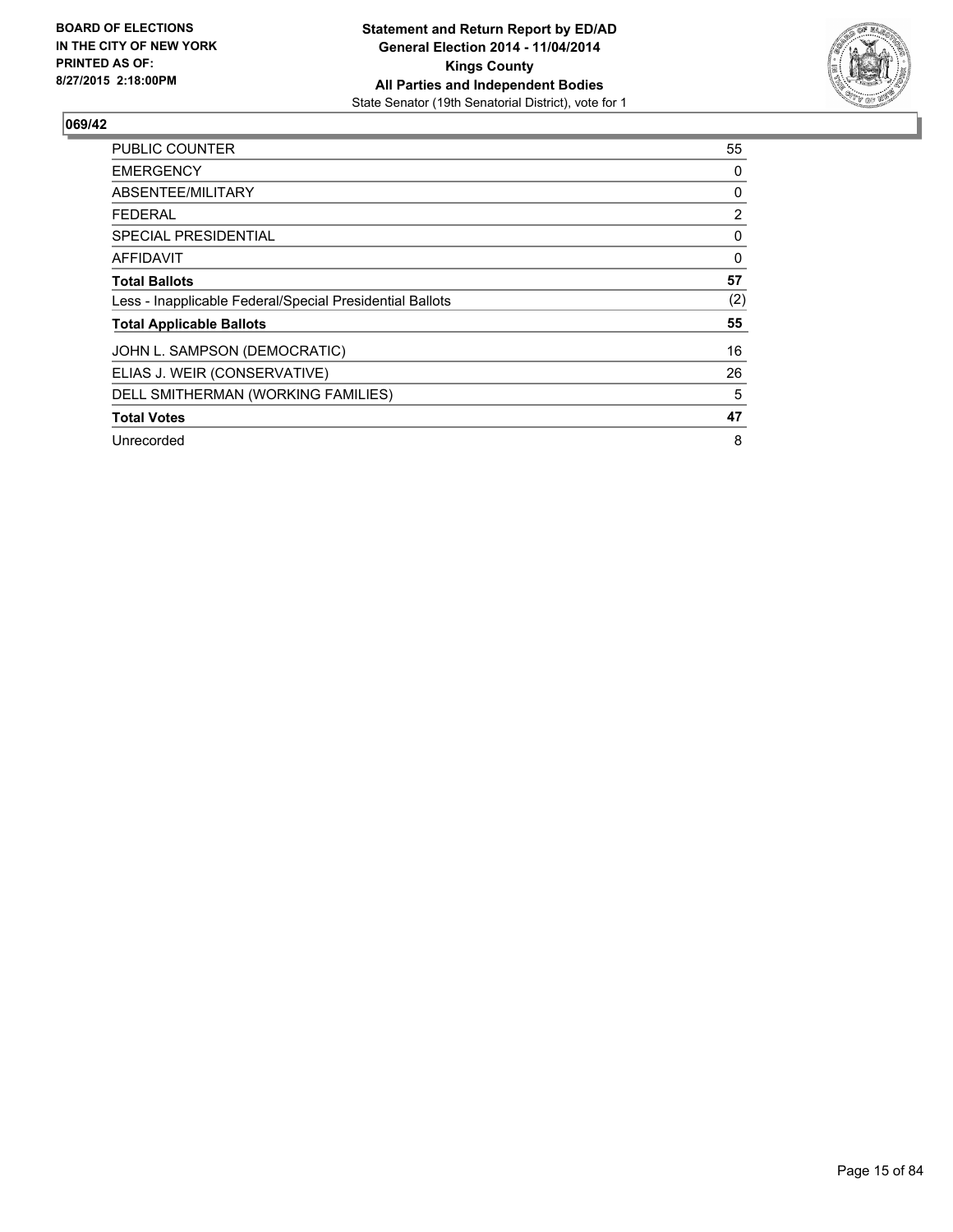

| <b>PUBLIC COUNTER</b>                                    | 42  |
|----------------------------------------------------------|-----|
| <b>EMERGENCY</b>                                         | 0   |
| ABSENTEE/MILITARY                                        | 3   |
| <b>FEDERAL</b>                                           |     |
| SPECIAL PRESIDENTIAL                                     | 0   |
| AFFIDAVIT                                                | 0   |
| <b>Total Ballots</b>                                     | 46  |
| Less - Inapplicable Federal/Special Presidential Ballots | (1) |
| <b>Total Applicable Ballots</b>                          | 45  |
| JOHN L. SAMPSON (DEMOCRATIC)                             | 28  |
| ELIAS J. WEIR (CONSERVATIVE)                             | 8   |
| DELL SMITHERMAN (WORKING FAMILIES)                       | 3   |
| <b>Total Votes</b>                                       | 39  |
| Unrecorded                                               | 6   |

## **026/45**

| PUBLIC COUNTER                                           | 112 |
|----------------------------------------------------------|-----|
| <b>EMERGENCY</b>                                         | 0   |
| ABSENTEE/MILITARY                                        | 5   |
| <b>FEDERAL</b>                                           | 0   |
| <b>SPECIAL PRESIDENTIAL</b>                              | 0   |
| <b>AFFIDAVIT</b>                                         |     |
| <b>Total Ballots</b>                                     | 118 |
| Less - Inapplicable Federal/Special Presidential Ballots | 0   |
| <b>Total Applicable Ballots</b>                          | 118 |
| JOHN L. SAMPSON (DEMOCRATIC)                             | 55  |
| ELIAS J. WEIR (CONSERVATIVE)                             | 15  |
| DELL SMITHERMAN (WORKING FAMILIES)                       | 13  |
| <b>Total Votes</b>                                       | 83  |
| Unrecorded                                               | 35  |

| <b>PUBLIC COUNTER</b>                                    | 145 |
|----------------------------------------------------------|-----|
| <b>EMERGENCY</b>                                         | 0   |
| ABSENTEE/MILITARY                                        | 4   |
| <b>FEDERAL</b>                                           | 0   |
| SPECIAL PRESIDENTIAL                                     | 0   |
| AFFIDAVIT                                                | 1   |
| <b>Total Ballots</b>                                     | 150 |
| Less - Inapplicable Federal/Special Presidential Ballots | 0   |
| <b>Total Applicable Ballots</b>                          | 150 |
| JOHN L. SAMPSON (DEMOCRATIC)                             | 82  |
| ELIAS J. WEIR (CONSERVATIVE)                             | 26  |
| DELL SMITHERMAN (WORKING FAMILIES)                       | 7   |
| <b>Total Votes</b>                                       | 115 |
| Unrecorded                                               | 35  |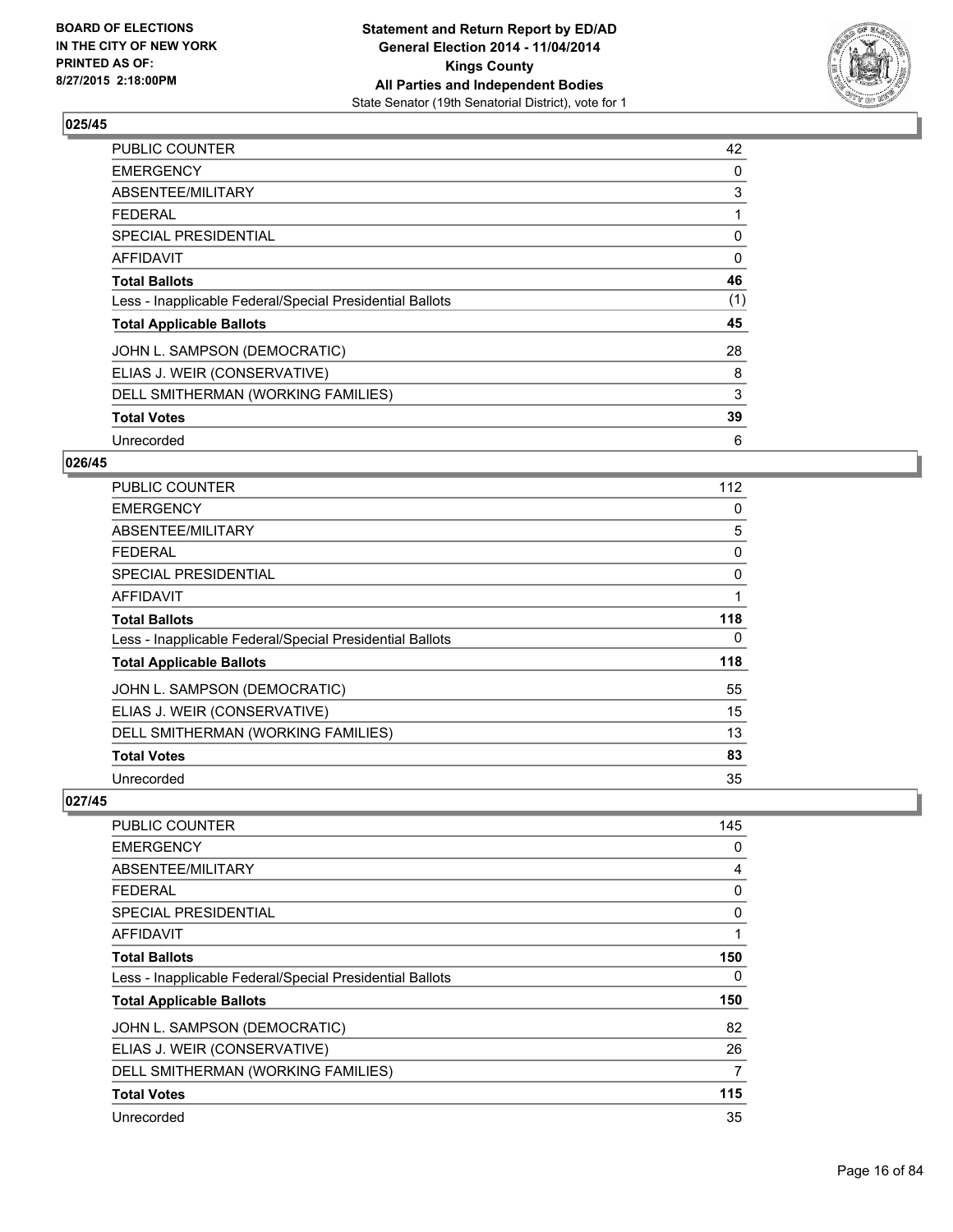

| <b>PUBLIC COUNTER</b>                                    | 106 |
|----------------------------------------------------------|-----|
| <b>EMERGENCY</b>                                         | 0   |
| ABSENTEE/MILITARY                                        | 3   |
| <b>FEDERAL</b>                                           | 0   |
| <b>SPECIAL PRESIDENTIAL</b>                              | 0   |
| AFFIDAVIT                                                | 3   |
| <b>Total Ballots</b>                                     | 112 |
| Less - Inapplicable Federal/Special Presidential Ballots | 0   |
| <b>Total Applicable Ballots</b>                          | 112 |
| JOHN L. SAMPSON (DEMOCRATIC)                             | 54  |
| ELIAS J. WEIR (CONSERVATIVE)                             | 28  |
| DELL SMITHERMAN (WORKING FAMILIES)                       | 4   |
| <b>Total Votes</b>                                       | 86  |
| Unrecorded                                               | 26  |

| PUBLIC COUNTER                                           | 88       |
|----------------------------------------------------------|----------|
| <b>EMERGENCY</b>                                         | 0        |
| ABSENTEE/MILITARY                                        | 3        |
| <b>FEDERAL</b>                                           | 0        |
| <b>SPECIAL PRESIDENTIAL</b>                              | 0        |
| <b>AFFIDAVIT</b>                                         | $\Omega$ |
| <b>Total Ballots</b>                                     | 91       |
| Less - Inapplicable Federal/Special Presidential Ballots | 0        |
| <b>Total Applicable Ballots</b>                          | 91       |
| JOHN L. SAMPSON (DEMOCRATIC)                             | 59       |
| ELIAS J. WEIR (CONSERVATIVE)                             | 9        |
| DELL SMITHERMAN (WORKING FAMILIES)                       | 4        |
| <b>Total Votes</b>                                       | 72       |
| Unrecorded                                               | 19       |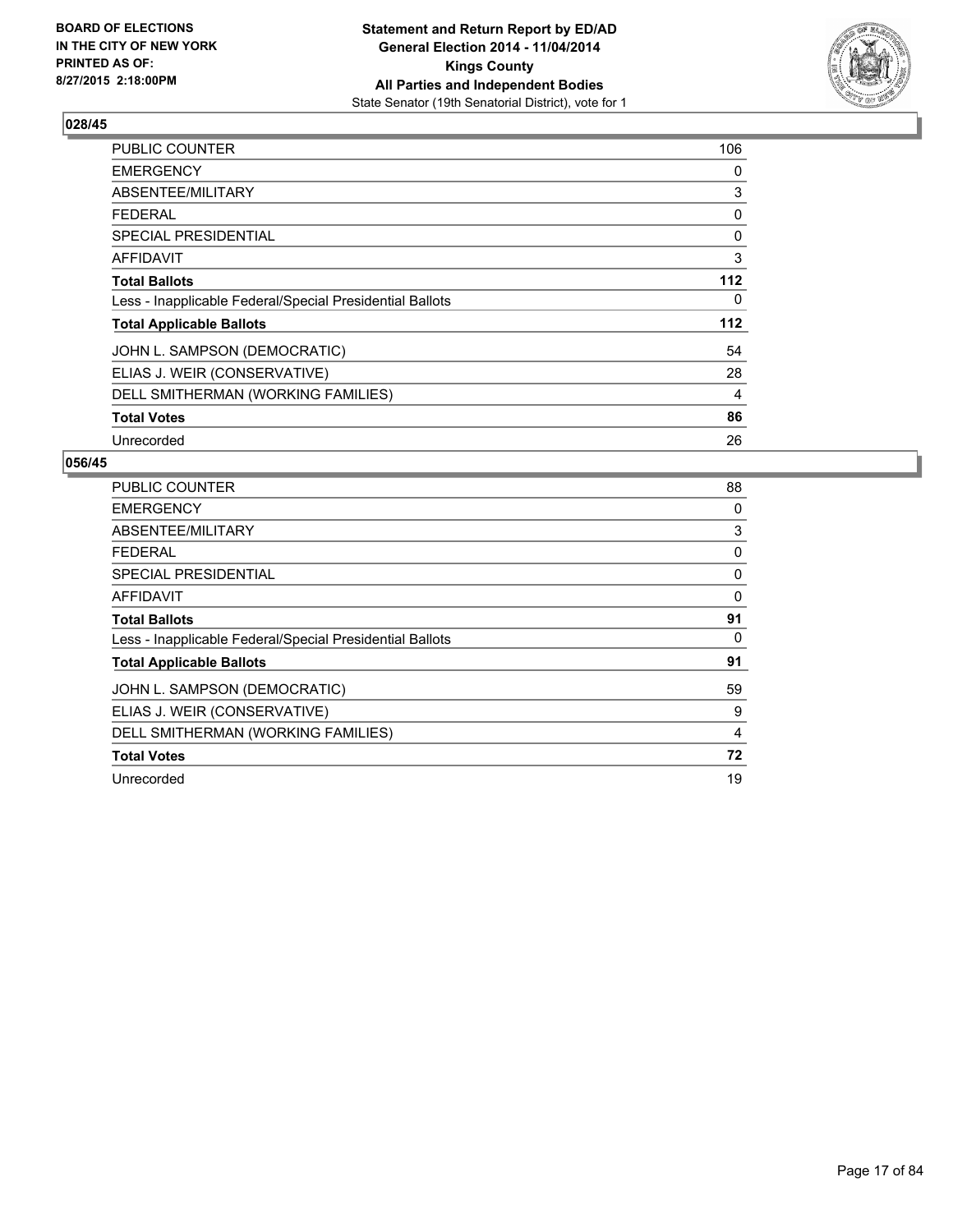

| PUBLIC COUNTER                                           | 76 |
|----------------------------------------------------------|----|
| <b>EMERGENCY</b>                                         | 0  |
| ABSENTEE/MILITARY                                        | 1  |
| <b>FEDERAL</b>                                           | 0  |
| <b>SPECIAL PRESIDENTIAL</b>                              | 0  |
| AFFIDAVIT                                                | 1  |
| <b>Total Ballots</b>                                     | 78 |
| Less - Inapplicable Federal/Special Presidential Ballots | 0  |
| <b>Total Applicable Ballots</b>                          | 78 |
| JOHN L. SAMPSON (DEMOCRATIC)                             | 64 |
| ELIAS J. WEIR (CONSERVATIVE)                             | 0  |
| DELL SMITHERMAN (WORKING FAMILIES)                       | 0  |
| UNATTRIBUTABLE WRITE-IN (WRITE-IN)                       | 1  |
| <b>Total Votes</b>                                       | 65 |
| Unrecorded                                               | 13 |

| <b>PUBLIC COUNTER</b>                                    | 97             |
|----------------------------------------------------------|----------------|
| <b>EMERGENCY</b>                                         | 0              |
| ABSENTEE/MILITARY                                        | $\overline{2}$ |
| <b>FEDERAL</b>                                           |                |
| SPECIAL PRESIDENTIAL                                     | 0              |
| AFFIDAVIT                                                | 3              |
| <b>Total Ballots</b>                                     | 103            |
| Less - Inapplicable Federal/Special Presidential Ballots | (1)            |
| <b>Total Applicable Ballots</b>                          | 102            |
| JOHN L. SAMPSON (DEMOCRATIC)                             | 83             |
| ELIAS J. WEIR (CONSERVATIVE)                             | 5              |
| DELL SMITHERMAN (WORKING FAMILIES)                       | 3              |
| UNATTRIBUTABLE WRITE-IN (WRITE-IN)                       | 1              |
| <b>Total Votes</b>                                       | 92             |
| Unrecorded                                               | 10             |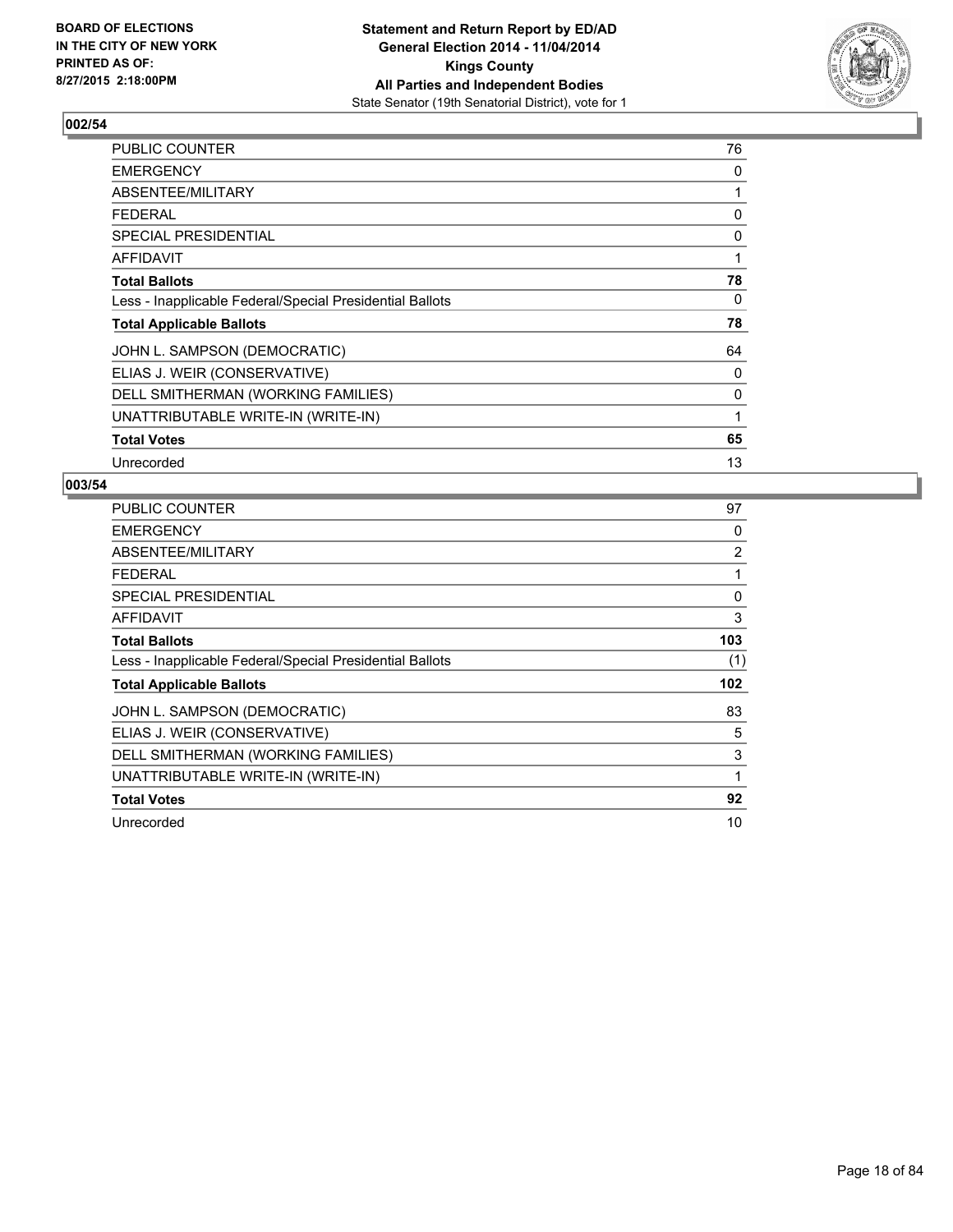

| <b>PUBLIC COUNTER</b>                                    | 113 |
|----------------------------------------------------------|-----|
| <b>EMERGENCY</b>                                         | 0   |
| ABSENTEE/MILITARY                                        | 2   |
| <b>FEDERAL</b>                                           | 0   |
| <b>SPECIAL PRESIDENTIAL</b>                              | 0   |
| AFFIDAVIT                                                | 2   |
| <b>Total Ballots</b>                                     | 117 |
| Less - Inapplicable Federal/Special Presidential Ballots | 0   |
| <b>Total Applicable Ballots</b>                          | 117 |
| JOHN L. SAMPSON (DEMOCRATIC)                             | 96  |
| ELIAS J. WEIR (CONSERVATIVE)                             | 4   |
| DELL SMITHERMAN (WORKING FAMILIES)                       | 4   |
| <b>Total Votes</b>                                       | 104 |
| Unrecorded                                               | 13  |

## **005/54**

| PUBLIC COUNTER                                           | 19 |
|----------------------------------------------------------|----|
| <b>EMERGENCY</b>                                         | 0  |
| ABSENTEE/MILITARY                                        | 0  |
| <b>FEDERAL</b>                                           | 0  |
| SPECIAL PRESIDENTIAL                                     | 0  |
| <b>AFFIDAVIT</b>                                         | 0  |
| <b>Total Ballots</b>                                     | 19 |
| Less - Inapplicable Federal/Special Presidential Ballots | 0  |
| <b>Total Applicable Ballots</b>                          | 19 |
| JOHN L. SAMPSON (DEMOCRATIC)                             | 16 |
| ELIAS J. WEIR (CONSERVATIVE)                             | 0  |
| DELL SMITHERMAN (WORKING FAMILIES)                       | 0  |
| <b>Total Votes</b>                                       | 16 |
| Unrecorded                                               | 3  |

| PUBLIC COUNTER                                           | 21           |
|----------------------------------------------------------|--------------|
| <b>EMERGENCY</b>                                         | 0            |
| ABSENTEE/MILITARY                                        | 1            |
| <b>FEDERAL</b>                                           | 0            |
| <b>SPECIAL PRESIDENTIAL</b>                              | 0            |
| AFFIDAVIT                                                | $\mathbf{1}$ |
| <b>Total Ballots</b>                                     | 23           |
| Less - Inapplicable Federal/Special Presidential Ballots | 0            |
| <b>Total Applicable Ballots</b>                          | 23           |
| JOHN L. SAMPSON (DEMOCRATIC)                             | 17           |
| ELIAS J. WEIR (CONSERVATIVE)                             | 0            |
| DELL SMITHERMAN (WORKING FAMILIES)                       | $\mathbf{0}$ |
| <b>Total Votes</b>                                       | 17           |
| Unrecorded                                               | 6            |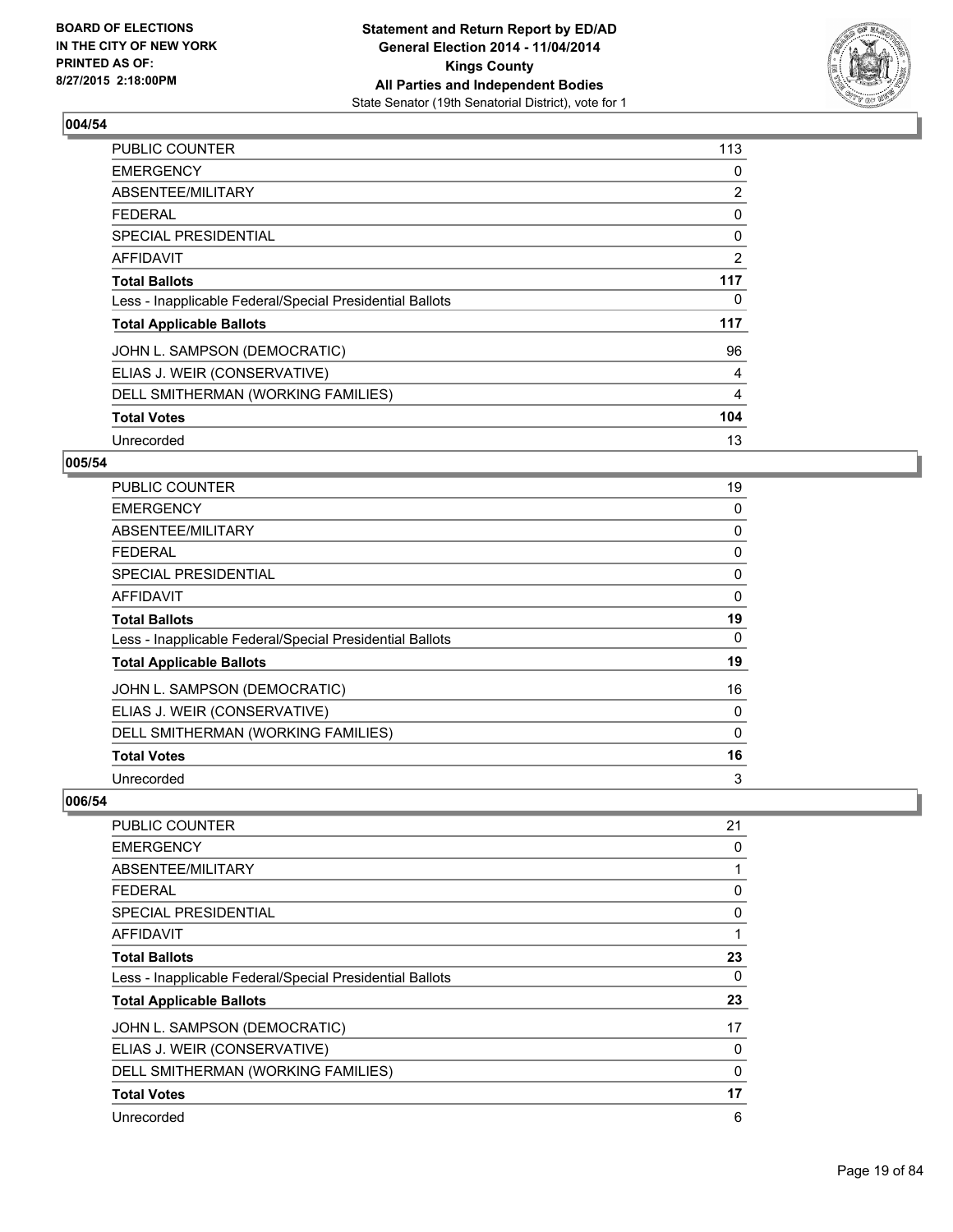

| PUBLIC COUNTER                                           | 91 |
|----------------------------------------------------------|----|
| <b>EMERGENCY</b>                                         | 0  |
| ABSENTEE/MILITARY                                        | 0  |
| <b>FEDERAL</b>                                           | 0  |
| <b>SPECIAL PRESIDENTIAL</b>                              | 0  |
| AFFIDAVIT                                                | 3  |
| <b>Total Ballots</b>                                     | 94 |
| Less - Inapplicable Federal/Special Presidential Ballots | 0  |
| <b>Total Applicable Ballots</b>                          | 94 |
| JOHN L. SAMPSON (DEMOCRATIC)                             | 80 |
| ELIAS J. WEIR (CONSERVATIVE)                             |    |
| DELL SMITHERMAN (WORKING FAMILIES)                       | 5  |
| UNATTRIBUTABLE WRITE-IN (WRITE-IN)                       | 1  |
| <b>Total Votes</b>                                       | 87 |
| Unrecorded                                               | 7  |

| <b>PUBLIC COUNTER</b>                                    | 8 |
|----------------------------------------------------------|---|
| <b>EMERGENCY</b>                                         | 0 |
| ABSENTEE/MILITARY                                        | 0 |
| <b>FEDERAL</b>                                           | 0 |
| <b>SPECIAL PRESIDENTIAL</b>                              | 0 |
| <b>AFFIDAVIT</b>                                         |   |
| <b>Total Ballots</b>                                     | 9 |
| Less - Inapplicable Federal/Special Presidential Ballots | 0 |
| <b>Total Applicable Ballots</b>                          | 9 |
| JOHN L. SAMPSON (DEMOCRATIC)                             |   |
| ELIAS J. WEIR (CONSERVATIVE)                             |   |
| DELL SMITHERMAN (WORKING FAMILIES)                       | 0 |
| <b>Total Votes</b>                                       | 8 |
| Unrecorded                                               | 1 |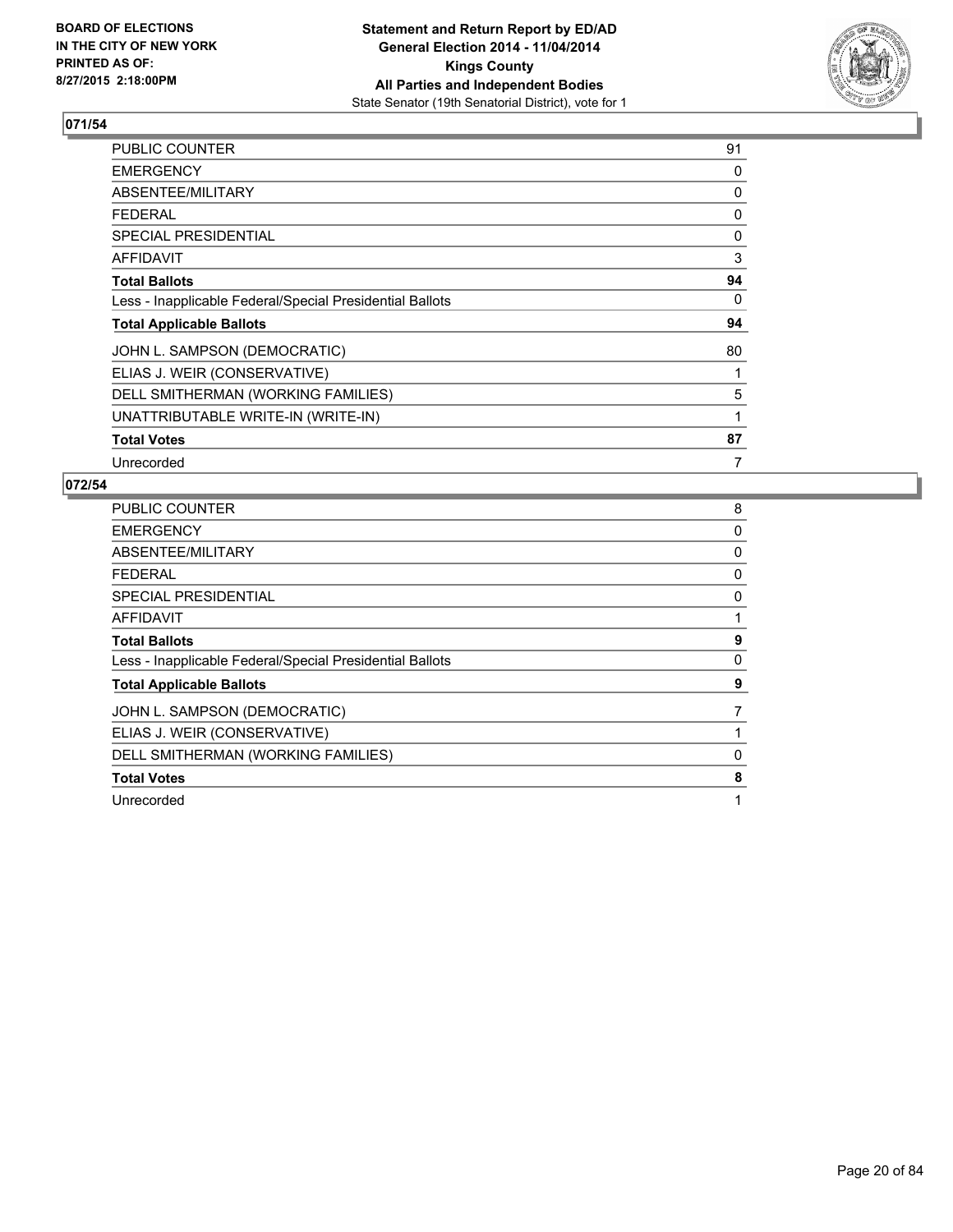

| <b>Total Votes</b>                                       | 21 |
|----------------------------------------------------------|----|
| DELL SMITHERMAN (WORKING FAMILIES)                       | 3  |
| ELIAS J. WEIR (CONSERVATIVE)                             | 0  |
| JOHN L. SAMPSON (DEMOCRATIC)                             | 18 |
| <b>Total Applicable Ballots</b>                          | 21 |
| Less - Inapplicable Federal/Special Presidential Ballots | 0  |
| <b>Total Ballots</b>                                     | 21 |
| <b>AFFIDAVIT</b>                                         | 0  |
| SPECIAL PRESIDENTIAL                                     | 0  |
| <b>FEDERAL</b>                                           | 0  |
| ABSENTEE/MILITARY                                        | 0  |
| <b>EMERGENCY</b>                                         | 0  |
| <b>PUBLIC COUNTER</b>                                    | 21 |

#### **013/55**

| PUBLIC COUNTER                                           | 8 |
|----------------------------------------------------------|---|
| <b>EMERGENCY</b>                                         | 0 |
| ABSENTEE/MILITARY                                        | 0 |
| <b>FEDERAL</b>                                           | 0 |
| <b>SPECIAL PRESIDENTIAL</b>                              | 0 |
| AFFIDAVIT                                                | 0 |
| <b>Total Ballots</b>                                     | 8 |
| Less - Inapplicable Federal/Special Presidential Ballots | 0 |
| <b>Total Applicable Ballots</b>                          | 8 |
| JOHN L. SAMPSON (DEMOCRATIC)                             | 7 |
| ELIAS J. WEIR (CONSERVATIVE)                             | 0 |
| DELL SMITHERMAN (WORKING FAMILIES)                       | 0 |
| <b>Total Votes</b>                                       | 7 |
| Unrecorded                                               |   |

| PUBLIC COUNTER                                           | 105 |
|----------------------------------------------------------|-----|
| <b>EMERGENCY</b>                                         | 0   |
| ABSENTEE/MILITARY                                        | 0   |
| <b>FEDERAL</b>                                           | 0   |
| <b>SPECIAL PRESIDENTIAL</b>                              | 0   |
| AFFIDAVIT                                                | 4   |
| <b>Total Ballots</b>                                     | 109 |
| Less - Inapplicable Federal/Special Presidential Ballots | 0   |
| <b>Total Applicable Ballots</b>                          | 109 |
| JOHN L. SAMPSON (DEMOCRATIC)                             | 83  |
| ELIAS J. WEIR (CONSERVATIVE)                             | 4   |
| DELL SMITHERMAN (WORKING FAMILIES)                       | 9   |
| <b>Total Votes</b>                                       | 96  |
| Unrecorded                                               | 13  |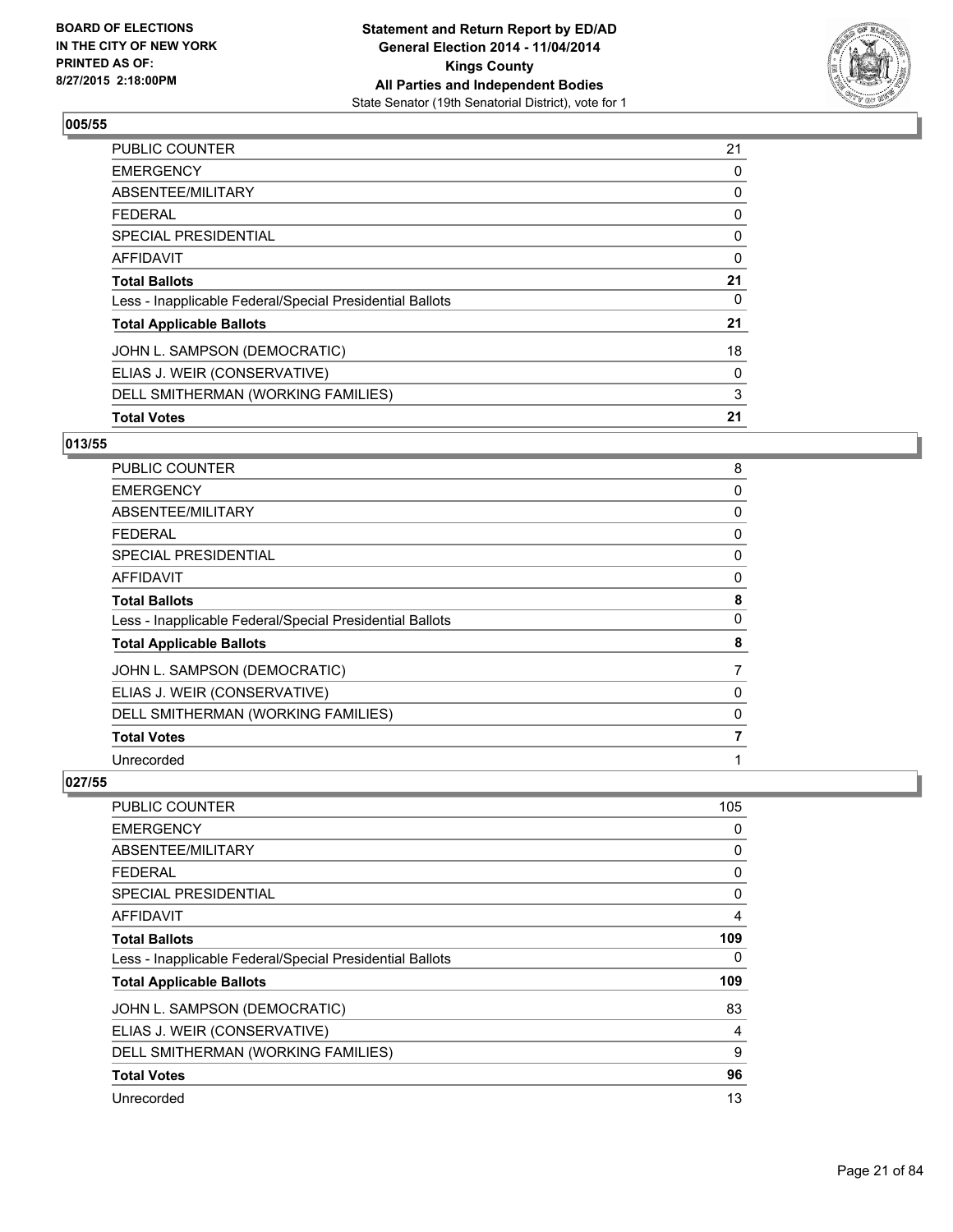

| PUBLIC COUNTER                                           | 14 |
|----------------------------------------------------------|----|
| <b>EMERGENCY</b>                                         | 0  |
| ABSENTEE/MILITARY                                        | 0  |
| <b>FEDERAL</b>                                           | 0  |
| SPECIAL PRESIDENTIAL                                     | 0  |
| AFFIDAVIT                                                | 3  |
| <b>Total Ballots</b>                                     | 17 |
| Less - Inapplicable Federal/Special Presidential Ballots | 0  |
| <b>Total Applicable Ballots</b>                          | 17 |
| JOHN L. SAMPSON (DEMOCRATIC)                             | 13 |
| ELIAS J. WEIR (CONSERVATIVE)                             | 0  |
| DELL SMITHERMAN (WORKING FAMILIES)                       |    |
| <b>Total Votes</b>                                       | 14 |
| Unrecorded                                               | 3  |

## **037/55**

| PUBLIC COUNTER                                           | 56 |
|----------------------------------------------------------|----|
| <b>EMERGENCY</b>                                         | 0  |
| ABSENTEE/MILITARY                                        | 0  |
| <b>FEDERAL</b>                                           | 0  |
| <b>SPECIAL PRESIDENTIAL</b>                              | 0  |
| <b>AFFIDAVIT</b>                                         | 2  |
| <b>Total Ballots</b>                                     | 58 |
| Less - Inapplicable Federal/Special Presidential Ballots | 0  |
| <b>Total Applicable Ballots</b>                          | 58 |
| JOHN L. SAMPSON (DEMOCRATIC)                             | 48 |
| ELIAS J. WEIR (CONSERVATIVE)                             |    |
| DELL SMITHERMAN (WORKING FAMILIES)                       | 5  |
| <b>Total Votes</b>                                       | 54 |
| Unrecorded                                               | 4  |

| <b>PUBLIC COUNTER</b>                                    | 21             |
|----------------------------------------------------------|----------------|
| <b>EMERGENCY</b>                                         | 0              |
| ABSENTEE/MILITARY                                        | 1              |
| FEDERAL                                                  | 0              |
| <b>SPECIAL PRESIDENTIAL</b>                              | 0              |
| AFFIDAVIT                                                | 1              |
| <b>Total Ballots</b>                                     | 23             |
| Less - Inapplicable Federal/Special Presidential Ballots | 0              |
| <b>Total Applicable Ballots</b>                          | 23             |
| JOHN L. SAMPSON (DEMOCRATIC)                             | 18             |
| ELIAS J. WEIR (CONSERVATIVE)                             | 0              |
| DELL SMITHERMAN (WORKING FAMILIES)                       | $\overline{2}$ |
| <b>Total Votes</b>                                       | 20             |
| Unrecorded                                               | 3              |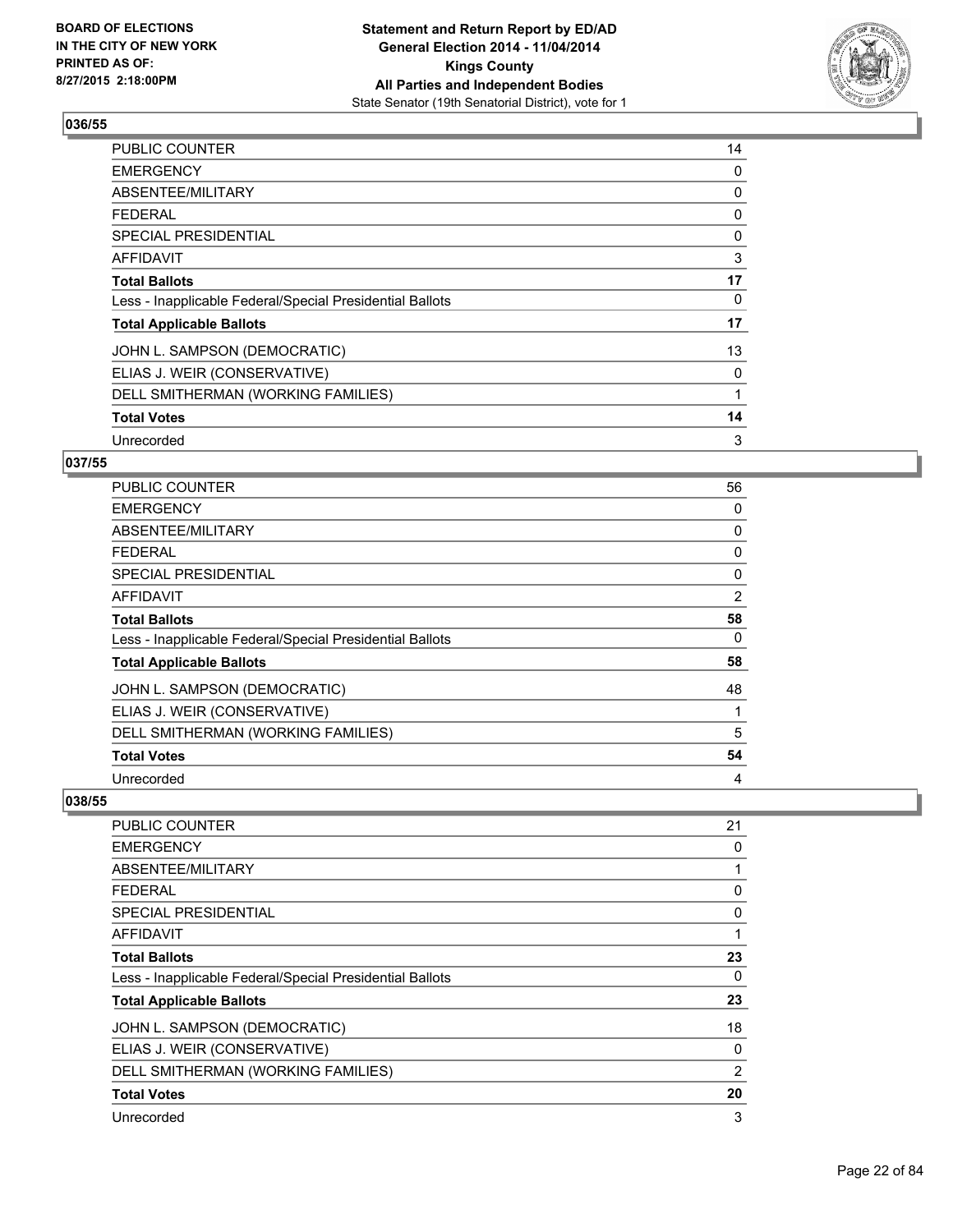

| <b>Total Votes</b>                                       | 0 |
|----------------------------------------------------------|---|
| DELL SMITHERMAN (WORKING FAMILIES)                       | 0 |
| ELIAS J. WEIR (CONSERVATIVE)                             | 0 |
| JOHN L. SAMPSON (DEMOCRATIC)                             | 0 |
| <b>Total Applicable Ballots</b>                          | 0 |
| Less - Inapplicable Federal/Special Presidential Ballots | 0 |
| <b>Total Ballots</b>                                     | 0 |
| <b>AFFIDAVIT</b>                                         | 0 |
| <b>SPECIAL PRESIDENTIAL</b>                              | 0 |
| <b>FEDERAL</b>                                           | 0 |
| ABSENTEE/MILITARY                                        | 0 |
| <b>EMERGENCY</b>                                         | 0 |
| <b>PUBLIC COUNTER</b>                                    | 0 |

#### **040/55**

| <b>PUBLIC COUNTER</b>                                    | 22 |
|----------------------------------------------------------|----|
| <b>EMERGENCY</b>                                         | 0  |
| ABSENTEE/MILITARY                                        | 19 |
| <b>FEDERAL</b>                                           | 0  |
| <b>SPECIAL PRESIDENTIAL</b>                              | 0  |
| AFFIDAVIT                                                | 0  |
| <b>Total Ballots</b>                                     | 41 |
| Less - Inapplicable Federal/Special Presidential Ballots | 0  |
| <b>Total Applicable Ballots</b>                          | 41 |
| JOHN L. SAMPSON (DEMOCRATIC)                             | 34 |
| ELIAS J. WEIR (CONSERVATIVE)                             | 0  |
| DELL SMITHERMAN (WORKING FAMILIES)                       | 2  |
| <b>Total Votes</b>                                       | 36 |
| Unrecorded                                               | 5  |
|                                                          |    |

# **042/55 COMBINED into: 040/55**

| <b>PUBLIC COUNTER</b>                                    |   |
|----------------------------------------------------------|---|
| <b>EMERGENCY</b>                                         | 0 |
| ABSENTEE/MILITARY                                        | 0 |
| <b>FEDERAL</b>                                           | 0 |
| <b>SPECIAL PRESIDENTIAL</b>                              | 0 |
| AFFIDAVIT                                                | 2 |
| <b>Total Ballots</b>                                     | 3 |
| Less - Inapplicable Federal/Special Presidential Ballots | 0 |
| <b>Total Applicable Ballots</b>                          | 3 |
| JOHN L. SAMPSON (DEMOCRATIC)                             |   |
| ELIAS J. WEIR (CONSERVATIVE)                             |   |
| DELL SMITHERMAN (WORKING FAMILIES)                       |   |
| <b>Total Votes</b>                                       | 3 |
|                                                          |   |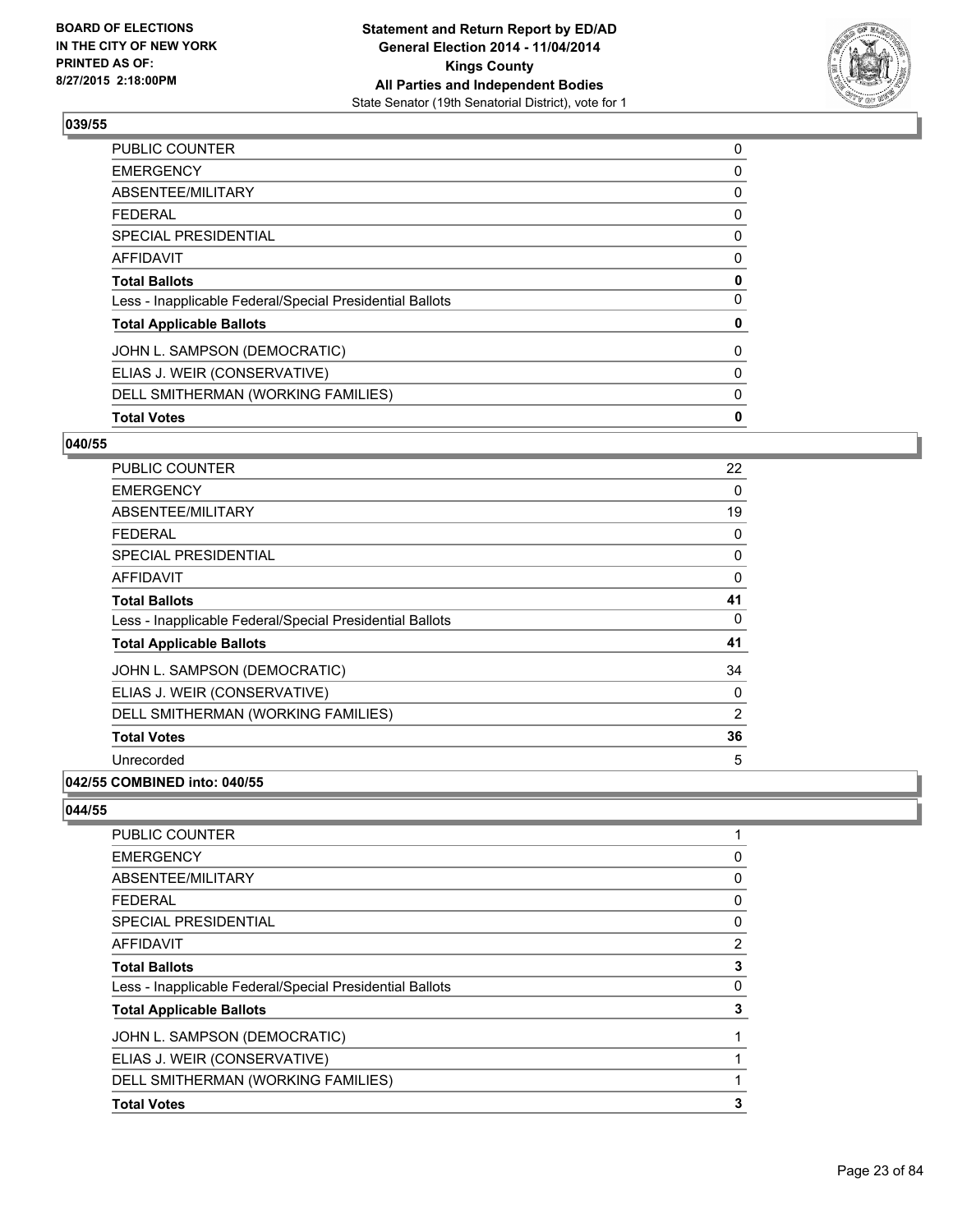

| PUBLIC COUNTER                                           | 69 |
|----------------------------------------------------------|----|
| <b>EMERGENCY</b>                                         | 0  |
| ABSENTEE/MILITARY                                        | 0  |
| <b>FEDERAL</b>                                           | 0  |
| <b>SPECIAL PRESIDENTIAL</b>                              | 0  |
| AFFIDAVIT                                                | 2  |
| <b>Total Ballots</b>                                     | 71 |
| Less - Inapplicable Federal/Special Presidential Ballots | 0  |
| <b>Total Applicable Ballots</b>                          | 71 |
| JOHN L. SAMPSON (DEMOCRATIC)                             | 60 |
| ELIAS J. WEIR (CONSERVATIVE)                             | 0  |
| DELL SMITHERMAN (WORKING FAMILIES)                       | 3  |
| <b>Total Votes</b>                                       | 63 |
| Unrecorded                                               | 8  |

## **048/55**

| <b>PUBLIC COUNTER</b>                                    | 173 |
|----------------------------------------------------------|-----|
| <b>EMERGENCY</b>                                         | 0   |
| ABSENTEE/MILITARY                                        | 1   |
| <b>FEDERAL</b>                                           | 0   |
| <b>SPECIAL PRESIDENTIAL</b>                              | 0   |
| <b>AFFIDAVIT</b>                                         | 0   |
| <b>Total Ballots</b>                                     | 174 |
| Less - Inapplicable Federal/Special Presidential Ballots | 0   |
| <b>Total Applicable Ballots</b>                          | 174 |
| JOHN L. SAMPSON (DEMOCRATIC)                             | 145 |
| ELIAS J. WEIR (CONSERVATIVE)                             | 3   |
| DELL SMITHERMAN (WORKING FAMILIES)                       | 9   |
| ALTON H. MADDOX JR. (WRITE-IN)                           | 1   |
| <b>Total Votes</b>                                       | 158 |
| Unrecorded                                               | 16  |

| <b>PUBLIC COUNTER</b>                                    | 106 |
|----------------------------------------------------------|-----|
| <b>EMERGENCY</b>                                         | 0   |
| ABSENTEE/MILITARY                                        | 0   |
| <b>FEDERAL</b>                                           | 0   |
| SPECIAL PRESIDENTIAL                                     | 0   |
| AFFIDAVIT                                                |     |
| <b>Total Ballots</b>                                     | 107 |
| Less - Inapplicable Federal/Special Presidential Ballots | 0   |
| <b>Total Applicable Ballots</b>                          | 107 |
| JOHN L. SAMPSON (DEMOCRATIC)                             | 79  |
| ELIAS J. WEIR (CONSERVATIVE)                             | 4   |
| DELL SMITHERMAN (WORKING FAMILIES)                       | 4   |
| <b>Total Votes</b>                                       | 87  |
| Unrecorded                                               | 20  |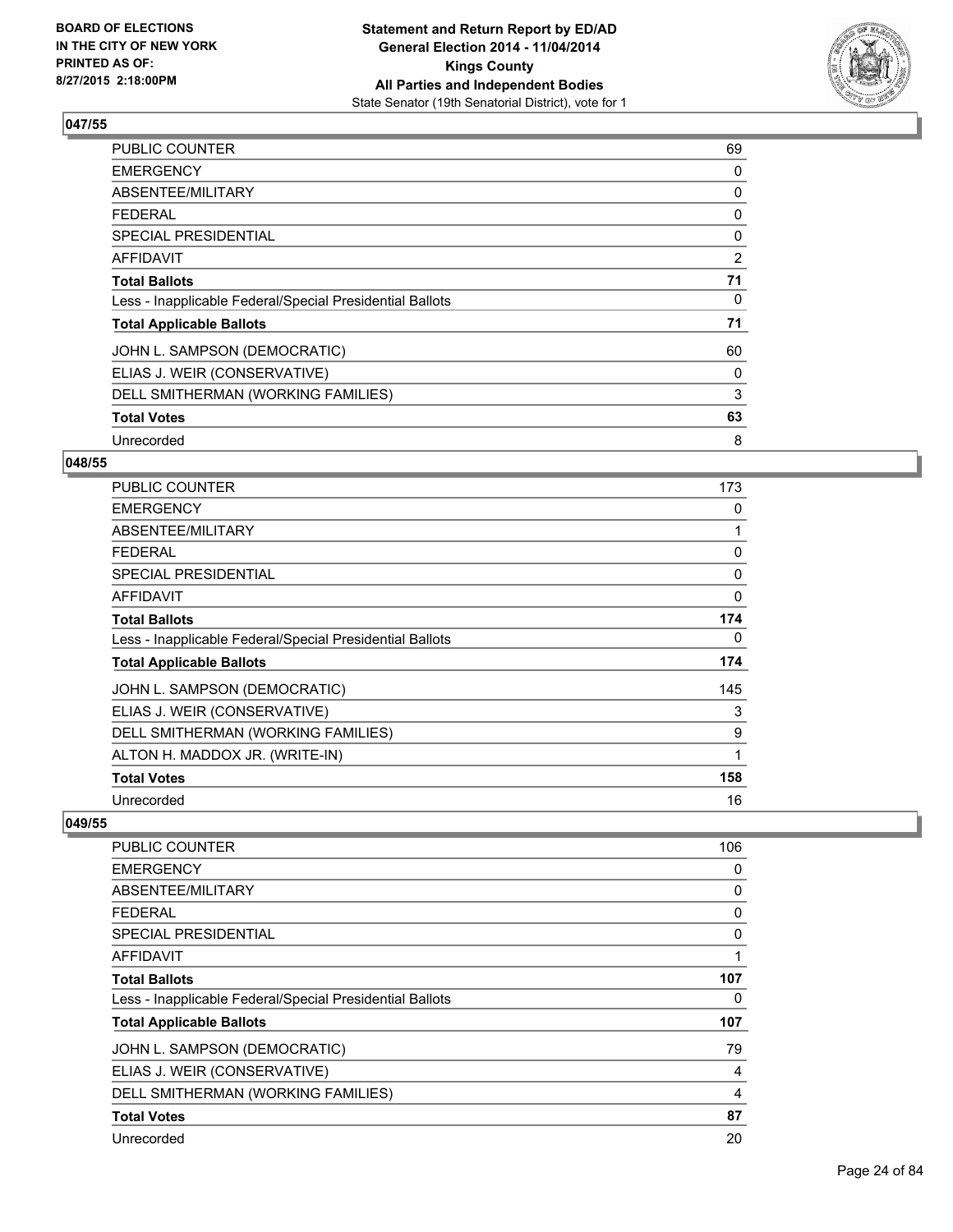

| PUBLIC COUNTER                                           | 58 |
|----------------------------------------------------------|----|
| <b>EMERGENCY</b>                                         | 0  |
| ABSENTEE/MILITARY                                        | 0  |
| FEDERAL                                                  | 0  |
| <b>SPECIAL PRESIDENTIAL</b>                              | 0  |
| <b>AFFIDAVIT</b>                                         | 2  |
| <b>Total Ballots</b>                                     | 60 |
| Less - Inapplicable Federal/Special Presidential Ballots | 0  |
| <b>Total Applicable Ballots</b>                          | 60 |
| JOHN L. SAMPSON (DEMOCRATIC)                             | 49 |
| ELIAS J. WEIR (CONSERVATIVE)                             | 0  |
| DELL SMITHERMAN (WORKING FAMILIES)                       | 2  |
| <b>Total Votes</b>                                       | 51 |
| Unrecorded                                               | 9  |

## **053/55**

| <b>PUBLIC COUNTER</b>                                    | 49             |
|----------------------------------------------------------|----------------|
| <b>EMERGENCY</b>                                         | 0              |
| ABSENTEE/MILITARY                                        | 0              |
| <b>FEDERAL</b>                                           | 0              |
| <b>SPECIAL PRESIDENTIAL</b>                              | 0              |
| AFFIDAVIT                                                | $\overline{2}$ |
| <b>Total Ballots</b>                                     | 51             |
| Less - Inapplicable Federal/Special Presidential Ballots | 0              |
| <b>Total Applicable Ballots</b>                          | 51             |
| JOHN L. SAMPSON (DEMOCRATIC)                             | 43             |
| ELIAS J. WEIR (CONSERVATIVE)                             | 0              |
| DELL SMITHERMAN (WORKING FAMILIES)                       | 1              |
| <b>Total Votes</b>                                       | 44             |
| Unrecorded                                               | 7              |
|                                                          |                |

### **054/55 COMBINED into: 052/55**

| 179            |
|----------------|
| 0              |
| $\overline{2}$ |
| 0              |
| 0              |
| 1              |
| 182            |
| 0              |
| 182            |
| 145            |
| 0              |
| 7              |
| 152            |
| 30             |
|                |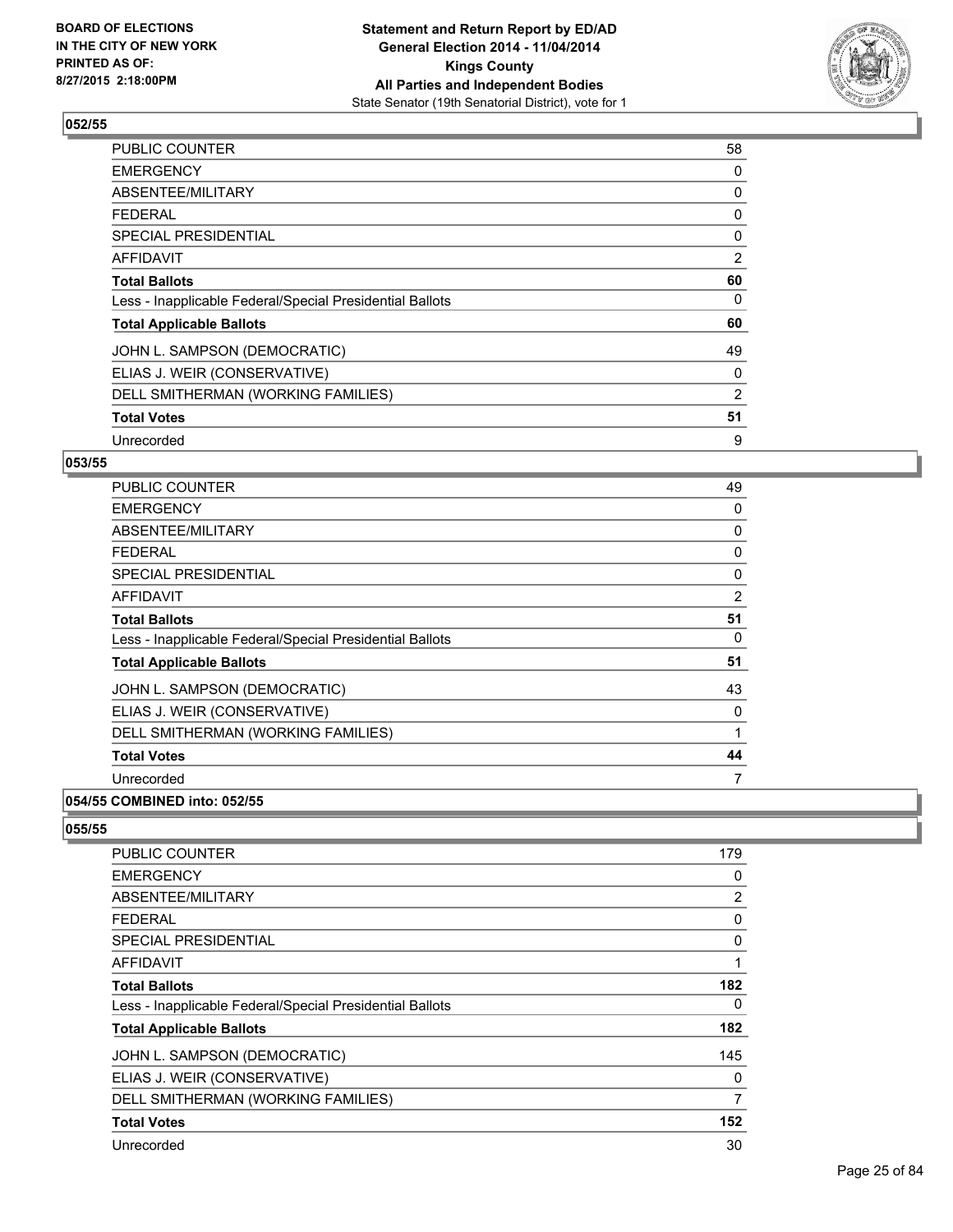

| PUBLIC COUNTER                                           | 21 |
|----------------------------------------------------------|----|
| <b>EMERGENCY</b>                                         | 0  |
| ABSENTEE/MILITARY                                        | 0  |
| <b>FEDERAL</b>                                           | 0  |
| SPECIAL PRESIDENTIAL                                     | 0  |
| <b>AFFIDAVIT</b>                                         | 0  |
| <b>Total Ballots</b>                                     | 21 |
| Less - Inapplicable Federal/Special Presidential Ballots | 0  |
| <b>Total Applicable Ballots</b>                          | 21 |
| JOHN L. SAMPSON (DEMOCRATIC)                             | 14 |
| ELIAS J. WEIR (CONSERVATIVE)                             | 0  |
| DELL SMITHERMAN (WORKING FAMILIES)                       |    |
| <b>Total Votes</b>                                       | 15 |
| Unrecorded                                               | 6  |

## **060/55**

| PUBLIC COUNTER                                           | 39 |
|----------------------------------------------------------|----|
| <b>EMERGENCY</b>                                         | 0  |
| ABSENTEE/MILITARY                                        |    |
| <b>FEDERAL</b>                                           | 0  |
| <b>SPECIAL PRESIDENTIAL</b>                              | 0  |
| AFFIDAVIT                                                | 2  |
| <b>Total Ballots</b>                                     | 42 |
| Less - Inapplicable Federal/Special Presidential Ballots | 0  |
| <b>Total Applicable Ballots</b>                          | 42 |
| JOHN L. SAMPSON (DEMOCRATIC)                             | 36 |
| ELIAS J. WEIR (CONSERVATIVE)                             | 0  |
| DELL SMITHERMAN (WORKING FAMILIES)                       | 3  |
| <b>Total Votes</b>                                       | 39 |
| Unrecorded                                               | 3  |

| <b>PUBLIC COUNTER</b>                                    | 162          |
|----------------------------------------------------------|--------------|
| <b>EMERGENCY</b>                                         | 0            |
| ABSENTEE/MILITARY                                        | 4            |
| <b>FEDERAL</b>                                           | 1            |
| <b>SPECIAL PRESIDENTIAL</b>                              | 0            |
| AFFIDAVIT                                                | 0            |
| <b>Total Ballots</b>                                     | 167          |
| Less - Inapplicable Federal/Special Presidential Ballots | (1)          |
| <b>Total Applicable Ballots</b>                          | 166          |
| JOHN L. SAMPSON (DEMOCRATIC)                             | 148          |
| ELIAS J. WEIR (CONSERVATIVE)                             | $\mathbf{1}$ |
| DELL SMITHERMAN (WORKING FAMILIES)                       | 2            |
| <b>Total Votes</b>                                       | 151          |
| Unrecorded                                               | 15           |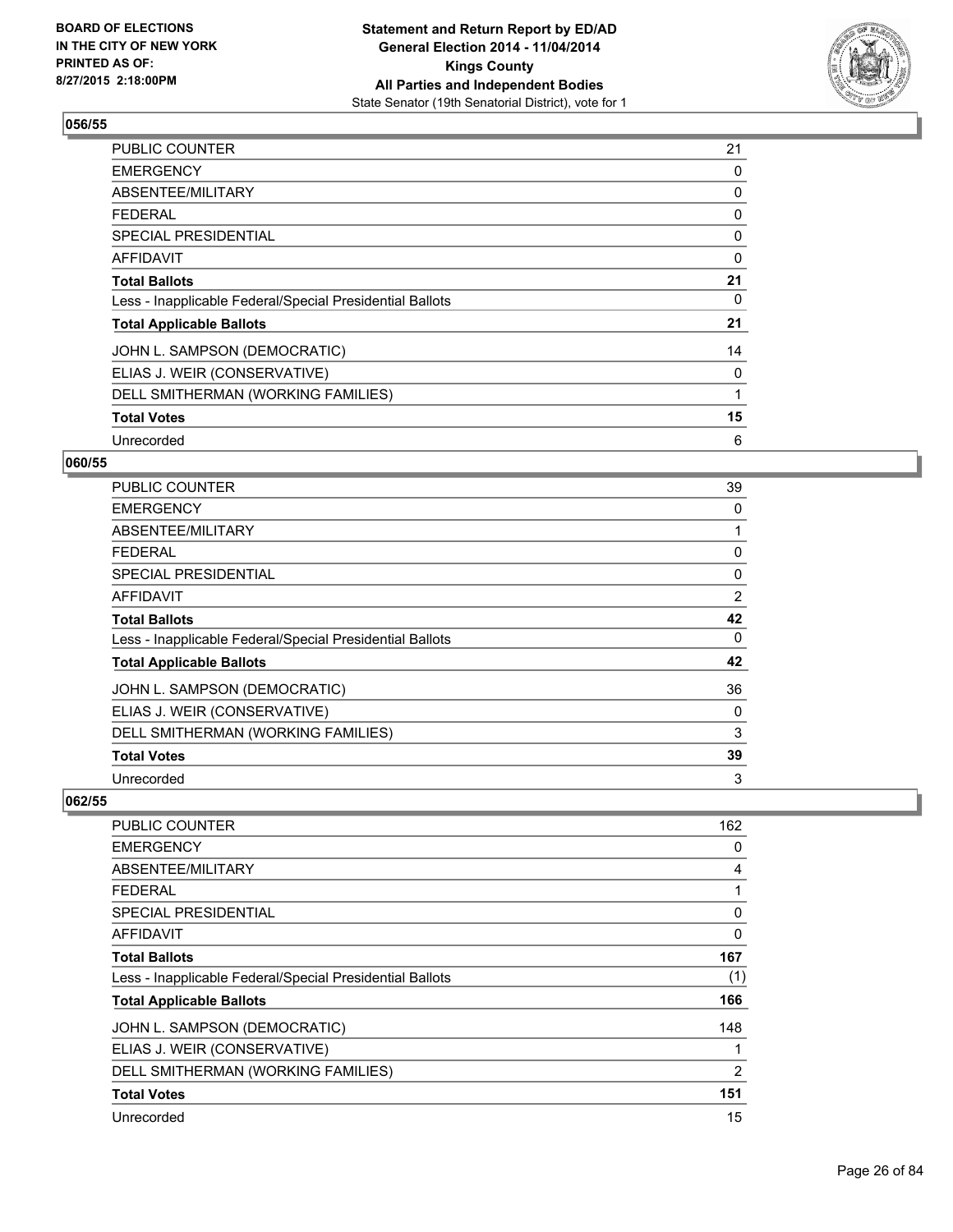

| PUBLIC COUNTER                                           | 70 |
|----------------------------------------------------------|----|
| <b>EMERGENCY</b>                                         | 0  |
| ABSENTEE/MILITARY                                        | 0  |
| <b>FEDERAL</b>                                           | 0  |
| SPECIAL PRESIDENTIAL                                     | 0  |
| <b>AFFIDAVIT</b>                                         | 1  |
| <b>Total Ballots</b>                                     | 71 |
| Less - Inapplicable Federal/Special Presidential Ballots | 0  |
| <b>Total Applicable Ballots</b>                          | 71 |
| JOHN L. SAMPSON (DEMOCRATIC)                             | 58 |
| ELIAS J. WEIR (CONSERVATIVE)                             |    |
| DELL SMITHERMAN (WORKING FAMILIES)                       | 5  |
| RASHEEN D. NICHOLSON (WRITE-IN)                          | 1  |
| <b>Total Votes</b>                                       | 65 |
| Unrecorded                                               | 6  |

#### **064/55**

| <b>PUBLIC COUNTER</b>                                    | 187 |
|----------------------------------------------------------|-----|
| <b>EMERGENCY</b>                                         | 0   |
| ABSENTEE/MILITARY                                        | 3   |
| <b>FEDERAL</b>                                           | 0   |
| SPECIAL PRESIDENTIAL                                     | 0   |
| AFFIDAVIT                                                | 3   |
| <b>Total Ballots</b>                                     | 193 |
| Less - Inapplicable Federal/Special Presidential Ballots | 0   |
| <b>Total Applicable Ballots</b>                          | 193 |
| JOHN L. SAMPSON (DEMOCRATIC)                             | 158 |
| ELIAS J. WEIR (CONSERVATIVE)                             | 1   |
| DELL SMITHERMAN (WORKING FAMILIES)                       | 6   |
| <b>Total Votes</b>                                       | 165 |
| Unrecorded                                               | 28  |

| <b>PUBLIC COUNTER</b>                                    | 149            |
|----------------------------------------------------------|----------------|
| <b>EMERGENCY</b>                                         | 0              |
| ABSENTEE/MILITARY                                        |                |
| <b>FEDERAL</b>                                           | 0              |
| SPECIAL PRESIDENTIAL                                     | $\Omega$       |
| AFFIDAVIT                                                | $\overline{2}$ |
| <b>Total Ballots</b>                                     | 152            |
| Less - Inapplicable Federal/Special Presidential Ballots | 0              |
| <b>Total Applicable Ballots</b>                          | 152            |
| JOHN L. SAMPSON (DEMOCRATIC)                             | 129            |
| ELIAS J. WEIR (CONSERVATIVE)                             | $\overline{2}$ |
| DELL SMITHERMAN (WORKING FAMILIES)                       | 1              |
| <b>Total Votes</b>                                       | 132            |
| Unrecorded                                               | 20             |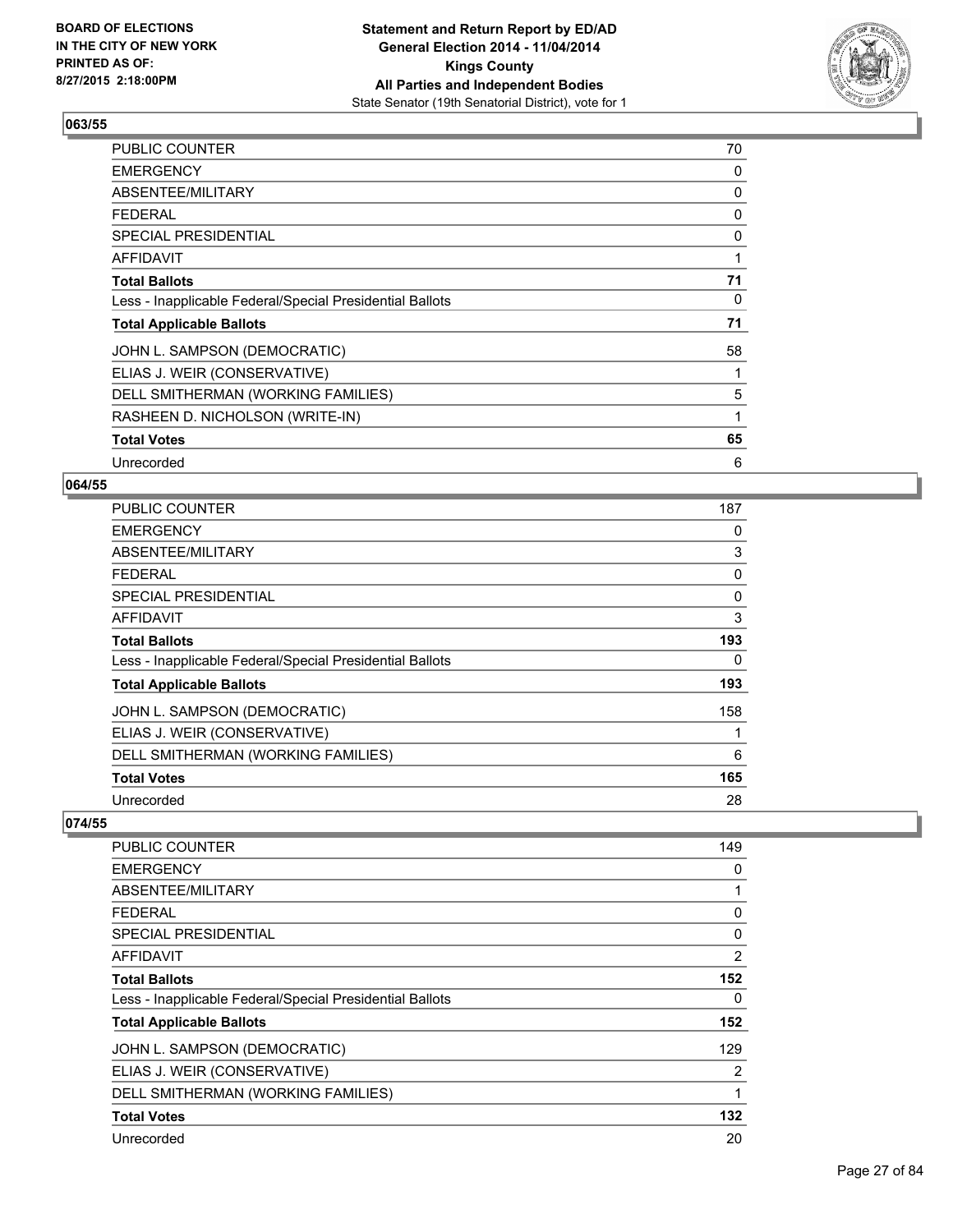

| <b>PUBLIC COUNTER</b>                                    | 141 |
|----------------------------------------------------------|-----|
| <b>EMERGENCY</b>                                         | 0   |
| ABSENTEE/MILITARY                                        | 1   |
| <b>FEDERAL</b>                                           | 0   |
| <b>SPECIAL PRESIDENTIAL</b>                              | 0   |
| AFFIDAVIT                                                | 1   |
| <b>Total Ballots</b>                                     | 143 |
| Less - Inapplicable Federal/Special Presidential Ballots | 0   |
| <b>Total Applicable Ballots</b>                          | 143 |
| JOHN L. SAMPSON (DEMOCRATIC)                             | 119 |
| ELIAS J. WEIR (CONSERVATIVE)                             | 1   |
| DELL SMITHERMAN (WORKING FAMILIES)                       | 13  |
| <b>Total Votes</b>                                       | 133 |
| Unrecorded                                               | 10  |

## **077/55**

| PUBLIC COUNTER                                           | 35 |
|----------------------------------------------------------|----|
| <b>EMERGENCY</b>                                         | 0  |
| ABSENTEE/MILITARY                                        |    |
| <b>FEDERAL</b>                                           | 0  |
| <b>SPECIAL PRESIDENTIAL</b>                              | 0  |
| AFFIDAVIT                                                |    |
| <b>Total Ballots</b>                                     | 37 |
| Less - Inapplicable Federal/Special Presidential Ballots | 0  |
| <b>Total Applicable Ballots</b>                          | 37 |
| JOHN L. SAMPSON (DEMOCRATIC)                             | 31 |
| ELIAS J. WEIR (CONSERVATIVE)                             | 0  |
| DELL SMITHERMAN (WORKING FAMILIES)                       | 2  |
| <b>Total Votes</b>                                       | 33 |
| Unrecorded                                               | 4  |

| <b>PUBLIC COUNTER</b>                                    | 191 |
|----------------------------------------------------------|-----|
| <b>EMERGENCY</b>                                         | 0   |
| ABSENTEE/MILITARY                                        |     |
| <b>FEDERAL</b>                                           | 0   |
| SPECIAL PRESIDENTIAL                                     | 0   |
| AFFIDAVIT                                                | 4   |
| <b>Total Ballots</b>                                     | 196 |
| Less - Inapplicable Federal/Special Presidential Ballots | 0   |
| <b>Total Applicable Ballots</b>                          | 196 |
| JOHN L. SAMPSON (DEMOCRATIC)                             | 175 |
| ELIAS J. WEIR (CONSERVATIVE)                             |     |
| DELL SMITHERMAN (WORKING FAMILIES)                       | 5   |
| <b>Total Votes</b>                                       | 181 |
| Unrecorded                                               | 15  |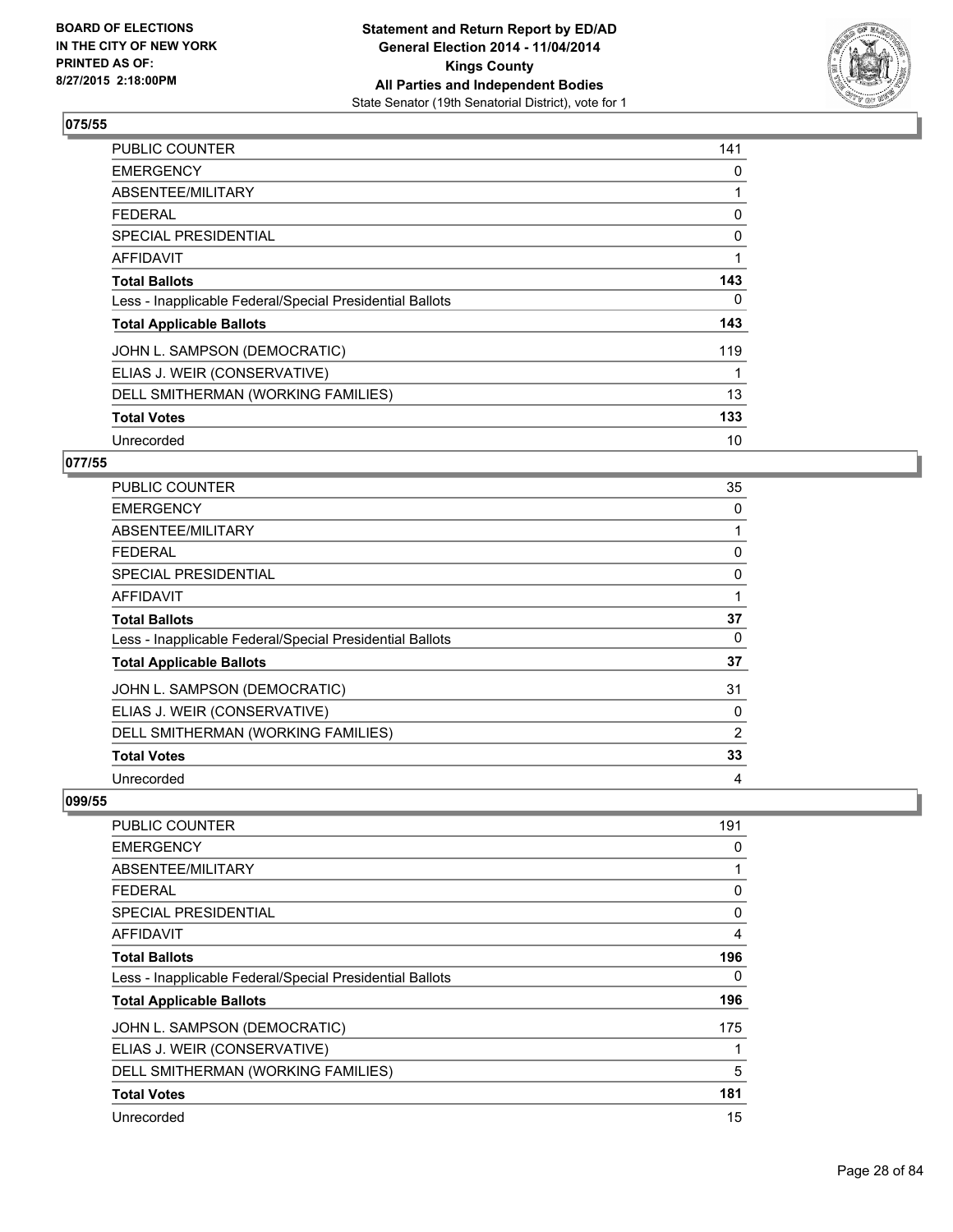

| PUBLIC COUNTER                                           | 27 |
|----------------------------------------------------------|----|
| <b>EMERGENCY</b>                                         | 0  |
| ABSENTEE/MILITARY                                        | 0  |
| <b>FEDERAL</b>                                           | 0  |
| SPECIAL PRESIDENTIAL                                     | 0  |
| AFFIDAVIT                                                | 0  |
| <b>Total Ballots</b>                                     | 27 |
| Less - Inapplicable Federal/Special Presidential Ballots | 0  |
| <b>Total Applicable Ballots</b>                          | 27 |
| JOHN L. SAMPSON (DEMOCRATIC)                             | 23 |
| ELIAS J. WEIR (CONSERVATIVE)                             | 0  |
| DELL SMITHERMAN (WORKING FAMILIES)                       | 3  |
| <b>Total Votes</b>                                       | 26 |
| Unrecorded                                               | 1  |

| <b>PUBLIC COUNTER</b>                                    | 0           |
|----------------------------------------------------------|-------------|
| <b>EMERGENCY</b>                                         | $\mathbf 0$ |
| ABSENTEE/MILITARY                                        | 0           |
| FEDERAL                                                  | 0           |
| SPECIAL PRESIDENTIAL                                     | 0           |
| AFFIDAVIT                                                | 0           |
| <b>Total Ballots</b>                                     | 0           |
| Less - Inapplicable Federal/Special Presidential Ballots | 0           |
| <b>Total Applicable Ballots</b>                          | 0           |
| JOHN L. SAMPSON (DEMOCRATIC)                             | 0           |
| ELIAS J. WEIR (CONSERVATIVE)                             | 0           |
| DELL SMITHERMAN (WORKING FAMILIES)                       | 0           |
| <b>Total Votes</b>                                       | 0           |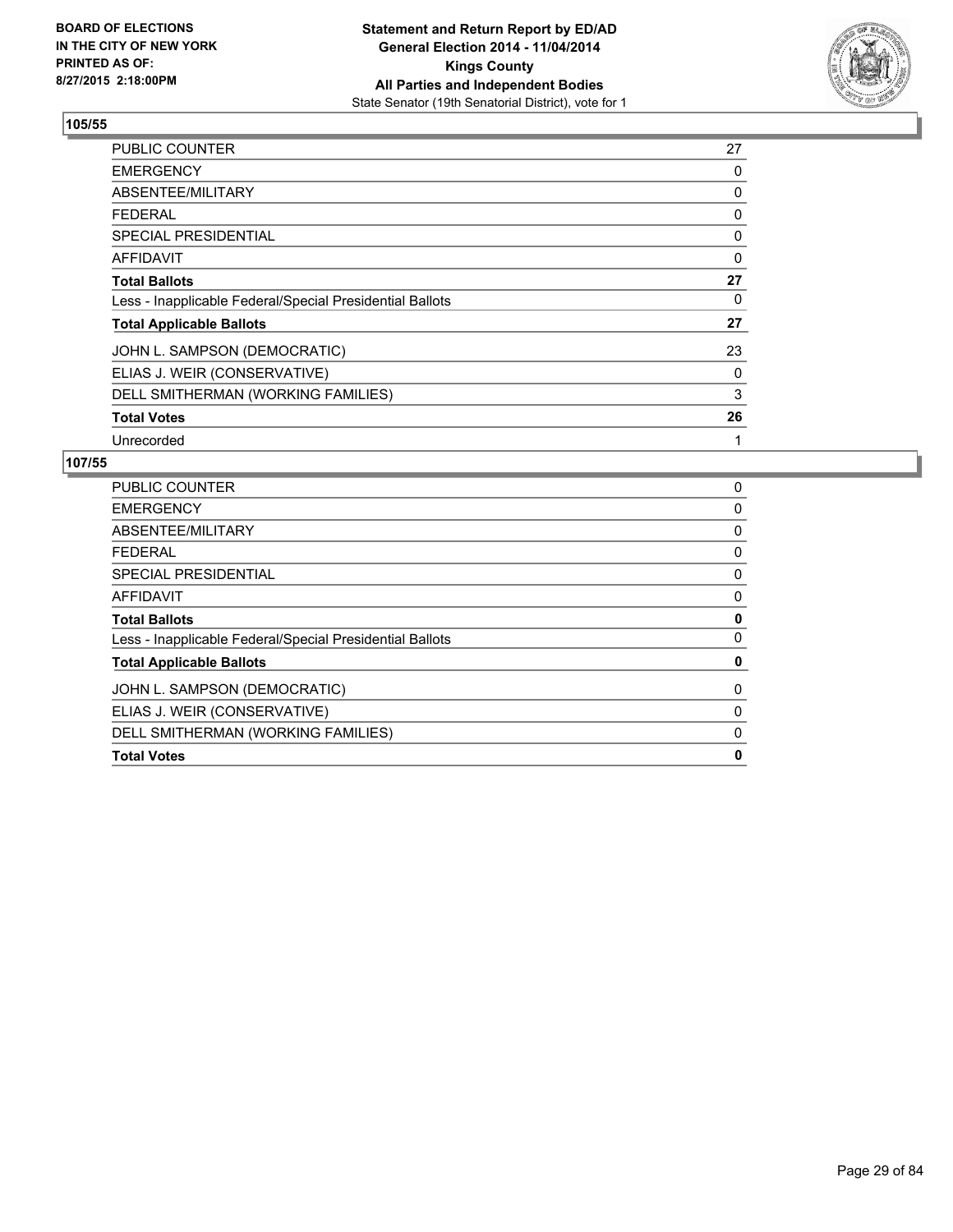

| <b>PUBLIC COUNTER</b>                                    | 176 |
|----------------------------------------------------------|-----|
| <b>EMERGENCY</b>                                         | 0   |
| ABSENTEE/MILITARY                                        | 4   |
| <b>FEDERAL</b>                                           | 1   |
| <b>SPECIAL PRESIDENTIAL</b>                              | 0   |
| <b>AFFIDAVIT</b>                                         | 3   |
| <b>Total Ballots</b>                                     | 184 |
| Less - Inapplicable Federal/Special Presidential Ballots | (1) |
| <b>Total Applicable Ballots</b>                          | 183 |
| JOHN L. SAMPSON (DEMOCRATIC)                             | 162 |
| ELIAS J. WEIR (CONSERVATIVE)                             | 2   |
| DELL SMITHERMAN (WORKING FAMILIES)                       | 5   |
| <b>Total Votes</b>                                       | 169 |
| Unrecorded                                               | 14  |

## **058/58**

| PUBLIC COUNTER                                           | 92 |
|----------------------------------------------------------|----|
| <b>EMERGENCY</b>                                         | 0  |
| ABSENTEE/MILITARY                                        |    |
| <b>FEDERAL</b>                                           | 0  |
| <b>SPECIAL PRESIDENTIAL</b>                              | 0  |
| <b>AFFIDAVIT</b>                                         | 2  |
| <b>Total Ballots</b>                                     | 95 |
| Less - Inapplicable Federal/Special Presidential Ballots | 0  |
| <b>Total Applicable Ballots</b>                          | 95 |
| JOHN L. SAMPSON (DEMOCRATIC)                             | 75 |
| ELIAS J. WEIR (CONSERVATIVE)                             | 5  |
| DELL SMITHERMAN (WORKING FAMILIES)                       | 11 |
| <b>Total Votes</b>                                       | 91 |
| Unrecorded                                               | 4  |

| <b>PUBLIC COUNTER</b>                                    | 321 |
|----------------------------------------------------------|-----|
| <b>EMERGENCY</b>                                         | 0   |
| ABSENTEE/MILITARY                                        | 9   |
| <b>FEDERAL</b>                                           | 3   |
| SPECIAL PRESIDENTIAL                                     | 0   |
| AFFIDAVIT                                                | 2   |
| <b>Total Ballots</b>                                     | 335 |
| Less - Inapplicable Federal/Special Presidential Ballots | (3) |
| <b>Total Applicable Ballots</b>                          | 332 |
| JOHN L. SAMPSON (DEMOCRATIC)                             | 266 |
| ELIAS J. WEIR (CONSERVATIVE)                             | 31  |
| DELL SMITHERMAN (WORKING FAMILIES)                       | 21  |
| <b>Total Votes</b>                                       | 318 |
| Unrecorded                                               | 14  |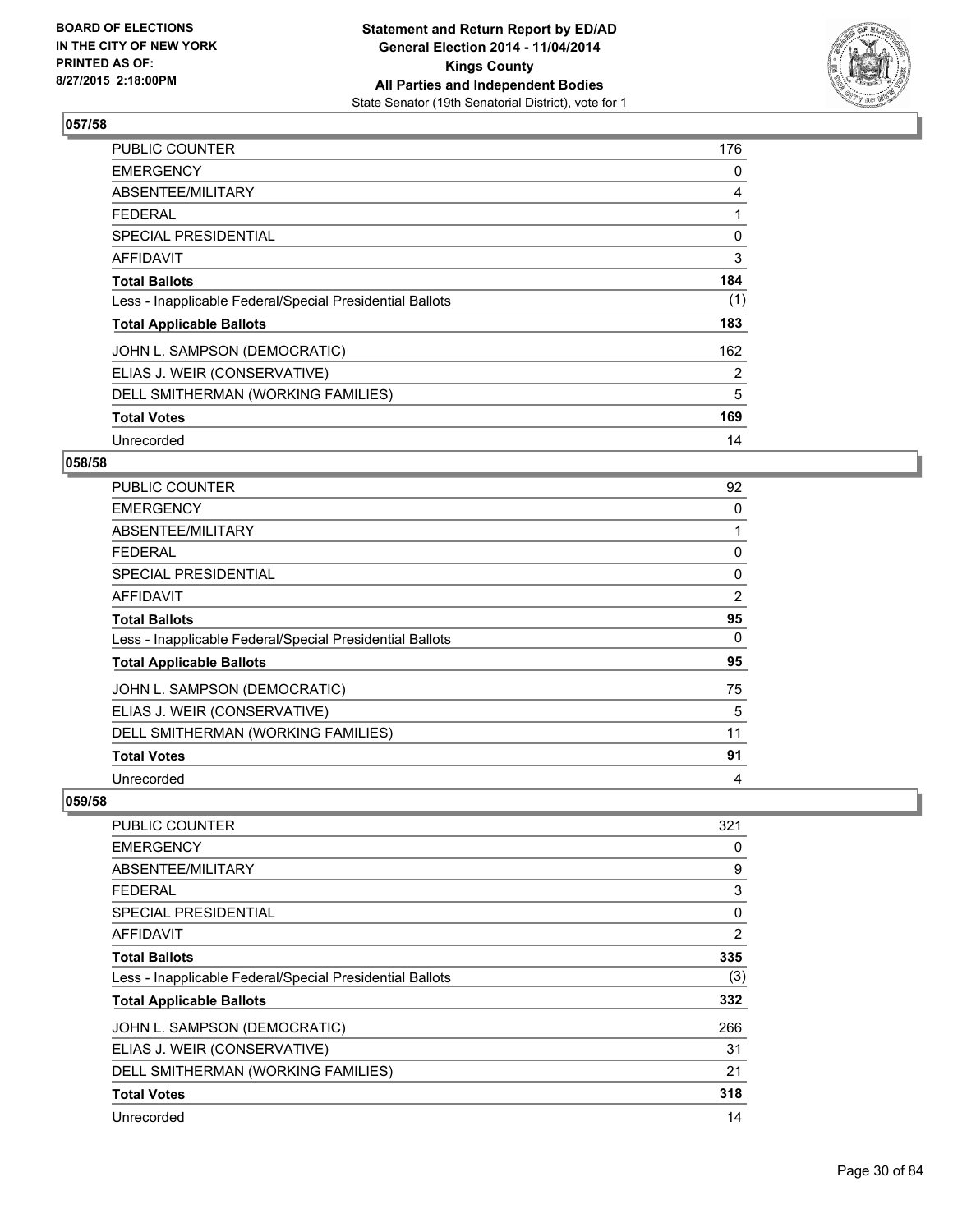

| <b>PUBLIC COUNTER</b>                                    | 228 |
|----------------------------------------------------------|-----|
| <b>EMERGENCY</b>                                         | 0   |
| ABSENTEE/MILITARY                                        | 2   |
| <b>FEDERAL</b>                                           | 1   |
| <b>SPECIAL PRESIDENTIAL</b>                              | 0   |
| <b>AFFIDAVIT</b>                                         | 2   |
| <b>Total Ballots</b>                                     | 233 |
| Less - Inapplicable Federal/Special Presidential Ballots | (1) |
| <b>Total Applicable Ballots</b>                          | 232 |
| JOHN L. SAMPSON (DEMOCRATIC)                             | 191 |
| ELIAS J. WEIR (CONSERVATIVE)                             | 9   |
| DELL SMITHERMAN (WORKING FAMILIES)                       | 17  |
| <b>Total Votes</b>                                       | 217 |
| Unrecorded                                               | 15  |

### **065/58**

| <b>PUBLIC COUNTER</b>                                    | 170 |
|----------------------------------------------------------|-----|
| <b>EMERGENCY</b>                                         | 0   |
| ABSENTEE/MILITARY                                        | 0   |
| <b>FEDERAL</b>                                           | 0   |
| <b>SPECIAL PRESIDENTIAL</b>                              | 0   |
| AFFIDAVIT                                                | 2   |
| <b>Total Ballots</b>                                     | 172 |
| Less - Inapplicable Federal/Special Presidential Ballots | 0   |
| <b>Total Applicable Ballots</b>                          | 172 |
| JOHN L. SAMPSON (DEMOCRATIC)                             | 154 |
| ELIAS J. WEIR (CONSERVATIVE)                             | 3   |
| DELL SMITHERMAN (WORKING FAMILIES)                       | 8   |
| <b>Total Votes</b>                                       | 165 |
| Unrecorded                                               | 7   |

| <b>PUBLIC COUNTER</b>                                    | 150 |
|----------------------------------------------------------|-----|
| <b>EMERGENCY</b>                                         | 0   |
| ABSENTEE/MILITARY                                        | 15  |
| <b>FEDERAL</b>                                           |     |
| SPECIAL PRESIDENTIAL                                     | 0   |
| AFFIDAVIT                                                | 3   |
| <b>Total Ballots</b>                                     | 169 |
| Less - Inapplicable Federal/Special Presidential Ballots | (1) |
| <b>Total Applicable Ballots</b>                          | 168 |
| JOHN L. SAMPSON (DEMOCRATIC)                             | 147 |
| ELIAS J. WEIR (CONSERVATIVE)                             |     |
| DELL SMITHERMAN (WORKING FAMILIES)                       | 6   |
| <b>Total Votes</b>                                       | 154 |
| Unrecorded                                               | 14  |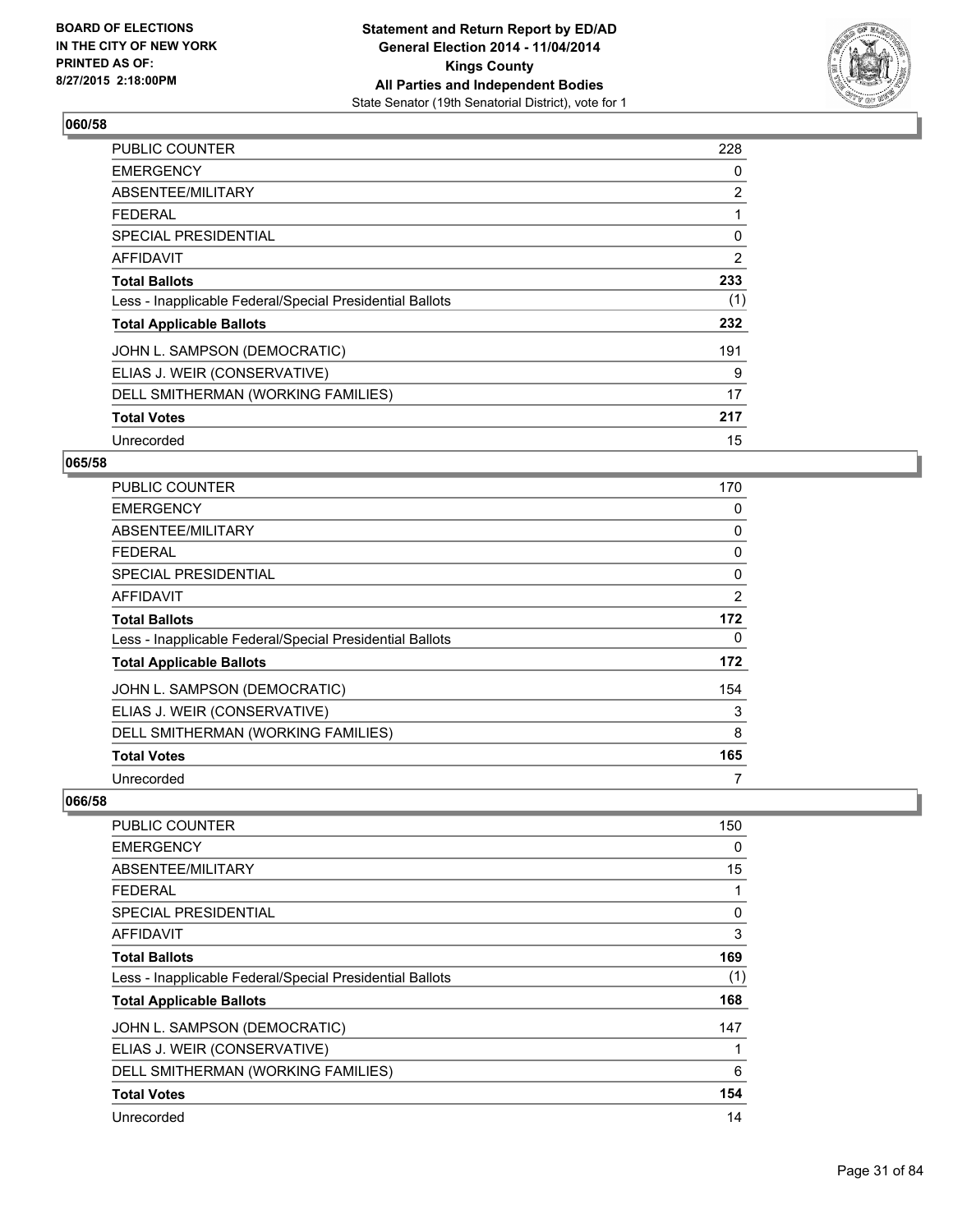

| <b>PUBLIC COUNTER</b>                                    | 315 |
|----------------------------------------------------------|-----|
| <b>EMERGENCY</b>                                         | 0   |
| ABSENTEE/MILITARY                                        | 4   |
| <b>FEDERAL</b>                                           | 0   |
| <b>SPECIAL PRESIDENTIAL</b>                              | 0   |
| <b>AFFIDAVIT</b>                                         | 2   |
| <b>Total Ballots</b>                                     | 321 |
| Less - Inapplicable Federal/Special Presidential Ballots | 0   |
| <b>Total Applicable Ballots</b>                          | 321 |
| JOHN L. SAMPSON (DEMOCRATIC)                             | 277 |
| ELIAS J. WEIR (CONSERVATIVE)                             | 3   |
| DELL SMITHERMAN (WORKING FAMILIES)                       | 24  |
| <b>Total Votes</b>                                       | 304 |
| Unrecorded                                               | 17  |

## **068/58**

| PUBLIC COUNTER                                           | 266            |
|----------------------------------------------------------|----------------|
| <b>EMERGENCY</b>                                         | 0              |
| ABSENTEE/MILITARY                                        | $\overline{2}$ |
| <b>FEDERAL</b>                                           | 0              |
| <b>SPECIAL PRESIDENTIAL</b>                              | 0              |
| AFFIDAVIT                                                | 3              |
| <b>Total Ballots</b>                                     | 271            |
| Less - Inapplicable Federal/Special Presidential Ballots | 0              |
| <b>Total Applicable Ballots</b>                          | 271            |
| JOHN L. SAMPSON (DEMOCRATIC)                             | 235            |
| ELIAS J. WEIR (CONSERVATIVE)                             | 3              |
| DELL SMITHERMAN (WORKING FAMILIES)                       | 15             |
| <b>Total Votes</b>                                       | 253            |
| Unrecorded                                               | 18             |

| <b>PUBLIC COUNTER</b>                                    | 60 |
|----------------------------------------------------------|----|
| <b>EMERGENCY</b>                                         | 0  |
| ABSENTEE/MILITARY                                        |    |
| FEDERAL                                                  | 0  |
| <b>SPECIAL PRESIDENTIAL</b>                              | 0  |
| AFFIDAVIT                                                | 0  |
| <b>Total Ballots</b>                                     | 61 |
| Less - Inapplicable Federal/Special Presidential Ballots | 0  |
| <b>Total Applicable Ballots</b>                          | 61 |
| JOHN L. SAMPSON (DEMOCRATIC)                             | 54 |
| ELIAS J. WEIR (CONSERVATIVE)                             | 2  |
| DELL SMITHERMAN (WORKING FAMILIES)                       | 2  |
| <b>Total Votes</b>                                       | 58 |
| Unrecorded                                               | 3  |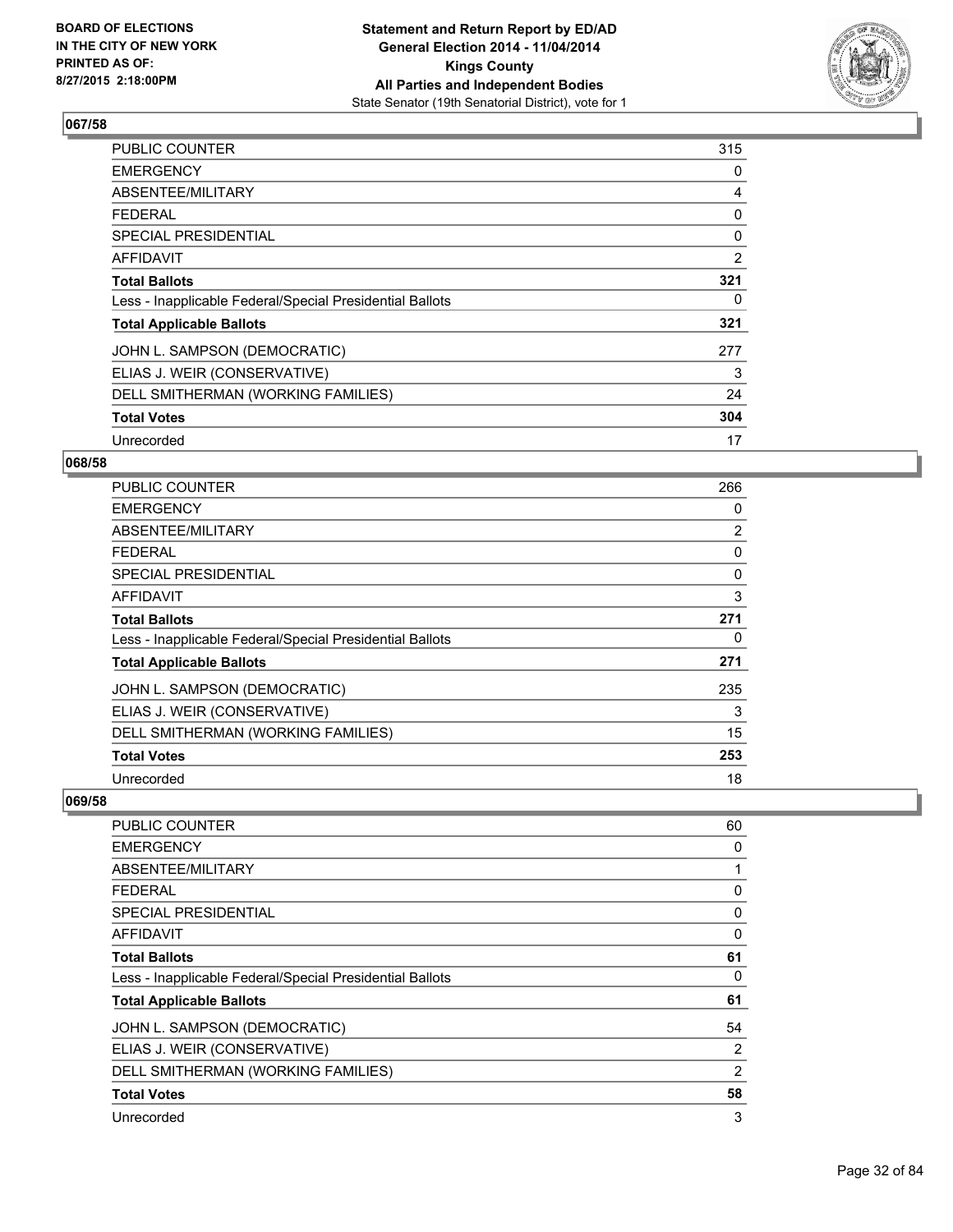

| <b>PUBLIC COUNTER</b>                                    | 231 |
|----------------------------------------------------------|-----|
| <b>EMERGENCY</b>                                         | 0   |
| ABSENTEE/MILITARY                                        |     |
| <b>FEDERAL</b>                                           |     |
| <b>SPECIAL PRESIDENTIAL</b>                              | 0   |
| <b>AFFIDAVIT</b>                                         | 9   |
| <b>Total Ballots</b>                                     | 242 |
| Less - Inapplicable Federal/Special Presidential Ballots | (1) |
| <b>Total Applicable Ballots</b>                          | 241 |
| JOHN L. SAMPSON (DEMOCRATIC)                             | 204 |
| ELIAS J. WEIR (CONSERVATIVE)                             | 11  |
| DELL SMITHERMAN (WORKING FAMILIES)                       | 8   |
| <b>Total Votes</b>                                       | 223 |
| Unrecorded                                               | 18  |

## **071/58**

| <b>PUBLIC COUNTER</b>                                    | 184      |
|----------------------------------------------------------|----------|
| <b>EMERGENCY</b>                                         | 0        |
| ABSENTEE/MILITARY                                        | 3        |
| <b>FEDERAL</b>                                           | 1        |
| <b>SPECIAL PRESIDENTIAL</b>                              | 0        |
| AFFIDAVIT                                                | $\Omega$ |
| <b>Total Ballots</b>                                     | 188      |
| Less - Inapplicable Federal/Special Presidential Ballots | (1)      |
| <b>Total Applicable Ballots</b>                          | 187      |
| JOHN L. SAMPSON (DEMOCRATIC)                             | 157      |
| ELIAS J. WEIR (CONSERVATIVE)                             | 5        |
| DELL SMITHERMAN (WORKING FAMILIES)                       | 13       |
| <b>Total Votes</b>                                       | 175      |
| Unrecorded                                               | 12       |

| <b>PUBLIC COUNTER</b>                                    | 103 |
|----------------------------------------------------------|-----|
| <b>EMERGENCY</b>                                         | 0   |
| ABSENTEE/MILITARY                                        | 56  |
| <b>FEDERAL</b>                                           | 0   |
| SPECIAL PRESIDENTIAL                                     | 0   |
| AFFIDAVIT                                                | 3   |
| <b>Total Ballots</b>                                     | 162 |
| Less - Inapplicable Federal/Special Presidential Ballots | 0   |
| <b>Total Applicable Ballots</b>                          | 162 |
| JOHN L. SAMPSON (DEMOCRATIC)                             | 140 |
| ELIAS J. WEIR (CONSERVATIVE)                             | 1   |
| DELL SMITHERMAN (WORKING FAMILIES)                       | 10  |
| <b>Total Votes</b>                                       | 151 |
| Unrecorded                                               | 11  |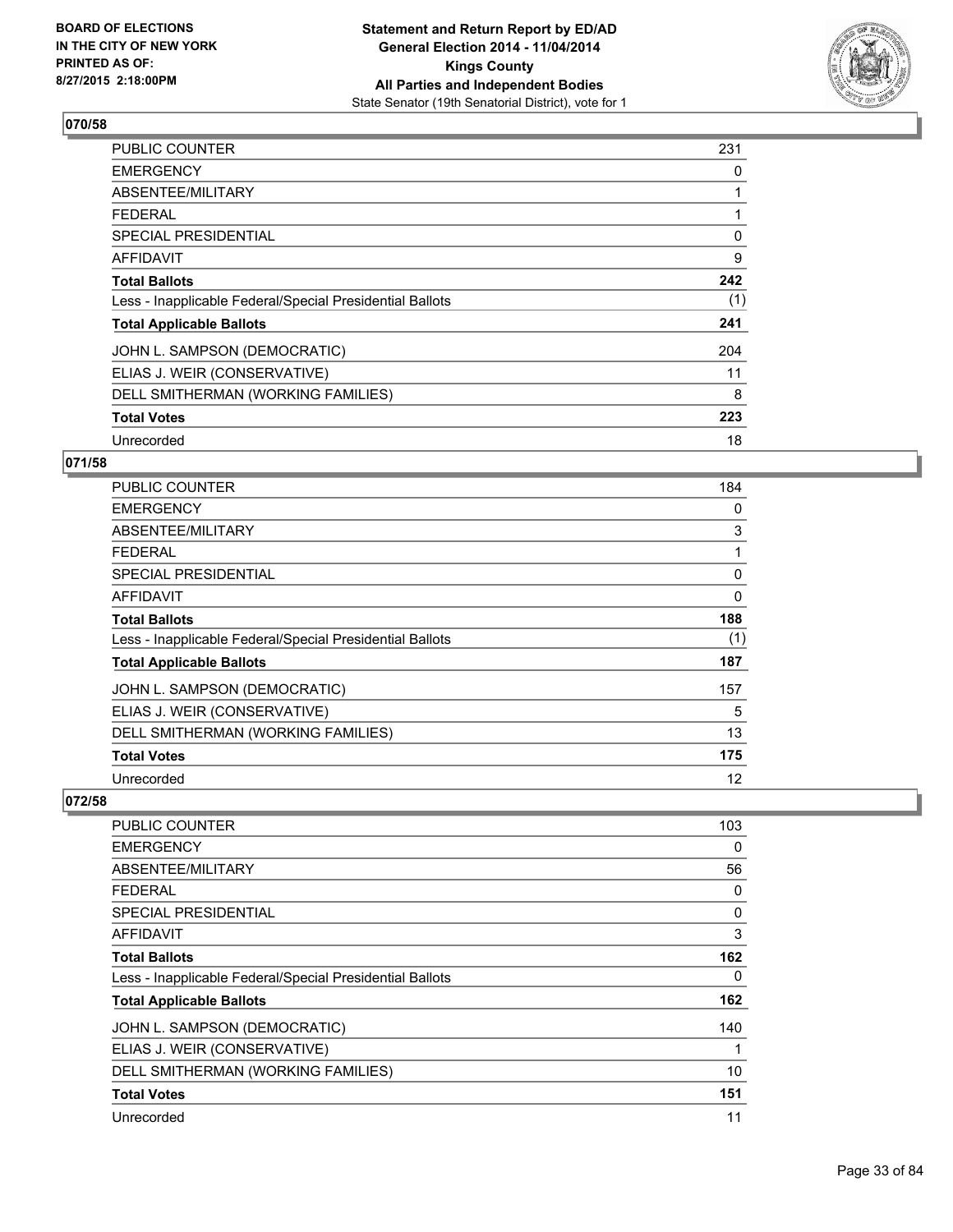

| <b>PUBLIC COUNTER</b>                                    | 91             |
|----------------------------------------------------------|----------------|
| <b>EMERGENCY</b>                                         | 0              |
| ABSENTEE/MILITARY                                        | 0              |
| <b>FEDERAL</b>                                           | 0              |
| SPECIAL PRESIDENTIAL                                     | 0              |
| AFFIDAVIT                                                | $\overline{2}$ |
| <b>Total Ballots</b>                                     | 93             |
| Less - Inapplicable Federal/Special Presidential Ballots | 0              |
| <b>Total Applicable Ballots</b>                          | 93             |
| JOHN L. SAMPSON (DEMOCRATIC)                             | 85             |
| ELIAS J. WEIR (CONSERVATIVE)                             | 1              |
| DELL SMITHERMAN (WORKING FAMILIES)                       | 4              |
| <b>Total Votes</b>                                       | 90             |
| Unrecorded                                               | 3              |

## **074/58**

| PUBLIC COUNTER                                           | 262 |
|----------------------------------------------------------|-----|
| <b>EMERGENCY</b>                                         | 0   |
| ABSENTEE/MILITARY                                        | 34  |
| <b>FEDERAL</b>                                           |     |
| <b>SPECIAL PRESIDENTIAL</b>                              | 0   |
| AFFIDAVIT                                                | 1   |
| <b>Total Ballots</b>                                     | 298 |
| Less - Inapplicable Federal/Special Presidential Ballots | (1) |
| <b>Total Applicable Ballots</b>                          | 297 |
| JOHN L. SAMPSON (DEMOCRATIC)                             | 252 |
| ELIAS J. WEIR (CONSERVATIVE)                             | 11  |
| DELL SMITHERMAN (WORKING FAMILIES)                       | 13  |
| <b>Total Votes</b>                                       | 276 |
| Unrecorded                                               | 21  |

| <b>PUBLIC COUNTER</b>                                    | 308 |
|----------------------------------------------------------|-----|
| <b>EMERGENCY</b>                                         | 0   |
| ABSENTEE/MILITARY                                        | 5   |
| <b>FEDERAL</b>                                           | 0   |
| <b>SPECIAL PRESIDENTIAL</b>                              | 0   |
| AFFIDAVIT                                                | 2   |
| <b>Total Ballots</b>                                     | 315 |
| Less - Inapplicable Federal/Special Presidential Ballots | 0   |
| <b>Total Applicable Ballots</b>                          | 315 |
| JOHN L. SAMPSON (DEMOCRATIC)                             | 262 |
| ELIAS J. WEIR (CONSERVATIVE)                             | 4   |
| DELL SMITHERMAN (WORKING FAMILIES)                       | 18  |
| <b>Total Votes</b>                                       | 284 |
| Unrecorded                                               | 31  |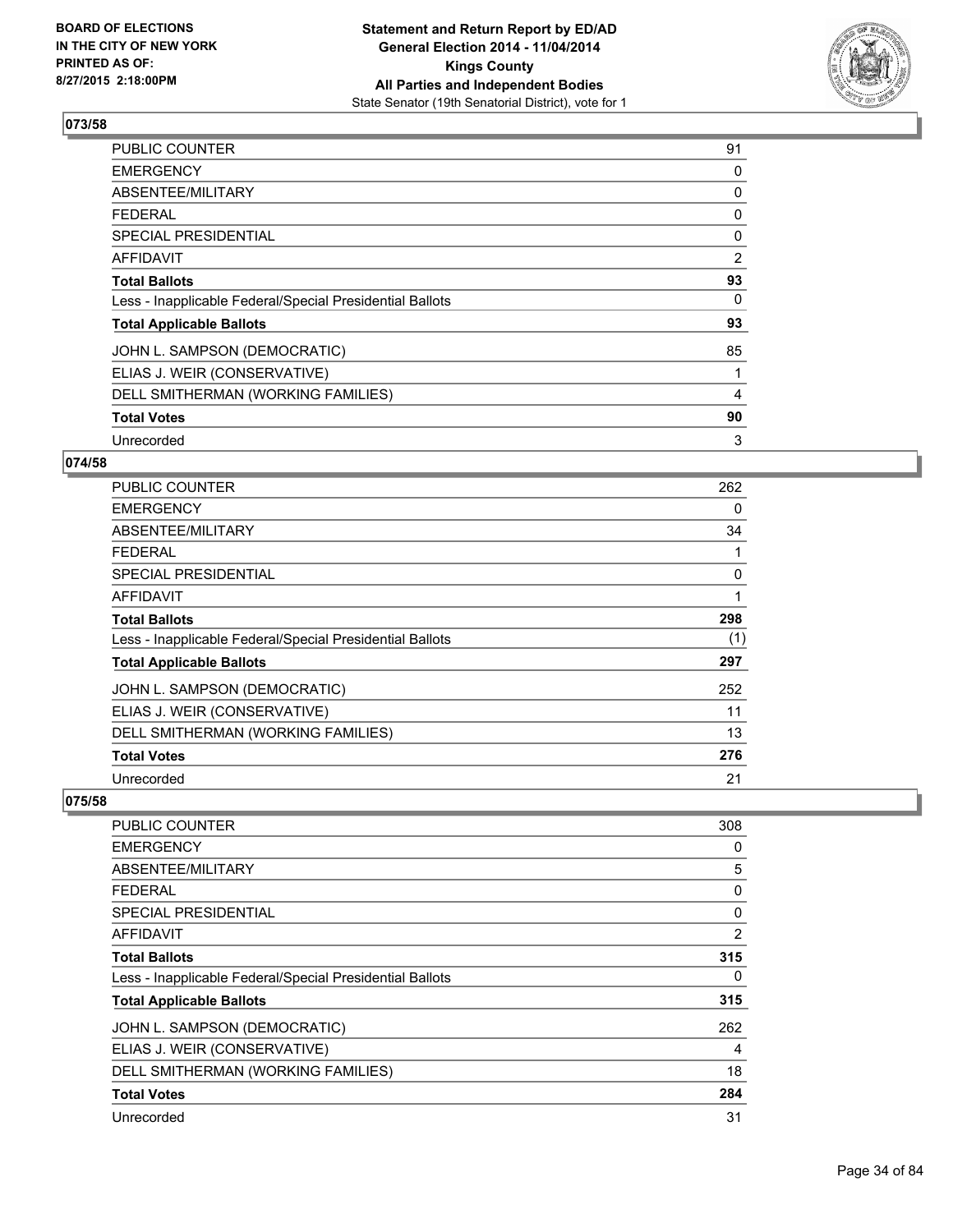

| <b>PUBLIC COUNTER</b>                                    | 241 |
|----------------------------------------------------------|-----|
| <b>EMERGENCY</b>                                         | 0   |
| ABSENTEE/MILITARY                                        | 0   |
| <b>FEDERAL</b>                                           | 0   |
| <b>SPECIAL PRESIDENTIAL</b>                              | 0   |
| <b>AFFIDAVIT</b>                                         | 2   |
| <b>Total Ballots</b>                                     | 243 |
| Less - Inapplicable Federal/Special Presidential Ballots | 0   |
| <b>Total Applicable Ballots</b>                          | 243 |
| JOHN L. SAMPSON (DEMOCRATIC)                             | 206 |
| ELIAS J. WEIR (CONSERVATIVE)                             | 4   |
| DELL SMITHERMAN (WORKING FAMILIES)                       | 7   |
| <b>Total Votes</b>                                       | 217 |
| Unrecorded                                               | 26  |

## **077/58**

| <b>PUBLIC COUNTER</b>                                    | 262      |
|----------------------------------------------------------|----------|
| <b>EMERGENCY</b>                                         | 0        |
| ABSENTEE/MILITARY                                        | 1        |
| <b>FEDERAL</b>                                           | 0        |
| <b>SPECIAL PRESIDENTIAL</b>                              | $\Omega$ |
| <b>AFFIDAVIT</b>                                         | 3        |
| <b>Total Ballots</b>                                     | 266      |
| Less - Inapplicable Federal/Special Presidential Ballots | 0        |
| <b>Total Applicable Ballots</b>                          | 266      |
| JOHN L. SAMPSON (DEMOCRATIC)                             | 228      |
| ELIAS J. WEIR (CONSERVATIVE)                             | 4        |
| DELL SMITHERMAN (WORKING FAMILIES)                       | 12       |
| <b>Total Votes</b>                                       | 244      |
| Unrecorded                                               | 22       |

| <b>PUBLIC COUNTER</b>                                    | 224 |
|----------------------------------------------------------|-----|
| <b>EMERGENCY</b>                                         | 0   |
| ABSENTEE/MILITARY                                        | 0   |
| <b>FEDERAL</b>                                           | 0   |
| SPECIAL PRESIDENTIAL                                     | 0   |
| AFFIDAVIT                                                | 6   |
| <b>Total Ballots</b>                                     | 230 |
| Less - Inapplicable Federal/Special Presidential Ballots | 0   |
| <b>Total Applicable Ballots</b>                          | 230 |
| JOHN L. SAMPSON (DEMOCRATIC)                             | 192 |
| ELIAS J. WEIR (CONSERVATIVE)                             | 5   |
| DELL SMITHERMAN (WORKING FAMILIES)                       | 16  |
| <b>Total Votes</b>                                       | 213 |
| Unrecorded                                               | 17  |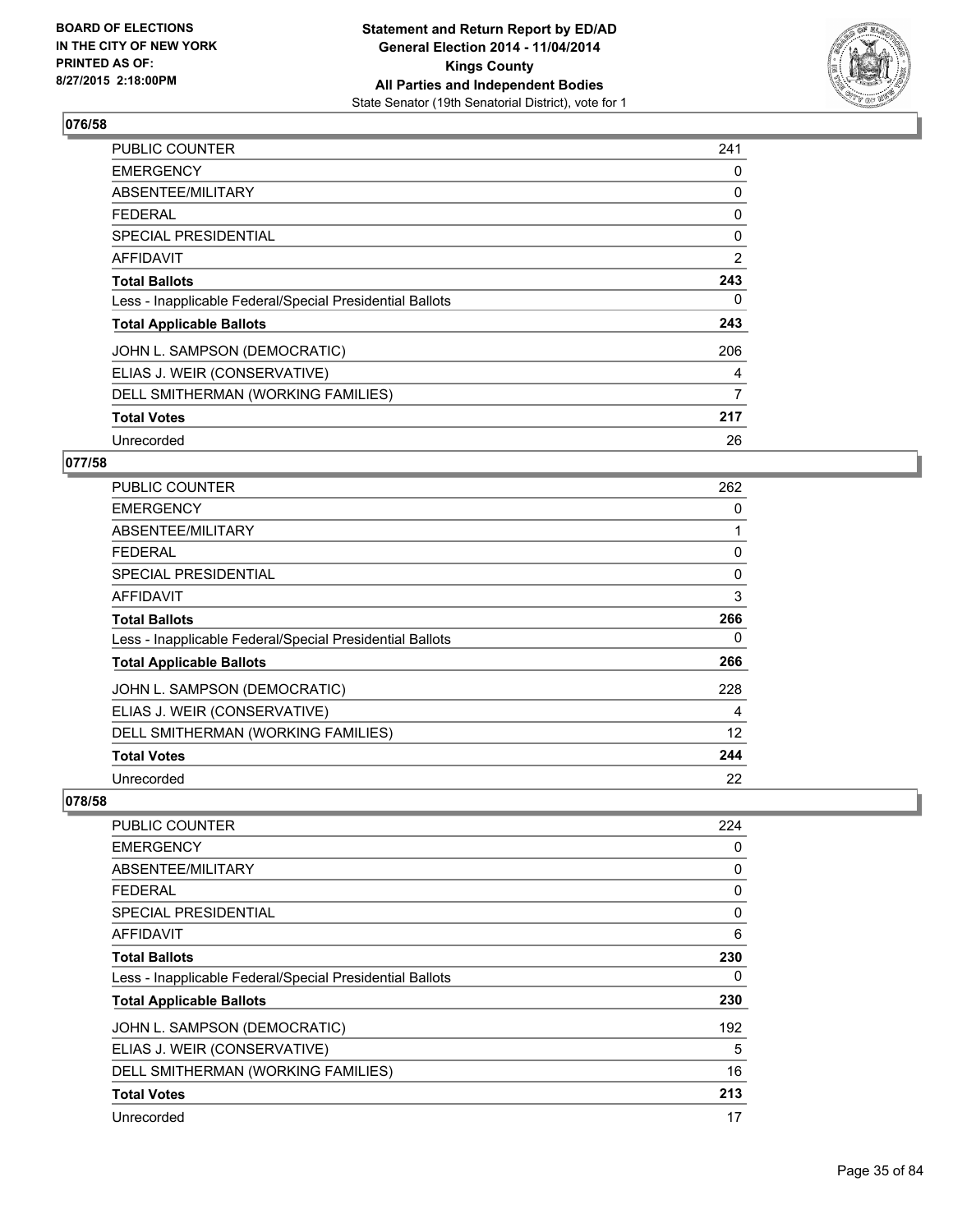

| <b>PUBLIC COUNTER</b>                                    | 191            |
|----------------------------------------------------------|----------------|
| <b>EMERGENCY</b>                                         | 0              |
| ABSENTEE/MILITARY                                        | $\overline{2}$ |
| <b>FEDERAL</b>                                           | 0              |
| SPECIAL PRESIDENTIAL                                     | 0              |
| AFFIDAVIT                                                | 2              |
| <b>Total Ballots</b>                                     | 195            |
| Less - Inapplicable Federal/Special Presidential Ballots | 0              |
| <b>Total Applicable Ballots</b>                          | 195            |
| JOHN L. SAMPSON (DEMOCRATIC)                             | 162            |
| ELIAS J. WEIR (CONSERVATIVE)                             | 10             |
| DELL SMITHERMAN (WORKING FAMILIES)                       | 7              |
| <b>Total Votes</b>                                       | 179            |
| Unrecorded                                               | 16             |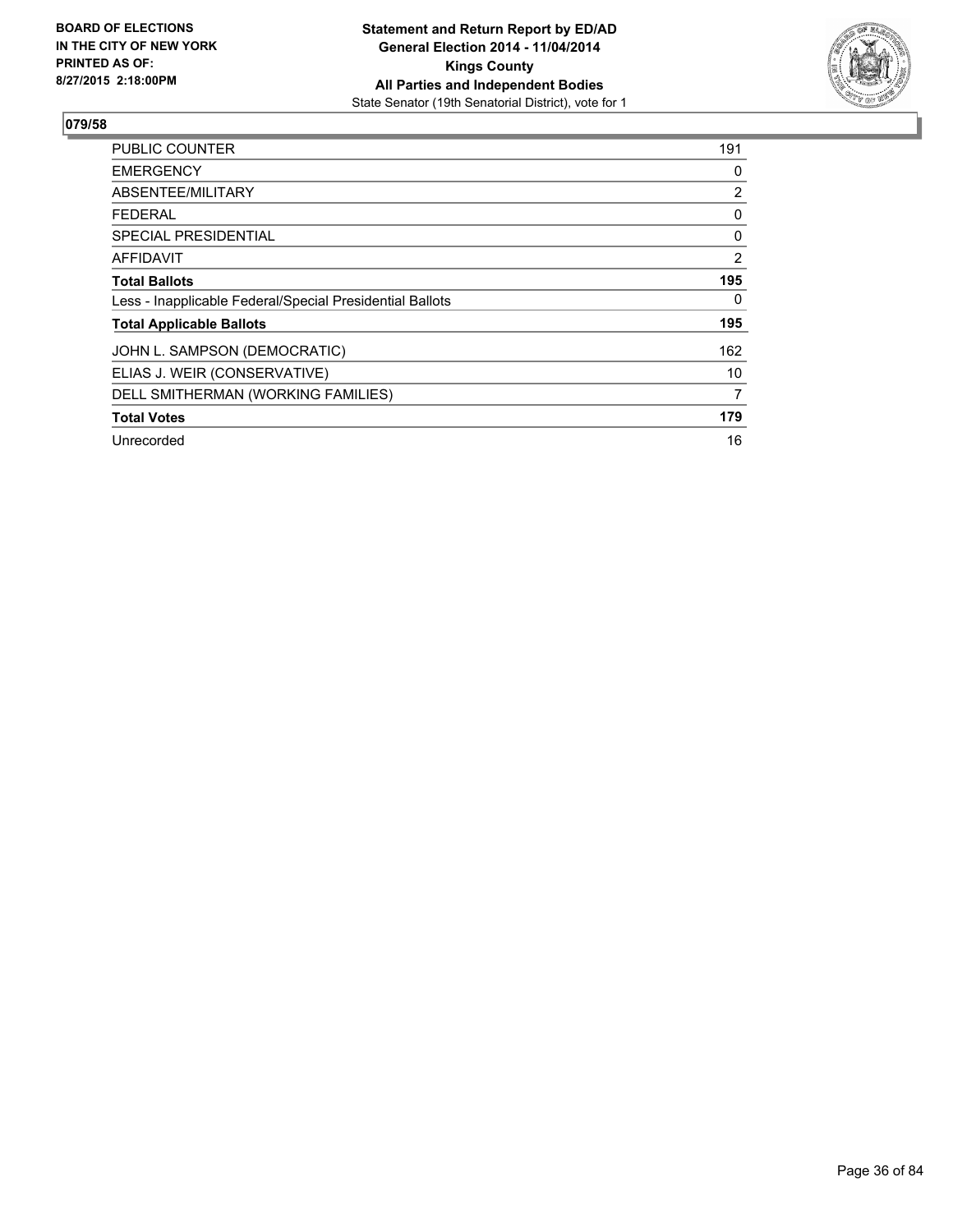

| <b>PUBLIC COUNTER</b>                                    | 259 |
|----------------------------------------------------------|-----|
| <b>EMERGENCY</b>                                         | 0   |
| ABSENTEE/MILITARY                                        | 6   |
| <b>FEDERAL</b>                                           | 1   |
| <b>SPECIAL PRESIDENTIAL</b>                              | 0   |
| AFFIDAVIT                                                | 6   |
| <b>Total Ballots</b>                                     | 272 |
| Less - Inapplicable Federal/Special Presidential Ballots | (1) |
| <b>Total Applicable Ballots</b>                          | 271 |
| JOHN L. SAMPSON (DEMOCRATIC)                             | 242 |
| ELIAS J. WEIR (CONSERVATIVE)                             | 4   |
| DELL SMITHERMAN (WORKING FAMILIES)                       | 10  |
| <b>Total Votes</b>                                       | 256 |
| Unrecorded                                               | 15  |

# **006/59**

| PUBLIC COUNTER                                           | 319            |
|----------------------------------------------------------|----------------|
| <b>EMERGENCY</b>                                         | 0              |
| ABSENTEE/MILITARY                                        | $\overline{2}$ |
| <b>FEDERAL</b>                                           |                |
| SPECIAL PRESIDENTIAL                                     | 0              |
| AFFIDAVIT                                                | 8              |
| <b>Total Ballots</b>                                     | 330            |
| Less - Inapplicable Federal/Special Presidential Ballots | (1)            |
| <b>Total Applicable Ballots</b>                          | 329            |
| JOHN L. SAMPSON (DEMOCRATIC)                             | 297            |
| ELIAS J. WEIR (CONSERVATIVE)                             | 5              |
| DELL SMITHERMAN (WORKING FAMILIES)                       | 12             |
| <b>Total Votes</b>                                       | 314            |
| Unrecorded                                               | 15             |

| <b>PUBLIC COUNTER</b>                                    | 205 |
|----------------------------------------------------------|-----|
| <b>EMERGENCY</b>                                         | 0   |
| ABSENTEE/MILITARY                                        |     |
| <b>FEDERAL</b>                                           |     |
| SPECIAL PRESIDENTIAL                                     | 0   |
| AFFIDAVIT                                                |     |
| <b>Total Ballots</b>                                     | 208 |
| Less - Inapplicable Federal/Special Presidential Ballots | (1) |
| <b>Total Applicable Ballots</b>                          | 207 |
| JOHN L. SAMPSON (DEMOCRATIC)                             | 174 |
| ELIAS J. WEIR (CONSERVATIVE)                             | 6   |
| DELL SMITHERMAN (WORKING FAMILIES)                       | 11  |
| <b>Total Votes</b>                                       | 191 |
| Unrecorded                                               | 16  |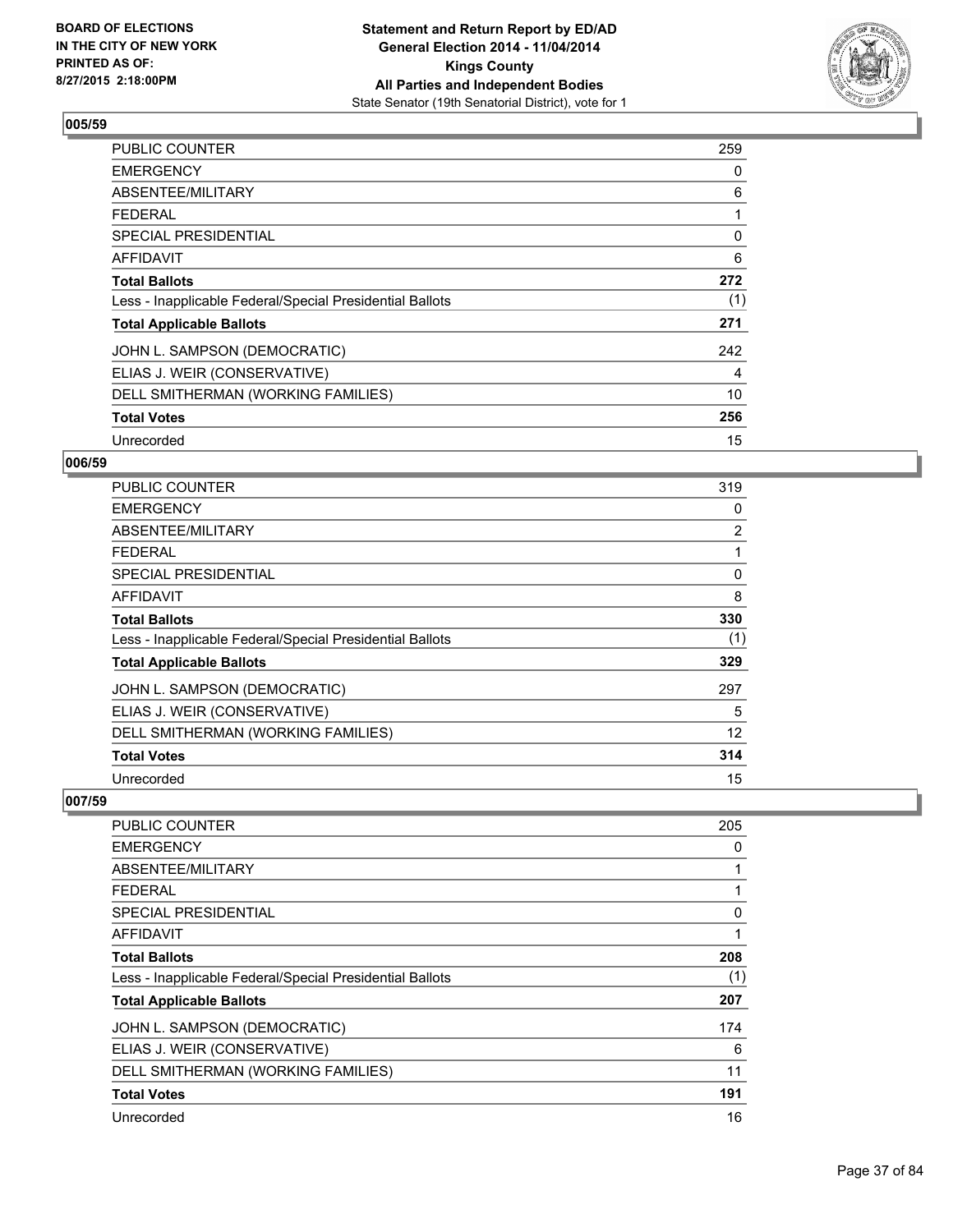

| PUBLIC COUNTER                                           | 180 |
|----------------------------------------------------------|-----|
| <b>EMERGENCY</b>                                         | 0   |
| ABSENTEE/MILITARY                                        | 1   |
| <b>FEDERAL</b>                                           | 0   |
| <b>SPECIAL PRESIDENTIAL</b>                              | 0   |
| <b>AFFIDAVIT</b>                                         | 0   |
| <b>Total Ballots</b>                                     | 181 |
| Less - Inapplicable Federal/Special Presidential Ballots | 0   |
| <b>Total Applicable Ballots</b>                          | 181 |
| JOHN L. SAMPSON (DEMOCRATIC)                             | 161 |
| ELIAS J. WEIR (CONSERVATIVE)                             | 4   |
| DELL SMITHERMAN (WORKING FAMILIES)                       | 8   |
| UNATTRIBUTABLE WRITE-IN (WRITE-IN)                       | 1   |
| <b>Total Votes</b>                                       | 174 |
| Unrecorded                                               | 7   |

## **009/59**

| PUBLIC COUNTER                                           | 3 |
|----------------------------------------------------------|---|
| <b>EMERGENCY</b>                                         | 0 |
| ABSENTEE/MILITARY                                        | 0 |
| <b>FEDERAL</b>                                           | 0 |
| <b>SPECIAL PRESIDENTIAL</b>                              | 0 |
| <b>AFFIDAVIT</b>                                         | 0 |
| <b>Total Ballots</b>                                     | 3 |
| Less - Inapplicable Federal/Special Presidential Ballots | 0 |
| <b>Total Applicable Ballots</b>                          | 3 |
| JOHN L. SAMPSON (DEMOCRATIC)                             | 3 |
| ELIAS J. WEIR (CONSERVATIVE)                             | 0 |
| DELL SMITHERMAN (WORKING FAMILIES)                       | 0 |
| <b>Total Votes</b>                                       | 3 |

| <b>PUBLIC COUNTER</b>                                    | 100            |
|----------------------------------------------------------|----------------|
| <b>EMERGENCY</b>                                         | 0              |
| ABSENTEE/MILITARY                                        | 0              |
| <b>FEDERAL</b>                                           | 0              |
| SPECIAL PRESIDENTIAL                                     | 0              |
| <b>AFFIDAVIT</b>                                         | $\overline{2}$ |
| <b>Total Ballots</b>                                     | 102            |
| Less - Inapplicable Federal/Special Presidential Ballots | 0              |
| <b>Total Applicable Ballots</b>                          | 102            |
| JOHN L. SAMPSON (DEMOCRATIC)                             | 87             |
| ELIAS J. WEIR (CONSERVATIVE)                             | 1              |
| DELL SMITHERMAN (WORKING FAMILIES)                       | 6              |
| <b>Total Votes</b>                                       | 94             |
| Unrecorded                                               | 8              |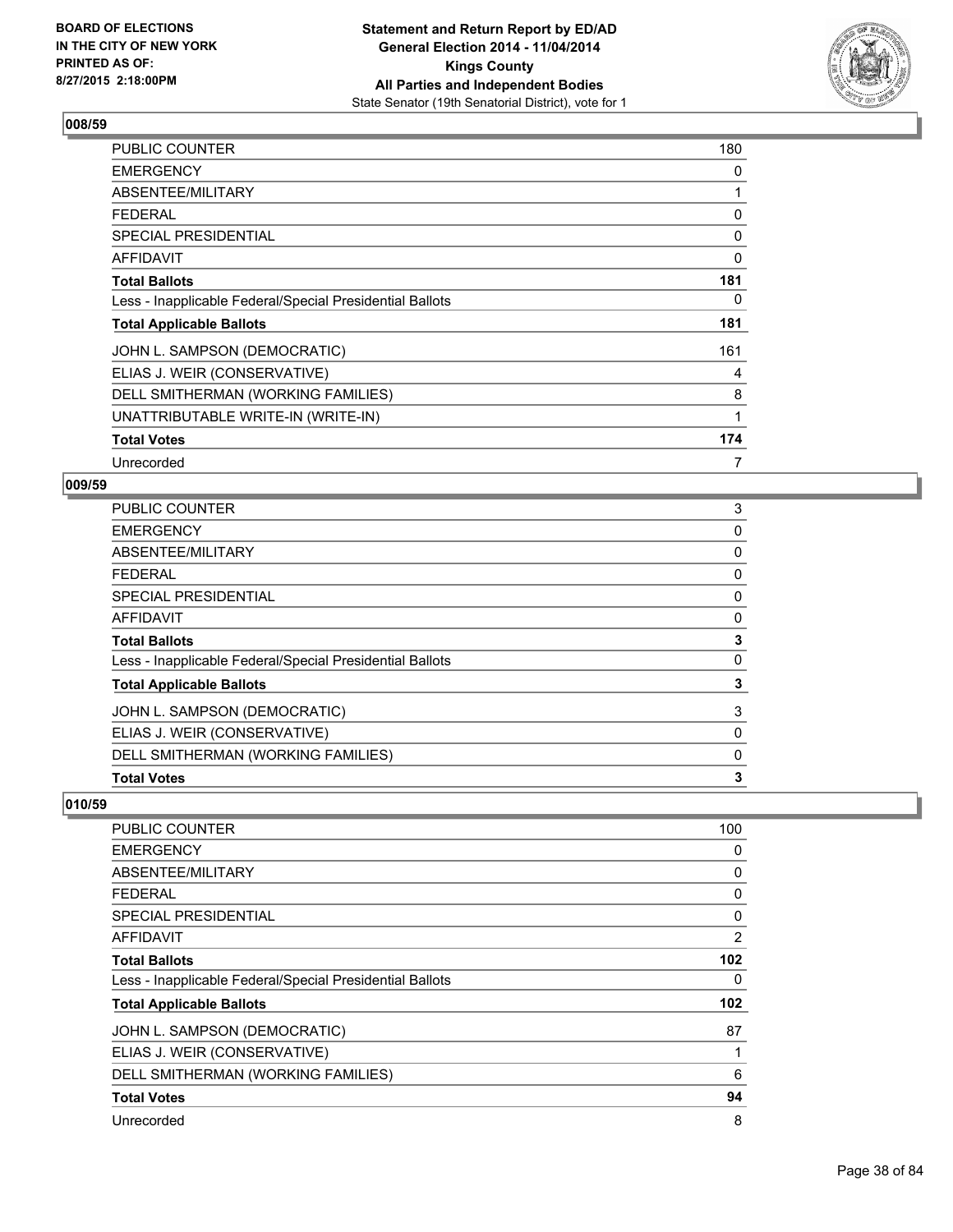

| <b>PUBLIC COUNTER</b>                                    | 238 |
|----------------------------------------------------------|-----|
| <b>EMERGENCY</b>                                         | 0   |
| ABSENTEE/MILITARY                                        | 2   |
| <b>FEDERAL</b>                                           | 0   |
| <b>SPECIAL PRESIDENTIAL</b>                              | 0   |
| <b>AFFIDAVIT</b>                                         | 4   |
| <b>Total Ballots</b>                                     | 244 |
| Less - Inapplicable Federal/Special Presidential Ballots | 0   |
| <b>Total Applicable Ballots</b>                          | 244 |
| JOHN L. SAMPSON (DEMOCRATIC)                             | 205 |
| ELIAS J. WEIR (CONSERVATIVE)                             | 8   |
| DELL SMITHERMAN (WORKING FAMILIES)                       | 8   |
| <b>Total Votes</b>                                       | 221 |
| Unrecorded                                               | 23  |

# **012/59**

| <b>PUBLIC COUNTER</b>                                    | 267            |
|----------------------------------------------------------|----------------|
| <b>EMERGENCY</b>                                         | 0              |
| ABSENTEE/MILITARY                                        | $\overline{2}$ |
| <b>FEDERAL</b>                                           | 0              |
| SPECIAL PRESIDENTIAL                                     | 0              |
| AFFIDAVIT                                                | 2              |
| <b>Total Ballots</b>                                     | 271            |
| Less - Inapplicable Federal/Special Presidential Ballots | 0              |
| <b>Total Applicable Ballots</b>                          | 271            |
| JOHN L. SAMPSON (DEMOCRATIC)                             | 240            |
| ELIAS J. WEIR (CONSERVATIVE)                             | 4              |
| DELL SMITHERMAN (WORKING FAMILIES)                       | 9              |
| <b>Total Votes</b>                                       | 253            |
| Unrecorded                                               | 18             |

| <b>PUBLIC COUNTER</b>                                    | 210 |
|----------------------------------------------------------|-----|
| <b>EMERGENCY</b>                                         | 0   |
| ABSENTEE/MILITARY                                        | 3   |
| <b>FEDERAL</b>                                           | 2   |
| SPECIAL PRESIDENTIAL                                     | 0   |
| AFFIDAVIT                                                | 4   |
| <b>Total Ballots</b>                                     | 219 |
| Less - Inapplicable Federal/Special Presidential Ballots | (2) |
| <b>Total Applicable Ballots</b>                          | 217 |
| JOHN L. SAMPSON (DEMOCRATIC)                             | 193 |
| ELIAS J. WEIR (CONSERVATIVE)                             | 3   |
| DELL SMITHERMAN (WORKING FAMILIES)                       | 10  |
| <b>Total Votes</b>                                       | 206 |
| Unrecorded                                               | 11  |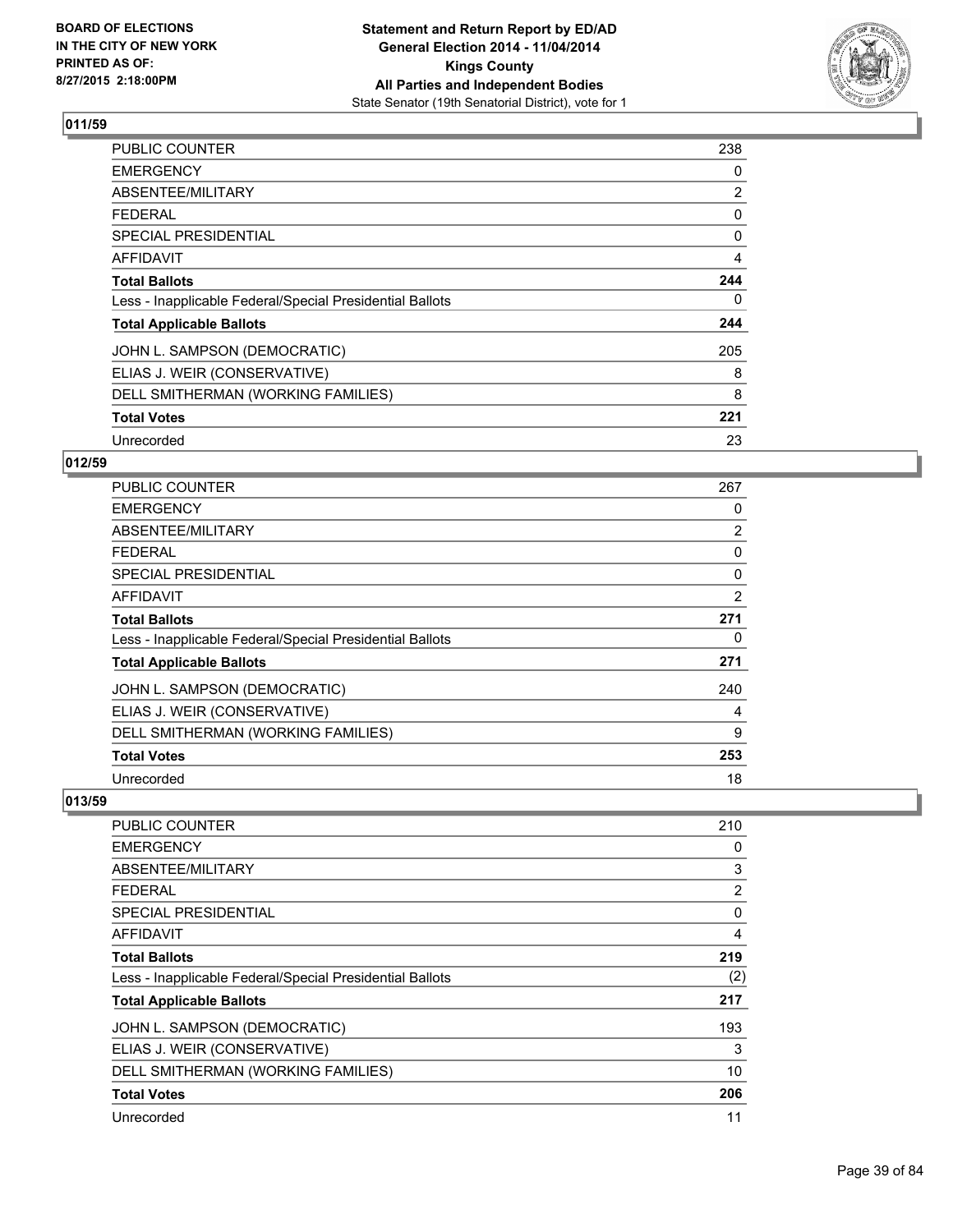

| <b>PUBLIC COUNTER</b>                                    | 262 |
|----------------------------------------------------------|-----|
| <b>EMERGENCY</b>                                         | 0   |
| ABSENTEE/MILITARY                                        | 3   |
| <b>FEDERAL</b>                                           | 0   |
| <b>SPECIAL PRESIDENTIAL</b>                              | 0   |
| <b>AFFIDAVIT</b>                                         | 3   |
| <b>Total Ballots</b>                                     | 268 |
| Less - Inapplicable Federal/Special Presidential Ballots | 0   |
| <b>Total Applicable Ballots</b>                          | 268 |
| JOHN L. SAMPSON (DEMOCRATIC)                             | 228 |
| ELIAS J. WEIR (CONSERVATIVE)                             | 10  |
| DELL SMITHERMAN (WORKING FAMILIES)                       | 14  |
| <b>Total Votes</b>                                       | 252 |
| Unrecorded                                               | 16  |

# **015/59**

| <b>PUBLIC COUNTER</b>                                    | 294 |
|----------------------------------------------------------|-----|
| <b>EMERGENCY</b>                                         | 0   |
| ABSENTEE/MILITARY                                        |     |
| <b>FEDERAL</b>                                           |     |
| <b>SPECIAL PRESIDENTIAL</b>                              | 0   |
| <b>AFFIDAVIT</b>                                         | 3   |
| <b>Total Ballots</b>                                     | 299 |
| Less - Inapplicable Federal/Special Presidential Ballots | (1) |
| <b>Total Applicable Ballots</b>                          | 298 |
| JOHN L. SAMPSON (DEMOCRATIC)                             | 260 |
| ELIAS J. WEIR (CONSERVATIVE)                             | 4   |
| DELL SMITHERMAN (WORKING FAMILIES)                       | 3   |
| <b>Total Votes</b>                                       | 267 |
| Unrecorded                                               | 31  |

| <b>PUBLIC COUNTER</b>                                    | 309            |
|----------------------------------------------------------|----------------|
| <b>EMERGENCY</b>                                         | 0              |
| ABSENTEE/MILITARY                                        | $\overline{2}$ |
| <b>FEDERAL</b>                                           | 0              |
| <b>SPECIAL PRESIDENTIAL</b>                              | 0              |
| <b>AFFIDAVIT</b>                                         | 4              |
| <b>Total Ballots</b>                                     | 315            |
| Less - Inapplicable Federal/Special Presidential Ballots | 0              |
| <b>Total Applicable Ballots</b>                          | 315            |
| JOHN L. SAMPSON (DEMOCRATIC)                             | 280            |
| ELIAS J. WEIR (CONSERVATIVE)                             | 5              |
| DELL SMITHERMAN (WORKING FAMILIES)                       | 12             |
| <b>Total Votes</b>                                       | 297            |
| Unrecorded                                               | 18             |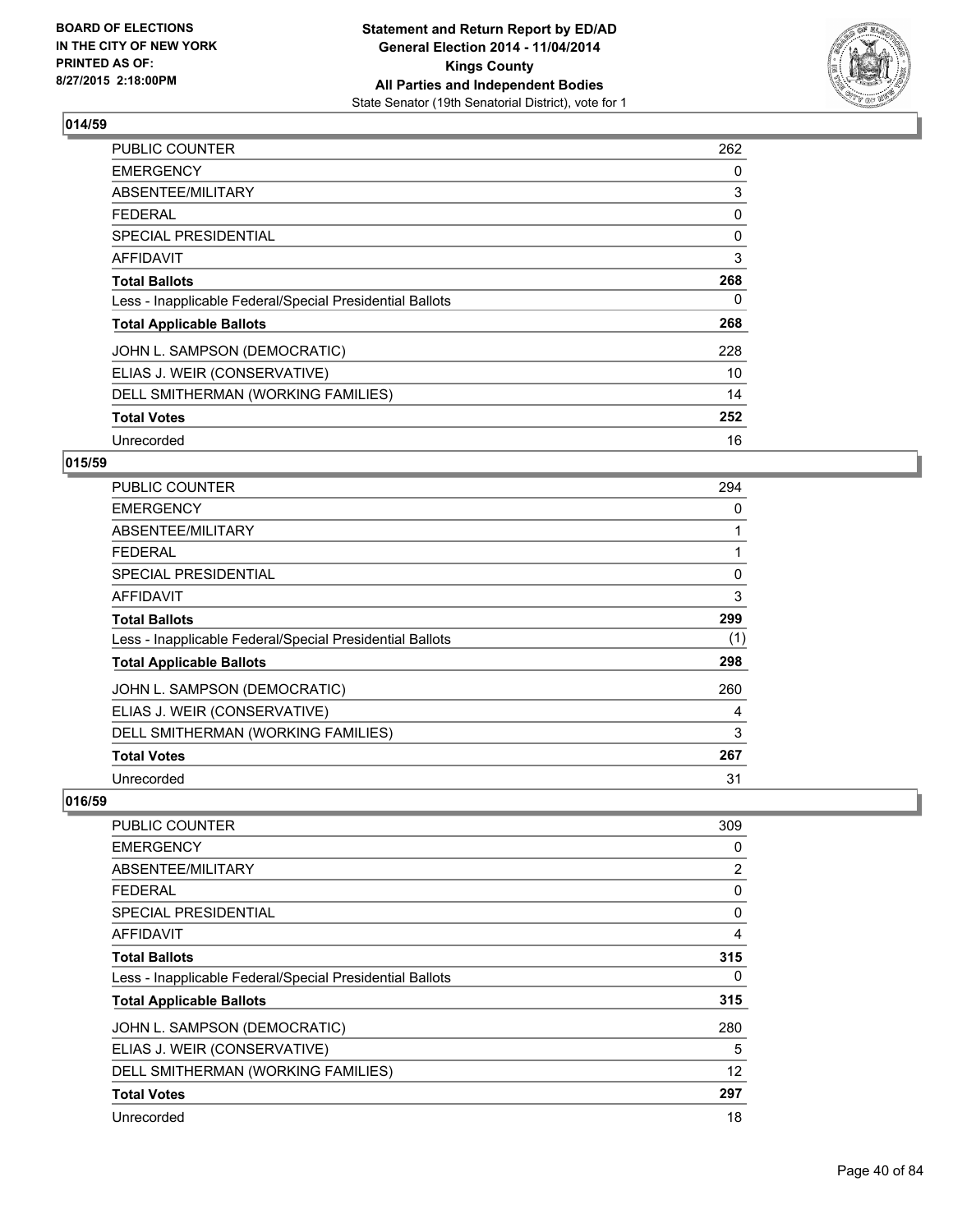

| PUBLIC COUNTER                                           | 67             |
|----------------------------------------------------------|----------------|
| <b>EMERGENCY</b>                                         | 0              |
| ABSENTEE/MILITARY                                        | $\overline{2}$ |
| <b>FEDERAL</b>                                           | 0              |
| <b>SPECIAL PRESIDENTIAL</b>                              | 0              |
| AFFIDAVIT                                                | 0              |
| <b>Total Ballots</b>                                     | 69             |
| Less - Inapplicable Federal/Special Presidential Ballots | 0              |
| <b>Total Applicable Ballots</b>                          | 69             |
| JOHN L. SAMPSON (DEMOCRATIC)                             | 54             |
| ELIAS J. WEIR (CONSERVATIVE)                             | 6              |
| DELL SMITHERMAN (WORKING FAMILIES)                       | 4              |
| <b>Total Votes</b>                                       | 64             |
| Unrecorded                                               | 5              |

# **024/59**

| PUBLIC COUNTER                                           | 220            |
|----------------------------------------------------------|----------------|
| <b>EMERGENCY</b>                                         | 0              |
| ABSENTEE/MILITARY                                        | $\overline{2}$ |
| <b>FEDERAL</b>                                           |                |
| <b>SPECIAL PRESIDENTIAL</b>                              | 0              |
| <b>AFFIDAVIT</b>                                         | 0              |
| <b>Total Ballots</b>                                     | 223            |
| Less - Inapplicable Federal/Special Presidential Ballots | (1)            |
| <b>Total Applicable Ballots</b>                          | 222            |
| JOHN L. SAMPSON (DEMOCRATIC)                             | 186            |
| ELIAS J. WEIR (CONSERVATIVE)                             | 10             |
| DELL SMITHERMAN (WORKING FAMILIES)                       | 10             |
| <b>Total Votes</b>                                       | 206            |
| Unrecorded                                               | 16             |

| <b>PUBLIC COUNTER</b>                                    | 191 |
|----------------------------------------------------------|-----|
| <b>EMERGENCY</b>                                         | 0   |
| ABSENTEE/MILITARY                                        | 0   |
| <b>FEDERAL</b>                                           | 0   |
| SPECIAL PRESIDENTIAL                                     | 0   |
| AFFIDAVIT                                                | 2   |
| <b>Total Ballots</b>                                     | 193 |
| Less - Inapplicable Federal/Special Presidential Ballots | 0   |
| <b>Total Applicable Ballots</b>                          | 193 |
| JOHN L. SAMPSON (DEMOCRATIC)                             | 166 |
| ELIAS J. WEIR (CONSERVATIVE)                             | 1   |
| DELL SMITHERMAN (WORKING FAMILIES)                       | 13  |
| <b>Total Votes</b>                                       | 180 |
| Unrecorded                                               | 13  |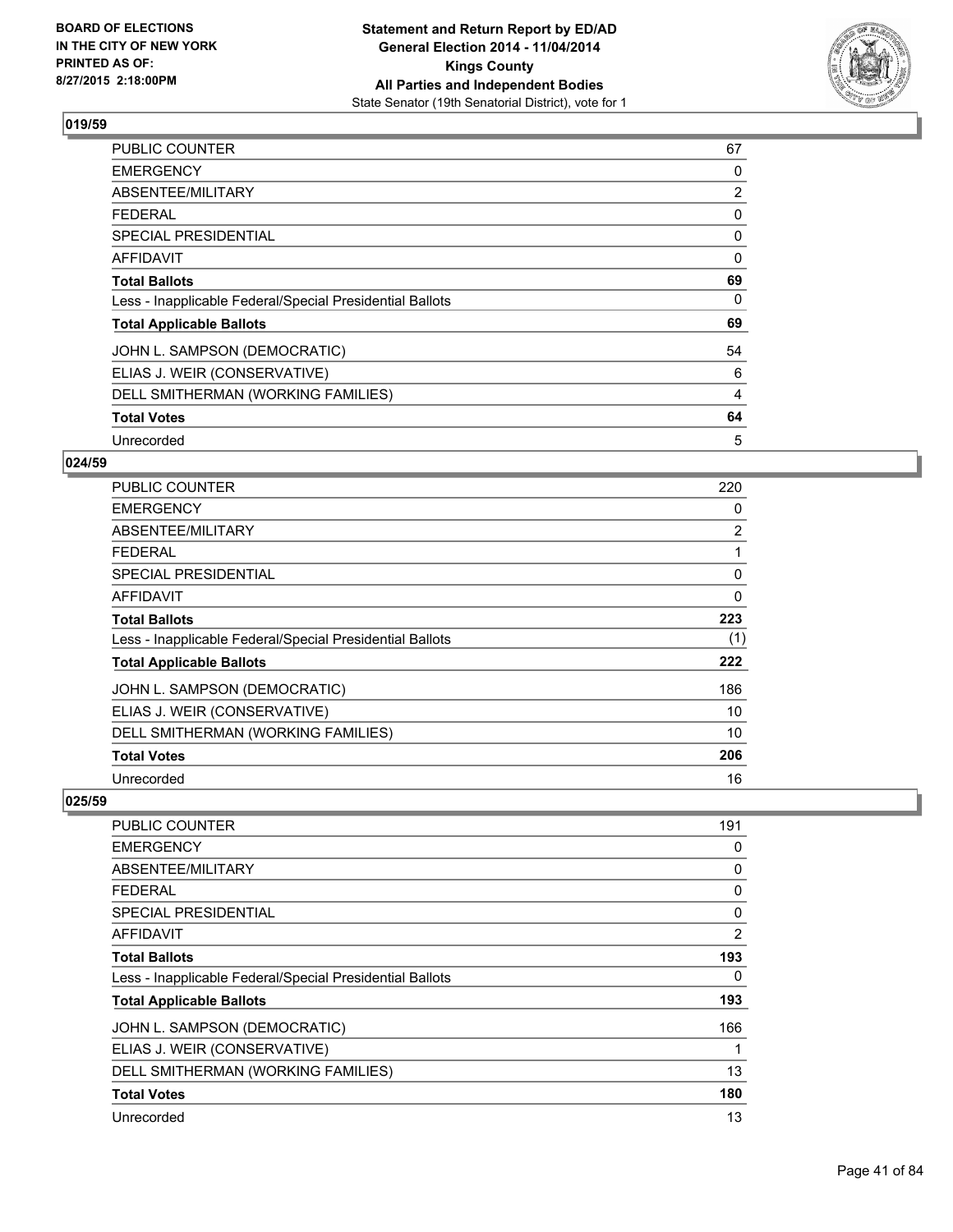

| <b>PUBLIC COUNTER</b>                                    | 341 |
|----------------------------------------------------------|-----|
| <b>EMERGENCY</b>                                         | 0   |
| ABSENTEE/MILITARY                                        | 4   |
| <b>FEDERAL</b>                                           | 0   |
| <b>SPECIAL PRESIDENTIAL</b>                              | 0   |
| <b>AFFIDAVIT</b>                                         | 7   |
| <b>Total Ballots</b>                                     | 352 |
| Less - Inapplicable Federal/Special Presidential Ballots | 0   |
| <b>Total Applicable Ballots</b>                          | 352 |
| JOHN L. SAMPSON (DEMOCRATIC)                             | 267 |
| ELIAS J. WEIR (CONSERVATIVE)                             | 32  |
| DELL SMITHERMAN (WORKING FAMILIES)                       | 12  |
| <b>Total Votes</b>                                       | 311 |
| Unrecorded                                               | 41  |

# **027/59**

| <b>PUBLIC COUNTER</b>                                    | 259            |
|----------------------------------------------------------|----------------|
| <b>EMERGENCY</b>                                         | 0              |
| ABSENTEE/MILITARY                                        | $\overline{2}$ |
| <b>FEDERAL</b>                                           | 0              |
| <b>SPECIAL PRESIDENTIAL</b>                              | 0              |
| AFFIDAVIT                                                | $\overline{2}$ |
| <b>Total Ballots</b>                                     | 263            |
| Less - Inapplicable Federal/Special Presidential Ballots | 0              |
| <b>Total Applicable Ballots</b>                          | 263            |
| JOHN L. SAMPSON (DEMOCRATIC)                             | 193            |
| ELIAS J. WEIR (CONSERVATIVE)                             | 31             |
| DELL SMITHERMAN (WORKING FAMILIES)                       | 16             |
| <b>Total Votes</b>                                       | 240            |
| Unrecorded                                               | 23             |

| <b>PUBLIC COUNTER</b>                                    | 217 |
|----------------------------------------------------------|-----|
| <b>EMERGENCY</b>                                         | 0   |
| ABSENTEE/MILITARY                                        | 5   |
| <b>FEDERAL</b>                                           | 0   |
| <b>SPECIAL PRESIDENTIAL</b>                              | 0   |
| <b>AFFIDAVIT</b>                                         | 6   |
| <b>Total Ballots</b>                                     | 228 |
| Less - Inapplicable Federal/Special Presidential Ballots | 0   |
| <b>Total Applicable Ballots</b>                          | 228 |
| JOHN L. SAMPSON (DEMOCRATIC)                             | 157 |
| ELIAS J. WEIR (CONSERVATIVE)                             | 36  |
| DELL SMITHERMAN (WORKING FAMILIES)                       | 10  |
| <b>Total Votes</b>                                       | 203 |
| Unrecorded                                               | 25  |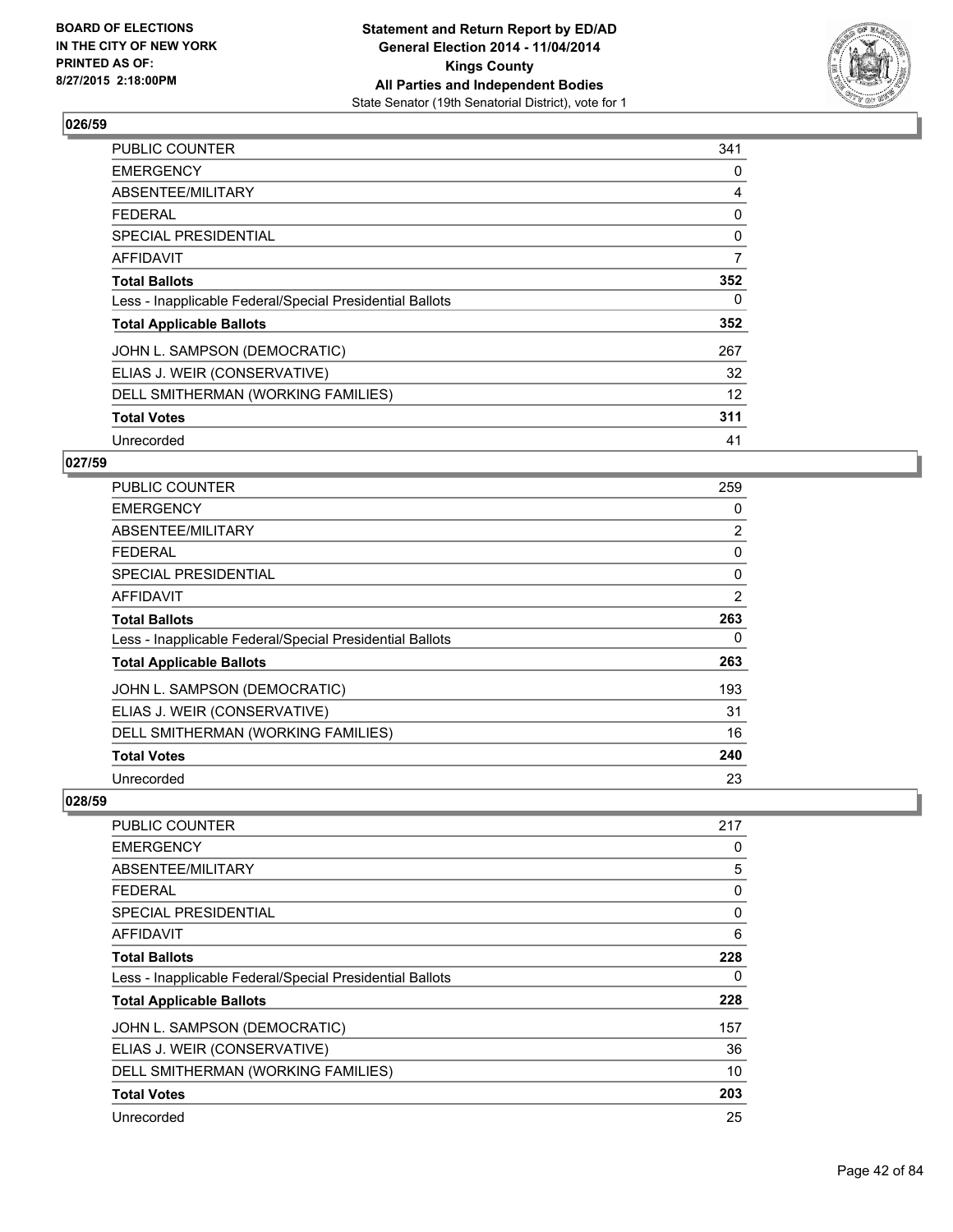

| PUBLIC COUNTER                                           | 191 |
|----------------------------------------------------------|-----|
| <b>EMERGENCY</b>                                         | 0   |
| ABSENTEE/MILITARY                                        | 3   |
| <b>FEDERAL</b>                                           | 0   |
| <b>SPECIAL PRESIDENTIAL</b>                              | 0   |
| AFFIDAVIT                                                | 5   |
| <b>Total Ballots</b>                                     | 199 |
| Less - Inapplicable Federal/Special Presidential Ballots | 0   |
| <b>Total Applicable Ballots</b>                          | 199 |
| JOHN L. SAMPSON (DEMOCRATIC)                             | 134 |
| ELIAS J. WEIR (CONSERVATIVE)                             | 31  |
| DELL SMITHERMAN (WORKING FAMILIES)                       | 15  |
| JORDAN MAMET (WRITE-IN)                                  | 1   |
| <b>Total Votes</b>                                       | 181 |
| Unrecorded                                               | 18  |

#### **030/59**

| <b>PUBLIC COUNTER</b>                                    | 200 |
|----------------------------------------------------------|-----|
| <b>EMERGENCY</b>                                         | 0   |
| ABSENTEE/MILITARY                                        | 4   |
| <b>FEDERAL</b>                                           |     |
| SPECIAL PRESIDENTIAL                                     | 0   |
| <b>AFFIDAVIT</b>                                         | 6   |
| <b>Total Ballots</b>                                     | 211 |
| Less - Inapplicable Federal/Special Presidential Ballots | (1) |
| <b>Total Applicable Ballots</b>                          | 210 |
| JOHN L. SAMPSON (DEMOCRATIC)                             | 155 |
| ELIAS J. WEIR (CONSERVATIVE)                             | 25  |
| DELL SMITHERMAN (WORKING FAMILIES)                       | 11  |
| <b>Total Votes</b>                                       | 191 |
| Unrecorded                                               | 19  |

| <b>PUBLIC COUNTER</b>                                    | 319            |
|----------------------------------------------------------|----------------|
| <b>EMERGENCY</b>                                         | 0              |
| ABSENTEE/MILITARY                                        | 7              |
| <b>FEDERAL</b>                                           | 0              |
| SPECIAL PRESIDENTIAL                                     | $\Omega$       |
| AFFIDAVIT                                                | $\overline{2}$ |
| <b>Total Ballots</b>                                     | 328            |
| Less - Inapplicable Federal/Special Presidential Ballots | 0              |
| <b>Total Applicable Ballots</b>                          | 328            |
| JOHN L. SAMPSON (DEMOCRATIC)                             | 219            |
| ELIAS J. WEIR (CONSERVATIVE)                             | 51             |
| DELL SMITHERMAN (WORKING FAMILIES)                       | 20             |
| <b>Total Votes</b>                                       | 290            |
| Unrecorded                                               | 38             |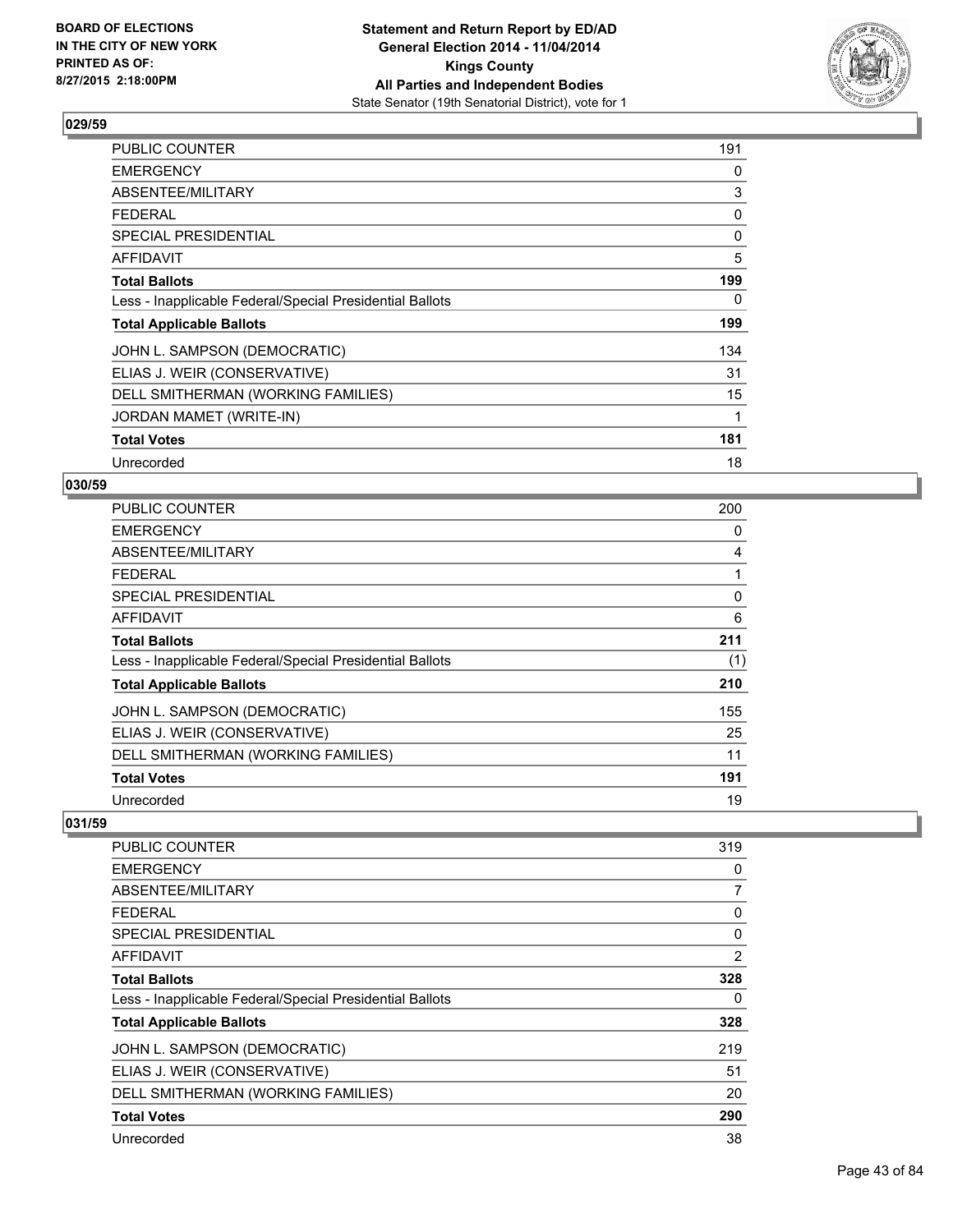

| <b>PUBLIC COUNTER</b>                                    | 231 |
|----------------------------------------------------------|-----|
| <b>EMERGENCY</b>                                         | 0   |
| ABSENTEE/MILITARY                                        | 5   |
| <b>FEDERAL</b>                                           | 0   |
| <b>SPECIAL PRESIDENTIAL</b>                              | 0   |
| AFFIDAVIT                                                | 3   |
| <b>Total Ballots</b>                                     | 239 |
| Less - Inapplicable Federal/Special Presidential Ballots | 0   |
| <b>Total Applicable Ballots</b>                          | 239 |
| JOHN L. SAMPSON (DEMOCRATIC)                             | 177 |
| ELIAS J. WEIR (CONSERVATIVE)                             | 22  |
| DELL SMITHERMAN (WORKING FAMILIES)                       | 10  |
| <b>Total Votes</b>                                       | 209 |
| Unrecorded                                               | 30  |

# **041/59**

| PUBLIC COUNTER                                           | 122 |
|----------------------------------------------------------|-----|
| <b>EMERGENCY</b>                                         | 0   |
| ABSENTEE/MILITARY                                        | 3   |
| <b>FEDERAL</b>                                           | 0   |
| <b>SPECIAL PRESIDENTIAL</b>                              | 0   |
| AFFIDAVIT                                                | 9   |
| <b>Total Ballots</b>                                     | 134 |
| Less - Inapplicable Federal/Special Presidential Ballots | 0   |
| <b>Total Applicable Ballots</b>                          | 134 |
| JOHN L. SAMPSON (DEMOCRATIC)                             | 115 |
| ELIAS J. WEIR (CONSERVATIVE)                             | 4   |
| DELL SMITHERMAN (WORKING FAMILIES)                       | 2   |
| <b>Total Votes</b>                                       | 121 |
| Unrecorded                                               | 13  |

| <b>PUBLIC COUNTER</b>                                    | 173 |
|----------------------------------------------------------|-----|
| <b>EMERGENCY</b>                                         | 0   |
| ABSENTEE/MILITARY                                        | 0   |
| <b>FEDERAL</b>                                           | 3   |
| <b>SPECIAL PRESIDENTIAL</b>                              | 0   |
| AFFIDAVIT                                                | 21  |
| <b>Total Ballots</b>                                     | 197 |
| Less - Inapplicable Federal/Special Presidential Ballots | (3) |
| <b>Total Applicable Ballots</b>                          | 194 |
| JOHN L. SAMPSON (DEMOCRATIC)                             | 169 |
| ELIAS J. WEIR (CONSERVATIVE)                             | 7   |
| DELL SMITHERMAN (WORKING FAMILIES)                       | 6   |
| <b>Total Votes</b>                                       | 182 |
| Unrecorded                                               | 12  |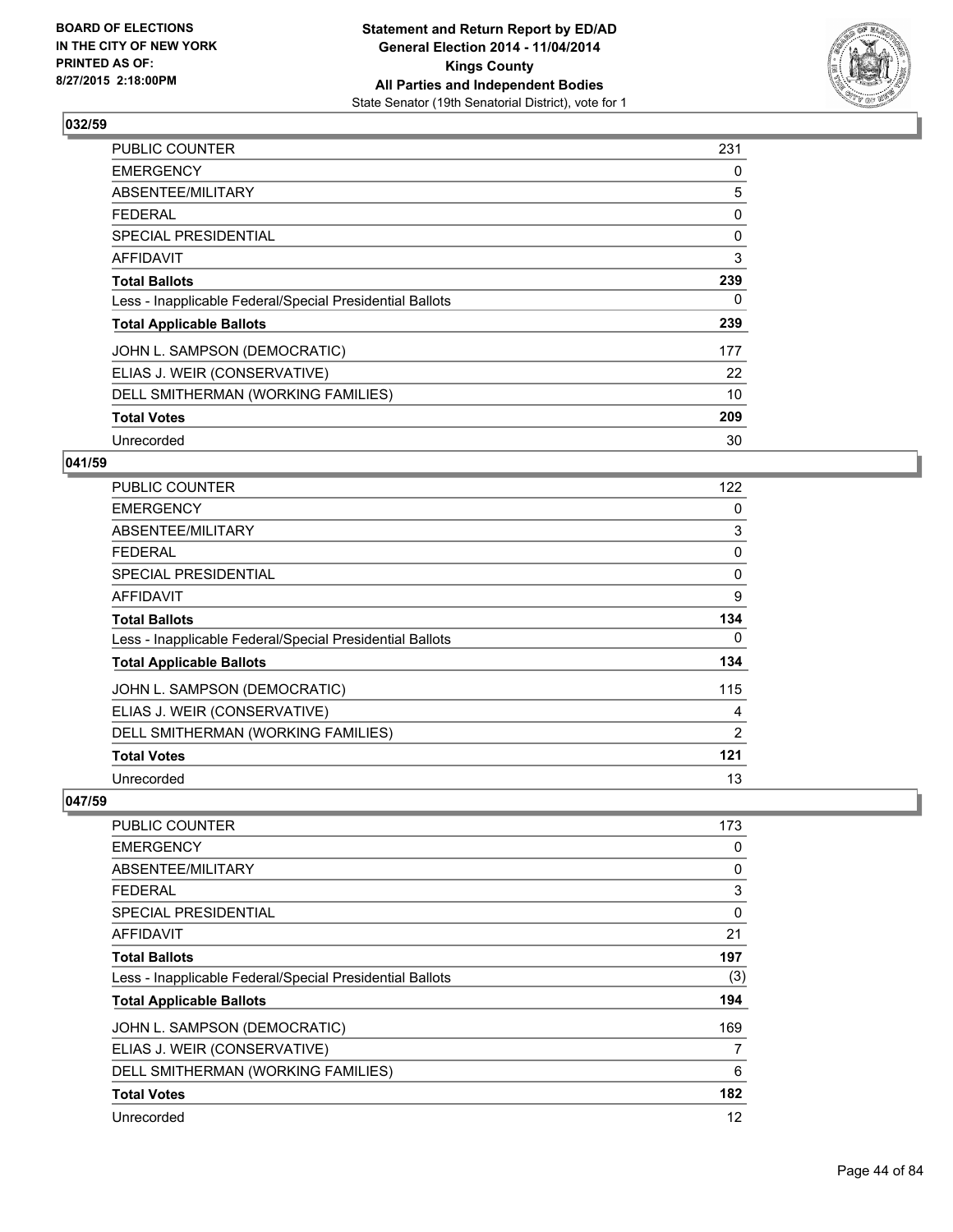

| <b>PUBLIC COUNTER</b>                                    | 232 |
|----------------------------------------------------------|-----|
| <b>EMERGENCY</b>                                         | 0   |
| ABSENTEE/MILITARY                                        | 4   |
| <b>FEDERAL</b>                                           | 2   |
| <b>SPECIAL PRESIDENTIAL</b>                              | 0   |
| AFFIDAVIT                                                | 5   |
| <b>Total Ballots</b>                                     | 243 |
| Less - Inapplicable Federal/Special Presidential Ballots | (2) |
| <b>Total Applicable Ballots</b>                          | 241 |
| JOHN L. SAMPSON (DEMOCRATIC)                             | 209 |
| ELIAS J. WEIR (CONSERVATIVE)                             | 0   |
| DELL SMITHERMAN (WORKING FAMILIES)                       | 11  |
| <b>Total Votes</b>                                       | 220 |
| Unrecorded                                               | 21  |

# **050/59**

| PUBLIC COUNTER                                           | 233            |
|----------------------------------------------------------|----------------|
| <b>EMERGENCY</b>                                         | 0              |
| ABSENTEE/MILITARY                                        | 6              |
| <b>FEDERAL</b>                                           | $\overline{2}$ |
| <b>SPECIAL PRESIDENTIAL</b>                              | 0              |
| AFFIDAVIT                                                | 7              |
| <b>Total Ballots</b>                                     | 248            |
| Less - Inapplicable Federal/Special Presidential Ballots | (2)            |
| <b>Total Applicable Ballots</b>                          | 246            |
| JOHN L. SAMPSON (DEMOCRATIC)                             | 156            |
| ELIAS J. WEIR (CONSERVATIVE)                             | 39             |
| DELL SMITHERMAN (WORKING FAMILIES)                       | 15             |
| <b>Total Votes</b>                                       | 210            |
| Unrecorded                                               | 36             |

| PUBLIC COUNTER                                           | 262 |
|----------------------------------------------------------|-----|
| <b>EMERGENCY</b>                                         | 0   |
| ABSENTEE/MILITARY                                        | 13  |
| <b>FEDERAL</b>                                           | 2   |
| SPECIAL PRESIDENTIAL                                     | 0   |
| AFFIDAVIT                                                | 2   |
| <b>Total Ballots</b>                                     | 279 |
| Less - Inapplicable Federal/Special Presidential Ballots | (2) |
| <b>Total Applicable Ballots</b>                          | 277 |
| JOHN L. SAMPSON (DEMOCRATIC)                             | 115 |
| ELIAS J. WEIR (CONSERVATIVE)                             | 95  |
| DELL SMITHERMAN (WORKING FAMILIES)                       | 17  |
| <b>Total Votes</b>                                       | 227 |
| Unrecorded                                               | 50  |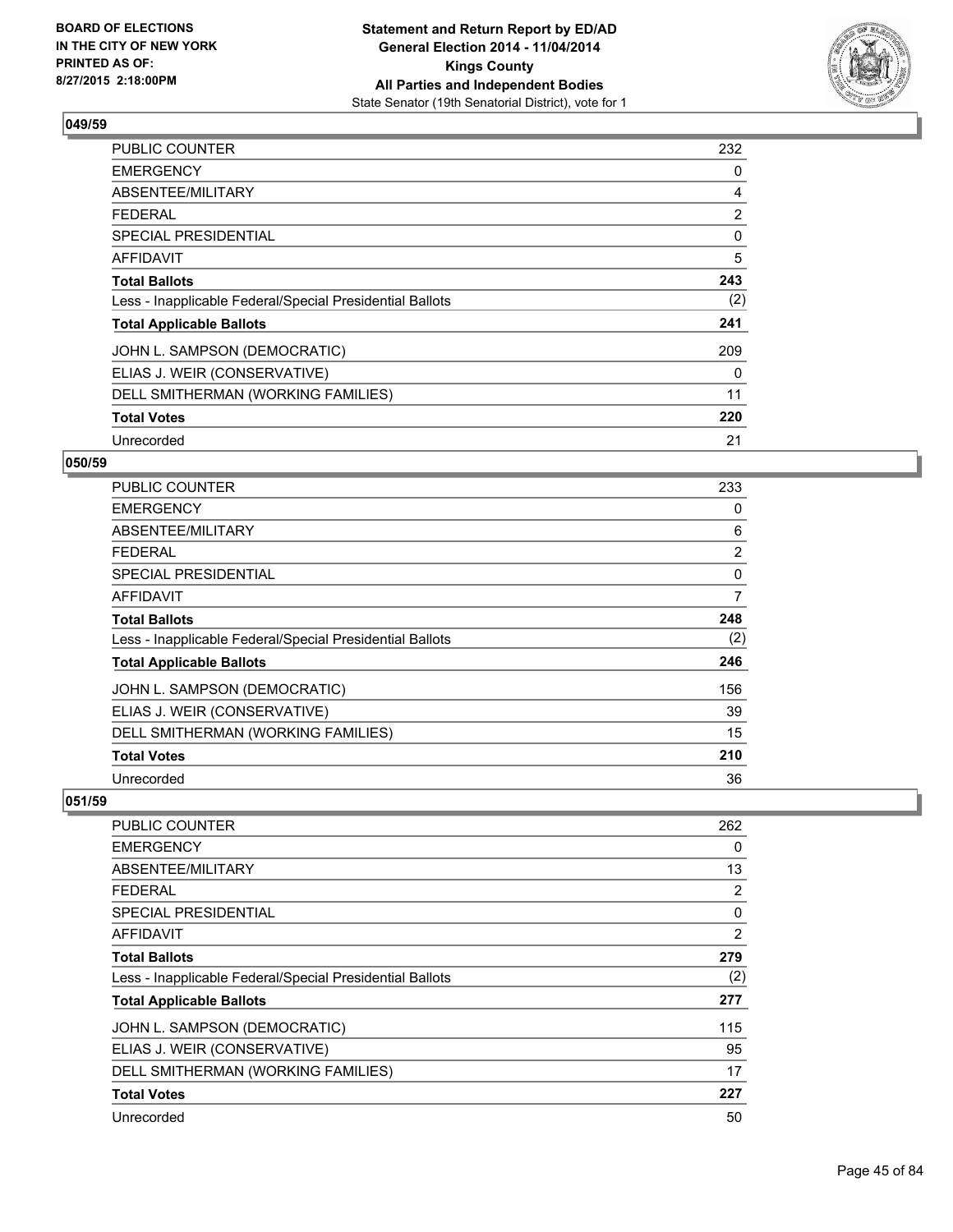

| <b>PUBLIC COUNTER</b>                                    | 251 |
|----------------------------------------------------------|-----|
| <b>EMERGENCY</b>                                         | 0   |
| ABSENTEE/MILITARY                                        | 12  |
| <b>FEDERAL</b>                                           | 2   |
| <b>SPECIAL PRESIDENTIAL</b>                              | 0   |
| AFFIDAVIT                                                | 0   |
| <b>Total Ballots</b>                                     | 265 |
| Less - Inapplicable Federal/Special Presidential Ballots | (2) |
| <b>Total Applicable Ballots</b>                          | 263 |
| JOHN L. SAMPSON (DEMOCRATIC)                             | 85  |
| ELIAS J. WEIR (CONSERVATIVE)                             | 117 |
| DELL SMITHERMAN (WORKING FAMILIES)                       | 10  |
| <b>Total Votes</b>                                       | 212 |
| Unrecorded                                               | 51  |

# **053/59**

| PUBLIC COUNTER                                           | 226 |
|----------------------------------------------------------|-----|
| <b>EMERGENCY</b>                                         | 0   |
| ABSENTEE/MILITARY                                        | 11  |
| <b>FEDERAL</b>                                           |     |
| SPECIAL PRESIDENTIAL                                     | 0   |
| <b>AFFIDAVIT</b>                                         |     |
| <b>Total Ballots</b>                                     | 239 |
| Less - Inapplicable Federal/Special Presidential Ballots | (1) |
| <b>Total Applicable Ballots</b>                          | 238 |
| JOHN L. SAMPSON (DEMOCRATIC)                             | 89  |
| ELIAS J. WEIR (CONSERVATIVE)                             | 101 |
| DELL SMITHERMAN (WORKING FAMILIES)                       | 7   |
| <b>Total Votes</b>                                       | 197 |
| Unrecorded                                               | 41  |

| PUBLIC COUNTER                                           | 141      |
|----------------------------------------------------------|----------|
| <b>EMERGENCY</b>                                         | 0        |
| ABSENTEE/MILITARY                                        | 5        |
| <b>FEDERAL</b>                                           | 1        |
| <b>SPECIAL PRESIDENTIAL</b>                              | $\Omega$ |
| AFFIDAVIT                                                | 0        |
| <b>Total Ballots</b>                                     | 147      |
| Less - Inapplicable Federal/Special Presidential Ballots | (1)      |
| <b>Total Applicable Ballots</b>                          | 146      |
| JOHN L. SAMPSON (DEMOCRATIC)                             | 69       |
| ELIAS J. WEIR (CONSERVATIVE)                             | 44       |
| DELL SMITHERMAN (WORKING FAMILIES)                       | 4        |
| STEPHEN COLBERT (WRITE-IN)                               | 1        |
| <b>Total Votes</b>                                       | 118      |
| Unrecorded                                               | 28       |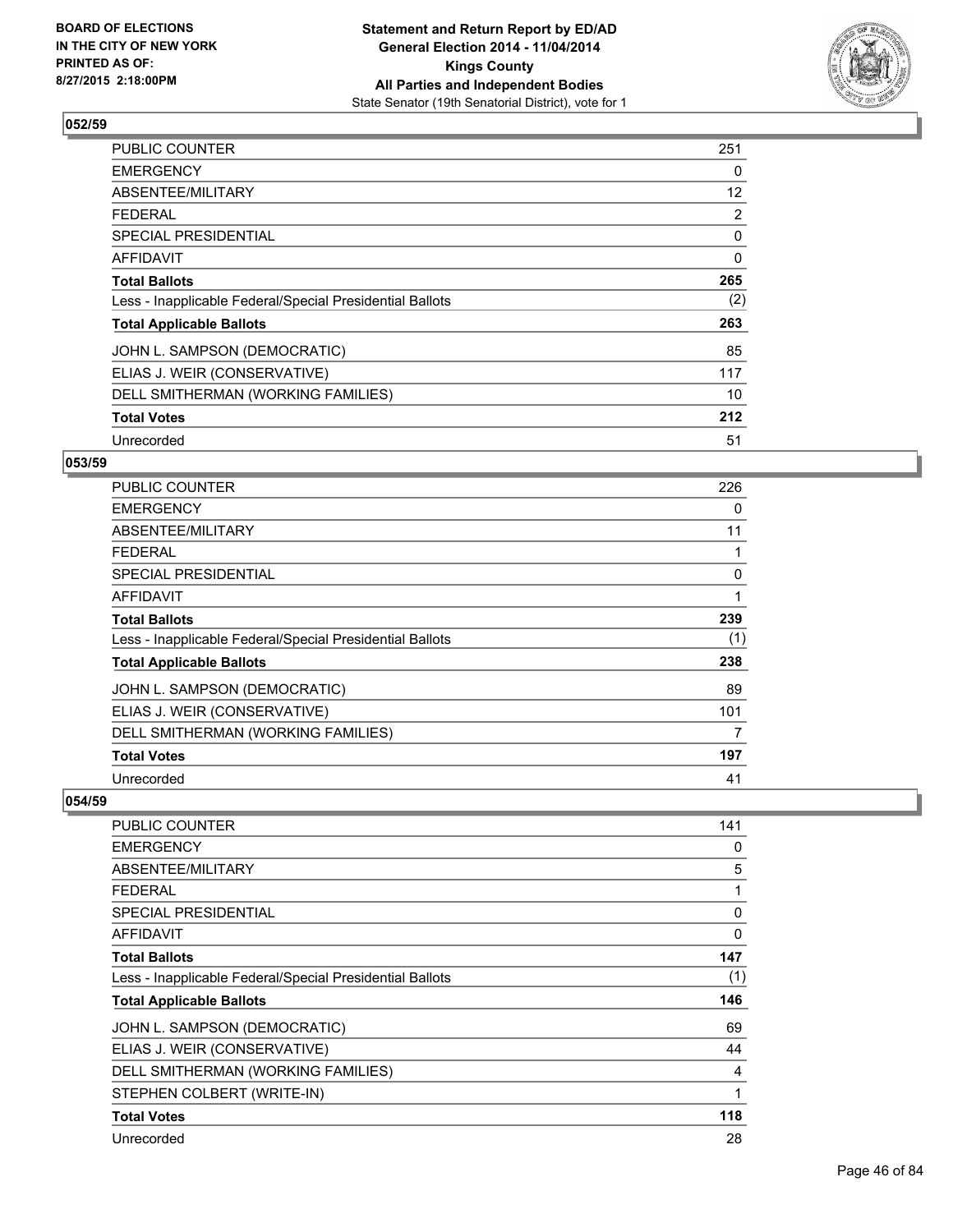

| <b>PUBLIC COUNTER</b>                                    | 214 |
|----------------------------------------------------------|-----|
| <b>EMERGENCY</b>                                         | 0   |
| ABSENTEE/MILITARY                                        | 12  |
| <b>FEDERAL</b>                                           | 0   |
| <b>SPECIAL PRESIDENTIAL</b>                              | 0   |
| AFFIDAVIT                                                | 0   |
| <b>Total Ballots</b>                                     | 226 |
| Less - Inapplicable Federal/Special Presidential Ballots | 0   |
| <b>Total Applicable Ballots</b>                          | 226 |
| JOHN L. SAMPSON (DEMOCRATIC)                             | 86  |
| ELIAS J. WEIR (CONSERVATIVE)                             | 67  |
| DELL SMITHERMAN (WORKING FAMILIES)                       | 10  |
| <b>Total Votes</b>                                       | 163 |
| Unrecorded                                               | 63  |

# **056/59**

| PUBLIC COUNTER                                           | 248            |
|----------------------------------------------------------|----------------|
| <b>EMERGENCY</b>                                         | 0              |
| ABSENTEE/MILITARY                                        | $\overline{7}$ |
| <b>FEDERAL</b>                                           | 0              |
| <b>SPECIAL PRESIDENTIAL</b>                              | 0              |
| AFFIDAVIT                                                | 4              |
| <b>Total Ballots</b>                                     | 259            |
| Less - Inapplicable Federal/Special Presidential Ballots | 0              |
| <b>Total Applicable Ballots</b>                          | 259            |
| JOHN L. SAMPSON (DEMOCRATIC)                             | 195            |
| ELIAS J. WEIR (CONSERVATIVE)                             | 35             |
| DELL SMITHERMAN (WORKING FAMILIES)                       | 7              |
| <b>Total Votes</b>                                       | 237            |
| Unrecorded                                               | 22             |

| <b>PUBLIC COUNTER</b>                                    | 248 |
|----------------------------------------------------------|-----|
| <b>EMERGENCY</b>                                         | 0   |
| ABSENTEE/MILITARY                                        | 5   |
| FEDERAL                                                  | 0   |
| <b>SPECIAL PRESIDENTIAL</b>                              | 0   |
| AFFIDAVIT                                                | 5   |
| <b>Total Ballots</b>                                     | 258 |
| Less - Inapplicable Federal/Special Presidential Ballots | 0   |
| <b>Total Applicable Ballots</b>                          | 258 |
| JOHN L. SAMPSON (DEMOCRATIC)                             | 166 |
| ELIAS J. WEIR (CONSERVATIVE)                             | 49  |
| DELL SMITHERMAN (WORKING FAMILIES)                       | 9   |
| <b>Total Votes</b>                                       | 224 |
| Unrecorded                                               | 34  |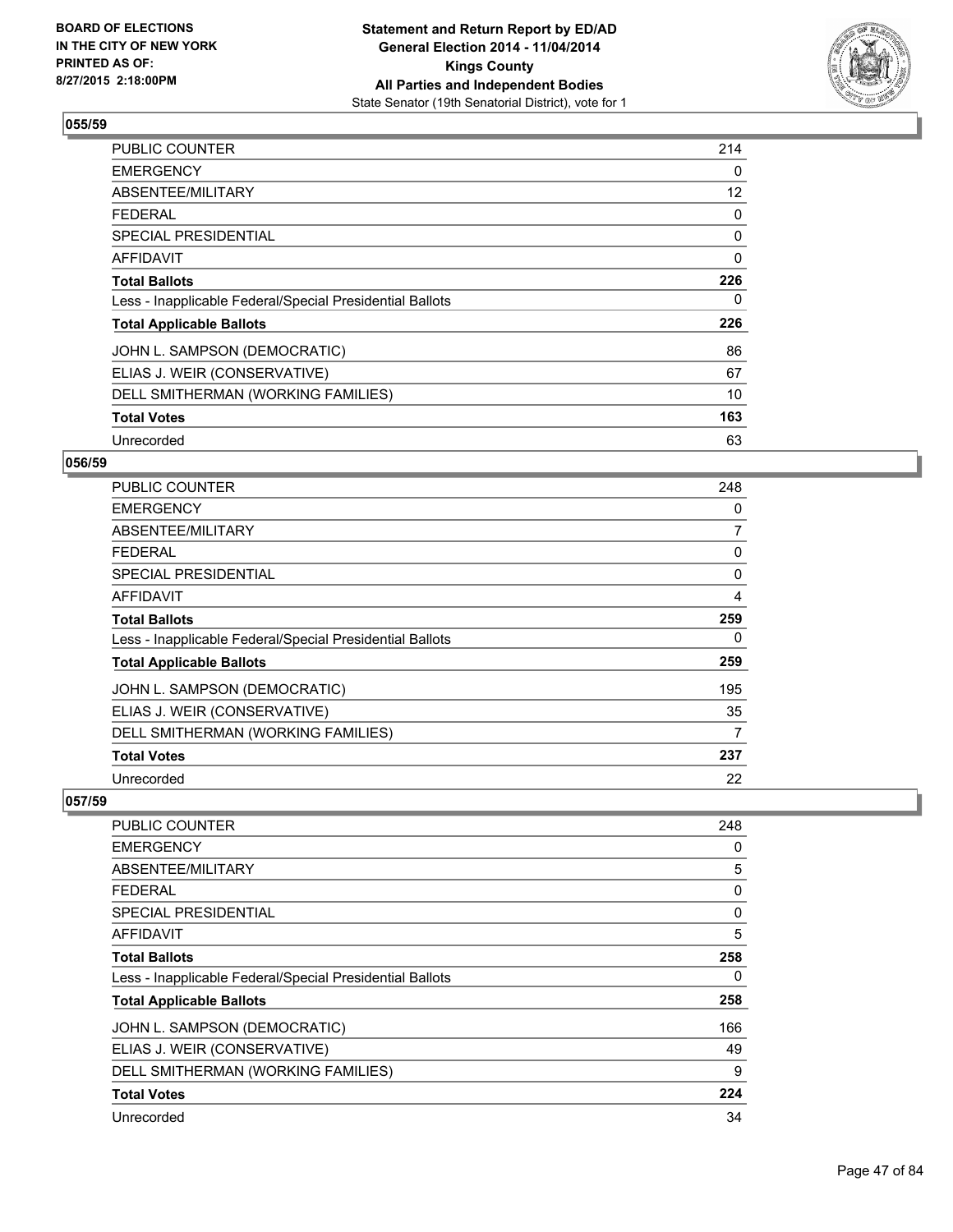

| PUBLIC COUNTER                                           | 205 |
|----------------------------------------------------------|-----|
| <b>EMERGENCY</b>                                         | 0   |
| ABSENTEE/MILITARY                                        | 6   |
| <b>FEDERAL</b>                                           | 0   |
| <b>SPECIAL PRESIDENTIAL</b>                              | 0   |
| AFFIDAVIT                                                | 1   |
| <b>Total Ballots</b>                                     | 212 |
| Less - Inapplicable Federal/Special Presidential Ballots | 0   |
| <b>Total Applicable Ballots</b>                          | 212 |
| JOHN L. SAMPSON (DEMOCRATIC)                             | 98  |
| ELIAS J. WEIR (CONSERVATIVE)                             | 52  |
| DELL SMITHERMAN (WORKING FAMILIES)                       | 19  |
| <b>Total Votes</b>                                       | 169 |
| Unrecorded                                               | 43  |

# **059/59**

| <b>PUBLIC COUNTER</b>                                    | 258            |
|----------------------------------------------------------|----------------|
| <b>EMERGENCY</b>                                         | 0              |
| ABSENTEE/MILITARY                                        | $\overline{7}$ |
| <b>FEDERAL</b>                                           | 0              |
| <b>SPECIAL PRESIDENTIAL</b>                              | 0              |
| AFFIDAVIT                                                | 4              |
| <b>Total Ballots</b>                                     | 269            |
| Less - Inapplicable Federal/Special Presidential Ballots | 0              |
| <b>Total Applicable Ballots</b>                          | 269            |
| JOHN L. SAMPSON (DEMOCRATIC)                             | 116            |
| ELIAS J. WEIR (CONSERVATIVE)                             | 75             |
| DELL SMITHERMAN (WORKING FAMILIES)                       | 13             |
| <b>Total Votes</b>                                       | 204            |
| Unrecorded                                               | 65             |

| <b>PUBLIC COUNTER</b>                                    | 201 |
|----------------------------------------------------------|-----|
| <b>EMERGENCY</b>                                         | 0   |
| ABSENTEE/MILITARY                                        | 6   |
| FEDERAL                                                  | 0   |
| <b>SPECIAL PRESIDENTIAL</b>                              | 0   |
| AFFIDAVIT                                                | 1   |
| <b>Total Ballots</b>                                     | 208 |
| Less - Inapplicable Federal/Special Presidential Ballots | 0   |
| <b>Total Applicable Ballots</b>                          | 208 |
| JOHN L. SAMPSON (DEMOCRATIC)                             | 71  |
| ELIAS J. WEIR (CONSERVATIVE)                             | 64  |
| DELL SMITHERMAN (WORKING FAMILIES)                       | 11  |
| <b>Total Votes</b>                                       | 146 |
| Unrecorded                                               | 62  |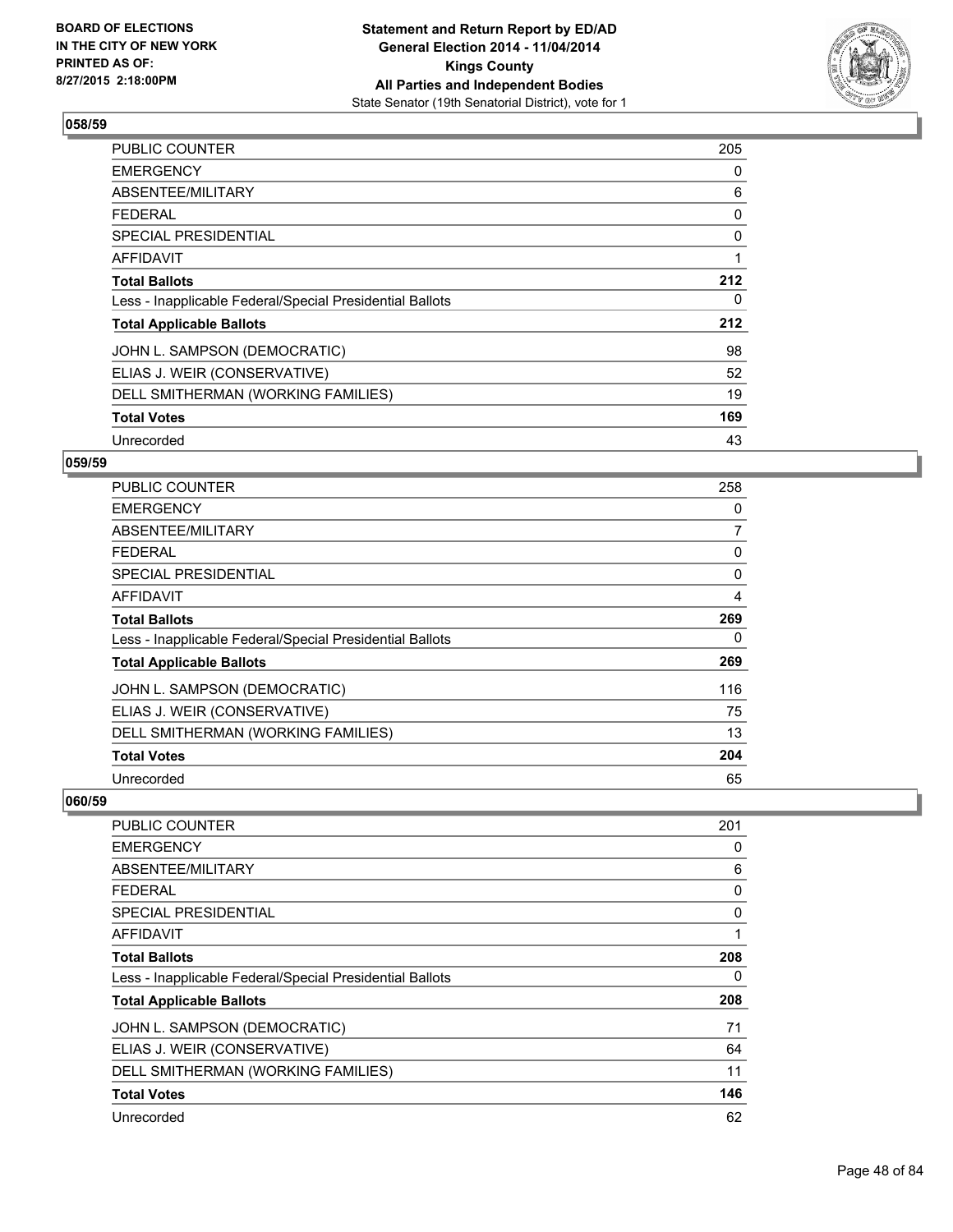

| <b>PUBLIC COUNTER</b>                                    | 201 |
|----------------------------------------------------------|-----|
| <b>EMERGENCY</b>                                         | 0   |
| ABSENTEE/MILITARY                                        | 9   |
| <b>FEDERAL</b>                                           | 0   |
| <b>SPECIAL PRESIDENTIAL</b>                              | 0   |
| <b>AFFIDAVIT</b>                                         | 2   |
| <b>Total Ballots</b>                                     | 212 |
| Less - Inapplicable Federal/Special Presidential Ballots | 0   |
| <b>Total Applicable Ballots</b>                          | 212 |
| JOHN L. SAMPSON (DEMOCRATIC)                             | 74  |
| ELIAS J. WEIR (CONSERVATIVE)                             | 78  |
| DELL SMITHERMAN (WORKING FAMILIES)                       | 9   |
| STEWART MILSTEIN (WRITE-IN)                              | 1   |
| <b>Total Votes</b>                                       | 162 |
| Unrecorded                                               | 50  |

| <b>PUBLIC COUNTER</b>                                    | 129 |
|----------------------------------------------------------|-----|
| <b>EMERGENCY</b>                                         | 0   |
| ABSENTEE/MILITARY                                        | 6   |
| FEDERAL                                                  | 0   |
| <b>SPECIAL PRESIDENTIAL</b>                              | 0   |
| <b>AFFIDAVIT</b>                                         | 5   |
| <b>Total Ballots</b>                                     | 140 |
| Less - Inapplicable Federal/Special Presidential Ballots | 0   |
| <b>Total Applicable Ballots</b>                          | 140 |
| JOHN L. SAMPSON (DEMOCRATIC)                             | 38  |
| ELIAS J. WEIR (CONSERVATIVE)                             | 63  |
| DELL SMITHERMAN (WORKING FAMILIES)                       | 5   |
| <b>Total Votes</b>                                       | 106 |
| Unrecorded                                               | 34  |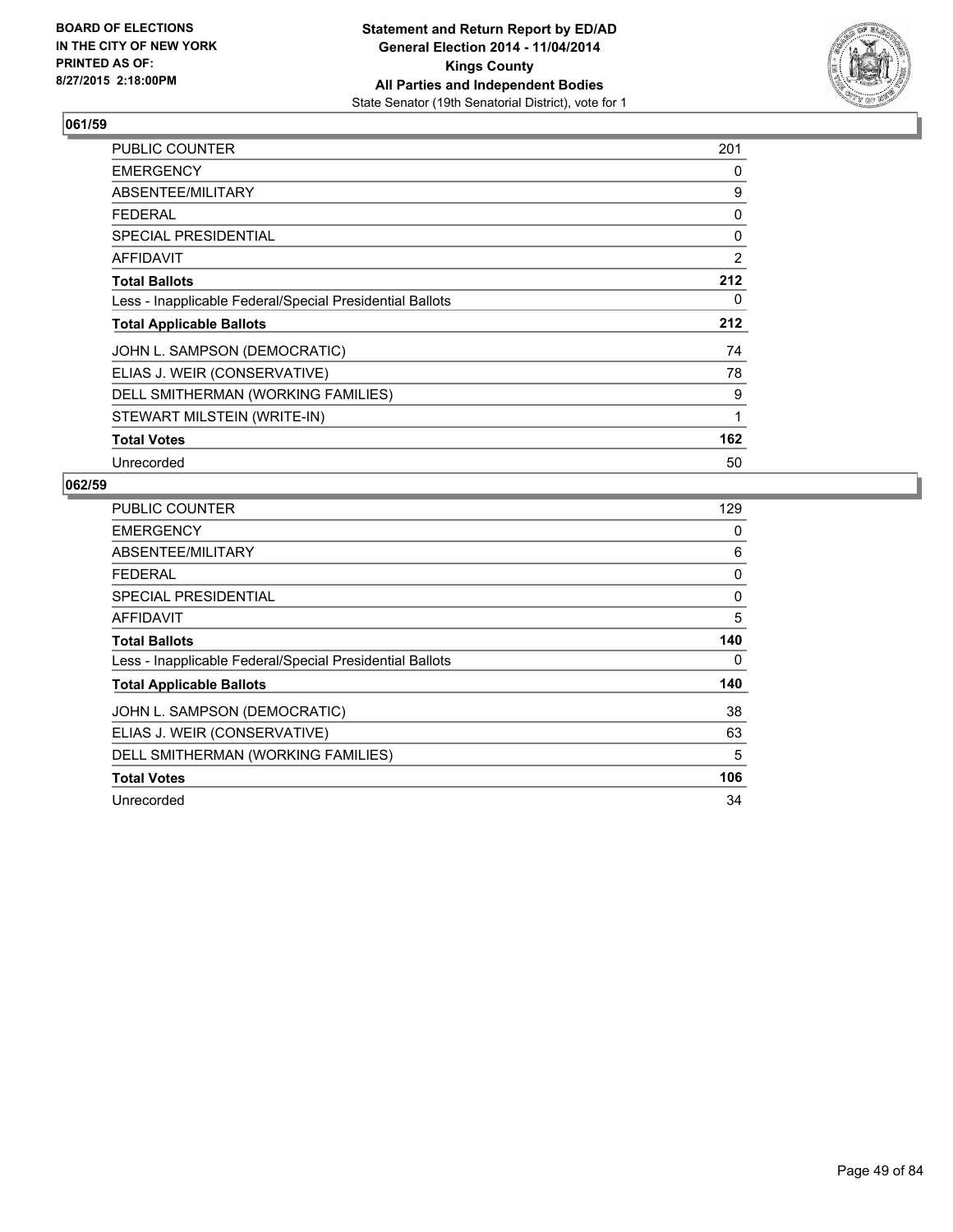

| PUBLIC COUNTER                                           | 140 |
|----------------------------------------------------------|-----|
| <b>EMERGENCY</b>                                         | 0   |
| ABSENTEE/MILITARY                                        | 2   |
| <b>FEDERAL</b>                                           | 0   |
| <b>SPECIAL PRESIDENTIAL</b>                              | 0   |
| <b>AFFIDAVIT</b>                                         | 3   |
| <b>Total Ballots</b>                                     | 145 |
| Less - Inapplicable Federal/Special Presidential Ballots | 0   |
| <b>Total Applicable Ballots</b>                          | 145 |
| JOHN L. SAMPSON (DEMOCRATIC)                             | 112 |
| ELIAS J. WEIR (CONSERVATIVE)                             | 4   |
| DELL SMITHERMAN (WORKING FAMILIES)                       | 3   |
| SEAN K. HENRY (WRITE-IN)                                 | 1   |
| <b>Total Votes</b>                                       | 120 |
| Unrecorded                                               | 25  |

## **064/59**

| <b>PUBLIC COUNTER</b>                                    | 307 |
|----------------------------------------------------------|-----|
| <b>EMERGENCY</b>                                         | 0   |
| ABSENTEE/MILITARY                                        | 3   |
| <b>FEDERAL</b>                                           | 1   |
| <b>SPECIAL PRESIDENTIAL</b>                              | 0   |
| AFFIDAVIT                                                | 4   |
| <b>Total Ballots</b>                                     | 315 |
| Less - Inapplicable Federal/Special Presidential Ballots | (1) |
| <b>Total Applicable Ballots</b>                          | 314 |
| JOHN L. SAMPSON (DEMOCRATIC)                             | 284 |
| ELIAS J. WEIR (CONSERVATIVE)                             | 7   |
| DELL SMITHERMAN (WORKING FAMILIES)                       | 10  |
| <b>Total Votes</b>                                       | 301 |
| Unrecorded                                               | 13  |

| PUBLIC COUNTER                                           | 276 |
|----------------------------------------------------------|-----|
| <b>EMERGENCY</b>                                         | 0   |
| ABSENTEE/MILITARY                                        | 0   |
| <b>FEDERAL</b>                                           | 1   |
| SPECIAL PRESIDENTIAL                                     | 0   |
| <b>AFFIDAVIT</b>                                         | 7   |
| <b>Total Ballots</b>                                     | 284 |
| Less - Inapplicable Federal/Special Presidential Ballots | (1) |
| <b>Total Applicable Ballots</b>                          | 283 |
| JOHN L. SAMPSON (DEMOCRATIC)                             | 244 |
| ELIAS J. WEIR (CONSERVATIVE)                             | 6   |
| DELL SMITHERMAN (WORKING FAMILIES)                       | 14  |
| <b>Total Votes</b>                                       | 264 |
| Unrecorded                                               | 19  |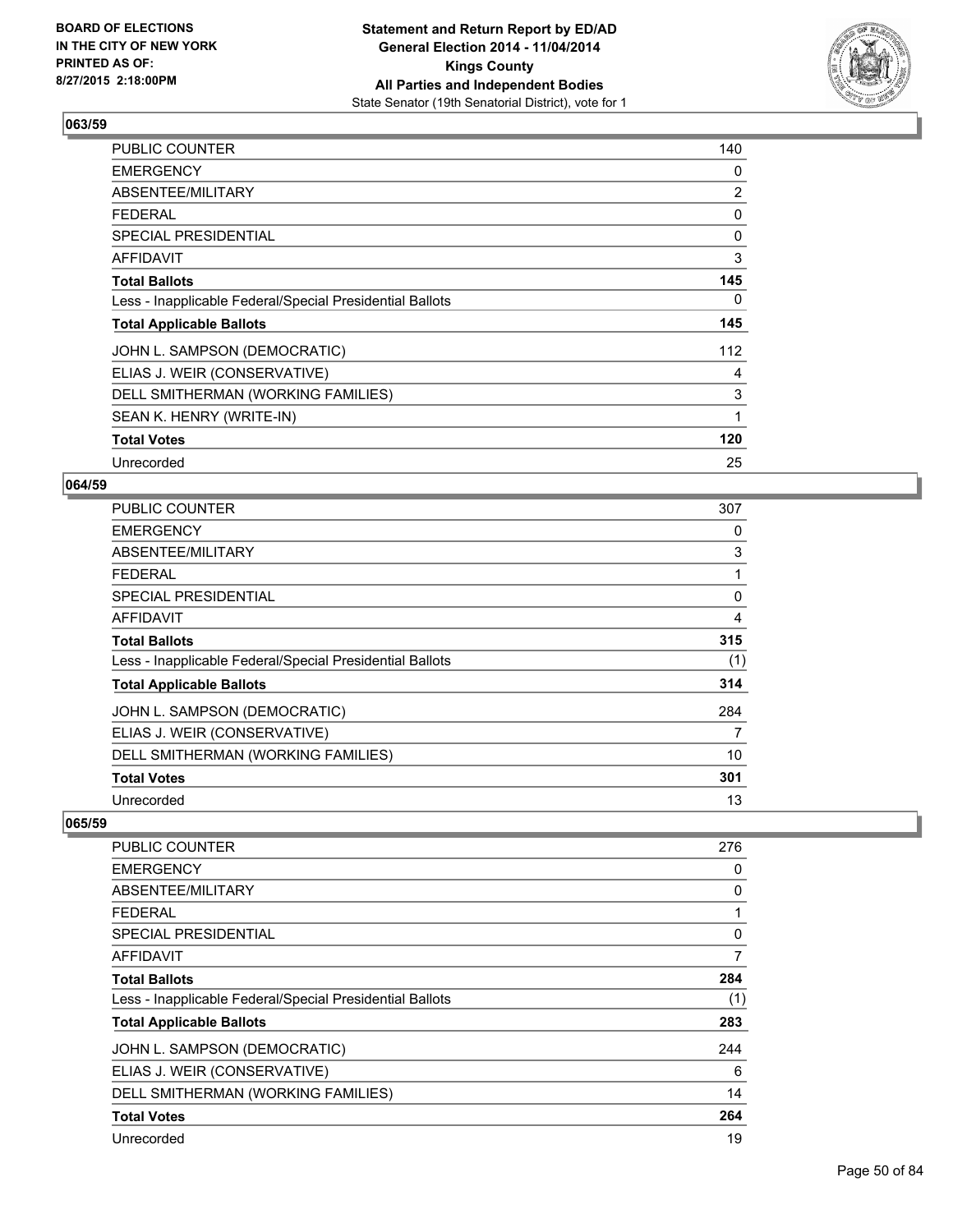

| <b>PUBLIC COUNTER</b>                                    | 226 |
|----------------------------------------------------------|-----|
| <b>EMERGENCY</b>                                         | 0   |
| ABSENTEE/MILITARY                                        | 2   |
| <b>FEDERAL</b>                                           | 0   |
| <b>SPECIAL PRESIDENTIAL</b>                              | 0   |
| AFFIDAVIT                                                | 2   |
| <b>Total Ballots</b>                                     | 230 |
| Less - Inapplicable Federal/Special Presidential Ballots | 0   |
| <b>Total Applicable Ballots</b>                          | 230 |
| JOHN L. SAMPSON (DEMOCRATIC)                             | 207 |
| ELIAS J. WEIR (CONSERVATIVE)                             | 6   |
| DELL SMITHERMAN (WORKING FAMILIES)                       | 6   |
| <b>Total Votes</b>                                       | 219 |
| Unrecorded                                               | 11  |

# **067/59**

| <b>PUBLIC COUNTER</b>                                    | 281 |
|----------------------------------------------------------|-----|
| <b>EMERGENCY</b>                                         | 0   |
| ABSENTEE/MILITARY                                        | 5   |
| <b>FEDERAL</b>                                           | 0   |
| <b>SPECIAL PRESIDENTIAL</b>                              | 0   |
| <b>AFFIDAVIT</b>                                         | 3   |
| <b>Total Ballots</b>                                     | 289 |
| Less - Inapplicable Federal/Special Presidential Ballots | 0   |
| <b>Total Applicable Ballots</b>                          | 289 |
| JOHN L. SAMPSON (DEMOCRATIC)                             | 239 |
| ELIAS J. WEIR (CONSERVATIVE)                             | 11  |
| DELL SMITHERMAN (WORKING FAMILIES)                       | 14  |
| <b>Total Votes</b>                                       | 264 |
| Unrecorded                                               | 25  |

| <b>PUBLIC COUNTER</b>                                    | 241 |
|----------------------------------------------------------|-----|
| <b>EMERGENCY</b>                                         | 0   |
| ABSENTEE/MILITARY                                        | 1   |
| <b>FEDERAL</b>                                           | 0   |
| SPECIAL PRESIDENTIAL                                     | 0   |
| AFFIDAVIT                                                | 1   |
| <b>Total Ballots</b>                                     | 243 |
| Less - Inapplicable Federal/Special Presidential Ballots | 0   |
| <b>Total Applicable Ballots</b>                          | 243 |
| JOHN L. SAMPSON (DEMOCRATIC)                             | 211 |
| ELIAS J. WEIR (CONSERVATIVE)                             | 8   |
| DELL SMITHERMAN (WORKING FAMILIES)                       | 9   |
| <b>Total Votes</b>                                       | 228 |
| Unrecorded                                               | 15  |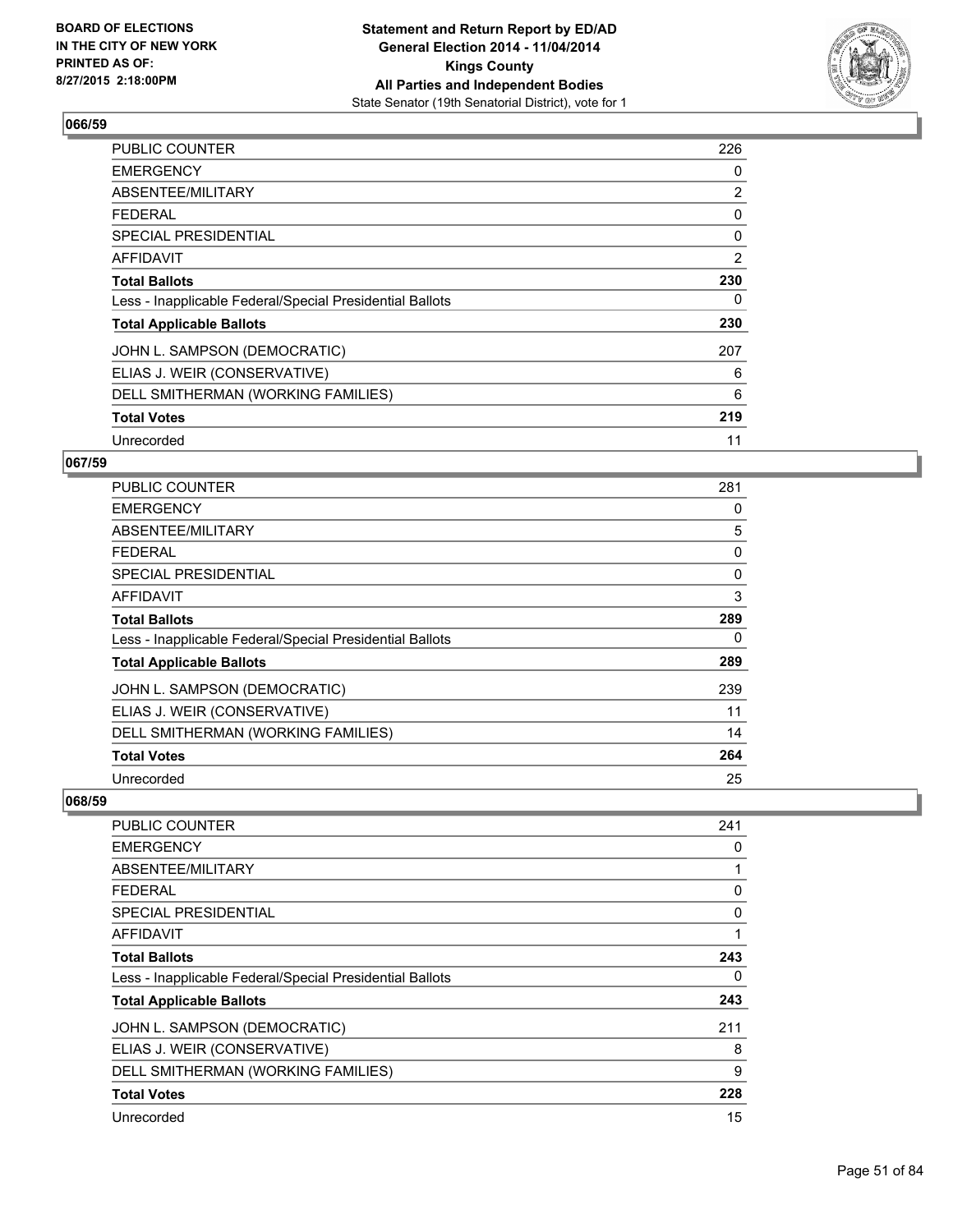

| <b>PUBLIC COUNTER</b>                                    | 298 |
|----------------------------------------------------------|-----|
| <b>EMERGENCY</b>                                         | 0   |
| ABSENTEE/MILITARY                                        | 0   |
| <b>FEDERAL</b>                                           | 0   |
| <b>SPECIAL PRESIDENTIAL</b>                              | 0   |
| <b>AFFIDAVIT</b>                                         | 5   |
| <b>Total Ballots</b>                                     | 303 |
| Less - Inapplicable Federal/Special Presidential Ballots | 0   |
| <b>Total Applicable Ballots</b>                          | 303 |
| JOHN L. SAMPSON (DEMOCRATIC)                             | 261 |
| ELIAS J. WEIR (CONSERVATIVE)                             | 7   |
| DELL SMITHERMAN (WORKING FAMILIES)                       | 13  |
| <b>Total Votes</b>                                       | 281 |
| Unrecorded                                               | 22  |

# **070/59**

| <b>PUBLIC COUNTER</b>                                    | 273 |
|----------------------------------------------------------|-----|
| <b>EMERGENCY</b>                                         | 0   |
| ABSENTEE/MILITARY                                        | 4   |
| <b>FEDERAL</b>                                           | 2   |
| <b>SPECIAL PRESIDENTIAL</b>                              | 0   |
| AFFIDAVIT                                                | 1   |
| <b>Total Ballots</b>                                     | 280 |
| Less - Inapplicable Federal/Special Presidential Ballots | (2) |
| <b>Total Applicable Ballots</b>                          | 278 |
| JOHN L. SAMPSON (DEMOCRATIC)                             | 236 |
| ELIAS J. WEIR (CONSERVATIVE)                             | 13  |
| DELL SMITHERMAN (WORKING FAMILIES)                       | 13  |
| <b>Total Votes</b>                                       | 262 |
| Unrecorded                                               | 16  |

| 267 |
|-----|
| 0   |
| 3   |
| 0   |
| 0   |
| 4   |
| 274 |
| 0   |
| 274 |
| 249 |
| 5   |
| 8   |
| 262 |
| 12  |
|     |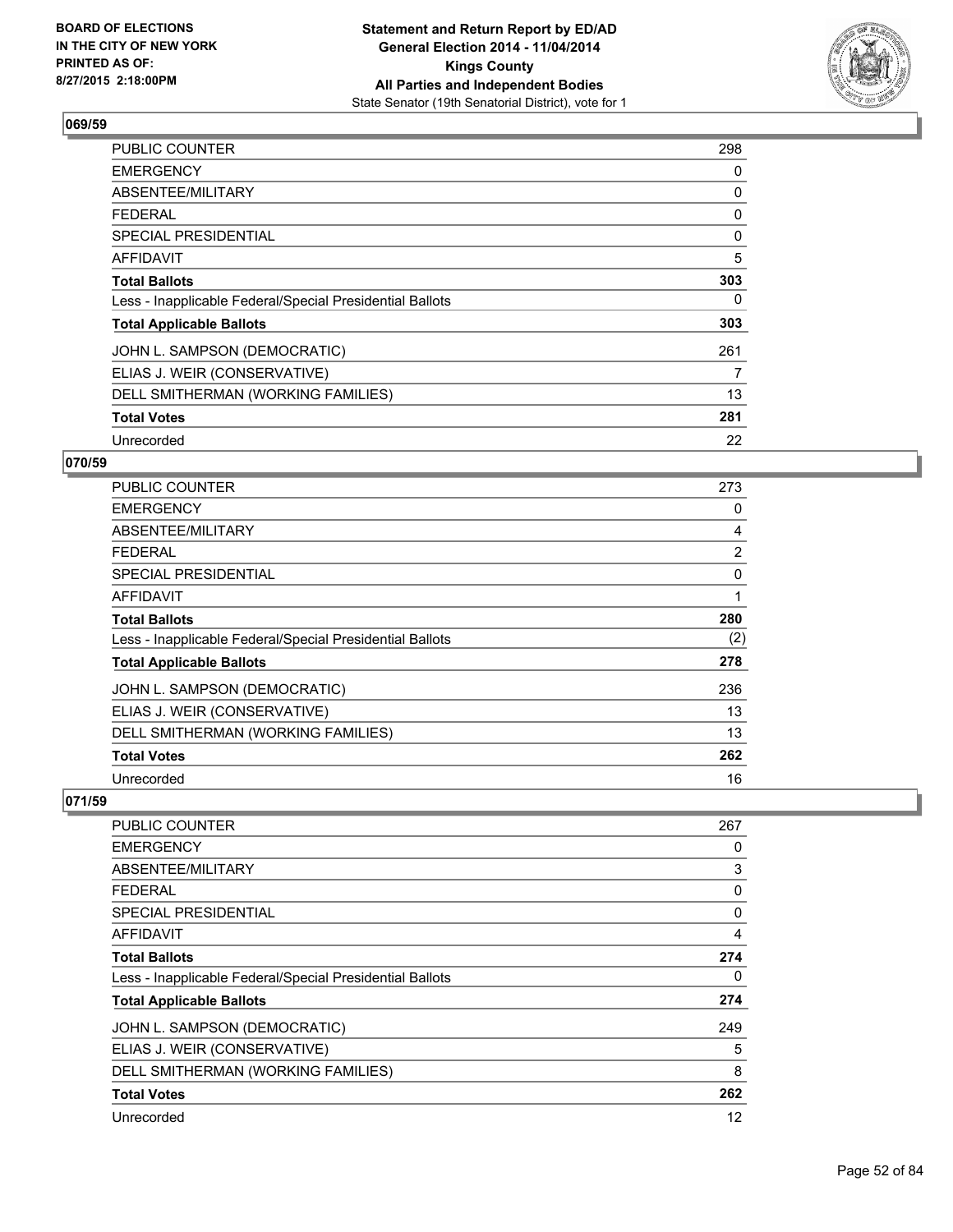

| PUBLIC COUNTER                                           | 214 |
|----------------------------------------------------------|-----|
| <b>EMERGENCY</b>                                         | 0   |
| ABSENTEE/MILITARY                                        | 2   |
| <b>FEDERAL</b>                                           | 2   |
| SPECIAL PRESIDENTIAL                                     | 0   |
| AFFIDAVIT                                                | 2   |
| <b>Total Ballots</b>                                     | 220 |
| Less - Inapplicable Federal/Special Presidential Ballots | (2) |
| <b>Total Applicable Ballots</b>                          | 218 |
| JOHN L. SAMPSON (DEMOCRATIC)                             | 191 |
| ELIAS J. WEIR (CONSERVATIVE)                             | 3   |
| DELL SMITHERMAN (WORKING FAMILIES)                       | 15  |
| <b>Total Votes</b>                                       | 209 |
| Unrecorded                                               | 9   |

# **073/59**

| <b>PUBLIC COUNTER</b>                                    | 271            |
|----------------------------------------------------------|----------------|
| <b>EMERGENCY</b>                                         | 0              |
| ABSENTEE/MILITARY                                        | $\overline{2}$ |
| <b>FEDERAL</b>                                           |                |
| <b>SPECIAL PRESIDENTIAL</b>                              | 0              |
| <b>AFFIDAVIT</b>                                         | 4              |
| <b>Total Ballots</b>                                     | 278            |
| Less - Inapplicable Federal/Special Presidential Ballots | (1)            |
| <b>Total Applicable Ballots</b>                          | 277            |
| JOHN L. SAMPSON (DEMOCRATIC)                             | 238            |
| ELIAS J. WEIR (CONSERVATIVE)                             | 2              |
| DELL SMITHERMAN (WORKING FAMILIES)                       | 20             |
| <b>Total Votes</b>                                       | 260            |
| Unrecorded                                               | 17             |

| <b>PUBLIC COUNTER</b>                                    | 248 |
|----------------------------------------------------------|-----|
| <b>EMERGENCY</b>                                         | 0   |
| ABSENTEE/MILITARY                                        |     |
| <b>FEDERAL</b>                                           | 0   |
| <b>SPECIAL PRESIDENTIAL</b>                              | 0   |
| AFFIDAVIT                                                | 8   |
| <b>Total Ballots</b>                                     | 257 |
| Less - Inapplicable Federal/Special Presidential Ballots | 0   |
| <b>Total Applicable Ballots</b>                          | 257 |
| JOHN L. SAMPSON (DEMOCRATIC)                             | 213 |
| ELIAS J. WEIR (CONSERVATIVE)                             | 7   |
| DELL SMITHERMAN (WORKING FAMILIES)                       | 9   |
| <b>Total Votes</b>                                       | 229 |
| Unrecorded                                               | 28  |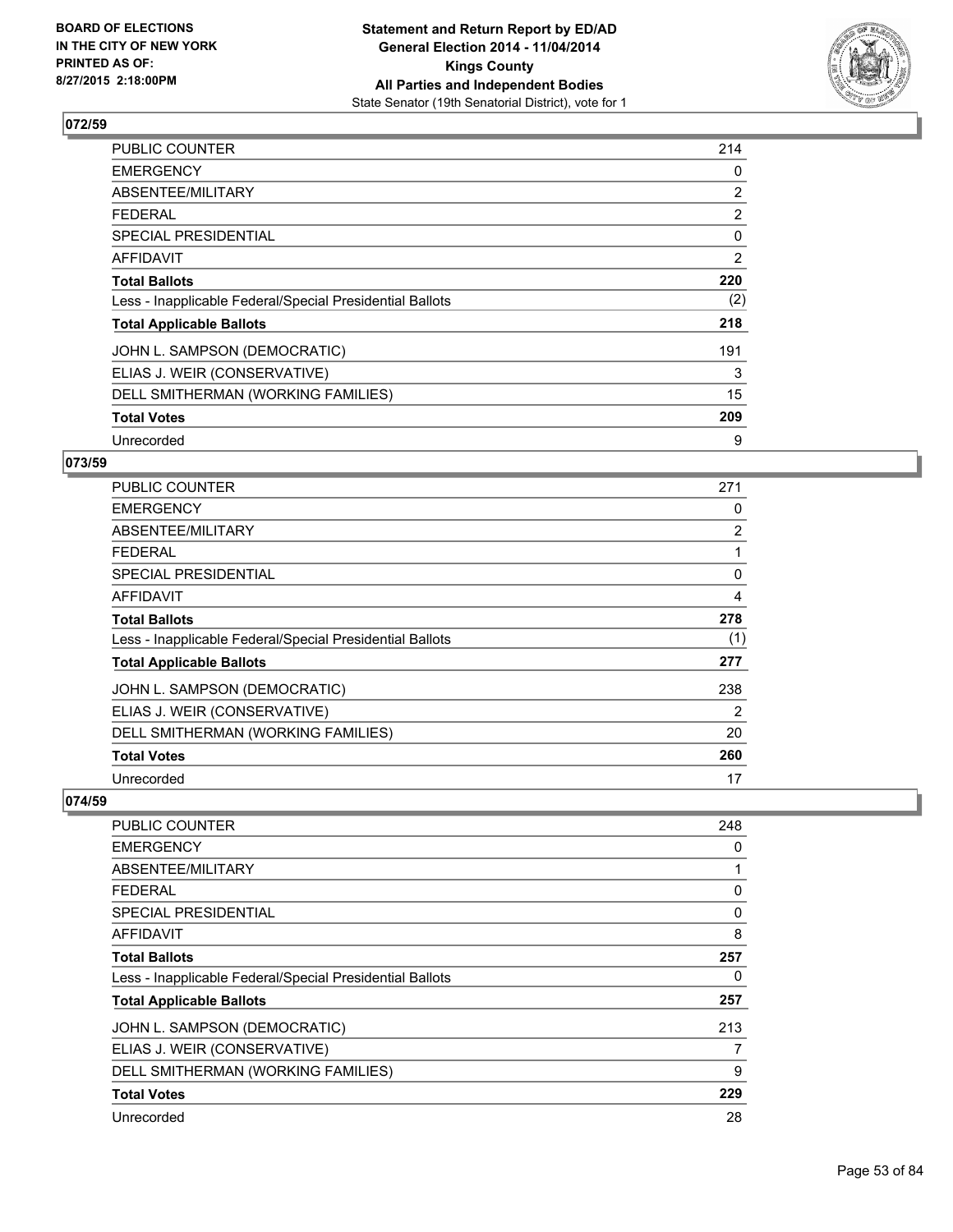

| <b>PUBLIC COUNTER</b>                                    | 234 |
|----------------------------------------------------------|-----|
| <b>EMERGENCY</b>                                         | 0   |
| ABSENTEE/MILITARY                                        | 0   |
| <b>FEDERAL</b>                                           | 1   |
| <b>SPECIAL PRESIDENTIAL</b>                              | 0   |
| <b>AFFIDAVIT</b>                                         | 3   |
| <b>Total Ballots</b>                                     | 238 |
| Less - Inapplicable Federal/Special Presidential Ballots | (1) |
| <b>Total Applicable Ballots</b>                          | 237 |
| JOHN L. SAMPSON (DEMOCRATIC)                             | 208 |
| ELIAS J. WEIR (CONSERVATIVE)                             | 11  |
| DELL SMITHERMAN (WORKING FAMILIES)                       | 6   |
| <b>Total Votes</b>                                       | 225 |
| Unrecorded                                               | 12  |

# **076/59**

| PUBLIC COUNTER                                           | 269 |
|----------------------------------------------------------|-----|
| <b>EMERGENCY</b>                                         | 0   |
| ABSENTEE/MILITARY                                        | 3   |
| <b>FEDERAL</b>                                           | 0   |
| <b>SPECIAL PRESIDENTIAL</b>                              | 0   |
| AFFIDAVIT                                                | 7   |
| <b>Total Ballots</b>                                     | 279 |
| Less - Inapplicable Federal/Special Presidential Ballots | 0   |
| <b>Total Applicable Ballots</b>                          | 279 |
| JOHN L. SAMPSON (DEMOCRATIC)                             | 250 |
| ELIAS J. WEIR (CONSERVATIVE)                             | 3   |
| DELL SMITHERMAN (WORKING FAMILIES)                       | 12  |
| <b>Total Votes</b>                                       | 265 |
| Unrecorded                                               | 14  |

| <b>PUBLIC COUNTER</b>                                    | 0 |
|----------------------------------------------------------|---|
| <b>EMERGENCY</b>                                         | 0 |
| ABSENTEE/MILITARY                                        | 0 |
| <b>FEDERAL</b>                                           | 0 |
| <b>SPECIAL PRESIDENTIAL</b>                              | 0 |
| <b>AFFIDAVIT</b>                                         | 0 |
| <b>Total Ballots</b>                                     | 0 |
| Less - Inapplicable Federal/Special Presidential Ballots | 0 |
| <b>Total Applicable Ballots</b>                          | 0 |
| JOHN L. SAMPSON (DEMOCRATIC)                             | 0 |
| ELIAS J. WEIR (CONSERVATIVE)                             | 0 |
| DELL SMITHERMAN (WORKING FAMILIES)                       | 0 |
| <b>Total Votes</b>                                       | 0 |
|                                                          |   |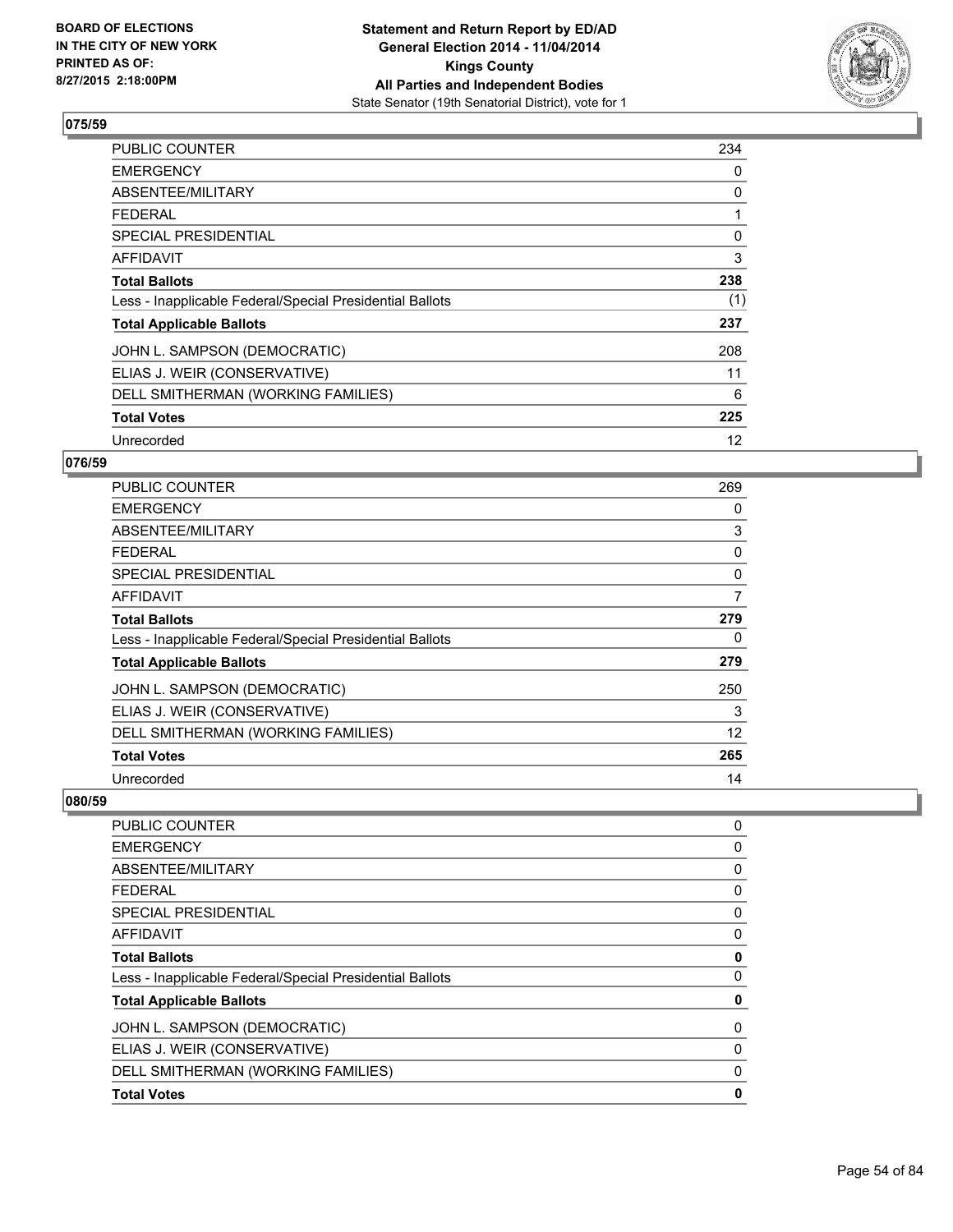

| <b>Total Votes</b>                                       | 0 |
|----------------------------------------------------------|---|
| DELL SMITHERMAN (WORKING FAMILIES)                       | 0 |
| ELIAS J. WEIR (CONSERVATIVE)                             | 0 |
| JOHN L. SAMPSON (DEMOCRATIC)                             | 0 |
| <b>Total Applicable Ballots</b>                          | 0 |
| Less - Inapplicable Federal/Special Presidential Ballots | 0 |
| <b>Total Ballots</b>                                     | 0 |
| AFFIDAVIT                                                | 0 |
| <b>SPECIAL PRESIDENTIAL</b>                              | 0 |
| <b>FEDERAL</b>                                           | 0 |
| ABSENTEE/MILITARY                                        | 0 |
| <b>EMERGENCY</b>                                         | 0 |
| <b>PUBLIC COUNTER</b>                                    | 0 |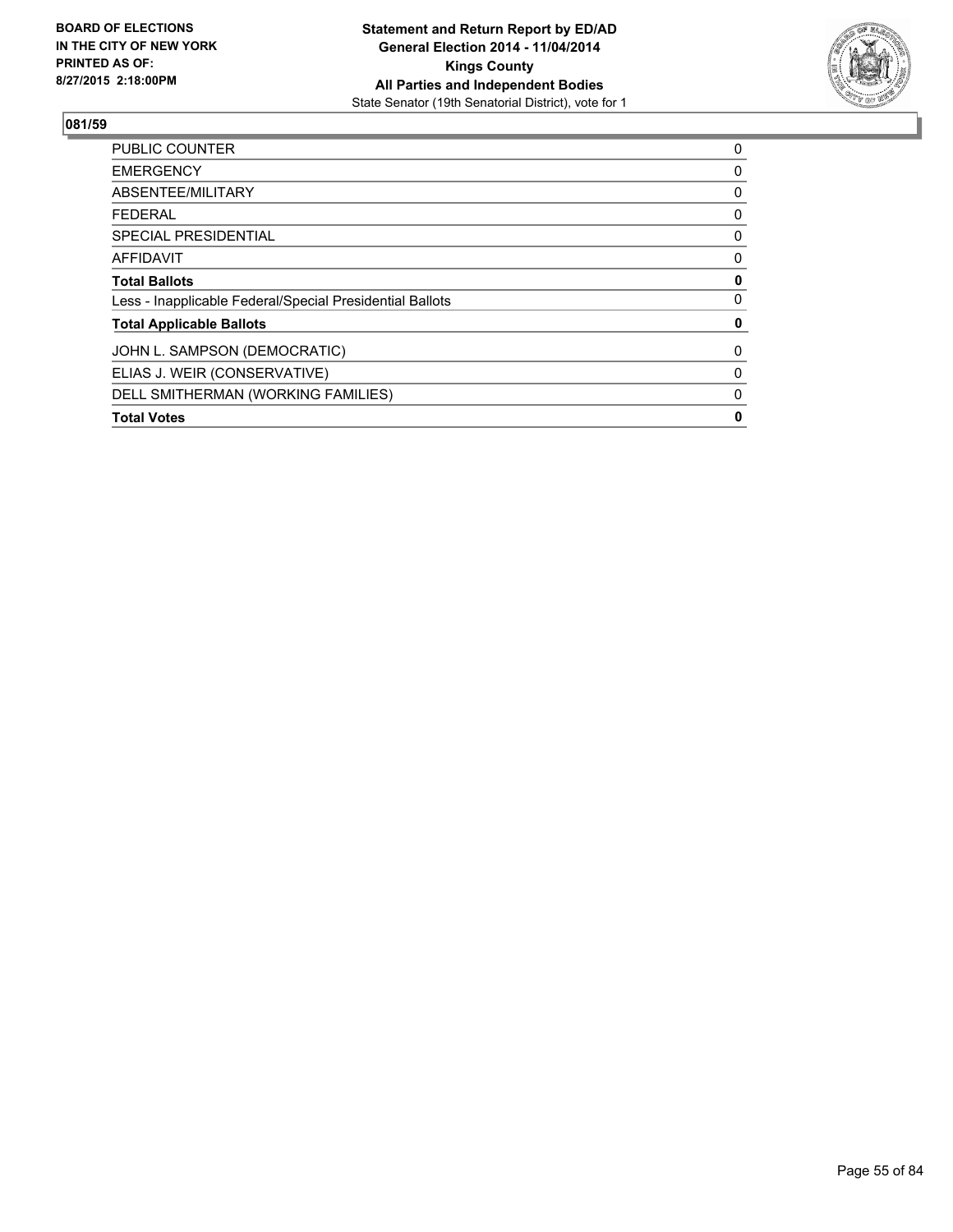

| <b>PUBLIC COUNTER</b>                                    | 181 |
|----------------------------------------------------------|-----|
| <b>EMERGENCY</b>                                         | 0   |
| ABSENTEE/MILITARY                                        | 2   |
| <b>FEDERAL</b>                                           | 0   |
| <b>SPECIAL PRESIDENTIAL</b>                              | 0   |
| AFFIDAVIT                                                | 7   |
| <b>Total Ballots</b>                                     | 190 |
| Less - Inapplicable Federal/Special Presidential Ballots | 0   |
| <b>Total Applicable Ballots</b>                          | 190 |
| JOHN L. SAMPSON (DEMOCRATIC)                             | 158 |
| ELIAS J. WEIR (CONSERVATIVE)                             | 0   |
| DELL SMITHERMAN (WORKING FAMILIES)                       | 11  |
| <b>Total Votes</b>                                       | 169 |
| Unrecorded                                               | 21  |

# **002/60**

| PUBLIC COUNTER                                           | 197 |
|----------------------------------------------------------|-----|
| <b>EMERGENCY</b>                                         | 0   |
| ABSENTEE/MILITARY                                        | 1   |
| <b>FEDERAL</b>                                           | 0   |
| <b>SPECIAL PRESIDENTIAL</b>                              | 0   |
| <b>AFFIDAVIT</b>                                         | 1   |
| <b>Total Ballots</b>                                     | 199 |
| Less - Inapplicable Federal/Special Presidential Ballots | 0   |
| <b>Total Applicable Ballots</b>                          | 199 |
| JOHN L. SAMPSON (DEMOCRATIC)                             | 160 |
| ELIAS J. WEIR (CONSERVATIVE)                             | 2   |
| DELL SMITHERMAN (WORKING FAMILIES)                       | 12  |
| <b>Total Votes</b>                                       | 174 |
| Unrecorded                                               | 25  |

| <b>PUBLIC COUNTER</b>                                    | 218 |
|----------------------------------------------------------|-----|
| <b>EMERGENCY</b>                                         | 0   |
| ABSENTEE/MILITARY                                        | 0   |
| <b>FEDERAL</b>                                           | 0   |
| <b>SPECIAL PRESIDENTIAL</b>                              | 0   |
| AFFIDAVIT                                                | 2   |
| <b>Total Ballots</b>                                     | 220 |
| Less - Inapplicable Federal/Special Presidential Ballots | 0   |
| <b>Total Applicable Ballots</b>                          | 220 |
| JOHN L. SAMPSON (DEMOCRATIC)                             | 184 |
| ELIAS J. WEIR (CONSERVATIVE)                             | 2   |
| DELL SMITHERMAN (WORKING FAMILIES)                       | 9   |
| <b>Total Votes</b>                                       | 195 |
| Unrecorded                                               | 25  |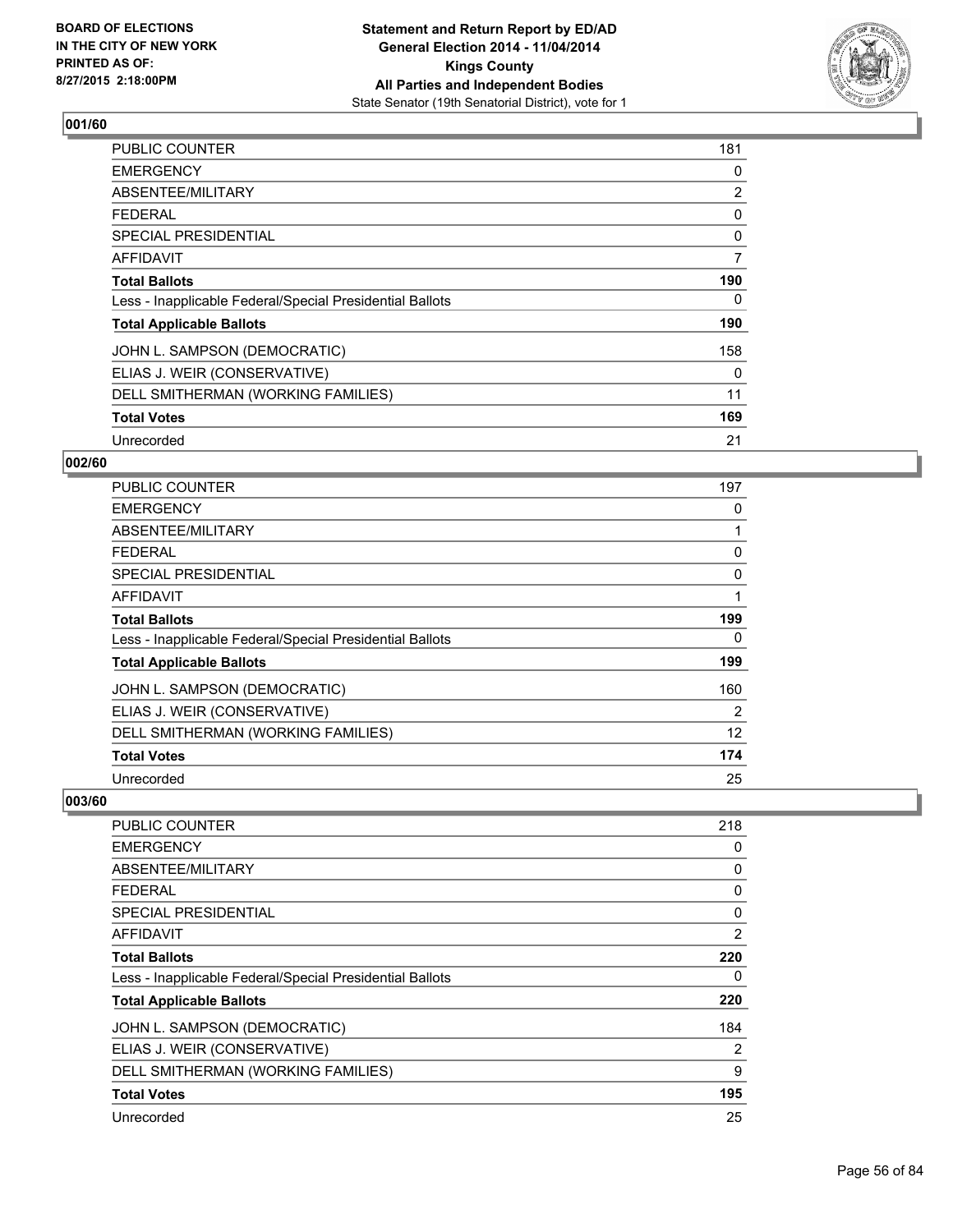

| <b>PUBLIC COUNTER</b>                                    | 152 |
|----------------------------------------------------------|-----|
| <b>EMERGENCY</b>                                         | 0   |
| ABSENTEE/MILITARY                                        | 0   |
| <b>FEDERAL</b>                                           | 0   |
| <b>SPECIAL PRESIDENTIAL</b>                              | 0   |
| <b>AFFIDAVIT</b>                                         | 0   |
| <b>Total Ballots</b>                                     | 152 |
| Less - Inapplicable Federal/Special Presidential Ballots | 0   |
| <b>Total Applicable Ballots</b>                          | 152 |
| JOHN L. SAMPSON (DEMOCRATIC)                             | 125 |
| ELIAS J. WEIR (CONSERVATIVE)                             | 6   |
| DELL SMITHERMAN (WORKING FAMILIES)                       | 7   |
| <b>Total Votes</b>                                       | 138 |
| Unrecorded                                               | 14  |

# **005/60**

| <b>PUBLIC COUNTER</b>                                    | 228      |
|----------------------------------------------------------|----------|
| <b>EMERGENCY</b>                                         | 0        |
| ABSENTEE/MILITARY                                        | 6        |
| <b>FEDERAL</b>                                           | 0        |
| <b>SPECIAL PRESIDENTIAL</b>                              | 0        |
| <b>AFFIDAVIT</b>                                         | $\Omega$ |
| <b>Total Ballots</b>                                     | 234      |
| Less - Inapplicable Federal/Special Presidential Ballots | 0        |
| <b>Total Applicable Ballots</b>                          | 234      |
| JOHN L. SAMPSON (DEMOCRATIC)                             | 154      |
| ELIAS J. WEIR (CONSERVATIVE)                             | 5        |
| DELL SMITHERMAN (WORKING FAMILIES)                       | 20       |
| <b>Total Votes</b>                                       | 179      |
| Unrecorded                                               | 55       |

| <b>PUBLIC COUNTER</b>                                    | 261 |
|----------------------------------------------------------|-----|
| <b>EMERGENCY</b>                                         | 0   |
| ABSENTEE/MILITARY                                        | 4   |
| <b>FEDERAL</b>                                           | 0   |
| SPECIAL PRESIDENTIAL                                     | 0   |
| AFFIDAVIT                                                | 3   |
| <b>Total Ballots</b>                                     | 268 |
| Less - Inapplicable Federal/Special Presidential Ballots | 0   |
| <b>Total Applicable Ballots</b>                          | 268 |
| JOHN L. SAMPSON (DEMOCRATIC)                             | 241 |
| ELIAS J. WEIR (CONSERVATIVE)                             | 2   |
| DELL SMITHERMAN (WORKING FAMILIES)                       | 9   |
| <b>Total Votes</b>                                       | 252 |
| Unrecorded                                               | 16  |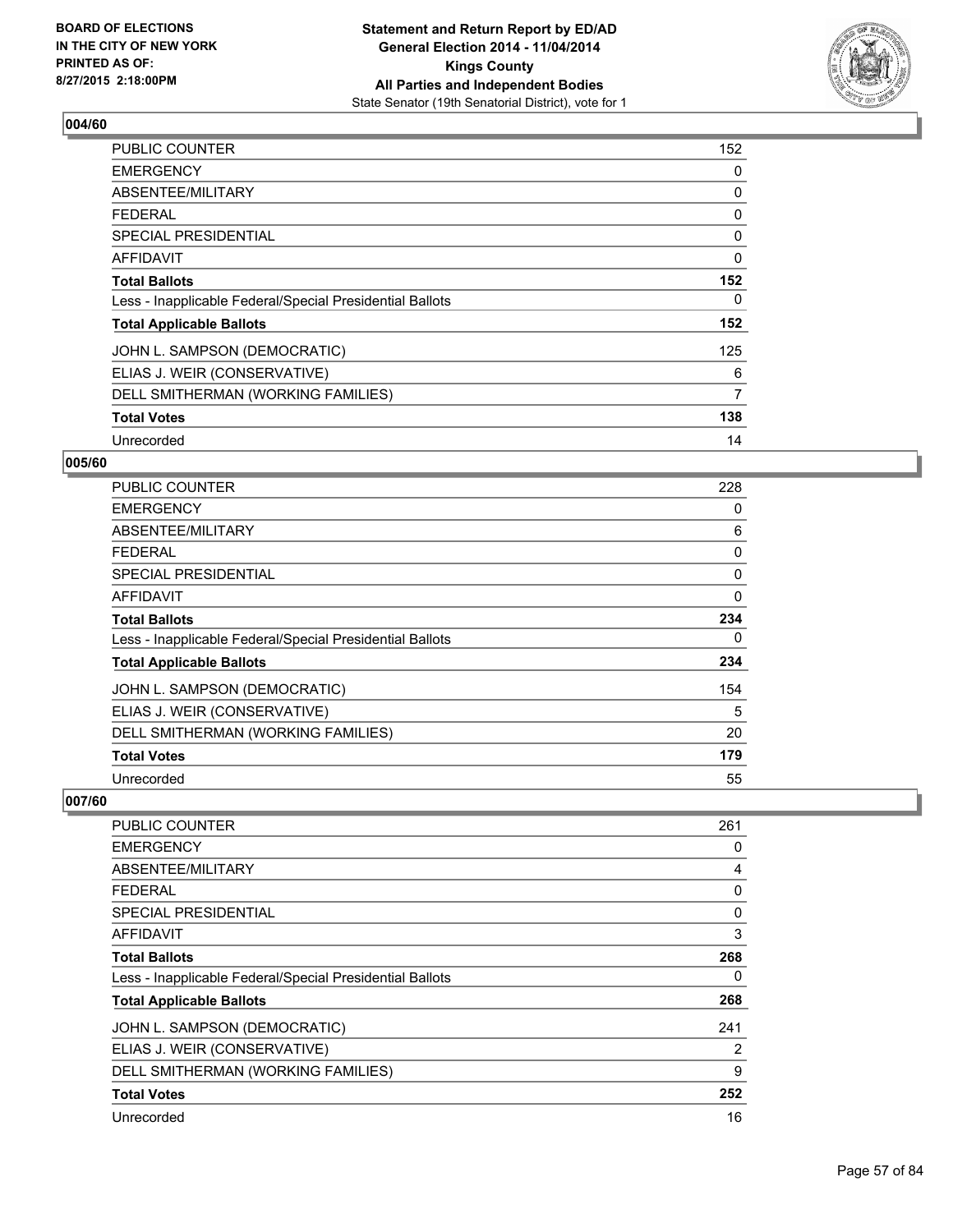

| <b>PUBLIC COUNTER</b>                                    | 276 |
|----------------------------------------------------------|-----|
| <b>EMERGENCY</b>                                         | 0   |
| ABSENTEE/MILITARY                                        | 4   |
| <b>FEDERAL</b>                                           | 1   |
| <b>SPECIAL PRESIDENTIAL</b>                              | 0   |
| <b>AFFIDAVIT</b>                                         | 2   |
| <b>Total Ballots</b>                                     | 283 |
| Less - Inapplicable Federal/Special Presidential Ballots | (1) |
| <b>Total Applicable Ballots</b>                          | 282 |
| JOHN L. SAMPSON (DEMOCRATIC)                             | 246 |
| ELIAS J. WEIR (CONSERVATIVE)                             | 1   |
| DELL SMITHERMAN (WORKING FAMILIES)                       | 14  |
| <b>Total Votes</b>                                       | 261 |
| Unrecorded                                               | 21  |

# **009/60**

| PUBLIC COUNTER                                           | 130            |
|----------------------------------------------------------|----------------|
| <b>EMERGENCY</b>                                         | 0              |
| ABSENTEE/MILITARY                                        | 1              |
| <b>FEDERAL</b>                                           | 0              |
| <b>SPECIAL PRESIDENTIAL</b>                              | 0              |
| <b>AFFIDAVIT</b>                                         | 1              |
| <b>Total Ballots</b>                                     | 132            |
| Less - Inapplicable Federal/Special Presidential Ballots | 0              |
| <b>Total Applicable Ballots</b>                          | 132            |
| JOHN L. SAMPSON (DEMOCRATIC)                             | 118            |
| ELIAS J. WEIR (CONSERVATIVE)                             |                |
| DELL SMITHERMAN (WORKING FAMILIES)                       | $\overline{2}$ |
| <b>Total Votes</b>                                       | 121            |
| Unrecorded                                               | 11             |

| <b>PUBLIC COUNTER</b>                                    | 106 |
|----------------------------------------------------------|-----|
| <b>EMERGENCY</b>                                         | 0   |
| ABSENTEE/MILITARY                                        | 3   |
| FEDERAL                                                  | 0   |
| <b>SPECIAL PRESIDENTIAL</b>                              | 0   |
| AFFIDAVIT                                                | 3   |
| <b>Total Ballots</b>                                     | 112 |
| Less - Inapplicable Federal/Special Presidential Ballots | 0   |
| <b>Total Applicable Ballots</b>                          | 112 |
| JOHN L. SAMPSON (DEMOCRATIC)                             | 95  |
| ELIAS J. WEIR (CONSERVATIVE)                             | 0   |
| DELL SMITHERMAN (WORKING FAMILIES)                       | 8   |
| <b>Total Votes</b>                                       | 103 |
| Unrecorded                                               | 9   |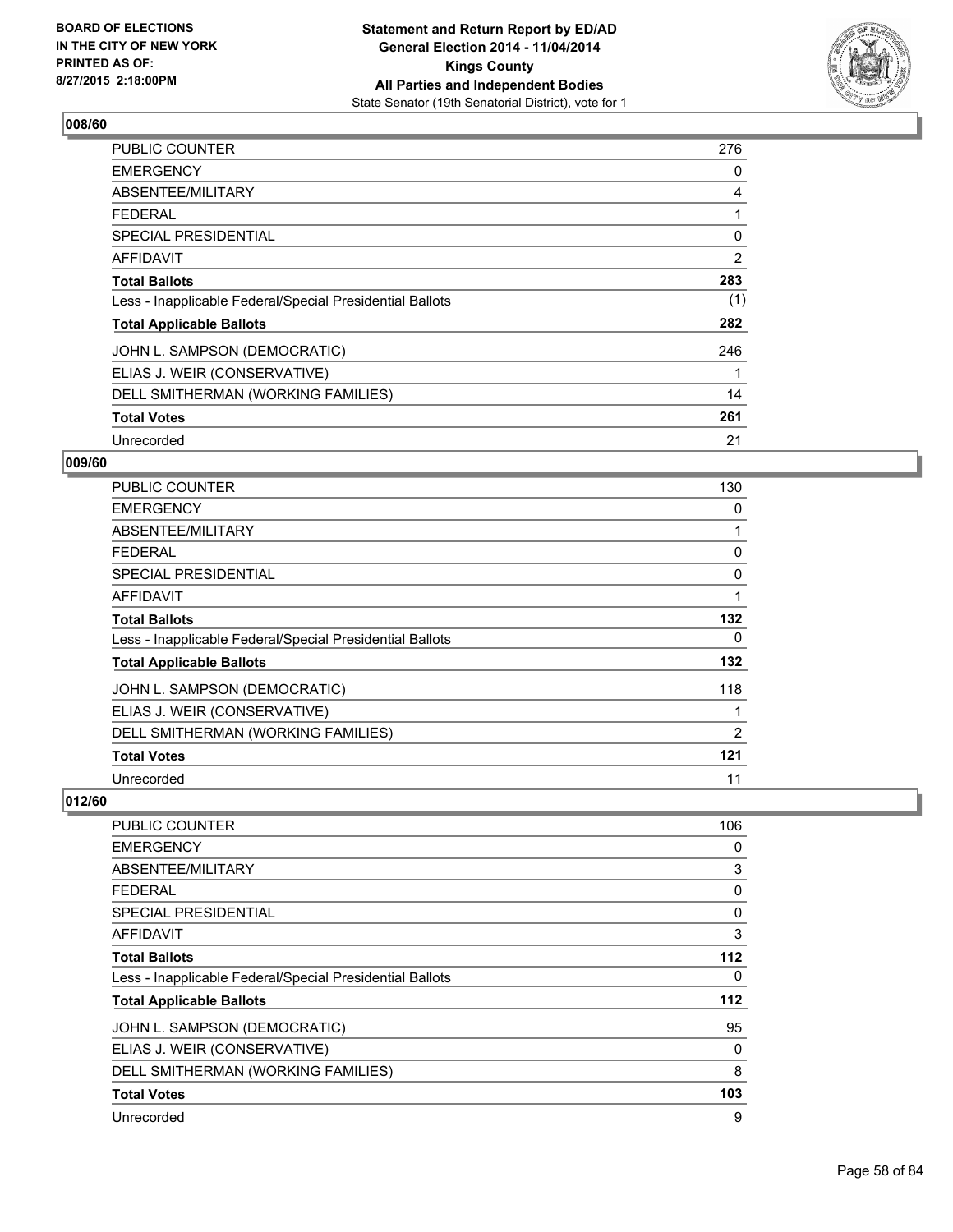

| <b>PUBLIC COUNTER</b>                                    | 257 |
|----------------------------------------------------------|-----|
| <b>EMERGENCY</b>                                         | 0   |
| ABSENTEE/MILITARY                                        | 6   |
| <b>FEDERAL</b>                                           | 0   |
| <b>SPECIAL PRESIDENTIAL</b>                              | 0   |
| AFFIDAVIT                                                | 2   |
| <b>Total Ballots</b>                                     | 265 |
| Less - Inapplicable Federal/Special Presidential Ballots | 0   |
| <b>Total Applicable Ballots</b>                          | 265 |
| JOHN L. SAMPSON (DEMOCRATIC)                             | 201 |
| ELIAS J. WEIR (CONSERVATIVE)                             | 7   |
| DELL SMITHERMAN (WORKING FAMILIES)                       | 20  |
| <b>Total Votes</b>                                       | 228 |
| Unrecorded                                               | 37  |

# **014/60**

| PUBLIC COUNTER                                           | 228            |
|----------------------------------------------------------|----------------|
| <b>EMERGENCY</b>                                         | 0              |
| ABSENTEE/MILITARY                                        | $\overline{2}$ |
| <b>FEDERAL</b>                                           |                |
| <b>SPECIAL PRESIDENTIAL</b>                              | 0              |
| AFFIDAVIT                                                | 1              |
| <b>Total Ballots</b>                                     | 232            |
| Less - Inapplicable Federal/Special Presidential Ballots | (1)            |
| <b>Total Applicable Ballots</b>                          | 231            |
| JOHN L. SAMPSON (DEMOCRATIC)                             | 202            |
| ELIAS J. WEIR (CONSERVATIVE)                             | 4              |
| DELL SMITHERMAN (WORKING FAMILIES)                       | 16             |
| <b>Total Votes</b>                                       | 222            |
| Unrecorded                                               | 9              |

| <b>PUBLIC COUNTER</b>                                    | 111 |
|----------------------------------------------------------|-----|
| <b>EMERGENCY</b>                                         | 0   |
| ABSENTEE/MILITARY                                        | 0   |
| <b>FEDERAL</b>                                           | 0   |
| SPECIAL PRESIDENTIAL                                     | 0   |
| AFFIDAVIT                                                | 3   |
| <b>Total Ballots</b>                                     | 114 |
| Less - Inapplicable Federal/Special Presidential Ballots | 0   |
| <b>Total Applicable Ballots</b>                          | 114 |
| JOHN L. SAMPSON (DEMOCRATIC)                             | 96  |
| ELIAS J. WEIR (CONSERVATIVE)                             | 3   |
| DELL SMITHERMAN (WORKING FAMILIES)                       | 7   |
| <b>Total Votes</b>                                       | 106 |
| Unrecorded                                               | 8   |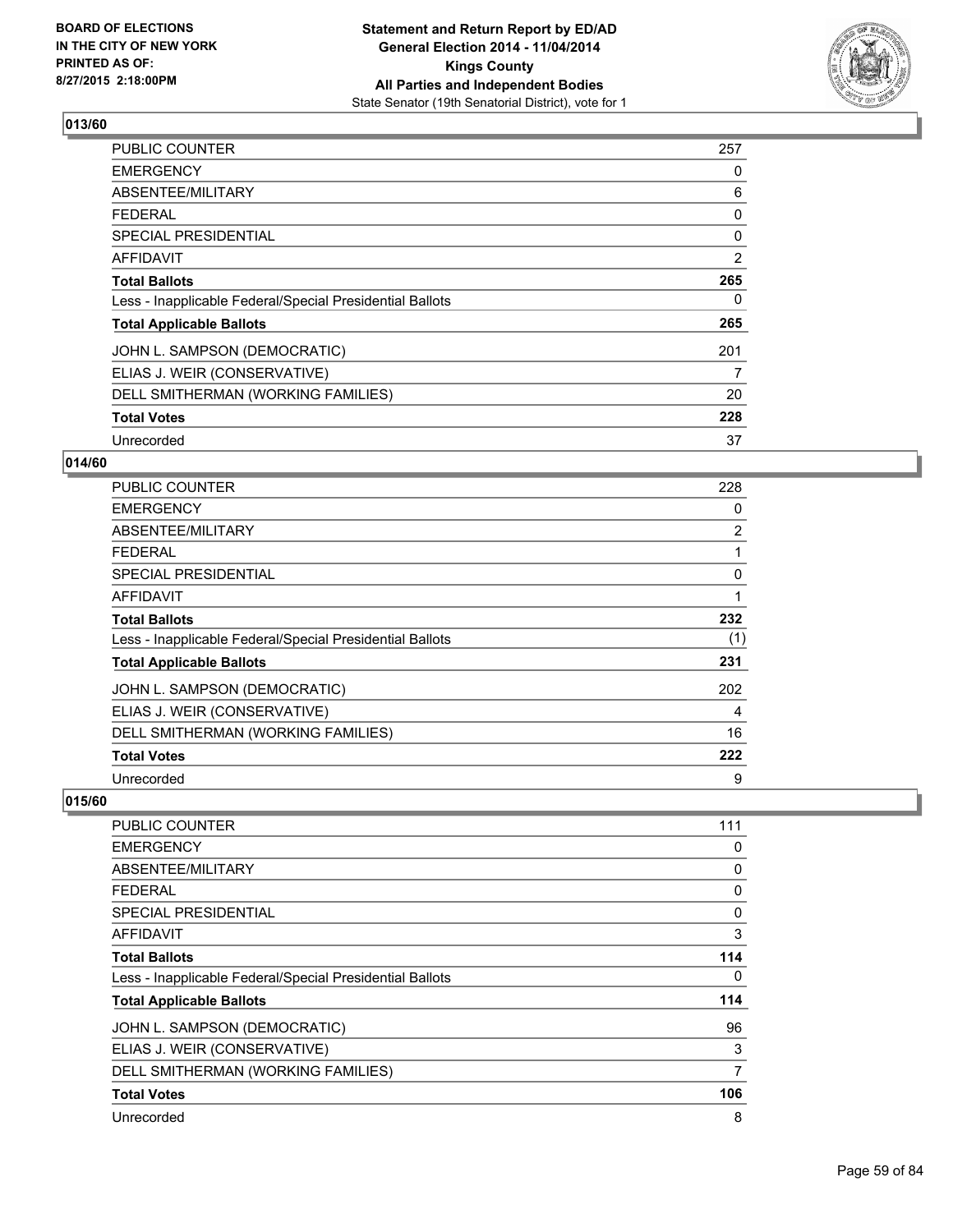

| <b>PUBLIC COUNTER</b>                                    | 253 |
|----------------------------------------------------------|-----|
| <b>EMERGENCY</b>                                         | 0   |
| ABSENTEE/MILITARY                                        | 7   |
| <b>FEDERAL</b>                                           | 0   |
| <b>SPECIAL PRESIDENTIAL</b>                              | 0   |
| <b>AFFIDAVIT</b>                                         | 2   |
| <b>Total Ballots</b>                                     | 262 |
| Less - Inapplicable Federal/Special Presidential Ballots | 0   |
| <b>Total Applicable Ballots</b>                          | 262 |
| JOHN L. SAMPSON (DEMOCRATIC)                             | 201 |
| ELIAS J. WEIR (CONSERVATIVE)                             | 9   |
| DELL SMITHERMAN (WORKING FAMILIES)                       | 16  |
| <b>Total Votes</b>                                       | 226 |
| Unrecorded                                               | 36  |

# **021/60**

| PUBLIC COUNTER                                           | 171 |
|----------------------------------------------------------|-----|
| <b>EMERGENCY</b>                                         | 0   |
| ABSENTEE/MILITARY                                        |     |
| <b>FEDERAL</b>                                           |     |
| <b>SPECIAL PRESIDENTIAL</b>                              | 0   |
| <b>AFFIDAVIT</b>                                         | 4   |
| <b>Total Ballots</b>                                     | 177 |
| Less - Inapplicable Federal/Special Presidential Ballots | (1) |
| <b>Total Applicable Ballots</b>                          | 176 |
| JOHN L. SAMPSON (DEMOCRATIC)                             | 143 |
| ELIAS J. WEIR (CONSERVATIVE)                             |     |
| DELL SMITHERMAN (WORKING FAMILIES)                       | 10  |
| <b>Total Votes</b>                                       | 154 |
| Unrecorded                                               | 22  |

| PUBLIC COUNTER                                           | 142 |
|----------------------------------------------------------|-----|
| <b>EMERGENCY</b>                                         | 0   |
| ABSENTEE/MILITARY                                        | 5   |
| <b>FEDERAL</b>                                           | 0   |
| SPECIAL PRESIDENTIAL                                     | 0   |
| AFFIDAVIT                                                | 0   |
| <b>Total Ballots</b>                                     | 147 |
| Less - Inapplicable Federal/Special Presidential Ballots | 0   |
| <b>Total Applicable Ballots</b>                          | 147 |
| JOHN L. SAMPSON (DEMOCRATIC)                             | 121 |
| ELIAS J. WEIR (CONSERVATIVE)                             | 5   |
| DELL SMITHERMAN (WORKING FAMILIES)                       | 8   |
| <b>Total Votes</b>                                       | 134 |
| Unrecorded                                               | 13  |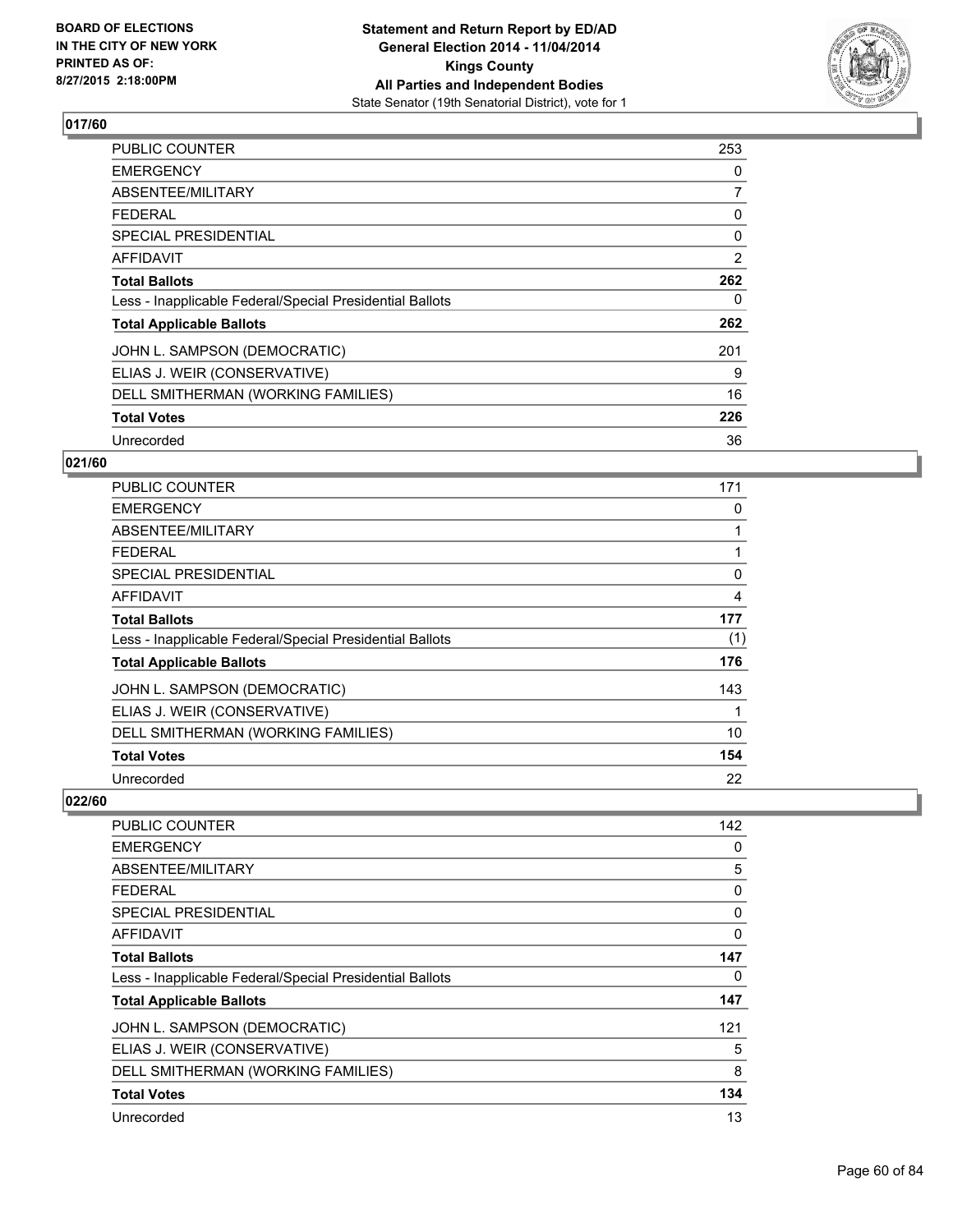

| <b>PUBLIC COUNTER</b>                                    | 38 |
|----------------------------------------------------------|----|
| <b>EMERGENCY</b>                                         | 0  |
| ABSENTEE/MILITARY                                        | 0  |
| <b>FEDERAL</b>                                           | 0  |
| <b>SPECIAL PRESIDENTIAL</b>                              | 0  |
| <b>AFFIDAVIT</b>                                         | 0  |
| <b>Total Ballots</b>                                     | 38 |
| Less - Inapplicable Federal/Special Presidential Ballots | 0  |
| <b>Total Applicable Ballots</b>                          | 38 |
| JOHN L. SAMPSON (DEMOCRATIC)                             | 33 |
| ELIAS J. WEIR (CONSERVATIVE)                             | 0  |
| DELL SMITHERMAN (WORKING FAMILIES)                       | 0  |
| <b>Total Votes</b>                                       | 33 |
| Unrecorded                                               | 5  |

# **024/60**

| PUBLIC COUNTER                                           | 134 |
|----------------------------------------------------------|-----|
| <b>EMERGENCY</b>                                         | 0   |
| ABSENTEE/MILITARY                                        | 1   |
| <b>FEDERAL</b>                                           | 0   |
| <b>SPECIAL PRESIDENTIAL</b>                              | 0   |
| <b>AFFIDAVIT</b>                                         | 4   |
| <b>Total Ballots</b>                                     | 139 |
| Less - Inapplicable Federal/Special Presidential Ballots | 0   |
| <b>Total Applicable Ballots</b>                          | 139 |
| JOHN L. SAMPSON (DEMOCRATIC)                             | 105 |
| ELIAS J. WEIR (CONSERVATIVE)                             | 2   |
| DELL SMITHERMAN (WORKING FAMILIES)                       | 5   |
| <b>Total Votes</b>                                       | 112 |
| Unrecorded                                               | 27  |

| <b>PUBLIC COUNTER</b>                                    | 130 |
|----------------------------------------------------------|-----|
| <b>EMERGENCY</b>                                         | 0   |
| ABSENTEE/MILITARY                                        | 0   |
| <b>FEDERAL</b>                                           | 0   |
| <b>SPECIAL PRESIDENTIAL</b>                              | 0   |
| AFFIDAVIT                                                | 0   |
| <b>Total Ballots</b>                                     | 130 |
| Less - Inapplicable Federal/Special Presidential Ballots | 0   |
| <b>Total Applicable Ballots</b>                          | 130 |
| JOHN L. SAMPSON (DEMOCRATIC)                             | 114 |
| ELIAS J. WEIR (CONSERVATIVE)                             | 2   |
| DELL SMITHERMAN (WORKING FAMILIES)                       | 4   |
| <b>Total Votes</b>                                       | 120 |
| Unrecorded                                               | 10  |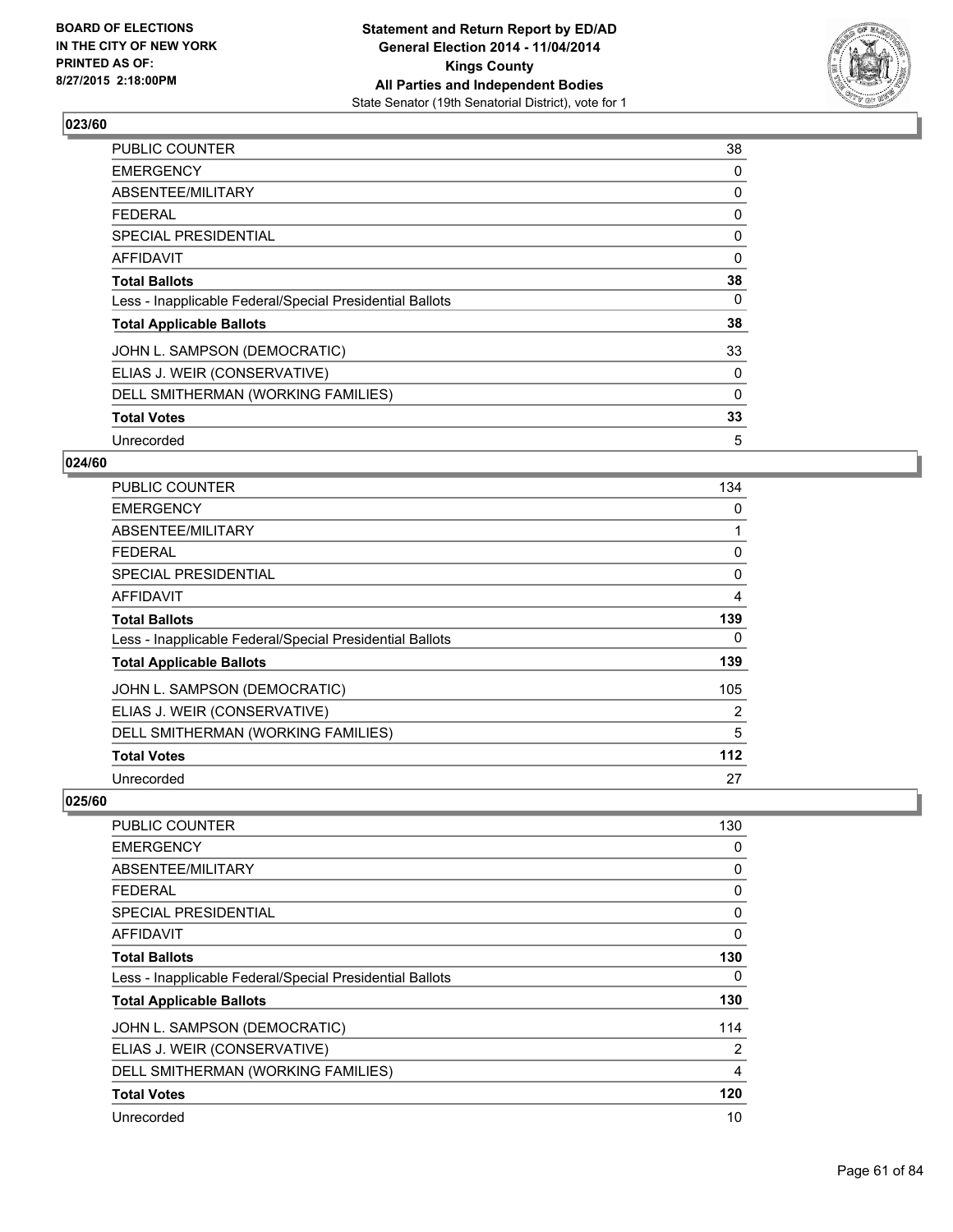

| <b>PUBLIC COUNTER</b>                                    | 176 |
|----------------------------------------------------------|-----|
| <b>EMERGENCY</b>                                         | 0   |
| ABSENTEE/MILITARY                                        | 0   |
| <b>FEDERAL</b>                                           | 0   |
| <b>SPECIAL PRESIDENTIAL</b>                              | 0   |
| AFFIDAVIT                                                | 2   |
| <b>Total Ballots</b>                                     | 178 |
| Less - Inapplicable Federal/Special Presidential Ballots | 0   |
| <b>Total Applicable Ballots</b>                          | 178 |
| JOHN L. SAMPSON (DEMOCRATIC)                             | 149 |
| ELIAS J. WEIR (CONSERVATIVE)                             | 4   |
| DELL SMITHERMAN (WORKING FAMILIES)                       | 3   |
| <b>Total Votes</b>                                       | 156 |
| Unrecorded                                               | 22  |

# **027/60**

| PUBLIC COUNTER                                           | 171 |
|----------------------------------------------------------|-----|
| <b>EMERGENCY</b>                                         | 0   |
| ABSENTEE/MILITARY                                        | 1   |
| <b>FEDERAL</b>                                           | 0   |
| <b>SPECIAL PRESIDENTIAL</b>                              | 0   |
| <b>AFFIDAVIT</b>                                         | 3   |
| <b>Total Ballots</b>                                     | 175 |
| Less - Inapplicable Federal/Special Presidential Ballots | 0   |
| <b>Total Applicable Ballots</b>                          | 175 |
| JOHN L. SAMPSON (DEMOCRATIC)                             | 131 |
| ELIAS J. WEIR (CONSERVATIVE)                             | 0   |
| DELL SMITHERMAN (WORKING FAMILIES)                       | 14  |
| <b>Total Votes</b>                                       | 145 |
| Unrecorded                                               | 30  |

| <b>PUBLIC COUNTER</b>                                    | 284 |
|----------------------------------------------------------|-----|
| <b>EMERGENCY</b>                                         | 0   |
| ABSENTEE/MILITARY                                        | 0   |
| <b>FEDERAL</b>                                           | 0   |
| SPECIAL PRESIDENTIAL                                     | 0   |
| AFFIDAVIT                                                | 5   |
| <b>Total Ballots</b>                                     | 289 |
| Less - Inapplicable Federal/Special Presidential Ballots | 0   |
| <b>Total Applicable Ballots</b>                          | 289 |
| JOHN L. SAMPSON (DEMOCRATIC)                             | 247 |
| ELIAS J. WEIR (CONSERVATIVE)                             |     |
| DELL SMITHERMAN (WORKING FAMILIES)                       | 11  |
| <b>Total Votes</b>                                       | 259 |
| Unrecorded                                               | 30  |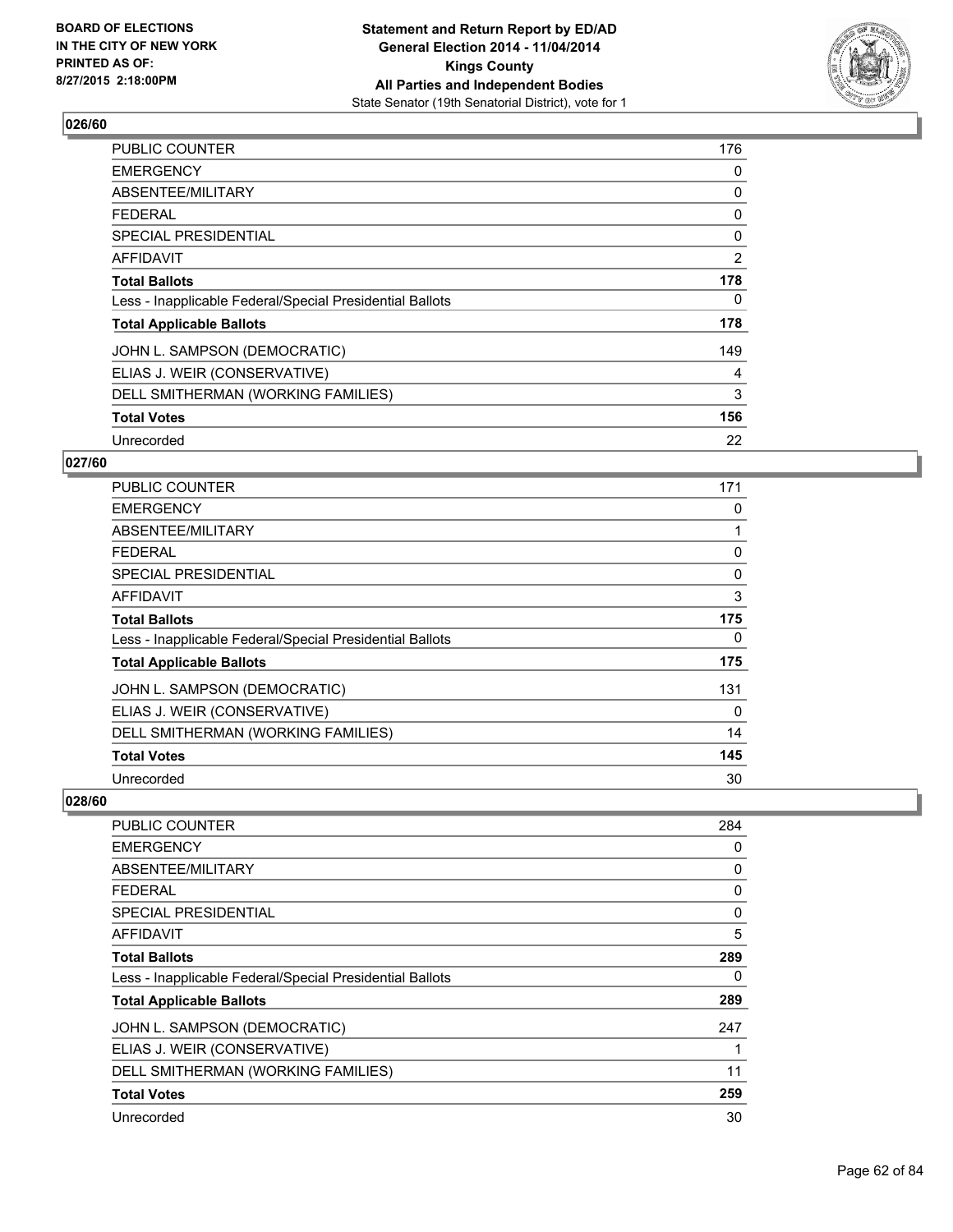

| PUBLIC COUNTER                                           | 157 |
|----------------------------------------------------------|-----|
| <b>EMERGENCY</b>                                         | 0   |
| ABSENTEE/MILITARY                                        | 6   |
| <b>FEDERAL</b>                                           | 0   |
| <b>SPECIAL PRESIDENTIAL</b>                              | 0   |
| <b>AFFIDAVIT</b>                                         | 1   |
| <b>Total Ballots</b>                                     | 164 |
| Less - Inapplicable Federal/Special Presidential Ballots | 0   |
| <b>Total Applicable Ballots</b>                          | 164 |
| JOHN L. SAMPSON (DEMOCRATIC)                             | 135 |
| ELIAS J. WEIR (CONSERVATIVE)                             | 2   |
| DELL SMITHERMAN (WORKING FAMILIES)                       | 6   |
| MARTIN MALAVE-DILAN (WRITE-IN)                           | 1   |
| MICHAEL LLOUD (WRITE-IN)                                 | 1   |
| <b>Total Votes</b>                                       | 145 |
| Unrecorded                                               | 19  |

| <b>PUBLIC COUNTER</b>                                    | 114 |
|----------------------------------------------------------|-----|
| <b>EMERGENCY</b>                                         | 0   |
| ABSENTEE/MILITARY                                        | 4   |
| <b>FEDERAL</b>                                           | 1   |
| <b>SPECIAL PRESIDENTIAL</b>                              | 0   |
| <b>AFFIDAVIT</b>                                         | 1   |
| <b>Total Ballots</b>                                     | 120 |
| Less - Inapplicable Federal/Special Presidential Ballots | (1) |
| <b>Total Applicable Ballots</b>                          | 119 |
| JOHN L. SAMPSON (DEMOCRATIC)                             | 92  |
| ELIAS J. WEIR (CONSERVATIVE)                             | 1   |
| DELL SMITHERMAN (WORKING FAMILIES)                       | 5   |
| <b>Total Votes</b>                                       | 98  |
| Unrecorded                                               | 21  |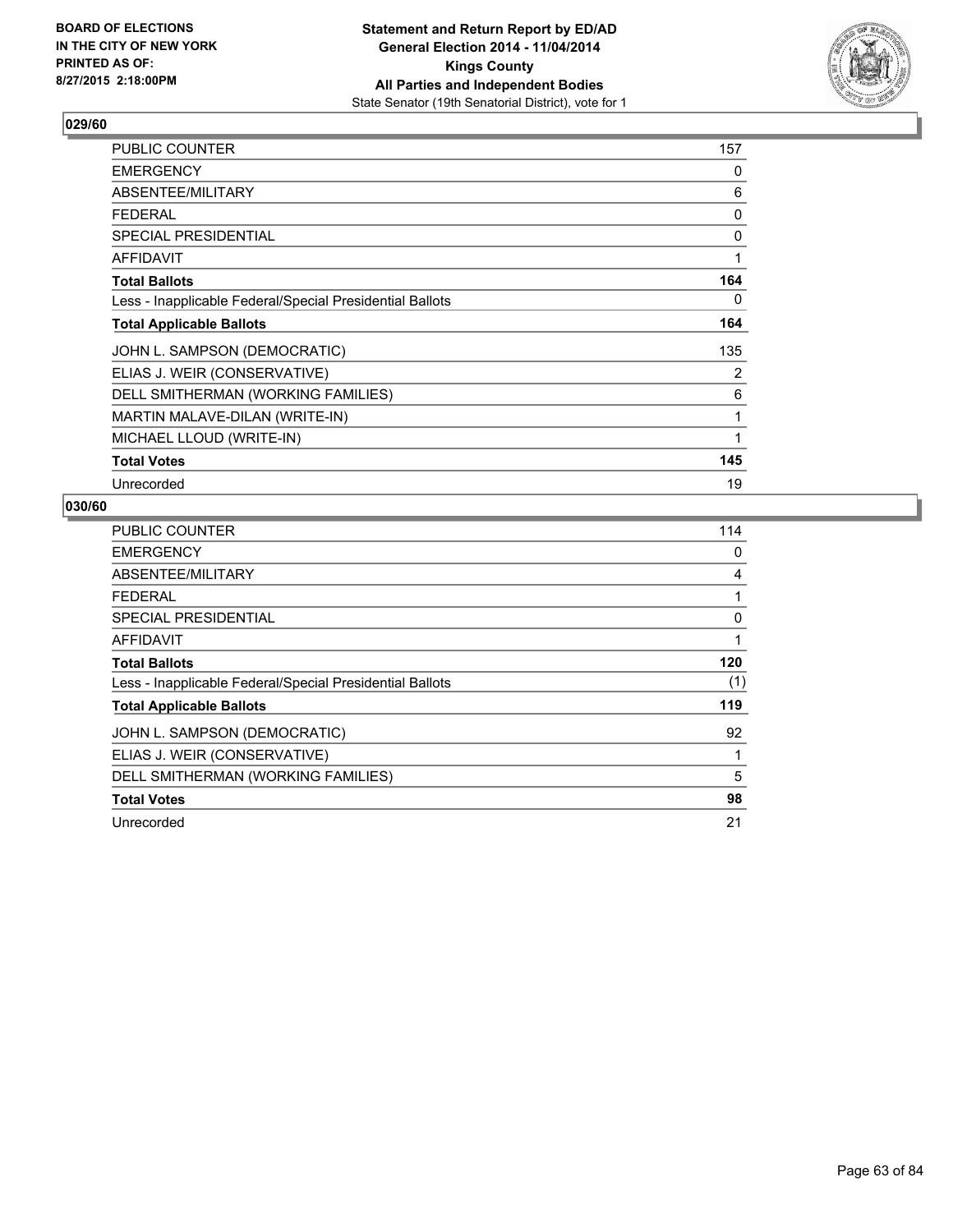

| PUBLIC COUNTER                                           | 164 |
|----------------------------------------------------------|-----|
| <b>EMERGENCY</b>                                         | 0   |
| ABSENTEE/MILITARY                                        | 0   |
| <b>FEDERAL</b>                                           | 1   |
| <b>SPECIAL PRESIDENTIAL</b>                              | 0   |
| AFFIDAVIT                                                | 2   |
| <b>Total Ballots</b>                                     | 167 |
| Less - Inapplicable Federal/Special Presidential Ballots | (1) |
| <b>Total Applicable Ballots</b>                          | 166 |
| JOHN L. SAMPSON (DEMOCRATIC)                             | 129 |
| ELIAS J. WEIR (CONSERVATIVE)                             | 1   |
| DELL SMITHERMAN (WORKING FAMILIES)                       | 5   |
| <b>Total Votes</b>                                       | 135 |
| Unrecorded                                               | 31  |

# **032/60**

| <b>PUBLIC COUNTER</b>                                    | 200 |
|----------------------------------------------------------|-----|
| <b>EMERGENCY</b>                                         | 0   |
| ABSENTEE/MILITARY                                        |     |
| <b>FEDERAL</b>                                           |     |
| <b>SPECIAL PRESIDENTIAL</b>                              | 0   |
| AFFIDAVIT                                                | 5   |
| <b>Total Ballots</b>                                     | 207 |
| Less - Inapplicable Federal/Special Presidential Ballots | (1) |
| <b>Total Applicable Ballots</b>                          | 206 |
| JOHN L. SAMPSON (DEMOCRATIC)                             | 180 |
| ELIAS J. WEIR (CONSERVATIVE)                             | 3   |
| DELL SMITHERMAN (WORKING FAMILIES)                       | 5   |
| <b>Total Votes</b>                                       | 188 |
| Unrecorded                                               | 18  |

| <b>PUBLIC COUNTER</b>                                    | 186 |
|----------------------------------------------------------|-----|
| <b>EMERGENCY</b>                                         | 0   |
| ABSENTEE/MILITARY                                        | 4   |
| <b>FEDERAL</b>                                           | 0   |
| SPECIAL PRESIDENTIAL                                     | 0   |
| AFFIDAVIT                                                | 5   |
| <b>Total Ballots</b>                                     | 195 |
| Less - Inapplicable Federal/Special Presidential Ballots | 0   |
| <b>Total Applicable Ballots</b>                          | 195 |
| JOHN L. SAMPSON (DEMOCRATIC)                             | 167 |
| ELIAS J. WEIR (CONSERVATIVE)                             | 4   |
| DELL SMITHERMAN (WORKING FAMILIES)                       | 9   |
| <b>Total Votes</b>                                       | 180 |
| Unrecorded                                               | 15  |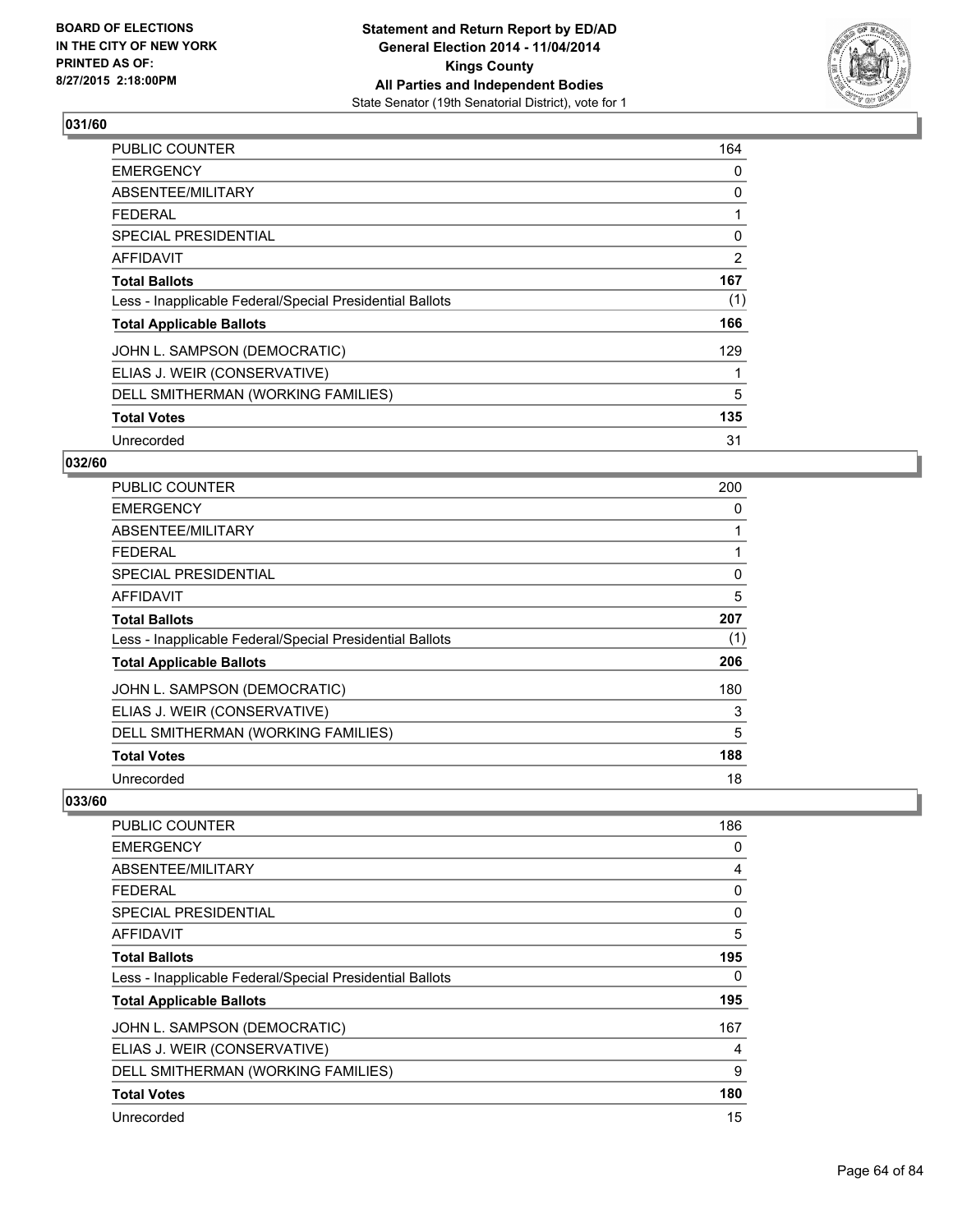

| <b>PUBLIC COUNTER</b>                                    | 234 |
|----------------------------------------------------------|-----|
| <b>EMERGENCY</b>                                         | 0   |
| ABSENTEE/MILITARY                                        | 2   |
| <b>FEDERAL</b>                                           | 1   |
| <b>SPECIAL PRESIDENTIAL</b>                              | 0   |
| AFFIDAVIT                                                | 5   |
| <b>Total Ballots</b>                                     | 242 |
| Less - Inapplicable Federal/Special Presidential Ballots | (1) |
| <b>Total Applicable Ballots</b>                          | 241 |
| JOHN L. SAMPSON (DEMOCRATIC)                             | 196 |
| ELIAS J. WEIR (CONSERVATIVE)                             | 5   |
| DELL SMITHERMAN (WORKING FAMILIES)                       | 11  |
| UNATTRIBUTABLE WRITE-IN (WRITE-IN)                       | 1   |
| <b>Total Votes</b>                                       | 213 |
| Unrecorded                                               | 28  |

| PUBLIC COUNTER                                           | 226 |
|----------------------------------------------------------|-----|
| <b>EMERGENCY</b>                                         | 0   |
| ABSENTEE/MILITARY                                        | 1   |
| <b>FEDERAL</b>                                           | 0   |
| <b>SPECIAL PRESIDENTIAL</b>                              | 0   |
| AFFIDAVIT                                                | 10  |
| <b>Total Ballots</b>                                     | 237 |
| Less - Inapplicable Federal/Special Presidential Ballots | 0   |
| <b>Total Applicable Ballots</b>                          | 237 |
| JOHN L. SAMPSON (DEMOCRATIC)                             | 206 |
| ELIAS J. WEIR (CONSERVATIVE)                             | 2   |
| DELL SMITHERMAN (WORKING FAMILIES)                       | 8   |
| SEAN K. HENRY (WRITE-IN)                                 | 2   |
| <b>Total Votes</b>                                       | 218 |
| Unrecorded                                               | 19  |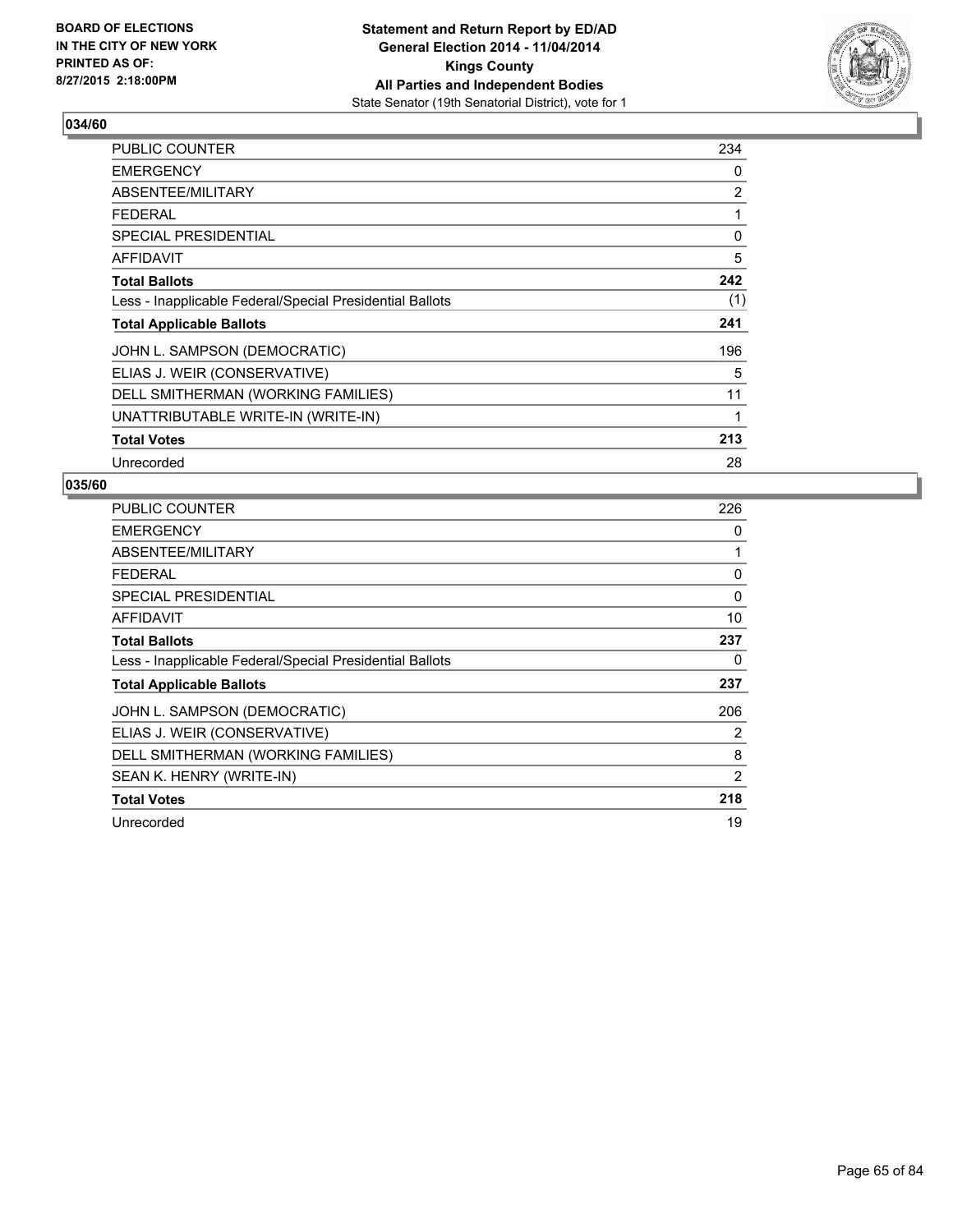

| <b>PUBLIC COUNTER</b>                                    | 250 |
|----------------------------------------------------------|-----|
| <b>EMERGENCY</b>                                         | 0   |
| ABSENTEE/MILITARY                                        | 3   |
| <b>FEDERAL</b>                                           | 0   |
| <b>SPECIAL PRESIDENTIAL</b>                              | 0   |
| AFFIDAVIT                                                | 3   |
| <b>Total Ballots</b>                                     | 256 |
| Less - Inapplicable Federal/Special Presidential Ballots | 0   |
| <b>Total Applicable Ballots</b>                          | 256 |
| JOHN L. SAMPSON (DEMOCRATIC)                             | 208 |
| ELIAS J. WEIR (CONSERVATIVE)                             | 3   |
| DELL SMITHERMAN (WORKING FAMILIES)                       | 16  |
| <b>Total Votes</b>                                       | 227 |
| Unrecorded                                               | 29  |

# **037/60**

| PUBLIC COUNTER                                           | 251 |
|----------------------------------------------------------|-----|
| <b>EMERGENCY</b>                                         | 0   |
| ABSENTEE/MILITARY                                        | 0   |
| <b>FEDERAL</b>                                           | 0   |
| <b>SPECIAL PRESIDENTIAL</b>                              | 0   |
| AFFIDAVIT                                                | 4   |
| <b>Total Ballots</b>                                     | 255 |
| Less - Inapplicable Federal/Special Presidential Ballots | 0   |
| <b>Total Applicable Ballots</b>                          | 255 |
| JOHN L. SAMPSON (DEMOCRATIC)                             | 210 |
| ELIAS J. WEIR (CONSERVATIVE)                             | 2   |
| DELL SMITHERMAN (WORKING FAMILIES)                       | 10  |
| <b>Total Votes</b>                                       | 222 |
| Unrecorded                                               | 33  |

| <b>PUBLIC COUNTER</b>                                    | 131 |
|----------------------------------------------------------|-----|
| <b>EMERGENCY</b>                                         | 0   |
| ABSENTEE/MILITARY                                        |     |
| <b>FEDERAL</b>                                           | 0   |
| SPECIAL PRESIDENTIAL                                     | 0   |
| AFFIDAVIT                                                | 3   |
| <b>Total Ballots</b>                                     | 135 |
| Less - Inapplicable Federal/Special Presidential Ballots | 0   |
| <b>Total Applicable Ballots</b>                          | 135 |
| JOHN L. SAMPSON (DEMOCRATIC)                             | 109 |
| ELIAS J. WEIR (CONSERVATIVE)                             |     |
| DELL SMITHERMAN (WORKING FAMILIES)                       | 9   |
| <b>Total Votes</b>                                       | 119 |
| Unrecorded                                               | 16  |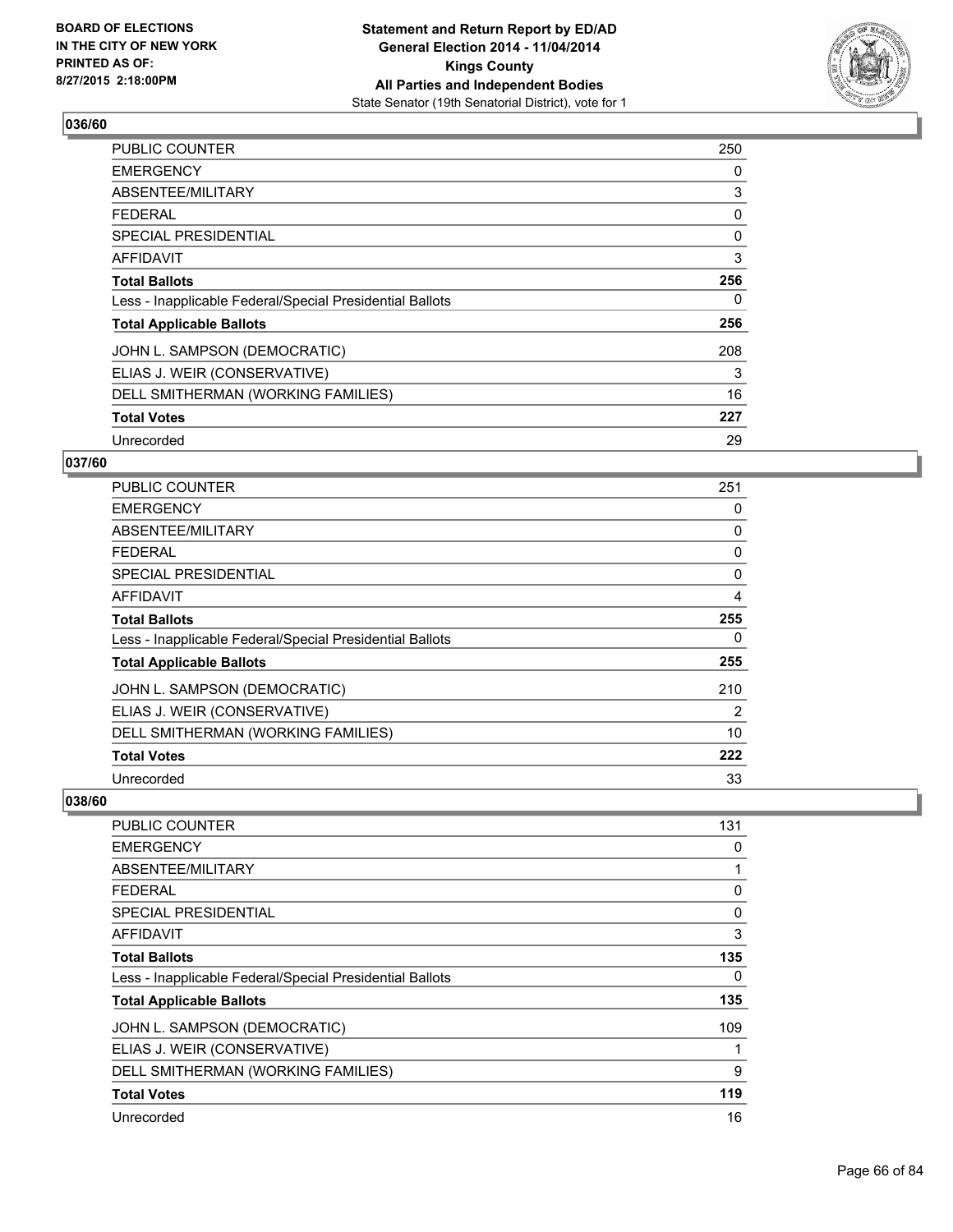

| <b>PUBLIC COUNTER</b>                                    | 145 |
|----------------------------------------------------------|-----|
| <b>EMERGENCY</b>                                         | 0   |
| ABSENTEE/MILITARY                                        | 2   |
| <b>FEDERAL</b>                                           | 1   |
| <b>SPECIAL PRESIDENTIAL</b>                              | 0   |
| AFFIDAVIT                                                | 6   |
| <b>Total Ballots</b>                                     | 154 |
| Less - Inapplicable Federal/Special Presidential Ballots | (1) |
| <b>Total Applicable Ballots</b>                          | 153 |
| JOHN L. SAMPSON (DEMOCRATIC)                             | 137 |
| ELIAS J. WEIR (CONSERVATIVE)                             | 0   |
| DELL SMITHERMAN (WORKING FAMILIES)                       | 5   |
| <b>Total Votes</b>                                       | 142 |
| Unrecorded                                               | 11  |

# **040/60**

| PUBLIC COUNTER                                           | 176 |
|----------------------------------------------------------|-----|
| <b>EMERGENCY</b>                                         | 0   |
| ABSENTEE/MILITARY                                        | 1   |
| <b>FEDERAL</b>                                           | 0   |
| <b>SPECIAL PRESIDENTIAL</b>                              | 0   |
| <b>AFFIDAVIT</b>                                         | 7   |
| <b>Total Ballots</b>                                     | 184 |
| Less - Inapplicable Federal/Special Presidential Ballots | 0   |
| <b>Total Applicable Ballots</b>                          | 184 |
| JOHN L. SAMPSON (DEMOCRATIC)                             | 158 |
| ELIAS J. WEIR (CONSERVATIVE)                             |     |
| DELL SMITHERMAN (WORKING FAMILIES)                       | 3   |
| <b>Total Votes</b>                                       | 162 |
| Unrecorded                                               | 22  |

| <b>PUBLIC COUNTER</b>                                    | 233 |
|----------------------------------------------------------|-----|
| <b>EMERGENCY</b>                                         | 0   |
| ABSENTEE/MILITARY                                        | 4   |
| <b>FEDERAL</b>                                           | 0   |
| SPECIAL PRESIDENTIAL                                     | 0   |
| AFFIDAVIT                                                | 7   |
| <b>Total Ballots</b>                                     | 244 |
| Less - Inapplicable Federal/Special Presidential Ballots | 0   |
| <b>Total Applicable Ballots</b>                          | 244 |
| JOHN L. SAMPSON (DEMOCRATIC)                             | 212 |
| ELIAS J. WEIR (CONSERVATIVE)                             | 0   |
| DELL SMITHERMAN (WORKING FAMILIES)                       | 13  |
| <b>Total Votes</b>                                       | 225 |
| Unrecorded                                               | 19  |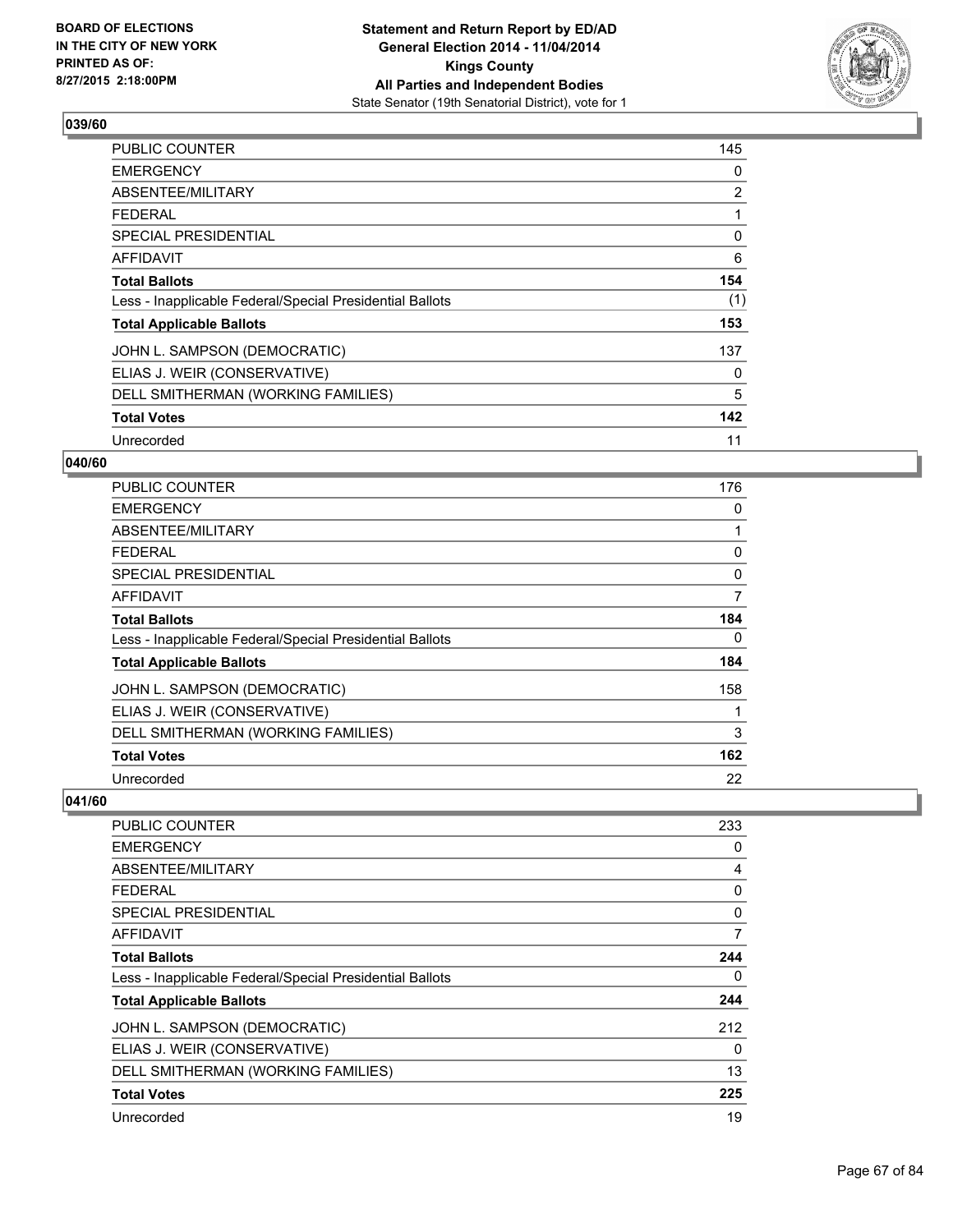

| <b>PUBLIC COUNTER</b>                                    | 222 |
|----------------------------------------------------------|-----|
| <b>EMERGENCY</b>                                         | 0   |
| ABSENTEE/MILITARY                                        | 2   |
| <b>FEDERAL</b>                                           | 0   |
| <b>SPECIAL PRESIDENTIAL</b>                              | 0   |
| AFFIDAVIT                                                | 2   |
| <b>Total Ballots</b>                                     | 226 |
| Less - Inapplicable Federal/Special Presidential Ballots | 0   |
| <b>Total Applicable Ballots</b>                          | 226 |
| JOHN L. SAMPSON (DEMOCRATIC)                             | 185 |
| ELIAS J. WEIR (CONSERVATIVE)                             | 1   |
| DELL SMITHERMAN (WORKING FAMILIES)                       | 15  |
| <b>Total Votes</b>                                       | 201 |
| Unrecorded                                               | 25  |

#### **043/60**

| <b>PUBLIC COUNTER</b>                                    | 203      |
|----------------------------------------------------------|----------|
| <b>EMERGENCY</b>                                         | 0        |
| ABSENTEE/MILITARY                                        | 0        |
| <b>FEDERAL</b>                                           | 0        |
| <b>SPECIAL PRESIDENTIAL</b>                              | $\Omega$ |
| <b>AFFIDAVIT</b>                                         | 2        |
| <b>Total Ballots</b>                                     | 205      |
| Less - Inapplicable Federal/Special Presidential Ballots | 0        |
| <b>Total Applicable Ballots</b>                          | 205      |
| JOHN L. SAMPSON (DEMOCRATIC)                             | 184      |
| ELIAS J. WEIR (CONSERVATIVE)                             | 2        |
| DELL SMITHERMAN (WORKING FAMILIES)                       | 6        |
| <b>Total Votes</b>                                       | 192      |
| Unrecorded                                               | 13       |

| <b>PUBLIC COUNTER</b>                                    | 130            |
|----------------------------------------------------------|----------------|
| <b>EMERGENCY</b>                                         | 0              |
| ABSENTEE/MILITARY                                        | 1              |
| <b>FEDERAL</b>                                           | 0              |
| SPECIAL PRESIDENTIAL                                     | 0              |
| AFFIDAVIT                                                | 0              |
| <b>Total Ballots</b>                                     | 131            |
| Less - Inapplicable Federal/Special Presidential Ballots | 0              |
| <b>Total Applicable Ballots</b>                          | 131            |
| JOHN L. SAMPSON (DEMOCRATIC)                             | 114            |
| ELIAS J. WEIR (CONSERVATIVE)                             | 3              |
| DELL SMITHERMAN (WORKING FAMILIES)                       | $\overline{2}$ |
| <b>Total Votes</b>                                       | 119            |
| Unrecorded                                               | 12             |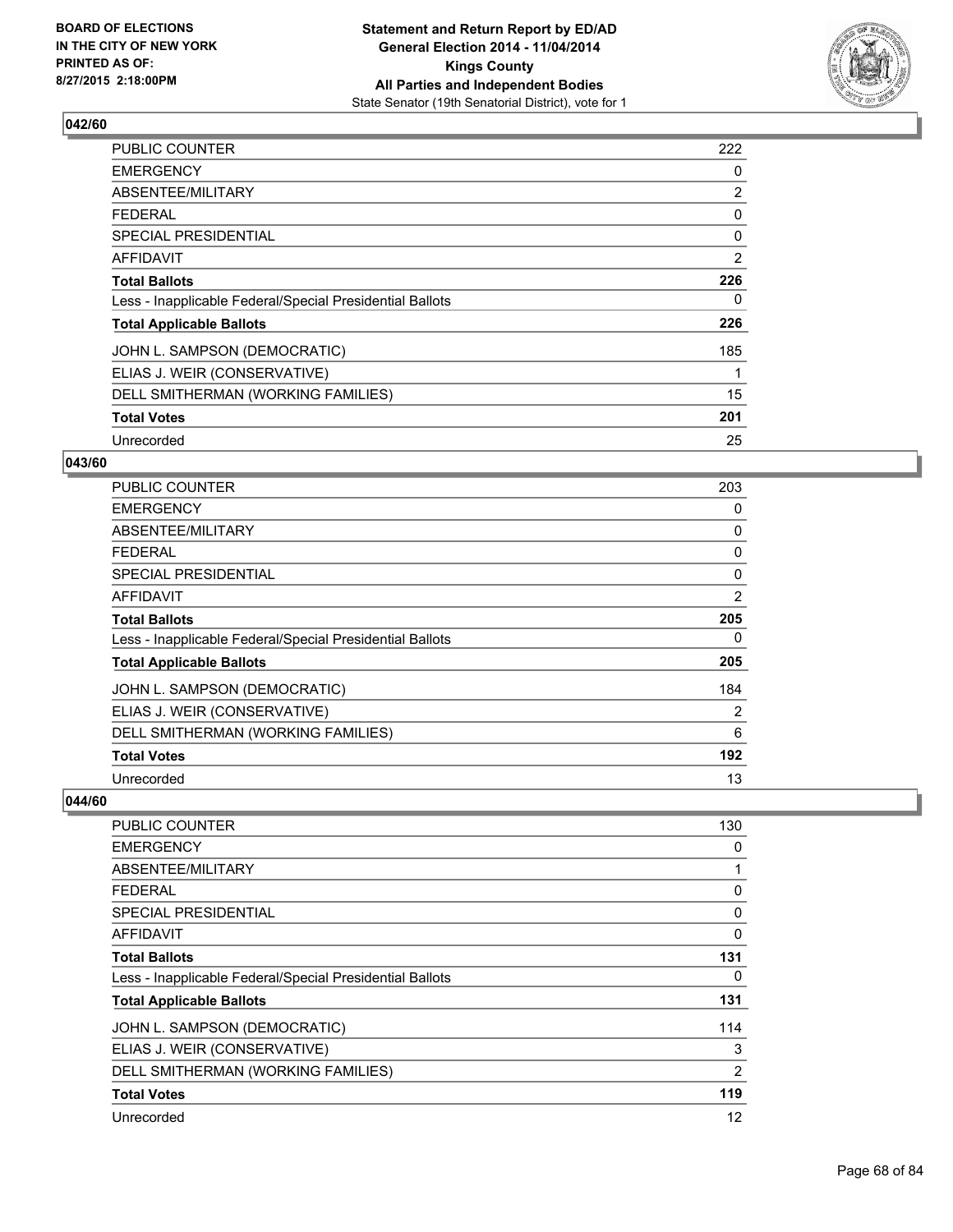

| <b>PUBLIC COUNTER</b>                                    | 293 |
|----------------------------------------------------------|-----|
| <b>EMERGENCY</b>                                         | 0   |
| ABSENTEE/MILITARY                                        | 0   |
| <b>FEDERAL</b>                                           | 0   |
| <b>SPECIAL PRESIDENTIAL</b>                              | 0   |
| <b>AFFIDAVIT</b>                                         | 4   |
| <b>Total Ballots</b>                                     | 297 |
| Less - Inapplicable Federal/Special Presidential Ballots | 0   |
| <b>Total Applicable Ballots</b>                          | 297 |
| JOHN L. SAMPSON (DEMOCRATIC)                             | 241 |
| ELIAS J. WEIR (CONSERVATIVE)                             | 5   |
| DELL SMITHERMAN (WORKING FAMILIES)                       | 23  |
| UNATTRIBUTABLE WRITE-IN (WRITE-IN)                       | 1   |
| <b>Total Votes</b>                                       | 270 |
| Unrecorded                                               | 27  |

| <b>PUBLIC COUNTER</b>                                    | 220 |
|----------------------------------------------------------|-----|
| <b>EMERGENCY</b>                                         | 0   |
| ABSENTEE/MILITARY                                        | 3   |
| <b>FEDERAL</b>                                           | 0   |
| SPECIAL PRESIDENTIAL                                     | 0   |
| AFFIDAVIT                                                | 7   |
| <b>Total Ballots</b>                                     | 230 |
| Less - Inapplicable Federal/Special Presidential Ballots | 0   |
| <b>Total Applicable Ballots</b>                          | 230 |
| JOHN L. SAMPSON (DEMOCRATIC)                             | 206 |
| ELIAS J. WEIR (CONSERVATIVE)                             | 2   |
| DELL SMITHERMAN (WORKING FAMILIES)                       | 7   |
| UNATTRIBUTABLE WRITE-IN (WRITE-IN)                       | 1   |
| <b>Total Votes</b>                                       | 216 |
| Unrecorded                                               | 14  |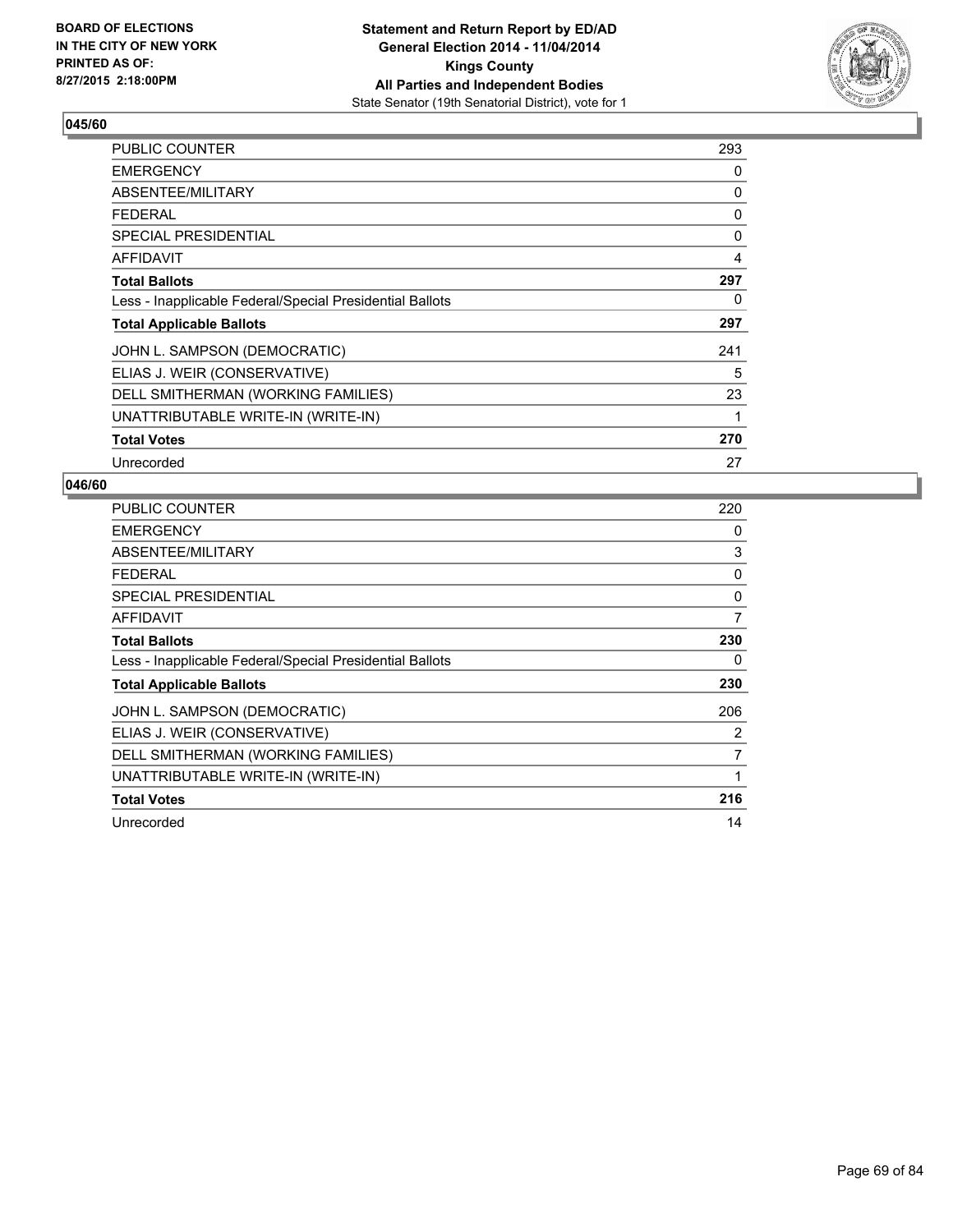

| <b>PUBLIC COUNTER</b>                                    | 224 |
|----------------------------------------------------------|-----|
| <b>EMERGENCY</b>                                         | 0   |
| ABSENTEE/MILITARY                                        | 2   |
| <b>FEDERAL</b>                                           | 0   |
| <b>SPECIAL PRESIDENTIAL</b>                              | 0   |
| <b>AFFIDAVIT</b>                                         | 7   |
| <b>Total Ballots</b>                                     | 233 |
| Less - Inapplicable Federal/Special Presidential Ballots | 0   |
| <b>Total Applicable Ballots</b>                          | 233 |
| JOHN L. SAMPSON (DEMOCRATIC)                             | 200 |
| ELIAS J. WEIR (CONSERVATIVE)                             | 1   |
| DELL SMITHERMAN (WORKING FAMILIES)                       | 9   |
| <b>Total Votes</b>                                       | 210 |
| Unrecorded                                               | 23  |

# **048/60**

| PUBLIC COUNTER                                           | 77 |
|----------------------------------------------------------|----|
| <b>EMERGENCY</b>                                         | 0  |
| ABSENTEE/MILITARY                                        | 0  |
| <b>FEDERAL</b>                                           | 0  |
| <b>SPECIAL PRESIDENTIAL</b>                              | 0  |
| AFFIDAVIT                                                |    |
| <b>Total Ballots</b>                                     | 78 |
| Less - Inapplicable Federal/Special Presidential Ballots | 0  |
| <b>Total Applicable Ballots</b>                          | 78 |
| JOHN L. SAMPSON (DEMOCRATIC)                             | 70 |
| ELIAS J. WEIR (CONSERVATIVE)                             | 0  |
| DELL SMITHERMAN (WORKING FAMILIES)                       | 3  |
| <b>Total Votes</b>                                       | 73 |
| Unrecorded                                               | 5  |

| <b>PUBLIC COUNTER</b>                                    | 159 |
|----------------------------------------------------------|-----|
| <b>EMERGENCY</b>                                         | 0   |
| ABSENTEE/MILITARY                                        | 2   |
| <b>FEDERAL</b>                                           | 1   |
| <b>SPECIAL PRESIDENTIAL</b>                              | 0   |
| AFFIDAVIT                                                | 1   |
| <b>Total Ballots</b>                                     | 163 |
| Less - Inapplicable Federal/Special Presidential Ballots | (1) |
| <b>Total Applicable Ballots</b>                          | 162 |
| JOHN L. SAMPSON (DEMOCRATIC)                             | 147 |
| ELIAS J. WEIR (CONSERVATIVE)                             | 1   |
| DELL SMITHERMAN (WORKING FAMILIES)                       | 3   |
| <b>Total Votes</b>                                       | 151 |
| Unrecorded                                               | 11  |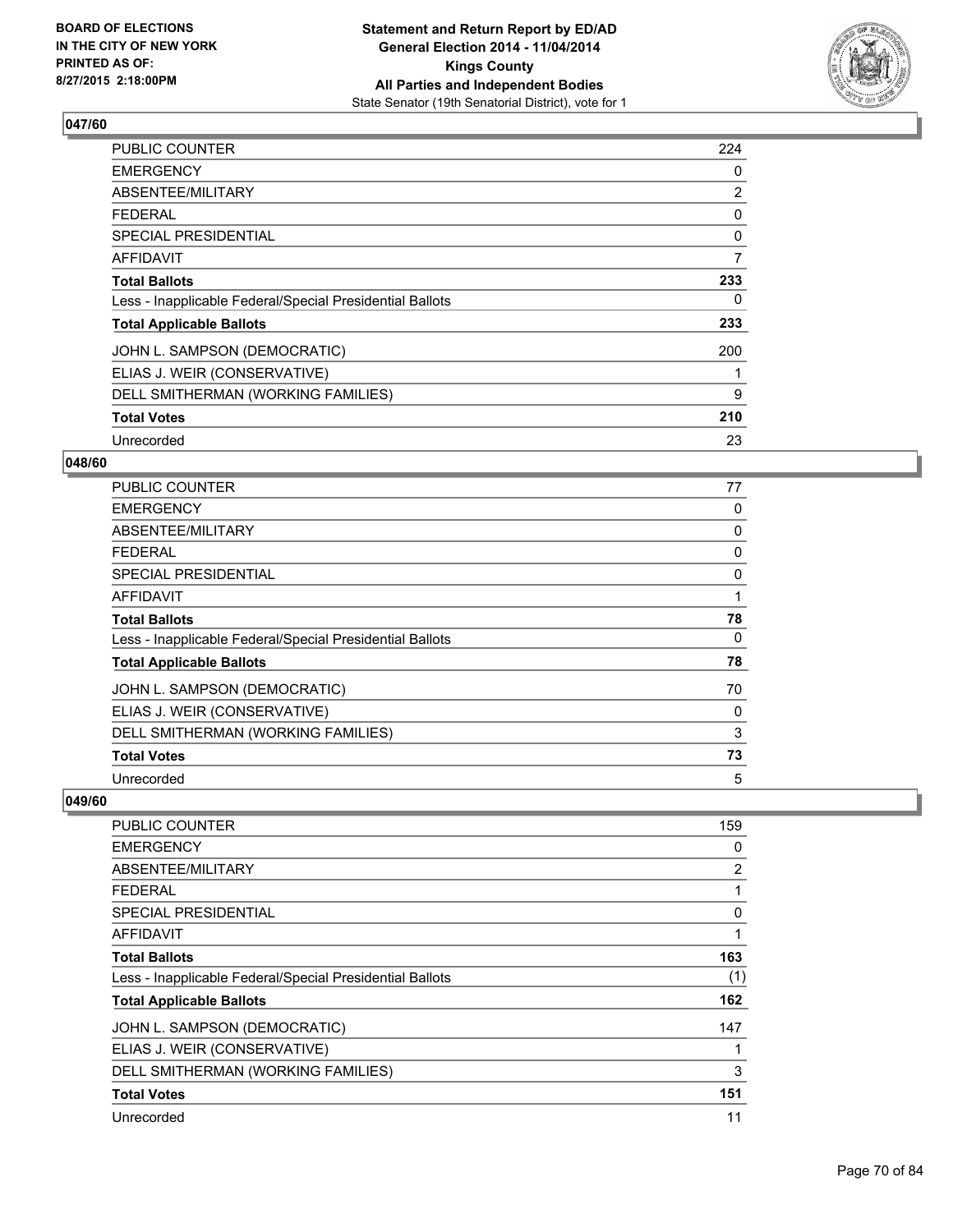

| <b>PUBLIC COUNTER</b>                                    | 67  |
|----------------------------------------------------------|-----|
| <b>EMERGENCY</b>                                         | 0   |
| ABSENTEE/MILITARY                                        | 3   |
| <b>FEDERAL</b>                                           | 1   |
| <b>SPECIAL PRESIDENTIAL</b>                              | 0   |
| AFFIDAVIT                                                | 0   |
| <b>Total Ballots</b>                                     | 71  |
| Less - Inapplicable Federal/Special Presidential Ballots | (1) |
| <b>Total Applicable Ballots</b>                          | 70  |
| JOHN L. SAMPSON (DEMOCRATIC)                             | 59  |
| ELIAS J. WEIR (CONSERVATIVE)                             | 2   |
| DELL SMITHERMAN (WORKING FAMILIES)                       | 3   |
| <b>Total Votes</b>                                       | 64  |
| Unrecorded                                               | 6   |

# **051/60**

| <b>PUBLIC COUNTER</b>                                    | 237            |
|----------------------------------------------------------|----------------|
| <b>EMERGENCY</b>                                         | 0              |
| ABSENTEE/MILITARY                                        | $\overline{2}$ |
| <b>FEDERAL</b>                                           | 3              |
| <b>SPECIAL PRESIDENTIAL</b>                              | 0              |
| <b>AFFIDAVIT</b>                                         | 0              |
| <b>Total Ballots</b>                                     | 242            |
| Less - Inapplicable Federal/Special Presidential Ballots | (3)            |
| <b>Total Applicable Ballots</b>                          | 239            |
| JOHN L. SAMPSON (DEMOCRATIC)                             | 208            |
| ELIAS J. WEIR (CONSERVATIVE)                             | 0              |
| DELL SMITHERMAN (WORKING FAMILIES)                       | 15             |
| <b>Total Votes</b>                                       | 223            |
| Unrecorded                                               | 16             |

| <b>PUBLIC COUNTER</b>                                    | 113            |
|----------------------------------------------------------|----------------|
| <b>EMERGENCY</b>                                         | 0              |
| ABSENTEE/MILITARY                                        | 3              |
| <b>FEDERAL</b>                                           | 0              |
| <b>SPECIAL PRESIDENTIAL</b>                              | 0              |
| AFFIDAVIT                                                | 3              |
| <b>Total Ballots</b>                                     | 119            |
| Less - Inapplicable Federal/Special Presidential Ballots | 0              |
| <b>Total Applicable Ballots</b>                          | 119            |
| JOHN L. SAMPSON (DEMOCRATIC)                             | 107            |
| ELIAS J. WEIR (CONSERVATIVE)                             | 2              |
| DELL SMITHERMAN (WORKING FAMILIES)                       | $\overline{2}$ |
| <b>Total Votes</b>                                       | 111            |
| Unrecorded                                               | 8              |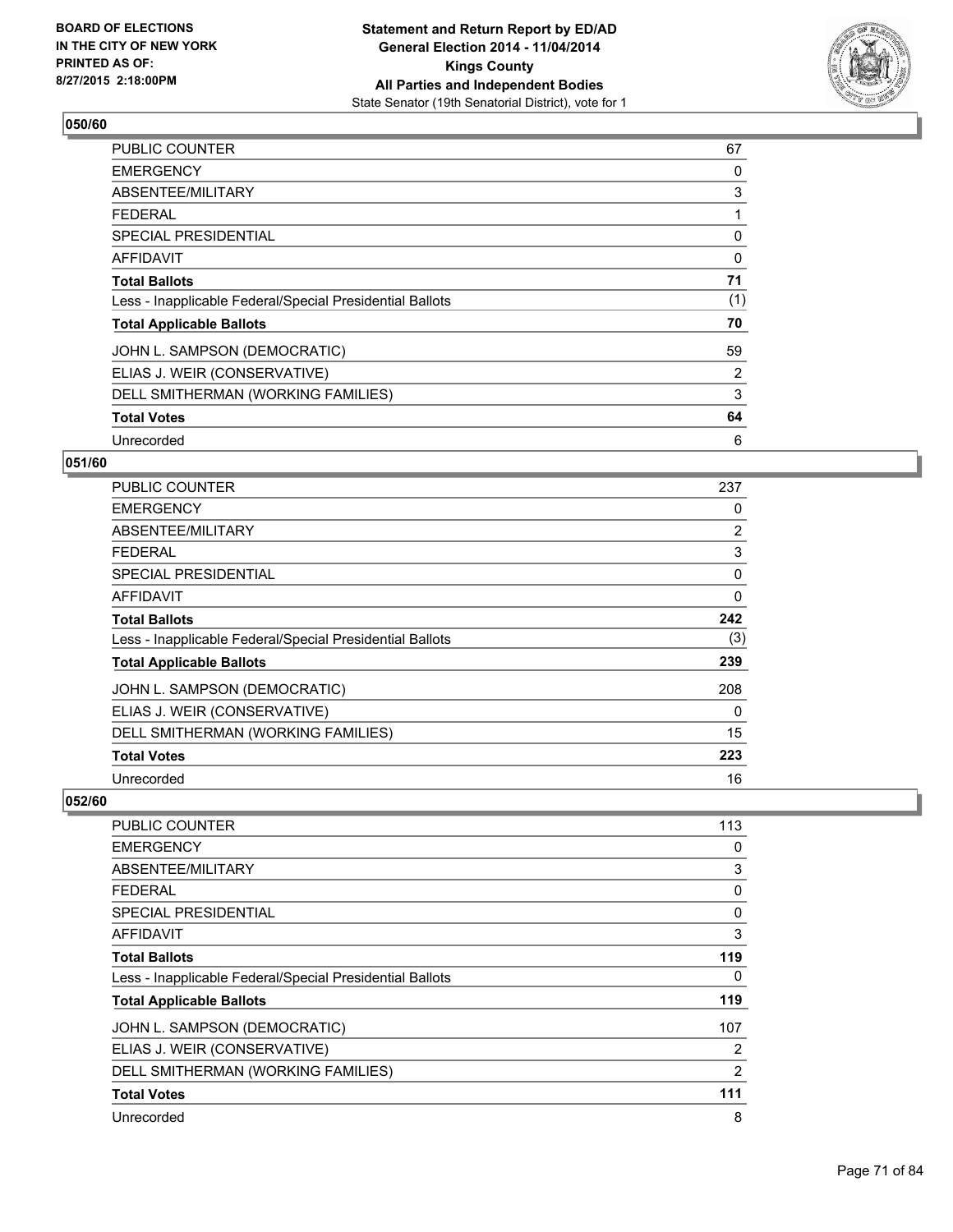

| <b>PUBLIC COUNTER</b>                                    | 188 |
|----------------------------------------------------------|-----|
| <b>EMERGENCY</b>                                         | 0   |
| ABSENTEE/MILITARY                                        | 0   |
| <b>FEDERAL</b>                                           | 0   |
| <b>SPECIAL PRESIDENTIAL</b>                              | 0   |
| <b>AFFIDAVIT</b>                                         | 2   |
| <b>Total Ballots</b>                                     | 190 |
| Less - Inapplicable Federal/Special Presidential Ballots | 0   |
| <b>Total Applicable Ballots</b>                          | 190 |
| JOHN L. SAMPSON (DEMOCRATIC)                             | 153 |
| ELIAS J. WEIR (CONSERVATIVE)                             | 2   |
| DELL SMITHERMAN (WORKING FAMILIES)                       | 14  |
| <b>Total Votes</b>                                       | 169 |
| Unrecorded                                               | 21  |

# **054/60**

| PUBLIC COUNTER                                           | 212            |
|----------------------------------------------------------|----------------|
| <b>EMERGENCY</b>                                         | 0              |
| ABSENTEE/MILITARY                                        | 0              |
| <b>FEDERAL</b>                                           |                |
| <b>SPECIAL PRESIDENTIAL</b>                              | 0              |
| <b>AFFIDAVIT</b>                                         | $\overline{2}$ |
| <b>Total Ballots</b>                                     | 215            |
| Less - Inapplicable Federal/Special Presidential Ballots | (1)            |
| <b>Total Applicable Ballots</b>                          | 214            |
| JOHN L. SAMPSON (DEMOCRATIC)                             | 172            |
| ELIAS J. WEIR (CONSERVATIVE)                             | 3              |
| DELL SMITHERMAN (WORKING FAMILIES)                       | 12             |
| <b>Total Votes</b>                                       | 187            |
| Unrecorded                                               | 27             |

| PUBLIC COUNTER                                           | 131 |
|----------------------------------------------------------|-----|
| <b>EMERGENCY</b>                                         | 0   |
| ABSENTEE/MILITARY                                        | 1   |
| <b>FEDERAL</b>                                           | 0   |
| <b>SPECIAL PRESIDENTIAL</b>                              | 0   |
| AFFIDAVIT                                                | 3   |
| <b>Total Ballots</b>                                     | 135 |
| Less - Inapplicable Federal/Special Presidential Ballots | 0   |
| <b>Total Applicable Ballots</b>                          | 135 |
| JOHN L. SAMPSON (DEMOCRATIC)                             | 113 |
| ELIAS J. WEIR (CONSERVATIVE)                             | 2   |
| DELL SMITHERMAN (WORKING FAMILIES)                       | 11  |
| SEAN K. HENRY (WRITE-IN)                                 | 1   |
| <b>Total Votes</b>                                       | 127 |
| Unrecorded                                               | 8   |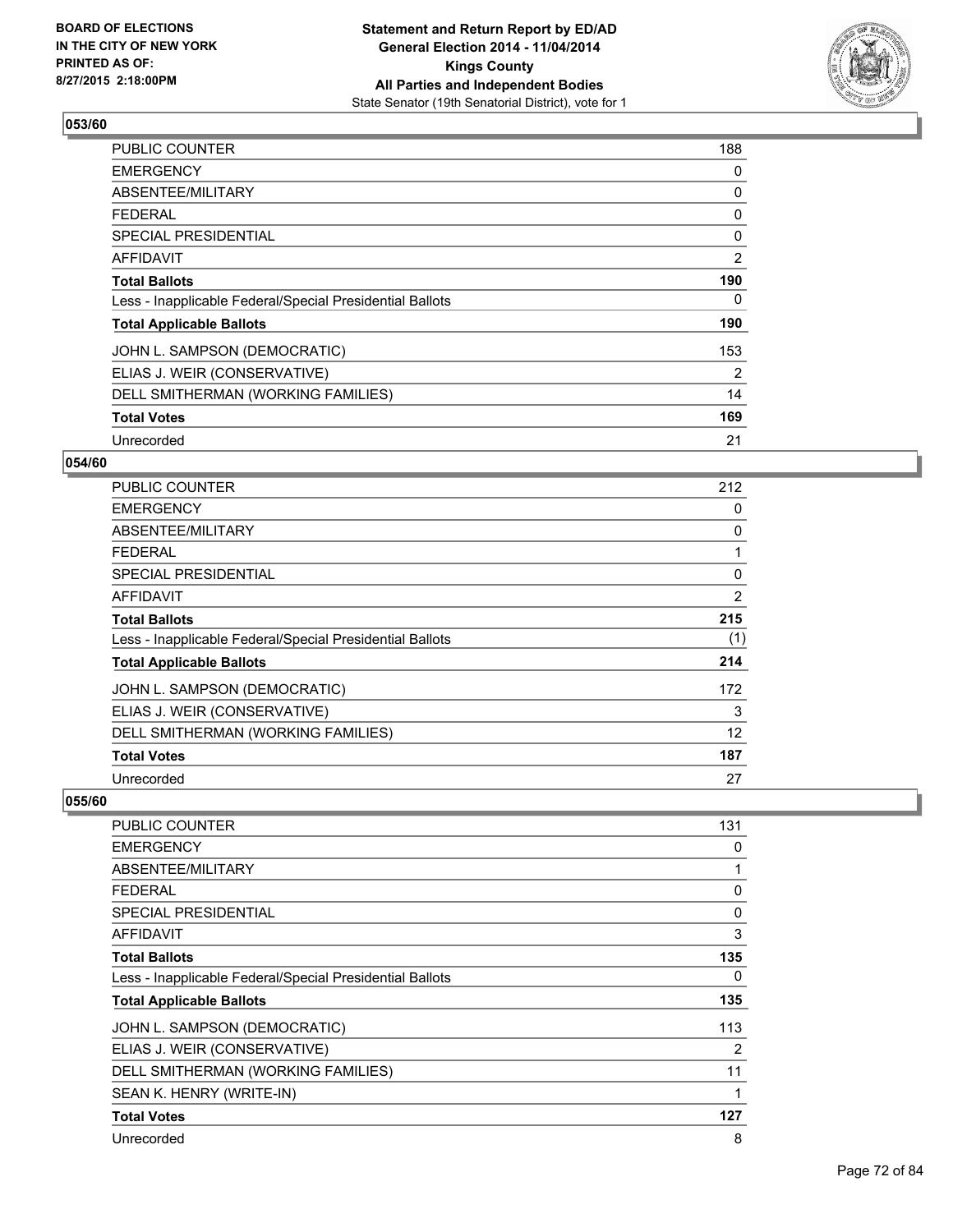

| <b>PUBLIC COUNTER</b>                                    | 183 |
|----------------------------------------------------------|-----|
| <b>EMERGENCY</b>                                         | 0   |
| ABSENTEE/MILITARY                                        | 3   |
| <b>FEDERAL</b>                                           | 0   |
| SPECIAL PRESIDENTIAL                                     | 0   |
| <b>AFFIDAVIT</b>                                         | 9   |
| <b>Total Ballots</b>                                     | 195 |
| Less - Inapplicable Federal/Special Presidential Ballots | 0   |
| <b>Total Applicable Ballots</b>                          | 195 |
| JOHN L. SAMPSON (DEMOCRATIC)                             | 174 |
| ELIAS J. WEIR (CONSERVATIVE)                             | 2   |
| DELL SMITHERMAN (WORKING FAMILIES)                       | 6   |
| <b>Total Votes</b>                                       | 182 |
| Unrecorded                                               | 13  |

### **057/60**

| PUBLIC COUNTER                                           | 238            |
|----------------------------------------------------------|----------------|
| <b>EMERGENCY</b>                                         | 0              |
| ABSENTEE/MILITARY                                        | $\overline{2}$ |
| <b>FEDERAL</b>                                           | 0              |
| <b>SPECIAL PRESIDENTIAL</b>                              | 0              |
| AFFIDAVIT                                                | 7              |
| <b>Total Ballots</b>                                     | 247            |
| Less - Inapplicable Federal/Special Presidential Ballots | 0              |
| <b>Total Applicable Ballots</b>                          | 247            |
| JOHN L. SAMPSON (DEMOCRATIC)                             | 211            |
| ELIAS J. WEIR (CONSERVATIVE)                             | 5              |
| DELL SMITHERMAN (WORKING FAMILIES)                       | 4              |
| <b>Total Votes</b>                                       | 220            |
| Unrecorded                                               | 27             |

| <b>PUBLIC COUNTER</b>                                    | 156            |
|----------------------------------------------------------|----------------|
| <b>EMERGENCY</b>                                         | 0              |
| ABSENTEE/MILITARY                                        | $\overline{2}$ |
| <b>FEDERAL</b>                                           |                |
| <b>SPECIAL PRESIDENTIAL</b>                              | 0              |
| AFFIDAVIT                                                | 3              |
| <b>Total Ballots</b>                                     | 162            |
| Less - Inapplicable Federal/Special Presidential Ballots | (1)            |
| <b>Total Applicable Ballots</b>                          | 161            |
| JOHN L. SAMPSON (DEMOCRATIC)                             | 120            |
| ELIAS J. WEIR (CONSERVATIVE)                             |                |
| DELL SMITHERMAN (WORKING FAMILIES)                       | 6              |
| <b>Total Votes</b>                                       | 127            |
| Unrecorded                                               | 34             |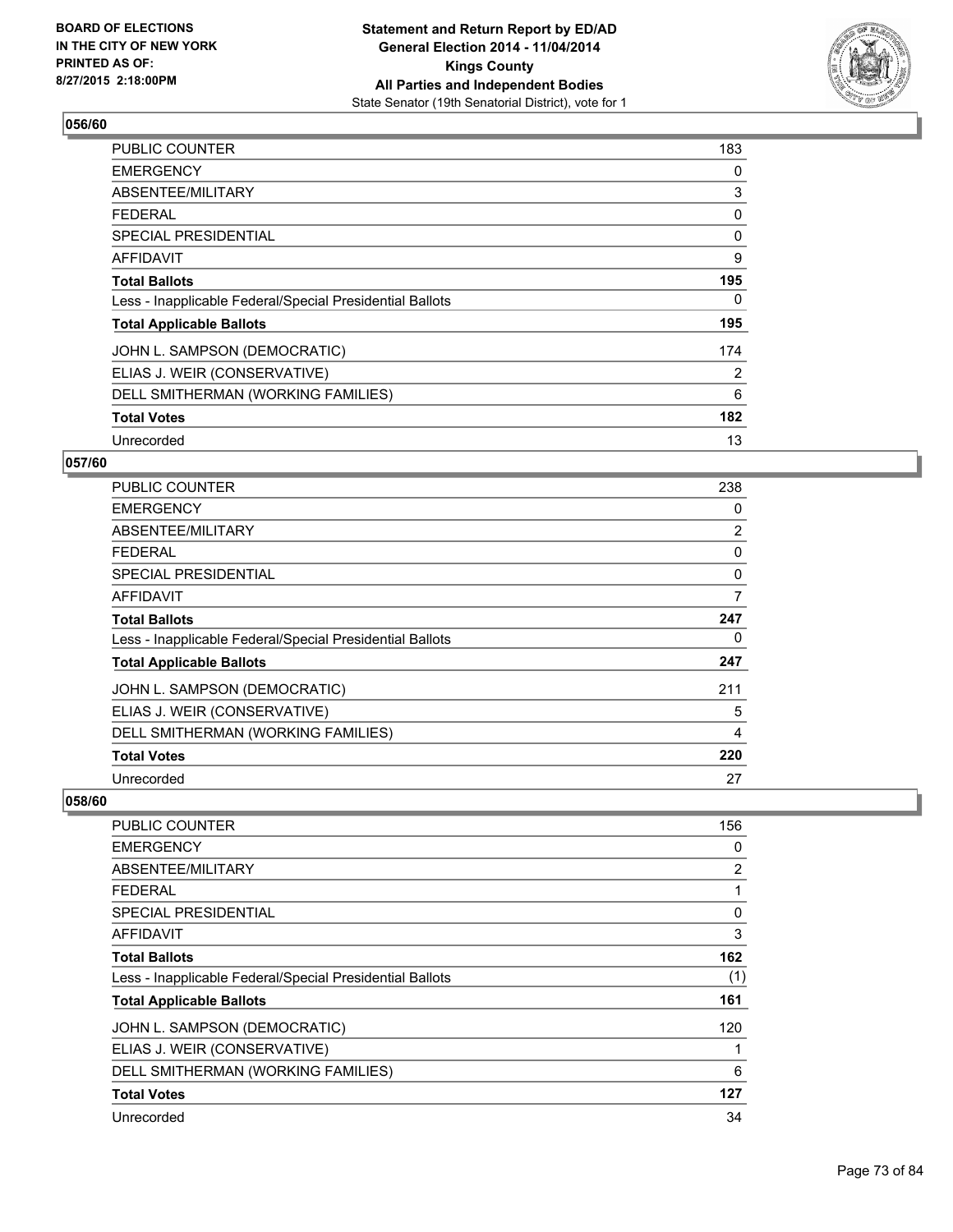

| <b>PUBLIC COUNTER</b>                                    | 117 |
|----------------------------------------------------------|-----|
| <b>EMERGENCY</b>                                         | 0   |
| ABSENTEE/MILITARY                                        | 4   |
| <b>FEDERAL</b>                                           | 0   |
| <b>SPECIAL PRESIDENTIAL</b>                              | 0   |
| <b>AFFIDAVIT</b>                                         | 2   |
| <b>Total Ballots</b>                                     | 123 |
| Less - Inapplicable Federal/Special Presidential Ballots | 0   |
| <b>Total Applicable Ballots</b>                          | 123 |
| JOHN L. SAMPSON (DEMOCRATIC)                             | 91  |
| ELIAS J. WEIR (CONSERVATIVE)                             | 1   |
| DELL SMITHERMAN (WORKING FAMILIES)                       | 3   |
| <b>Total Votes</b>                                       | 95  |
| Unrecorded                                               | 28  |

# **060/60**

| PUBLIC COUNTER                                           | 126      |
|----------------------------------------------------------|----------|
| <b>EMERGENCY</b>                                         | 0        |
| ABSENTEE/MILITARY                                        | 0        |
| <b>FEDERAL</b>                                           | 0        |
| <b>SPECIAL PRESIDENTIAL</b>                              | $\Omega$ |
| <b>AFFIDAVIT</b>                                         |          |
| <b>Total Ballots</b>                                     | 127      |
| Less - Inapplicable Federal/Special Presidential Ballots | 0        |
| <b>Total Applicable Ballots</b>                          | 127      |
| JOHN L. SAMPSON (DEMOCRATIC)                             | 103      |
| ELIAS J. WEIR (CONSERVATIVE)                             |          |
| DELL SMITHERMAN (WORKING FAMILIES)                       | 4        |
| <b>Total Votes</b>                                       | 108      |
| Unrecorded                                               | 19       |

| <b>PUBLIC COUNTER</b>                                    | 169 |
|----------------------------------------------------------|-----|
| <b>EMERGENCY</b>                                         | 0   |
| ABSENTEE/MILITARY                                        | 0   |
| <b>FEDERAL</b>                                           | 1   |
| <b>SPECIAL PRESIDENTIAL</b>                              | 0   |
| AFFIDAVIT                                                | 2   |
| <b>Total Ballots</b>                                     | 172 |
| Less - Inapplicable Federal/Special Presidential Ballots | (1) |
| <b>Total Applicable Ballots</b>                          | 171 |
| JOHN L. SAMPSON (DEMOCRATIC)                             | 140 |
| ELIAS J. WEIR (CONSERVATIVE)                             | 1   |
| DELL SMITHERMAN (WORKING FAMILIES)                       | 6   |
| <b>Total Votes</b>                                       | 147 |
| Unrecorded                                               | 24  |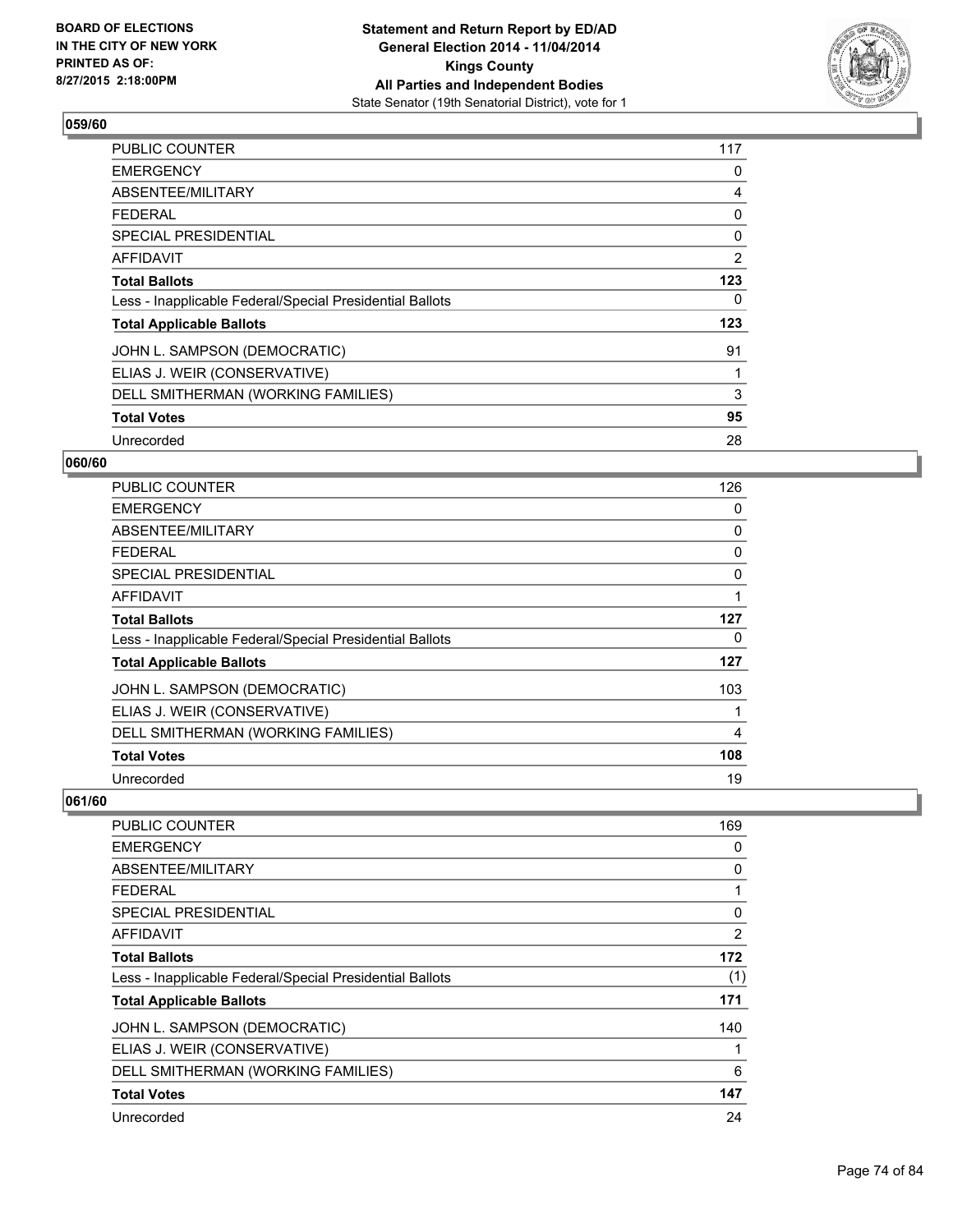

| <b>PUBLIC COUNTER</b>                                    | 245 |
|----------------------------------------------------------|-----|
| <b>EMERGENCY</b>                                         | 0   |
| ABSENTEE/MILITARY                                        | 4   |
| <b>FEDERAL</b>                                           | 0   |
| SPECIAL PRESIDENTIAL                                     | 0   |
| AFFIDAVIT                                                | 0   |
| <b>Total Ballots</b>                                     | 249 |
| Less - Inapplicable Federal/Special Presidential Ballots | 0   |
| <b>Total Applicable Ballots</b>                          | 249 |
| JOHN L. SAMPSON (DEMOCRATIC)                             | 199 |
| ELIAS J. WEIR (CONSERVATIVE)                             | 12  |
| DELL SMITHERMAN (WORKING FAMILIES)                       | 9   |
| <b>Total Votes</b>                                       | 220 |
| Unrecorded                                               | 29  |

# **063/60**

| <b>PUBLIC COUNTER</b>                                    | 228            |
|----------------------------------------------------------|----------------|
| <b>EMERGENCY</b>                                         | 0              |
| ABSENTEE/MILITARY                                        | 5              |
| <b>FEDERAL</b>                                           | $\overline{2}$ |
| <b>SPECIAL PRESIDENTIAL</b>                              | 0              |
| AFFIDAVIT                                                | 3              |
| <b>Total Ballots</b>                                     | 238            |
| Less - Inapplicable Federal/Special Presidential Ballots | (2)            |
| <b>Total Applicable Ballots</b>                          | 236            |
| JOHN L. SAMPSON (DEMOCRATIC)                             | 203            |
| ELIAS J. WEIR (CONSERVATIVE)                             |                |
| DELL SMITHERMAN (WORKING FAMILIES)                       | 13             |
| <b>Total Votes</b>                                       | 217            |
| Unrecorded                                               | 19             |

| <b>PUBLIC COUNTER</b>                                    | 243 |
|----------------------------------------------------------|-----|
| <b>EMERGENCY</b>                                         | 0   |
| ABSENTEE/MILITARY                                        |     |
| <b>FEDERAL</b>                                           | 0   |
| <b>SPECIAL PRESIDENTIAL</b>                              | 0   |
| <b>AFFIDAVIT</b>                                         | 4   |
| <b>Total Ballots</b>                                     | 248 |
| Less - Inapplicable Federal/Special Presidential Ballots | 0   |
| <b>Total Applicable Ballots</b>                          | 248 |
| JOHN L. SAMPSON (DEMOCRATIC)                             | 194 |
| ELIAS J. WEIR (CONSERVATIVE)                             |     |
| DELL SMITHERMAN (WORKING FAMILIES)                       | 19  |
| <b>Total Votes</b>                                       | 214 |
| Unrecorded                                               | 34  |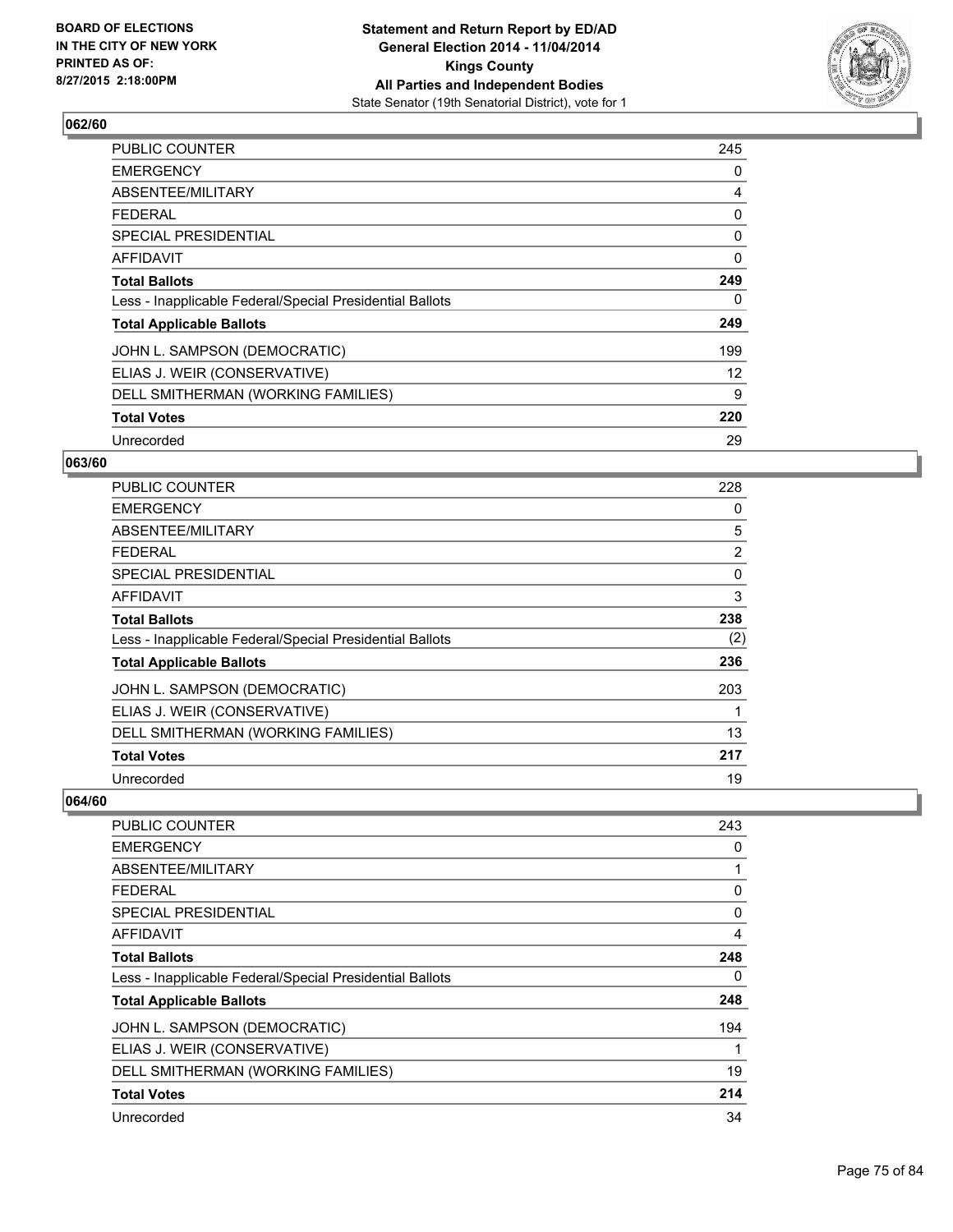

| <b>PUBLIC COUNTER</b>                                    | 218 |
|----------------------------------------------------------|-----|
| <b>EMERGENCY</b>                                         | 0   |
| ABSENTEE/MILITARY                                        | 4   |
| <b>FEDERAL</b>                                           | 0   |
| SPECIAL PRESIDENTIAL                                     | 0   |
| <b>AFFIDAVIT</b>                                         | 4   |
| <b>Total Ballots</b>                                     | 226 |
| Less - Inapplicable Federal/Special Presidential Ballots | 0   |
| <b>Total Applicable Ballots</b>                          | 226 |
| JOHN L. SAMPSON (DEMOCRATIC)                             | 184 |
| ELIAS J. WEIR (CONSERVATIVE)                             | 1   |
| DELL SMITHERMAN (WORKING FAMILIES)                       | 14  |
| <b>Total Votes</b>                                       | 199 |
| Unrecorded                                               | 27  |

### **066/60**

| PUBLIC COUNTER                                           | 102      |
|----------------------------------------------------------|----------|
| <b>EMERGENCY</b>                                         | 0        |
| ABSENTEE/MILITARY                                        | 4        |
| <b>FEDERAL</b>                                           | 0        |
| <b>SPECIAL PRESIDENTIAL</b>                              | $\Omega$ |
| <b>AFFIDAVIT</b>                                         | 2        |
| <b>Total Ballots</b>                                     | 108      |
| Less - Inapplicable Federal/Special Presidential Ballots | 0        |
| <b>Total Applicable Ballots</b>                          | 108      |
| JOHN L. SAMPSON (DEMOCRATIC)                             | 77       |
| ELIAS J. WEIR (CONSERVATIVE)                             | 3        |
| DELL SMITHERMAN (WORKING FAMILIES)                       | 5        |
| <b>Total Votes</b>                                       | 85       |
| Unrecorded                                               | 23       |

| <b>PUBLIC COUNTER</b>                                    | 123 |
|----------------------------------------------------------|-----|
| <b>EMERGENCY</b>                                         | 0   |
| ABSENTEE/MILITARY                                        |     |
| <b>FEDERAL</b>                                           | 0   |
| SPECIAL PRESIDENTIAL                                     | 0   |
| AFFIDAVIT                                                | 0   |
| <b>Total Ballots</b>                                     | 124 |
| Less - Inapplicable Federal/Special Presidential Ballots | 0   |
| <b>Total Applicable Ballots</b>                          | 124 |
| JOHN L. SAMPSON (DEMOCRATIC)                             | 103 |
| ELIAS J. WEIR (CONSERVATIVE)                             |     |
| DELL SMITHERMAN (WORKING FAMILIES)                       | 0   |
| <b>Total Votes</b>                                       | 104 |
| Unrecorded                                               | 20  |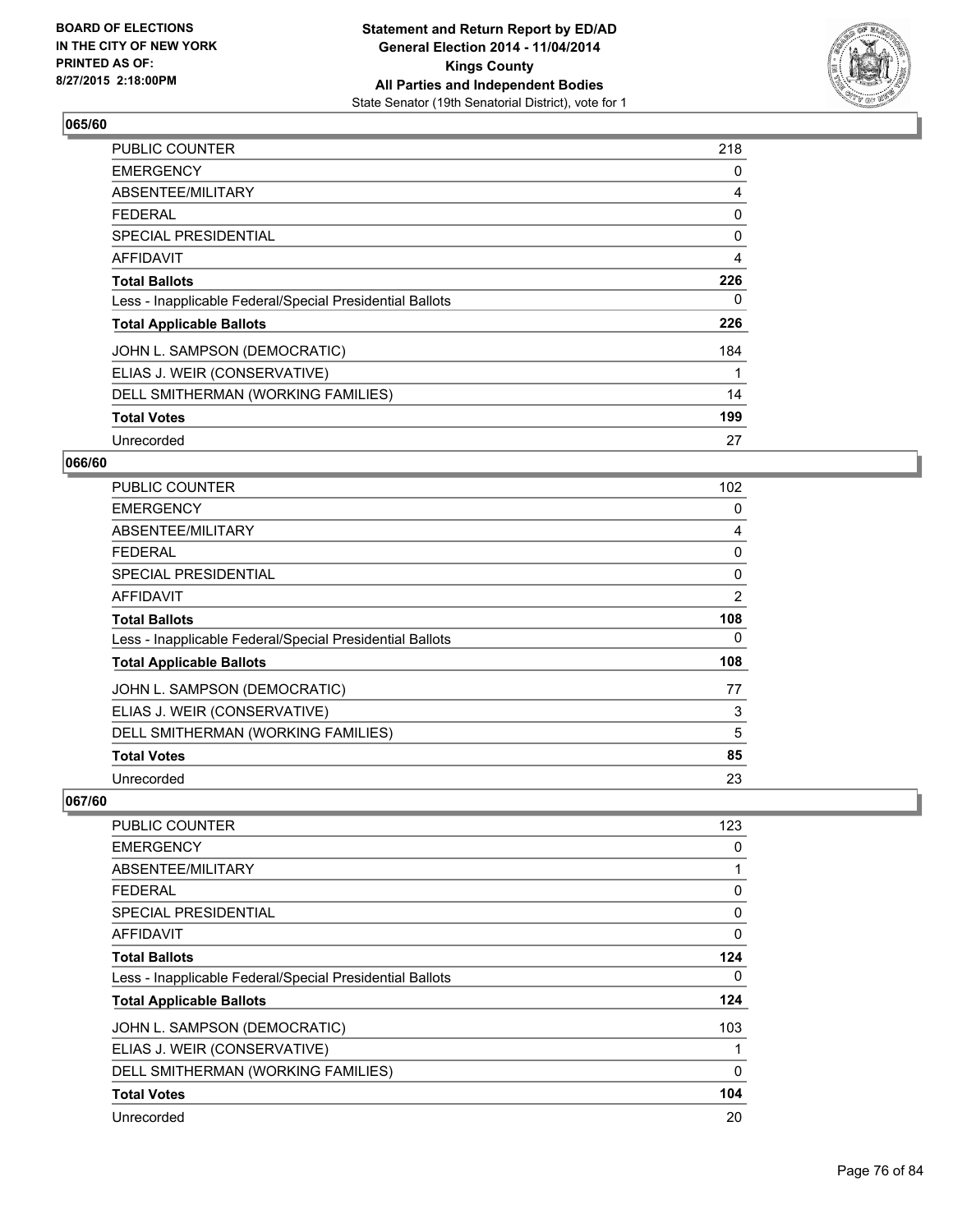

| <b>PUBLIC COUNTER</b>                                    | 128 |
|----------------------------------------------------------|-----|
| <b>EMERGENCY</b>                                         | 0   |
| ABSENTEE/MILITARY                                        | 2   |
| <b>FEDERAL</b>                                           | 0   |
| SPECIAL PRESIDENTIAL                                     | 0   |
| AFFIDAVIT                                                | 3   |
| <b>Total Ballots</b>                                     | 133 |
| Less - Inapplicable Federal/Special Presidential Ballots | 0   |
| <b>Total Applicable Ballots</b>                          | 133 |
| JOHN L. SAMPSON (DEMOCRATIC)                             | 101 |
| ELIAS J. WEIR (CONSERVATIVE)                             | 0   |
| DELL SMITHERMAN (WORKING FAMILIES)                       | 13  |
| JIMMY MCMILLIAN (WRITE-IN)                               | 1   |
| <b>Total Votes</b>                                       | 115 |
| Unrecorded                                               | 18  |

| PUBLIC COUNTER                                           | 42             |
|----------------------------------------------------------|----------------|
| <b>EMERGENCY</b>                                         | 0              |
| ABSENTEE/MILITARY                                        | 0              |
| FEDERAL                                                  | 0              |
| SPECIAL PRESIDENTIAL                                     | 0              |
| <b>AFFIDAVIT</b>                                         | 2              |
| <b>Total Ballots</b>                                     | 44             |
| Less - Inapplicable Federal/Special Presidential Ballots | 0              |
| <b>Total Applicable Ballots</b>                          | 44             |
| JOHN L. SAMPSON (DEMOCRATIC)                             | 37             |
| ELIAS J. WEIR (CONSERVATIVE)                             | 2              |
| DELL SMITHERMAN (WORKING FAMILIES)                       | 3              |
| <b>Total Votes</b>                                       | 42             |
| Unrecorded                                               | $\overline{2}$ |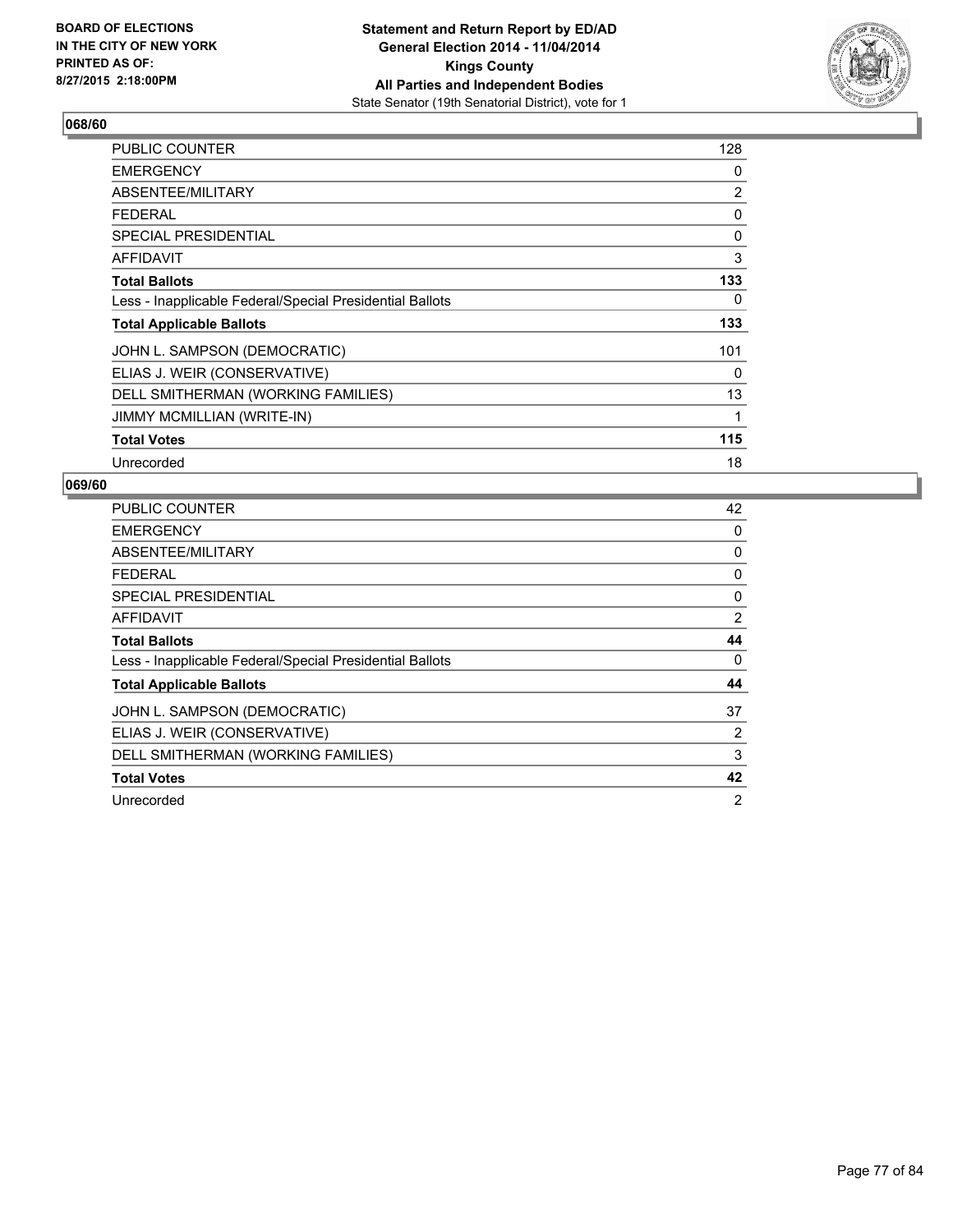

| PUBLIC COUNTER                                           | 82 |
|----------------------------------------------------------|----|
| <b>EMERGENCY</b>                                         | 0  |
| ABSENTEE/MILITARY                                        | 0  |
| <b>FEDERAL</b>                                           | 0  |
| SPECIAL PRESIDENTIAL                                     | 0  |
| AFFIDAVIT                                                | 2  |
| <b>Total Ballots</b>                                     | 84 |
| Less - Inapplicable Federal/Special Presidential Ballots | 0  |
| <b>Total Applicable Ballots</b>                          | 84 |
| JOHN L. SAMPSON (DEMOCRATIC)                             | 74 |
| ELIAS J. WEIR (CONSERVATIVE)                             | 0  |
| DELL SMITHERMAN (WORKING FAMILIES)                       | 4  |
| UNATTRIBUTABLE WRITE-IN (WRITE-IN)                       | 1  |
| <b>Total Votes</b>                                       | 79 |
| Unrecorded                                               | 5  |

### **071/60**

| <b>PUBLIC COUNTER</b>                                    | 153 |
|----------------------------------------------------------|-----|
| <b>EMERGENCY</b>                                         | 0   |
| ABSENTEE/MILITARY                                        | 0   |
| <b>FEDERAL</b>                                           | 0   |
| SPECIAL PRESIDENTIAL                                     | 0   |
| AFFIDAVIT                                                | 3   |
| <b>Total Ballots</b>                                     | 156 |
| Less - Inapplicable Federal/Special Presidential Ballots | 0   |
| <b>Total Applicable Ballots</b>                          | 156 |
| JOHN L. SAMPSON (DEMOCRATIC)                             | 129 |
| ELIAS J. WEIR (CONSERVATIVE)                             | 2   |
| DELL SMITHERMAN (WORKING FAMILIES)                       | 9   |
| <b>Total Votes</b>                                       | 140 |
| Unrecorded                                               | 16  |

| <b>PUBLIC COUNTER</b>                                    | 179 |
|----------------------------------------------------------|-----|
| <b>EMERGENCY</b>                                         | 0   |
| ABSENTEE/MILITARY                                        | 0   |
| <b>FEDERAL</b>                                           | 1   |
| SPECIAL PRESIDENTIAL                                     | 0   |
| AFFIDAVIT                                                | 4   |
| <b>Total Ballots</b>                                     | 184 |
| Less - Inapplicable Federal/Special Presidential Ballots | (1) |
| <b>Total Applicable Ballots</b>                          | 183 |
| JOHN L. SAMPSON (DEMOCRATIC)                             | 159 |
| ELIAS J. WEIR (CONSERVATIVE)                             | 2   |
| DELL SMITHERMAN (WORKING FAMILIES)                       | 10  |
| <b>Total Votes</b>                                       | 171 |
| Unrecorded                                               | 12  |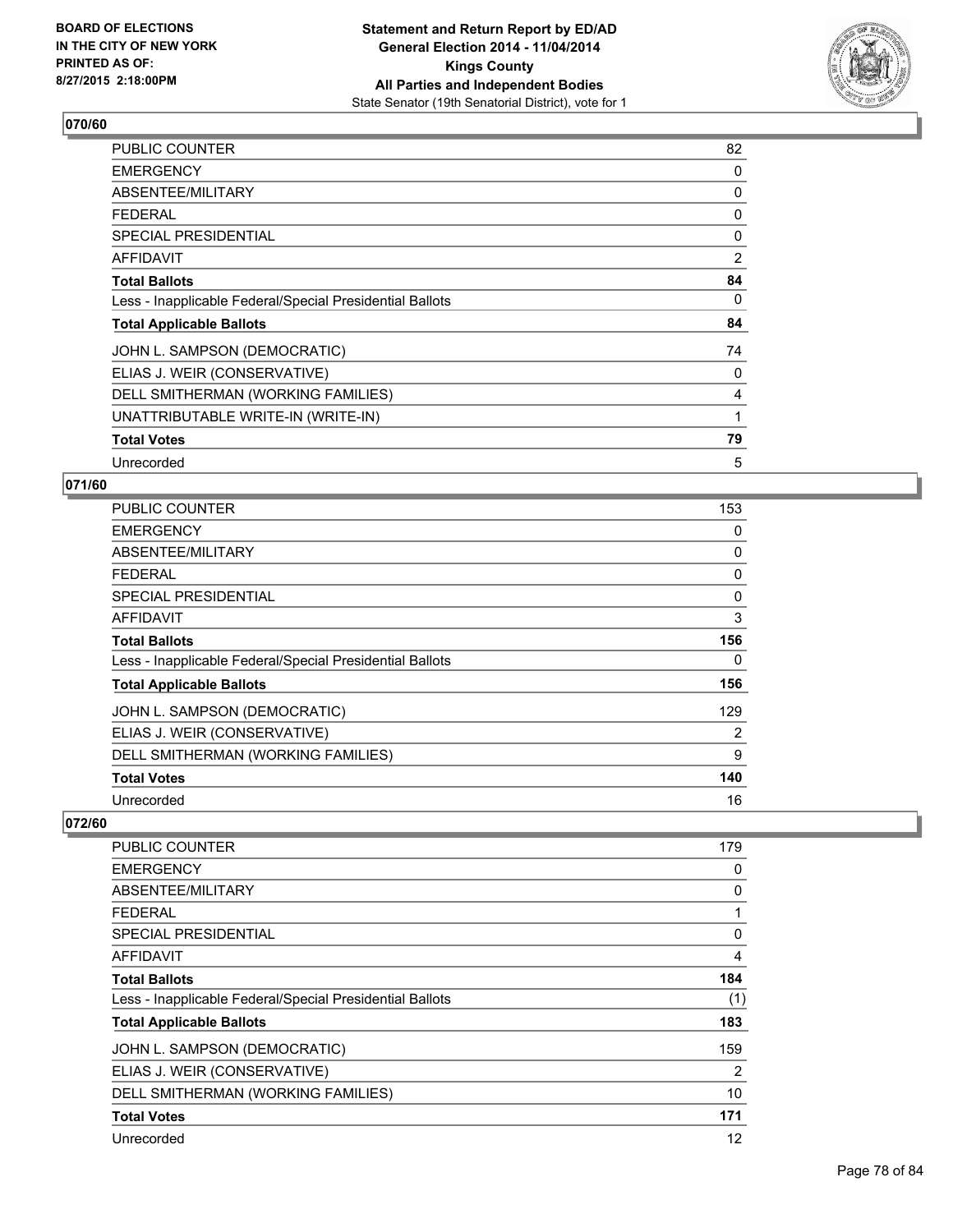

| <b>PUBLIC COUNTER</b>                                    | 139 |
|----------------------------------------------------------|-----|
| <b>EMERGENCY</b>                                         | 0   |
| ABSENTEE/MILITARY                                        | 0   |
| <b>FEDERAL</b>                                           | 0   |
| <b>SPECIAL PRESIDENTIAL</b>                              | 0   |
| <b>AFFIDAVIT</b>                                         | 2   |
| <b>Total Ballots</b>                                     | 141 |
| Less - Inapplicable Federal/Special Presidential Ballots | 0   |
| <b>Total Applicable Ballots</b>                          | 141 |
| JOHN L. SAMPSON (DEMOCRATIC)                             | 115 |
| ELIAS J. WEIR (CONSERVATIVE)                             | 1   |
| DELL SMITHERMAN (WORKING FAMILIES)                       | 10  |
| <b>Total Votes</b>                                       | 126 |
| Unrecorded                                               | 15  |

### **074/60**

| PUBLIC COUNTER                                           | 367            |
|----------------------------------------------------------|----------------|
| <b>EMERGENCY</b>                                         | 0              |
| ABSENTEE/MILITARY                                        | $\overline{2}$ |
| <b>FEDERAL</b>                                           | 0              |
| <b>SPECIAL PRESIDENTIAL</b>                              | 0              |
| AFFIDAVIT                                                | 3              |
| <b>Total Ballots</b>                                     | 372            |
| Less - Inapplicable Federal/Special Presidential Ballots | 0              |
| <b>Total Applicable Ballots</b>                          | 372            |
| JOHN L. SAMPSON (DEMOCRATIC)                             | 246            |
| ELIAS J. WEIR (CONSERVATIVE)                             | 12             |
| DELL SMITHERMAN (WORKING FAMILIES)                       | 24             |
| <b>Total Votes</b>                                       | 282            |
| Unrecorded                                               | 90             |

| <b>PUBLIC COUNTER</b>                                    | 283 |
|----------------------------------------------------------|-----|
| <b>EMERGENCY</b>                                         | 0   |
| ABSENTEE/MILITARY                                        |     |
| <b>FEDERAL</b>                                           | 0   |
| SPECIAL PRESIDENTIAL                                     | 0   |
| AFFIDAVIT                                                | 3   |
| <b>Total Ballots</b>                                     | 287 |
| Less - Inapplicable Federal/Special Presidential Ballots | 0   |
| <b>Total Applicable Ballots</b>                          | 287 |
| JOHN L. SAMPSON (DEMOCRATIC)                             | 229 |
| ELIAS J. WEIR (CONSERVATIVE)                             | 6   |
| DELL SMITHERMAN (WORKING FAMILIES)                       | 23  |
| <b>Total Votes</b>                                       | 258 |
| Unrecorded                                               | 29  |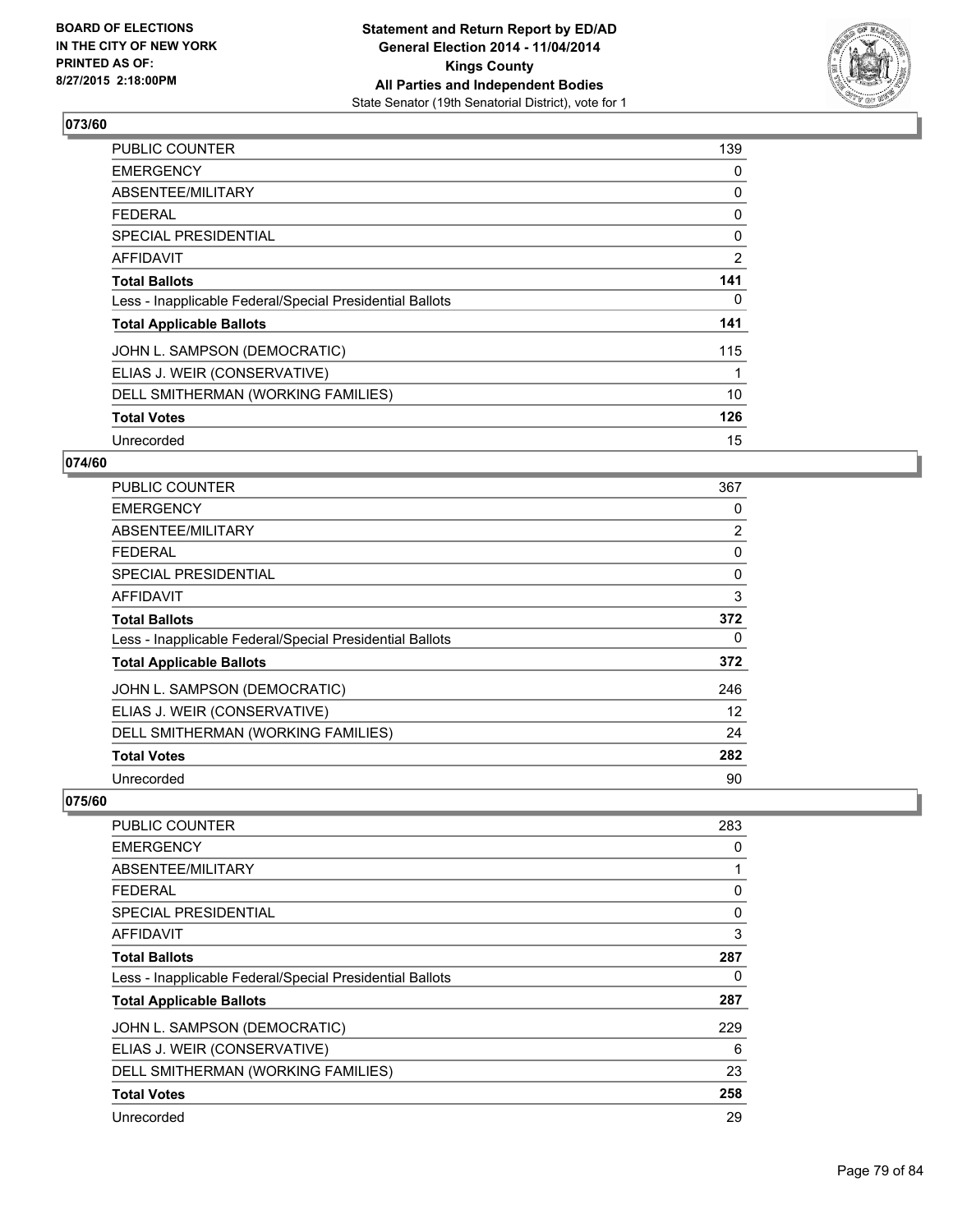

| <b>PUBLIC COUNTER</b>                                    | 182 |
|----------------------------------------------------------|-----|
| <b>EMERGENCY</b>                                         | 0   |
| ABSENTEE/MILITARY                                        | 5   |
| <b>FEDERAL</b>                                           | 0   |
| <b>SPECIAL PRESIDENTIAL</b>                              | 0   |
| AFFIDAVIT                                                | 0   |
| <b>Total Ballots</b>                                     | 187 |
| Less - Inapplicable Federal/Special Presidential Ballots | 0   |
| <b>Total Applicable Ballots</b>                          | 187 |
| JOHN L. SAMPSON (DEMOCRATIC)                             | 141 |
| ELIAS J. WEIR (CONSERVATIVE)                             | 12  |
| DELL SMITHERMAN (WORKING FAMILIES)                       | 9   |
| <b>Total Votes</b>                                       | 162 |
| Unrecorded                                               | 25  |

# **077/60**

| <b>PUBLIC COUNTER</b>                                    | 188      |
|----------------------------------------------------------|----------|
| <b>EMERGENCY</b>                                         | 0        |
| ABSENTEE/MILITARY                                        | 4        |
| <b>FEDERAL</b>                                           | 0        |
| <b>SPECIAL PRESIDENTIAL</b>                              | $\Omega$ |
| <b>AFFIDAVIT</b>                                         | 1        |
| <b>Total Ballots</b>                                     | 193      |
| Less - Inapplicable Federal/Special Presidential Ballots | 0        |
| <b>Total Applicable Ballots</b>                          | 193      |
| JOHN L. SAMPSON (DEMOCRATIC)                             | 155      |
| ELIAS J. WEIR (CONSERVATIVE)                             | 3        |
| DELL SMITHERMAN (WORKING FAMILIES)                       | 13       |
| <b>Total Votes</b>                                       | 171      |
| Unrecorded                                               | 22       |

| <b>PUBLIC COUNTER</b>                                    | 238 |
|----------------------------------------------------------|-----|
| <b>EMERGENCY</b>                                         | 0   |
| ABSENTEE/MILITARY                                        | 3   |
| FEDERAL                                                  | 0   |
| <b>SPECIAL PRESIDENTIAL</b>                              | 0   |
| AFFIDAVIT                                                |     |
| <b>Total Ballots</b>                                     | 242 |
| Less - Inapplicable Federal/Special Presidential Ballots | 0   |
| <b>Total Applicable Ballots</b>                          | 242 |
| JOHN L. SAMPSON (DEMOCRATIC)                             | 190 |
| ELIAS J. WEIR (CONSERVATIVE)                             | 9   |
| DELL SMITHERMAN (WORKING FAMILIES)                       | 10  |
| <b>Total Votes</b>                                       | 209 |
| Unrecorded                                               | 33  |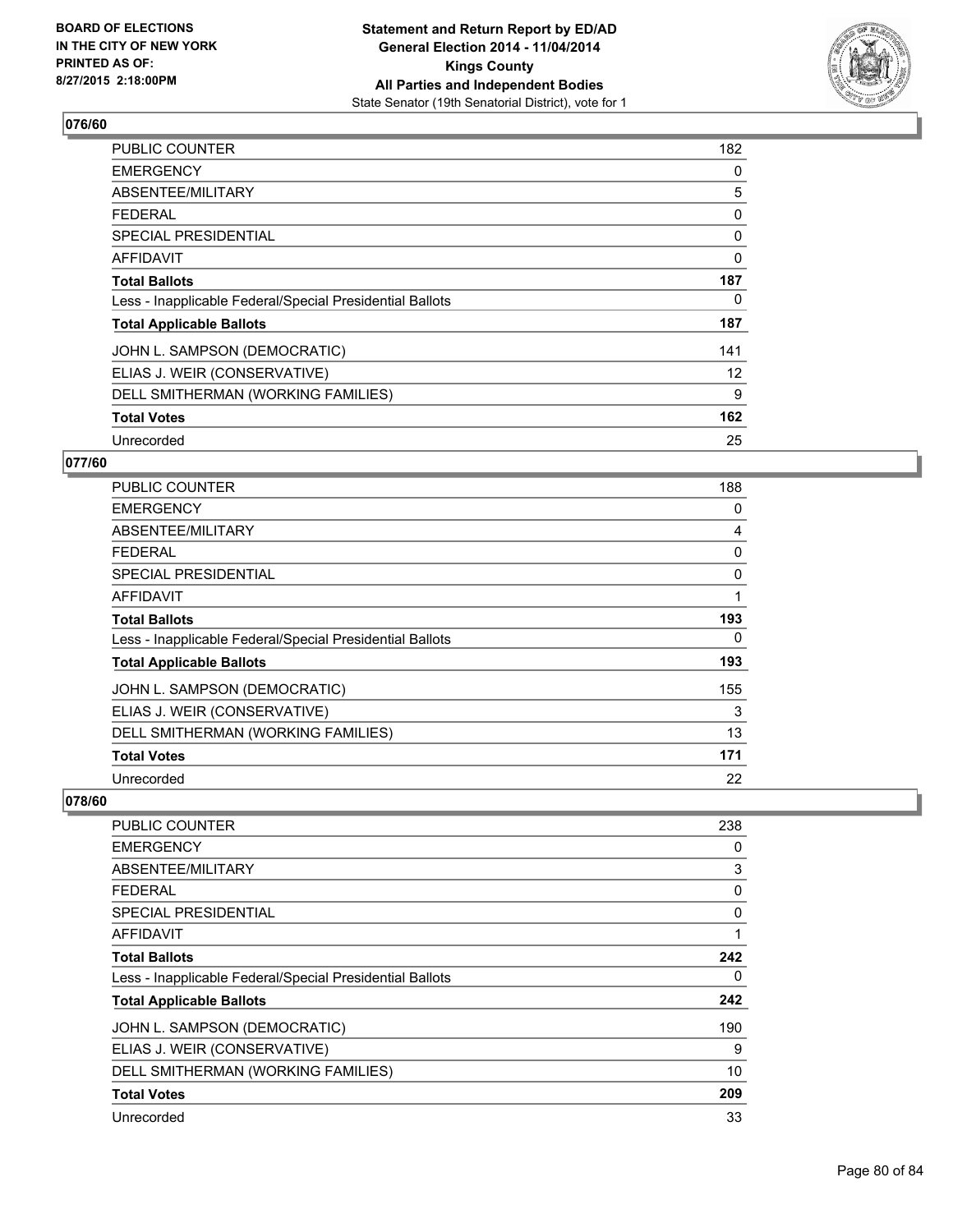

| <b>PUBLIC COUNTER</b>                                    | 148 |
|----------------------------------------------------------|-----|
| <b>EMERGENCY</b>                                         | 0   |
| ABSENTEE/MILITARY                                        | 2   |
| <b>FEDERAL</b>                                           | 2   |
| <b>SPECIAL PRESIDENTIAL</b>                              | 0   |
| <b>AFFIDAVIT</b>                                         | 1   |
| <b>Total Ballots</b>                                     | 153 |
| Less - Inapplicable Federal/Special Presidential Ballots | (2) |
| <b>Total Applicable Ballots</b>                          | 151 |
| JOHN L. SAMPSON (DEMOCRATIC)                             | 119 |
| ELIAS J. WEIR (CONSERVATIVE)                             | 4   |
| DELL SMITHERMAN (WORKING FAMILIES)                       | 15  |
| <b>Total Votes</b>                                       | 138 |
| Unrecorded                                               | 13  |

### **080/60**

| PUBLIC COUNTER                                           | 211 |
|----------------------------------------------------------|-----|
| <b>EMERGENCY</b>                                         | 0   |
| ABSENTEE/MILITARY                                        | 3   |
| <b>FEDERAL</b>                                           |     |
| <b>SPECIAL PRESIDENTIAL</b>                              | 0   |
| AFFIDAVIT                                                | 2   |
| <b>Total Ballots</b>                                     | 217 |
| Less - Inapplicable Federal/Special Presidential Ballots | (1) |
| <b>Total Applicable Ballots</b>                          | 216 |
| JOHN L. SAMPSON (DEMOCRATIC)                             | 193 |
| ELIAS J. WEIR (CONSERVATIVE)                             | 0   |
| DELL SMITHERMAN (WORKING FAMILIES)                       | 7   |
| <b>Total Votes</b>                                       | 200 |
| Unrecorded                                               | 16  |

| <b>PUBLIC COUNTER</b>                                    | 236 |
|----------------------------------------------------------|-----|
| <b>EMERGENCY</b>                                         | 0   |
| ABSENTEE/MILITARY                                        | 4   |
| <b>FEDERAL</b>                                           | 1   |
| <b>SPECIAL PRESIDENTIAL</b>                              | 0   |
| AFFIDAVIT                                                | 7   |
| <b>Total Ballots</b>                                     | 248 |
| Less - Inapplicable Federal/Special Presidential Ballots | (1) |
| <b>Total Applicable Ballots</b>                          | 247 |
| JOHN L. SAMPSON (DEMOCRATIC)                             | 206 |
| ELIAS J. WEIR (CONSERVATIVE)                             |     |
| DELL SMITHERMAN (WORKING FAMILIES)                       | 14  |
| <b>Total Votes</b>                                       | 221 |
| Unrecorded                                               | 26  |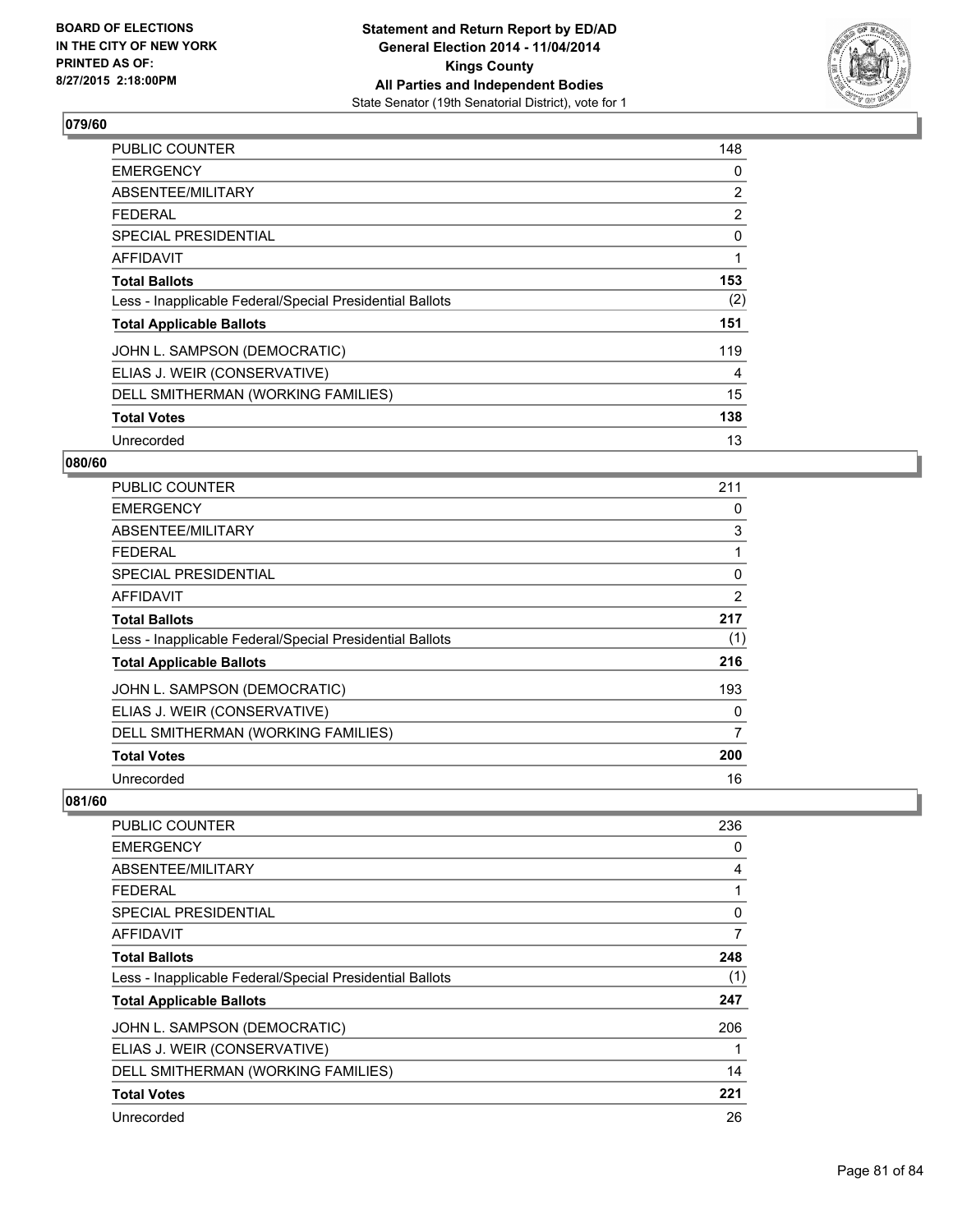

| <b>PUBLIC COUNTER</b>                                    | 380 |
|----------------------------------------------------------|-----|
| <b>EMERGENCY</b>                                         | 0   |
| ABSENTEE/MILITARY                                        | 6   |
| <b>FEDERAL</b>                                           |     |
| SPECIAL PRESIDENTIAL                                     | 0   |
| AFFIDAVIT                                                | 5   |
| <b>Total Ballots</b>                                     | 392 |
| Less - Inapplicable Federal/Special Presidential Ballots | (1) |
| <b>Total Applicable Ballots</b>                          | 391 |
| JOHN L. SAMPSON (DEMOCRATIC)                             | 322 |
| ELIAS J. WEIR (CONSERVATIVE)                             | 6   |
| DELL SMITHERMAN (WORKING FAMILIES)                       | 32  |
| <b>Total Votes</b>                                       | 360 |
| Unrecorded                                               | 31  |

# **083/60**

| PUBLIC COUNTER                                           | 341 |
|----------------------------------------------------------|-----|
| <b>EMERGENCY</b>                                         | 0   |
| ABSENTEE/MILITARY                                        |     |
| <b>FEDERAL</b>                                           |     |
| <b>SPECIAL PRESIDENTIAL</b>                              | 0   |
| AFFIDAVIT                                                | 4   |
| <b>Total Ballots</b>                                     | 347 |
| Less - Inapplicable Federal/Special Presidential Ballots | (1) |
| <b>Total Applicable Ballots</b>                          | 346 |
| JOHN L. SAMPSON (DEMOCRATIC)                             | 287 |
| ELIAS J. WEIR (CONSERVATIVE)                             | 5   |
| DELL SMITHERMAN (WORKING FAMILIES)                       | 15  |
| <b>Total Votes</b>                                       | 307 |
| Unrecorded                                               | 39  |

| <b>PUBLIC COUNTER</b>                                    | 105 |
|----------------------------------------------------------|-----|
| <b>EMERGENCY</b>                                         | 0   |
| ABSENTEE/MILITARY                                        | 0   |
| <b>FEDERAL</b>                                           | 0   |
| <b>SPECIAL PRESIDENTIAL</b>                              | 0   |
| AFFIDAVIT                                                | 3   |
| <b>Total Ballots</b>                                     | 108 |
| Less - Inapplicable Federal/Special Presidential Ballots | 0   |
| <b>Total Applicable Ballots</b>                          | 108 |
| JOHN L. SAMPSON (DEMOCRATIC)                             | 91  |
| ELIAS J. WEIR (CONSERVATIVE)                             |     |
| DELL SMITHERMAN (WORKING FAMILIES)                       | 5   |
| <b>Total Votes</b>                                       | 97  |
| Unrecorded                                               | 11  |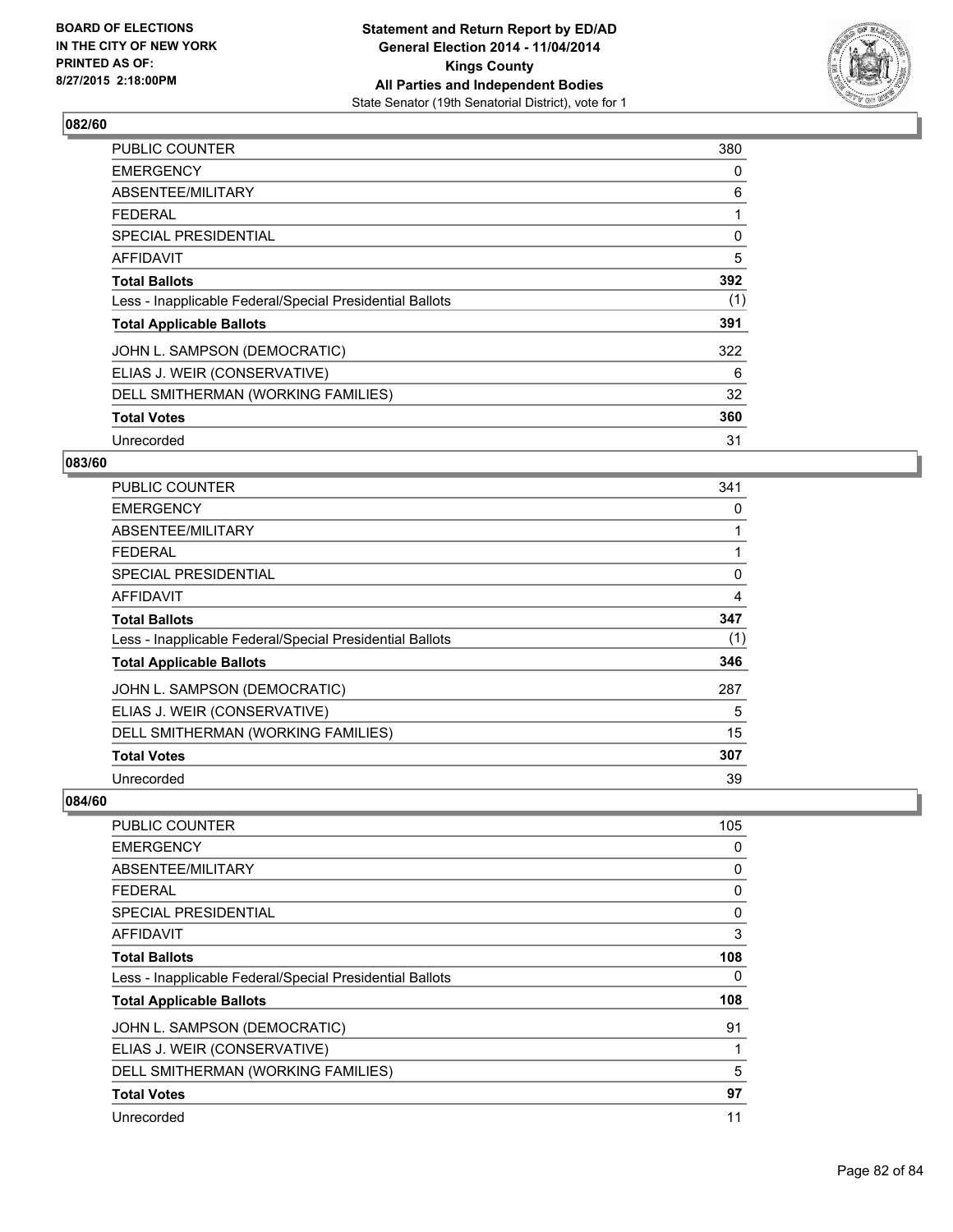

| <b>PUBLIC COUNTER</b>                                    | 212 |
|----------------------------------------------------------|-----|
| <b>EMERGENCY</b>                                         | 0   |
| ABSENTEE/MILITARY                                        | 3   |
| <b>FEDERAL</b>                                           | 2   |
| SPECIAL PRESIDENTIAL                                     | 0   |
| AFFIDAVIT                                                | 0   |
| <b>Total Ballots</b>                                     | 217 |
| Less - Inapplicable Federal/Special Presidential Ballots | (2) |
| <b>Total Applicable Ballots</b>                          | 215 |
| JOHN L. SAMPSON (DEMOCRATIC)                             | 172 |
| ELIAS J. WEIR (CONSERVATIVE)                             | 6   |
| DELL SMITHERMAN (WORKING FAMILIES)                       | 15  |
| <b>Total Votes</b>                                       | 193 |
| Unrecorded                                               | 22  |

| <b>PUBLIC COUNTER</b>                                    | 94 |
|----------------------------------------------------------|----|
| <b>EMERGENCY</b>                                         | 0  |
| ABSENTEE/MILITARY                                        | 0  |
| <b>FEDERAL</b>                                           | 0  |
| SPECIAL PRESIDENTIAL                                     | 0  |
| <b>AFFIDAVIT</b>                                         | 1  |
| <b>Total Ballots</b>                                     | 95 |
| Less - Inapplicable Federal/Special Presidential Ballots | 0  |
| <b>Total Applicable Ballots</b>                          | 95 |
| JOHN L. SAMPSON (DEMOCRATIC)                             | 80 |
| ELIAS J. WEIR (CONSERVATIVE)                             |    |
| DELL SMITHERMAN (WORKING FAMILIES)                       | 3  |
| <b>Total Votes</b>                                       | 84 |
| Unrecorded                                               | 11 |